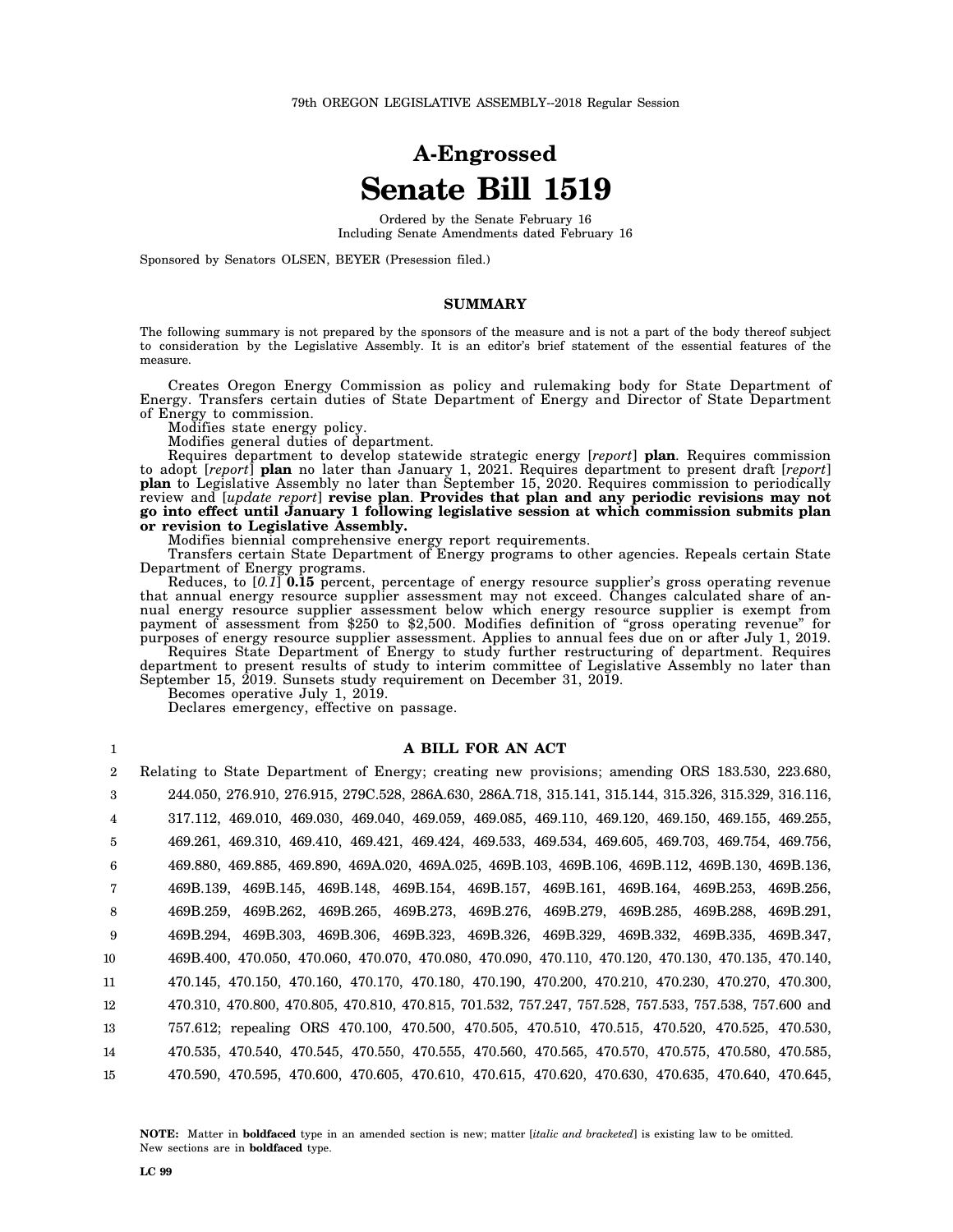1 2 3 4 5 6 7 8 9 10 11 12 13 14 15 16 17 18 19 20 21 22 23 24 25 26 27 28 29 30 31 32 33 34 35 36 37 38 39 40 41 42 43 44 45 470.650, 470.655, 470.660, 470.665, 470.670, 470.675, 470.680, 470.685, 470.690, 470.695, 470.700, 470.710, 470.715, 470.720, 701.108 and 701.119; and declaring an emergency. **Be It Enacted by the People of the State of Oregon: ENERGY POLICY SECTION 1.** ORS 469.010 is amended to read: 469.010. The Legislative Assembly finds and declares that: (1) Continued growth in demand for [*nonrenewable energy forms*] **energy, at affordable cost,** poses a serious and immediate, as well as future, **concern.** [*problem. It is essential that future generations not be left a legacy of vanished or depleted resources, resulting in massive environmental, social and financial impact.*] (2) It is the goal of Oregon to promote the efficient use of energy resources [*and to develop permanently sustainable energy resources. The need exists for comprehensive state leadership in energy production, distribution and utilization.*] **consistent with state environmental policy.** It is, therefore, the policy of Oregon: (a) That **the** development and use of a diverse array of **affordable, sustainable energy resources be encouraged.** [*permanently sustainable energy resources be encouraged utilizing to the highest degree possible the private sector of our free enterprise system.*] (b) That through state government example and **policy** [*other effective communications*], energy conservation and elimination of wasteful and uneconomical uses of energy and materials be promoted. [*This conservation must include, but not be limited to, resource recovery and materials recycling.*] [*(c) That the basic human needs of every citizen, present and future, shall be given priority in the allocation of energy resources, commensurate with perpetuation of a free and productive economy with special attention to the preservation and enhancement of environmental quality.*] [*(d) That state government assist every citizen and industry in adjusting to a diminished availability of energy.*] [*(e) That energy-efficient modes of transportation for people and goods shall be encouraged, while energy-inefficient modes of transportation shall be discouraged.*] **(c) That energy-efficient modes of transportation be encouraged.** [*(f)*] **(d)** That cost-effectiveness**, balanced with environmental policy considerations,** be considered in [*state*] agency decision-making relating to [*energy sources, facilities or conservation, and that cost-effectiveness be considered in all agency decision-making relating to energy facilities*] **energy conservation and energy facilities that generate electric power for sale**. [*(g)*] **(e)** That state government [*shall*] provide a source of impartial and objective information in order that this energy policy may be enhanced. **PROVISIONS RELATING TO THE OREGON ENERGY COMMISSION (Creation) SECTION 2. Sections 3 and 5 of this 2018 Act are added to and made a part of ORS 469.010 to 469.155. SECTION 3. (1) There is created an Oregon Energy Commission. The commission shall**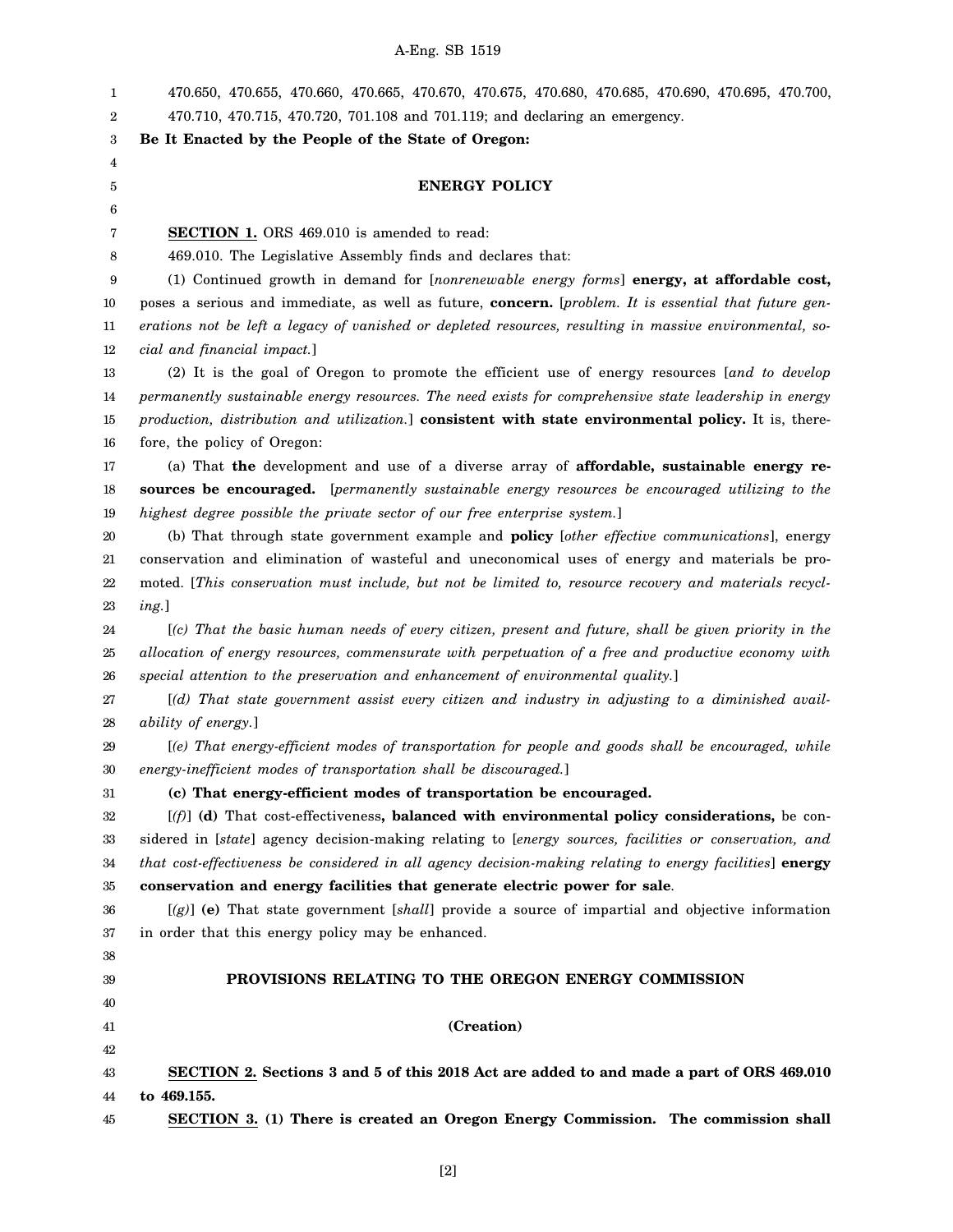1 2 3 4 **consist of six voting members, appointed by the Governor and subject to confirmation by the Senate as provided in ORS 171.562 and 171.565. (2) All voting members of the commission must be well informed in energy and climate issues and shall be appointed as follows:**

5 **(a) One member shall be an economist;**

6 7 8 **(b) One member shall have a research background in an energy-related field, but the member may not be employed by a person who also employs another member of the commission;**

9 **(c) One member shall represent residential energy users;**

10 **(d) One member shall represent commercial energy users;**

11 **(e) One member shall represent industrial energy users; and**

12 **(f) One member shall have transportation expertise.**

13 **(3) The Governor shall appoint four nonvoting members to the commission as follows:**

14 15 **(a) One member shall be an Oregon member of the Pacific Northwest Electric Power and Conservation Planning Council.**

16 17 **(b) One member shall represent electric utilities regulated by the Public Utility Commission under ORS chapter 757.**

18

**(c) One member shall represent consumer-owned utilities as defined in ORS 469A.005.**

19 20 **(d) One member shall represent natural gas utilities regulated by the Public Utility Commission under ORS chapter 757.**

21 22 23 24 25 26 27 **(4) The term of office of a voting member of the Oregon Energy Commission shall be four years, but the members of the commission may be removed by the Governor. Before the expiration of the term of a member, the Governor shall appoint a successor to assume the duties of the member on January 1 of the next following year. A member is eligible for reappointment, but a member may not serve more than two consecutive terms. In case of a vacancy for any cause, the Governor shall make an appointment to become immediately effective for the unexpired term.**

28 29 30 **(5) The commission shall select one of its members as chairperson and another as vice chairperson, for terms and with duties and powers necessary for the performance of the functions of the offices as the commission determines.**

31 32 **(6)(a) A majority of the voting members of the commission constitutes a quorum for the transaction of business.**

33 34 **(b) Official action by the commission requires approval of a majority of voting members of the commission.**

35 36 **(7) A member of the commission is entitled to compensation and expenses as provided in ORS 292.495.**

37 38 **SECTION 4. Notwithstanding the term of office specified by section 3 of this 2018 Act, of the voting members first appointed to the Oregon Energy Commission:**

- 39 **(1) One shall serve for a term ending January 1, 2020.**
- 40 **(2) One shall serve for a term ending January 1, 2021.**
- 41 **(3) Two shall serve for a term ending January 1, 2022.**
- 42 **(4) Two shall serve for terms ending January 1, 2023.**
- 43 44

**(Functions, General Authority to Adopt Rules)**

45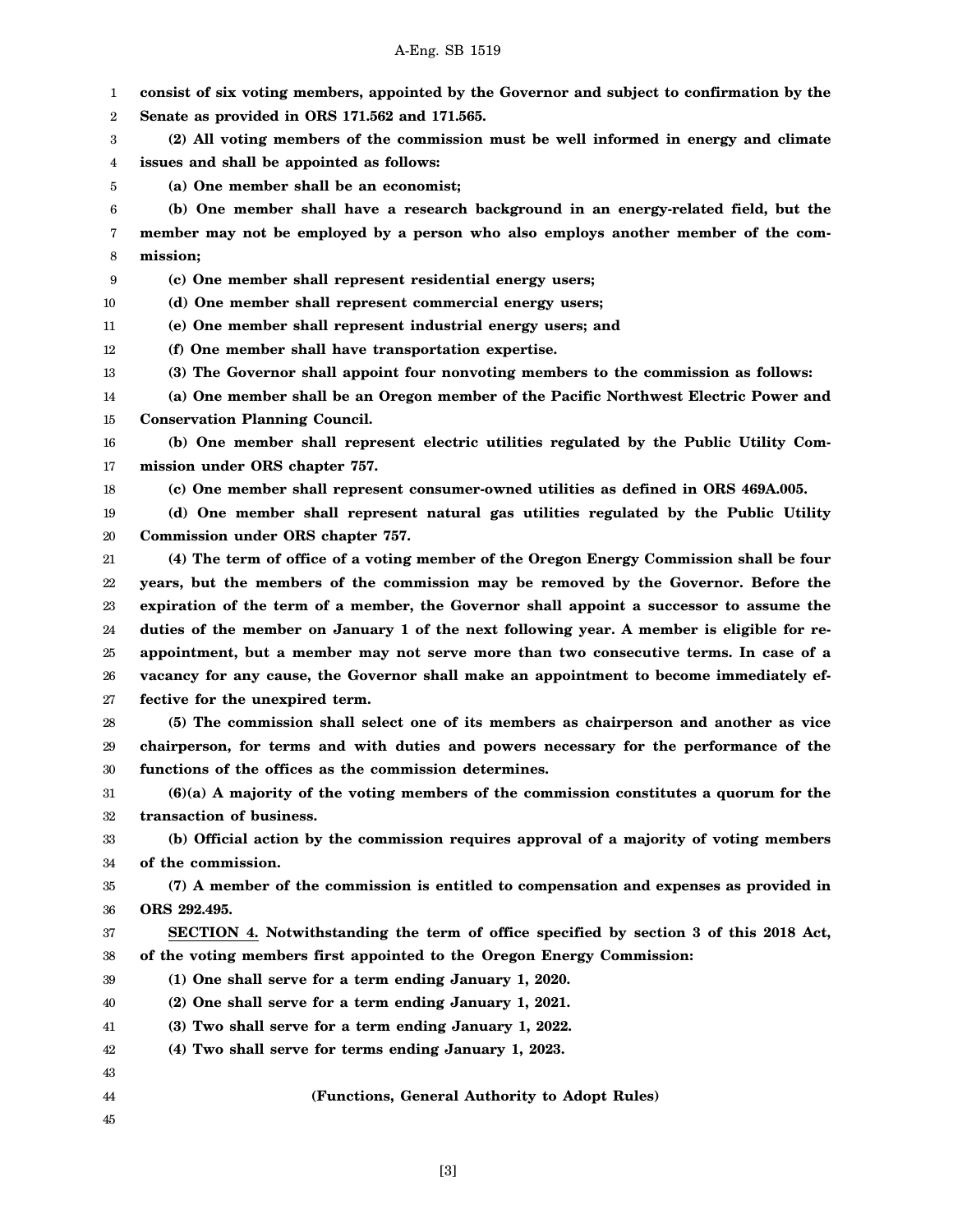| 1        | SECTION 5. (1) It is the function of the Oregon Energy Commission to establish the              |
|----------|-------------------------------------------------------------------------------------------------|
| 2        | policies for the operation of the State Department of Energy in a manner consistent with the    |
| 3        | policy stated in ORS 469.010.                                                                   |
| 4        | (2) In addition to the function provided for in subsection (1) of this section, the commis-     |
| 5        | sion shall receive regular reports from, and act in an advisory capacity to, the Energy Fa-     |
| 6        | cility Siting Council and the Oregon Hanford Cleanup Board.                                     |
| 7        | (3) In accordance with applicable provisions of ORS chapter 183, the commission shall           |
| 8        | adopt rules and issue orders as necessary for the administration of the laws that the com-      |
| 9        | mission, the Director of the State Department of Energy and the department are charged          |
| 10       | with administering.                                                                             |
| 11       | (4) Except as provided in ORS 183.335 (5), the commission shall cause a public hearing to       |
| 12       | be held on any proposed rule or standard prior to its adoption. The hearing may be before       |
| 13       | the commission, any designated member thereof or any person designated by and acting for        |
| 14       | the commission.                                                                                 |
| 15       | (5) This section does not limit the authority granted the Energy Facility Siting Council        |
| 16       | under ORS 469.300 to 469.563, 469.590 to 469.619, 469.930 and 469.992.                          |
| 17       |                                                                                                 |
| 18       | TRANSFER OF RULEMAKING AUTHORITY FROM STATE                                                     |
| 19       | DEPARTMENT OF ENERGY TO OREGON ENERGY COMMISSION                                                |
| 20       |                                                                                                 |
| 21       | (Transfer)                                                                                      |
| 22       |                                                                                                 |
| 23       | SECTION 6. (1) Except as provided in subsection (2) of this section, the duties, functions      |
| 24       | and powers of the State Department of Energy and the Director of the State Department of        |
| 25       | Energy relating to the establishment of policy for the operations of the department and the     |
| 26       | adoption of rules are imposed upon, transferred to and vested in the Oregon Energy Com-         |
| 27       | mission.                                                                                        |
| 28       | (2) Subsection (1) of this section does not affect, alter, transfer or limit the authority      |
| 29       | granted to the Energy Facility Siting Council under ORS 469.300 to 469.563, 469.590 to 469.619, |
| 30       | 469.930 and 469.992, or the authority of the director granted under ORS 469.040 (1)(a) in       |
| 31       | supervising and facilitating the work and research on energy facility siting applications at    |
| 32       | the direction of the council.                                                                   |
| 33       | (Action, Proceeding, Prosecution)                                                               |
| 34<br>35 |                                                                                                 |
| 36       | SECTION 7. The transfer of duties, functions and powers to the Oregon Energy Com-               |
| 37       | mission by section 6 of this 2018 Act does not affect any action, proceeding or prosecution     |
| 38       | involving or with respect to the duties, functions and powers begun before and pending at       |
| 39       | the time of the transfer, except that the Oregon Energy Commission is substituted for the       |
| 40       | State Department of Energy or the Director of the State Department of Energy in the             |
| 41       | action, proceeding or prosecution.                                                              |
| 42       |                                                                                                 |
| 43       | (Liability, Duty, Obligation)                                                                   |
| 44       |                                                                                                 |
| 45       | SECTION 8. (1) Nothing in sections 2 to 10, 13 to 15, 22 to 29, 59 to 62 and 133 of this 2018   |
|          |                                                                                                 |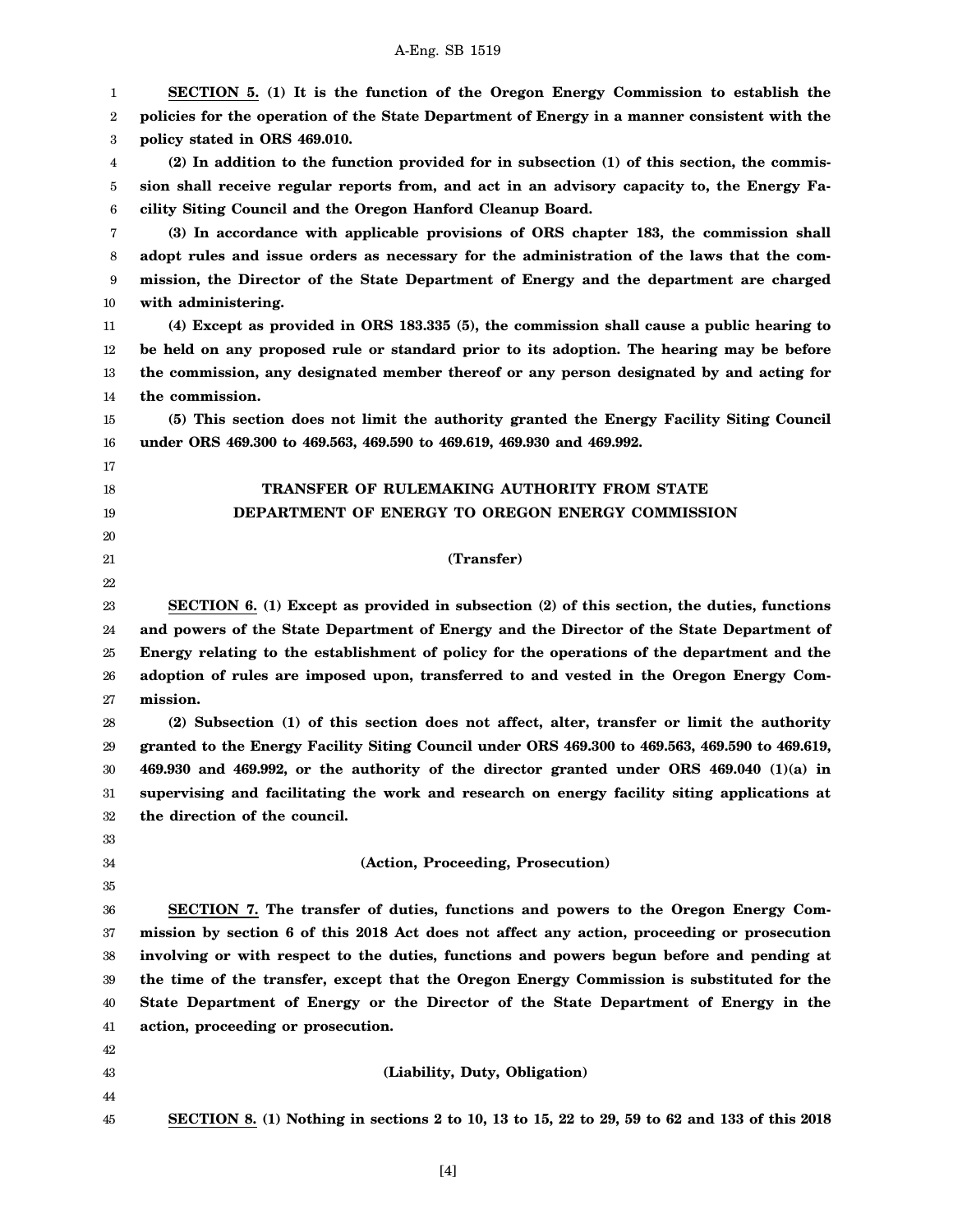1 2 3 4 5 **Act, the amendments to statutes by sections 1, 11, 12, 16 to 21, 30 to 34, 36 to 58 and 64 to 132 of this 2018 Act and the repeal of statutes by sections 35 and 63 of this 2018 Act relieves a person of a liability, duty or obligation accruing under or with respect to the duties, functions and powers transferred by section 6 of this 2018 Act. The Oregon Energy Commission may undertake the collection or enforcement of any such liability, duty or obligation.**

6 7 8 9 10 11 12 **(2) The rights and obligations of the State Department of Energy legally incurred under contracts, leases and business transactions executed, entered into or begun before the operative date of section 6 of this 2018 Act accruing under or with respect to the duties, functions and powers transferred by section 6 of this 2018 Act are transferred to the Oregon Energy Commission. For the purpose of succession to these rights and obligations, the Oregon Energy Commission is a continuation of the State Department of Energy and the Director of the State Department of Energy and not a new authority.**

- 13
- 14
- 15

#### **(Rules)**

16 17 18 19 20 21 22 23 **SECTION 9. Notwithstanding the transfer of duties, functions and powers by section 6 of this 2018 Act, the rules of the State Department of Energy and the Director of the State Department of Energy with respect to such duties, functions or powers that are in effect on the operative date of section 6 of this 2018 Act continue in effect until superseded or repealed by rules of the Oregon Energy Commission. References in the rules of the State Department of Energy to the State Department of Energy or an officer or employee of the State Department of Energy with respect to the duties, functions and powers transferred by section 6 of this 2018 Act are considered to be references to the Oregon Energy Commission.**

24 25 26 27 28 29 30 31 32 **SECTION 10. Whenever, in any statutory or uncodified law or resolution of the Legislative Assembly or in any rule, document, record or proceeding authorized by the Legislative Assembly, in the context of the duties, functions and powers transferred by section 6 of this 2018 Act, reference is made to the State Department of Energy, the Director of the State Department of Energy or an officer or employee of the State Department of Energy whose duties, functions or powers are transferred by section 6 of this 2018 Act, the reference is considered to be a reference to the Oregon Energy Commission or an officer or employee of the Oregon Energy Commission who by this 2018 Act is charged with carrying out the duties, functions and powers.**

### **STATE DEPARTMENT OF ENERGY ADMINISTRATION**

**(Modification of General Duties)**

35

33 34

36

37 38

**SECTION 11.** ORS 469.030 is amended to read:

39 40 41 42 43 44 469.030. (1) [*There is created the State Department of Energy.*] **There is created under the Oregon Energy Commission a department to be known as the State Department of Energy. The department shall consist of the Director of the State Department of Energy and all personnel employed in the department. The primary purpose of the department shall be to provide expert technology and industry-neutral advice to the Governor and the Legislative Assembly on energy-related matters.**

45

(2) **Subject to the policy direction of the Oregon Energy Commission, and in furtherance**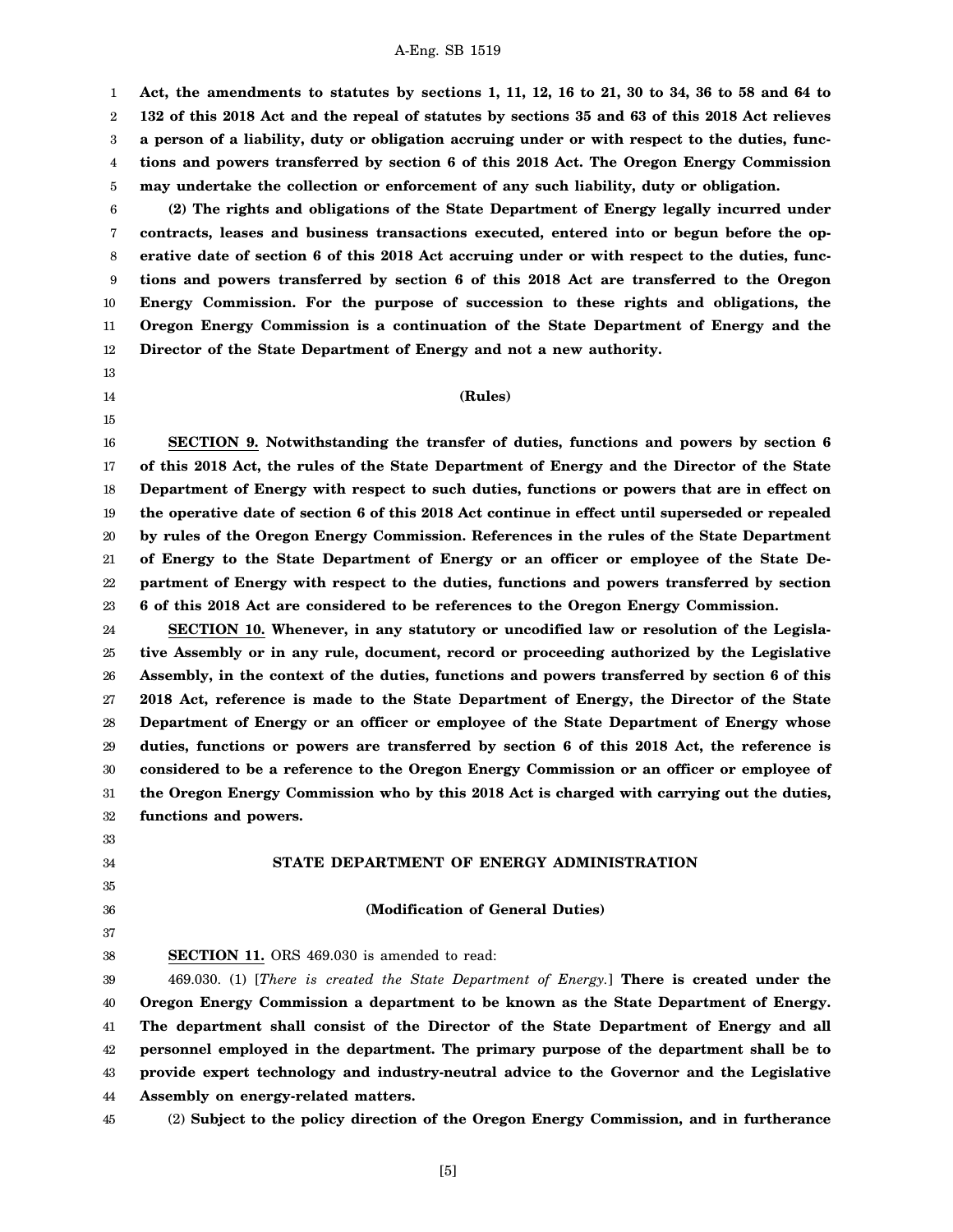1 **of the purpose stated in subsection (1) of this section,** the State Department of Energy shall:

2 3 4 5 (a) [*Be*] **Collect, compile and analyze energy data from all available sources and serve as** the central repository within the state government for [*the collection of data on energy resources*] **energy information, to which all agencies shall send information on all energy-related research;**

6

#### **(b) Monitor energy industry research and developments**;

7 8 [*(b) Endeavor to utilize all public and private sources to inform and educate the public about energy problems and ways in which the public can conserve energy resources;*]

9 10 11 12 (c) Engage in research, but whenever possible, contract with appropriate public or private agencies and dispense funds for research projects and other services related to energy resources, except that the State Department of Energy shall endeavor to avoid duplication of research whether completed or in progress;

13 14 15 (d) Qualify for, accept and disburse or utilize any private or federal moneys or services available for the administration of ORS [*176.820,*] 192.338, 192.345, 192.355, [*192.690,*] 469.010 to 469.155, 469.300 to 469.563, 469.990, 757.710 and 757.720;

16 17 18 (e) Administer federal and state energy allocation and conservation programs and energy research and development programs and apply for and receive available funds [*therefor*] **for the programs**;

19 20 21 22 **(f) Regularly evaluate all energy programs administered by the department and other state agencies, applying consistent baselines across all programs, as feasible, for analyzing the programs for efficacy, consistency, cost-effectiveness and redundancy, and make evaluation information available to the Governor and the Legislative Assembly;**

23 24 [*(f) Be a clearinghouse for energy research to which all agencies shall send information on all energy related research;*]

25 26 (g) Prepare contingent energy programs to include all forms of energy not otherwise provided pursuant to ORS 757.710 and 757.720;

27 [*(h) Maintain an inventory of energy research projects in Oregon and the results thereof;*]

28 [*(i) Collect, compile and analyze energy statistics, data and information;*]

29 30 [*(j)*] **(h)** Contract with public and private agencies for energy activities consistent with ORS 469.010 and this section;

31 32 [*(k)*] **(i)** Upon request of the governing body of any affected jurisdiction, coordinate a public review of a proposed transmission line according to the provisions of ORS 469.442; and

33 [*(L) Advise the Governor on energy-related matters.*]

34 35 **(j) Provide staff support to the Oregon Hanford Cleanup Board, the Energy Facility Siting Council and the Oregon Global Warming Commission.**

36 37

38

### **(Director)**

39 **SECTION 12.** ORS 469.040 is amended to read:

40 41 469.040. (1) The State Department of Energy shall be under the supervision of the Director of the State Department of Energy, who shall:

42 [*(a) Supervise the day-to-day functions of the State Department of Energy;*]

43 44 [*(b)*] **(a)** Supervise and facilitate the work and research on energy facility siting applications at the direction of the Energy Facility Siting Council; **and**

45 **(b) Subject to the direction of the Oregon Energy Commission:**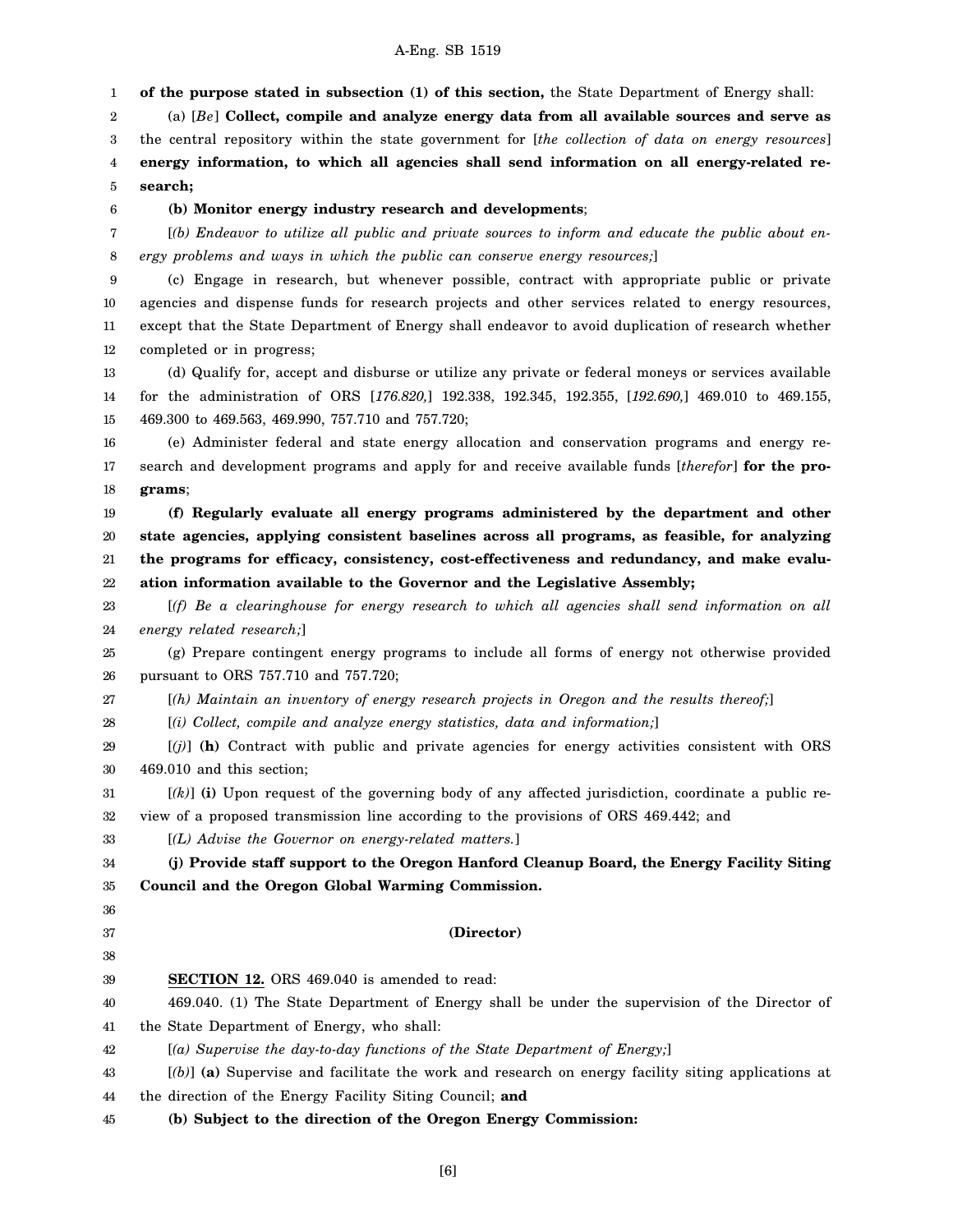| 1      | (A) Supervise the day-to-day functions of the State Department of Energy; and                         |
|--------|-------------------------------------------------------------------------------------------------------|
| 2      | $[(c)]$ (B) Hire, assign, reassign and coordinate personnel of the State Department of Energy,        |
| 3      | prescribe their duties and fix their compensation, subject to the State Personnel Relations Law[;     |
| 4      | $and$ ].                                                                                              |
| 5      | [(d) Adopt rules and issue orders to carry out the duties of the director and the State Department    |
| 6      | of Energy in accordance with ORS chapter 183 and the policy stated in ORS 469.010.]                   |
| 7      | (2) The director may delegate to any officer or employee the exercise and discharge in the            |
| 8      | director's name of any power, duty or function of whatever character vested in the director by law.   |
| 9      | The official act of any person acting in the director's name and by the director's authority shall be |
| 10     | considered an official act of the director.                                                           |
| 11     | (3) The director shall be appointed by the Governor, subject to confirmation by the Senate in         |
| 12     | the manner provided by ORS 171.562 and 171.565.                                                       |
| 13     |                                                                                                       |
| 14     | (Statewide Strategic Energy Plan)                                                                     |
| 15     |                                                                                                       |
| 16     | SECTION 13. Section 14 of this 2018 Act is added to and made a part of ORS 469.010 to                 |
| 17     | 469.155.                                                                                              |
| 18     | SECTION 14. (1) The State Department of Energy shall develop a statewide strategic                    |
| 19     | energy plan to implement the energy policies stated in ORS 469.010 and 469.310 in a manner            |
| 20     | that:                                                                                                 |
| 21     | (a) Takes a balanced approach to addressing the competing interests affected by the                   |
| 22     | policies stated in ORS 469.010 and 469.310; and                                                       |
| 23     | (b) Provides for transparency and accountability in the actions of the department and the             |
| 24     | Oregon Energy Commission.                                                                             |
| 25     | (2) The statewide strategic energy plan shall include:                                                |
| 26     | (a) A description of this state's long-term energy requirements;                                      |
| 27     | (b) The objectives of the plan;                                                                       |
| 28     | (c) Actions that are designed to achieve the objectives of the plan;                                  |
| 29     | (d) Provisions to ensure communication and partnership with key stakeholders;                         |
| 30     | (e) Quantitative and qualitative metrics for assessing the performance of the commission              |
| 31     | and the department in implementing the plan, which shall include, but need not be limited             |
| $32\,$ | to, metrics related to:                                                                               |
| 33     | (A) The consumption, generation, transmission and production of energy, including fuel                |
| 34     | energy;                                                                                               |
| 35     | (B) Energy costs;                                                                                     |
| 36     | (C) Energy sectors, markets, technologies, resources and facilities; and                              |
| 37     | (D) Energy efficiency and conservation;                                                               |
| 38     | (f) Specific functions and roles to be performed by other state agencies in coordinating              |
| 39     | with the department to ensure a unified, statewide approach to addressing the energy needs            |
| 40     | and goals of this state consistent with state environmental policy and the policies set forth         |
| 41     | in ORS 469.010 and 469.310; and                                                                       |
| 42     | (g) Public policy options and recommendations.                                                        |
| 43     | (3) The commission shall periodically review and revise the statewide strategic energy                |
| 44     | plan. The review required by this subsection must include an analysis of how each of the              |
| 45     | programs of the department contributes to meeting the goals of the statewide strategic en-            |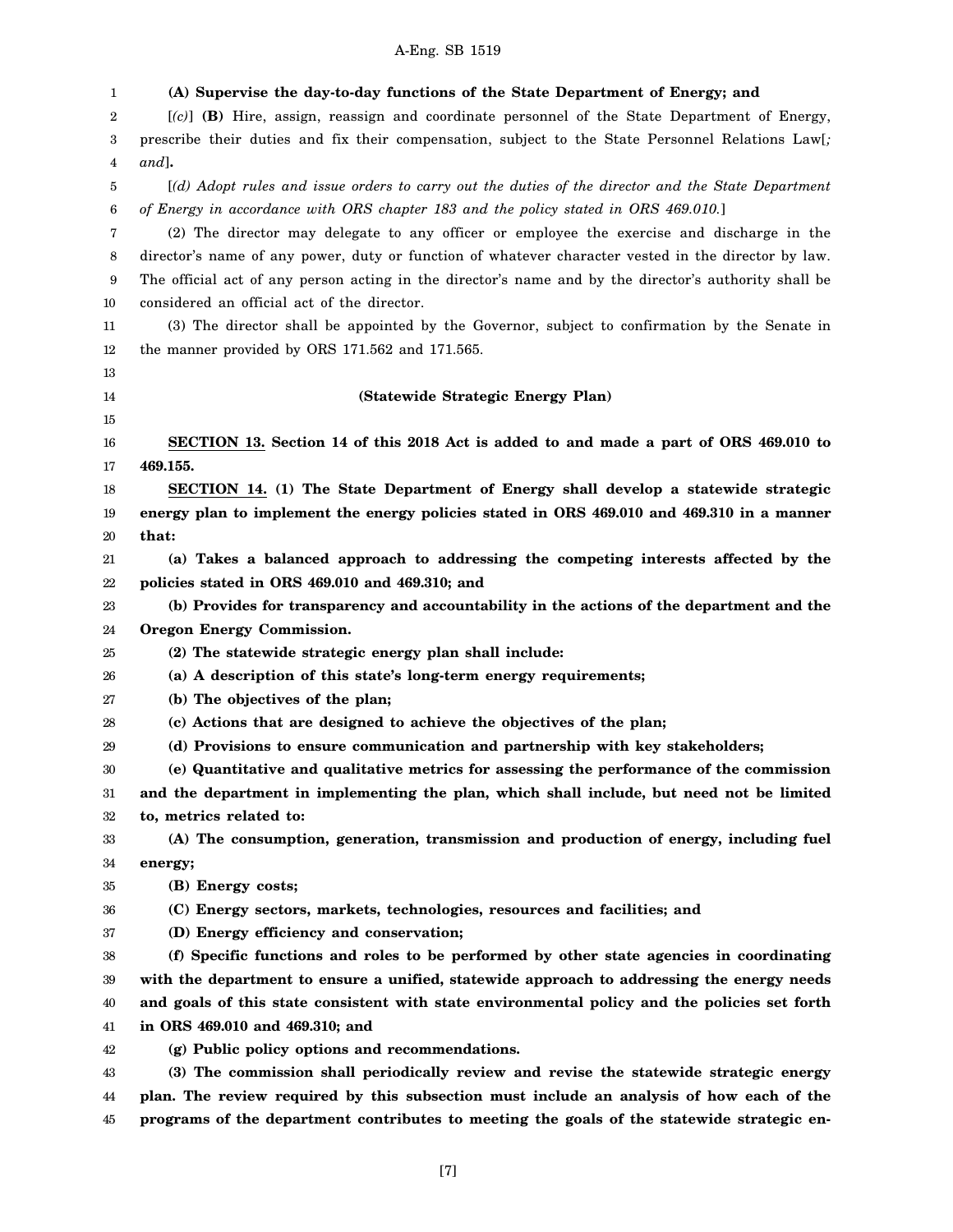1 2 **ergy plan and how each program can most effectively be administered in furtherance of the plan.**

3 4 5 6 7 **(4)(a) The statewide strategic energy plan, and any periodic revisions to the plan under subsection (3) of this section, shall be submitted to the Legislative Assembly at the beginning of the next odd-numbered year regular session following development of the plan or revision and may not go into effect until on or after January 1 following the close of that session, unless the Legislative Assembly provides for an earlier permissible effective date.**

8 9 10 **(b) In order to become effective and subject to paragraph (a) of this subsection, the statewide strategic energy plan and any periodic revisions to the plan under subsection (3) of this section must be adopted by the commission by reference in rule.**

11 12 **SECTION 15. (1) The Oregon Energy Commission shall initially adopt the statewide strategic energy plan required by section 14 of this 2018 Act no later than January 1, 2021.**

13 14 15 16 **(2) The State Department of Energy shall prepare a draft statewide strategic energy plan, which may include recommendations for legislation. The department shall, no later than September 15, 2020, submit the draft plan to the appropriate interim committees of the Legislative Assembly in the manner provided under ORS 192.245.**

17

**SECTION 16.** ORS 469.059 is amended to read:

18 19 20 21 22 23 24 469.059. (1) No later than November 1 of every even-numbered year, the State Department of Energy shall transmit to the Governor and the Legislative Assembly a comprehensive report on energy resources, policies, trends and forecasts in Oregon. The purposes of the report shall be to inform local, state, regional and federal energy policy development, energy planning and energy investments, and to identify opportunities to further the energy policies stated in ORS 469.010 and 469.310 **in conformance with the statewide strategic energy plan required under section 14 of this 2018 Act**.

25 26 (2) Consistent with the legislatively approved budget, the report shall include, but need not be limited to[*, data and information on*]:

27 28 29 **(a) Information on and analysis of the state's progress toward achieving the goals of the statewide strategic energy plan required by section 14 of this 2018 Act and on the effectiveness of the state's programs in contributing to meeting the goals of the plan.**

30 31 **(b) Information on the impact of activities carried out by state agencies on achieving the greenhouse gas emissions reduction goals set forth in ORS 468A.205.**

32 **(c) Data and information on:**

33 34 [*(a)*] **(A)** The consumption, generation, transmission and production of energy, including fuel energy;

35 [*(b)*] **(B)** Energy costs;

36 [*(c)*] **(C)** Energy sectors, markets, technologies, resources and facilities;

37 [*(d)*] **(D)** Energy efficiency and conservation;

38 [*(e)*] **(E)** The effects of energy use[*, including effects related to greenhouse gas emissions*];

39 40 [*(f)*] **(F)** Local, state, regional and federal regulations, policies and planning activities related to energy; and

41 [*(g)*] **(G)** Emerging energy opportunities, challenges and impacts.

42 (3) The report may include, but need not be limited to:

43 44 45 (a) Recommendations for the development and maximum use of cost-effective conservation methods and renewable resources, consistent with the **statewide strategic energy plan,** energy policies stated in ORS 469.010 and 469.310 and, where appropriate, the energy plan and fish and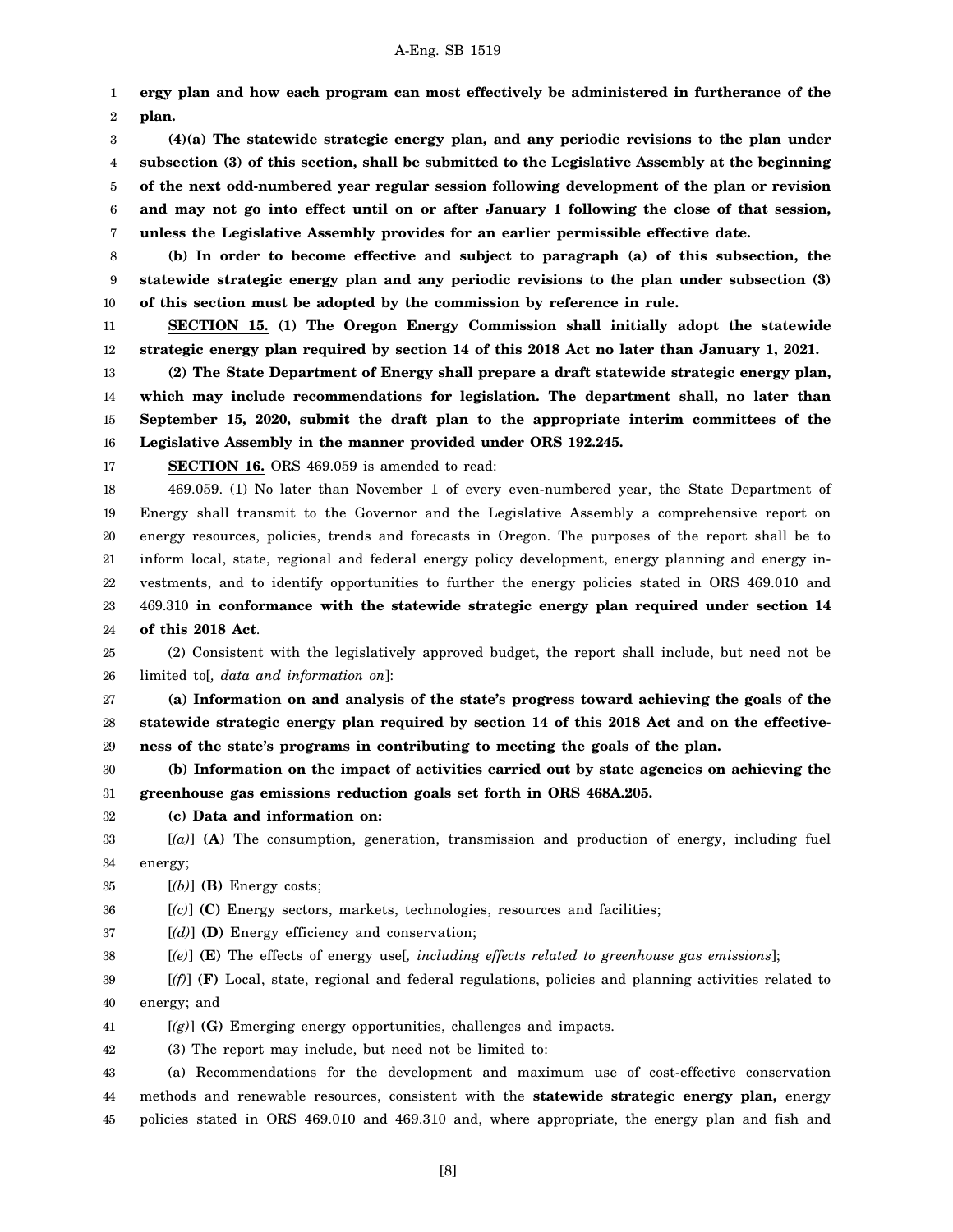1 2 3 4 5 6 7 8 9 10 11 12 13 14 15 16 17 18 19 20 21 22 23 24 25 26 27 28 29 30 31 32 33 34 35 36 37 38 39 40 41 42 43 44 45 wildlife program adopted by the Pacific Northwest Electric Power and Conservation Planning Council pursuant to P.L. 96-501; and (b) Recommendations for proposed research, development and demonstration projects and programs necessary to further the energy policies stated in ORS 469.010 and 469.310. (4) The report shall be compiled by collecting, organizing and refining data and information acquired by the department in the performance of its existing duties and under its existing authority. (5)(a) This section is not intended to allow disclosure of records exempt from disclosure under ORS 192.311 to 192.478. (b) The department shall establish procedures for the development and compilation of the report that: (A) Allow for a person to request the exclusion from the report of specific data or information submitted by the person to the department and to provide, in the request, reasoning as to why the data or information is exempt from disclosure under ORS 192.311 to 192.478; and (B) Protect data and information that the department determines to be exempt from disclosure in accordance with ORS 192.338. (c) The department may utilize data and information that is exempt from disclosure under ORS 192.311 to 192.478 in compilation or analysis that is included in the report, provided that the exempt data and information is not disclosed in a manner that is individually identifiable. (6) Upon request from the department, other agencies shall assist the department in the performance of its duties under this section. (7) The department shall seek public input and provide opportunities for public comment during the development of the report. **(Other Administrative Provisions) SECTION 17.** ORS 244.050 is amended to read: 244.050. (1) On or before April 15 of each year the following persons shall file with the Oregon Government Ethics Commission a verified statement of economic interest as required under this chapter: (a) The Governor, Secretary of State, State Treasurer, Attorney General, Commissioner of the Bureau of Labor and Industries, district attorneys and members of the Legislative Assembly. (b) Any judicial officer, including justices of the peace and municipal judges, except any pro tem judicial officer who does not otherwise serve as a judicial officer. (c) Any candidate for a public office designated in paragraph (a) or (b) of this subsection. (d) The Deputy Attorney General. (e) The Deputy Secretary of State. (f) The Legislative Administrator, the Legislative Counsel, the Legislative Fiscal Officer, the Legislative Policy and Research Director, the Secretary of the Senate and the Chief Clerk of the House of Representatives. (g) The president and vice presidents, or their administrative equivalents, in each public university listed in ORS 352.002. (h) The following state officers: (A) Adjutant General. (B) Director of Agriculture. (C) Manager of State Accident Insurance Fund Corporation.

A-Eng. SB 1519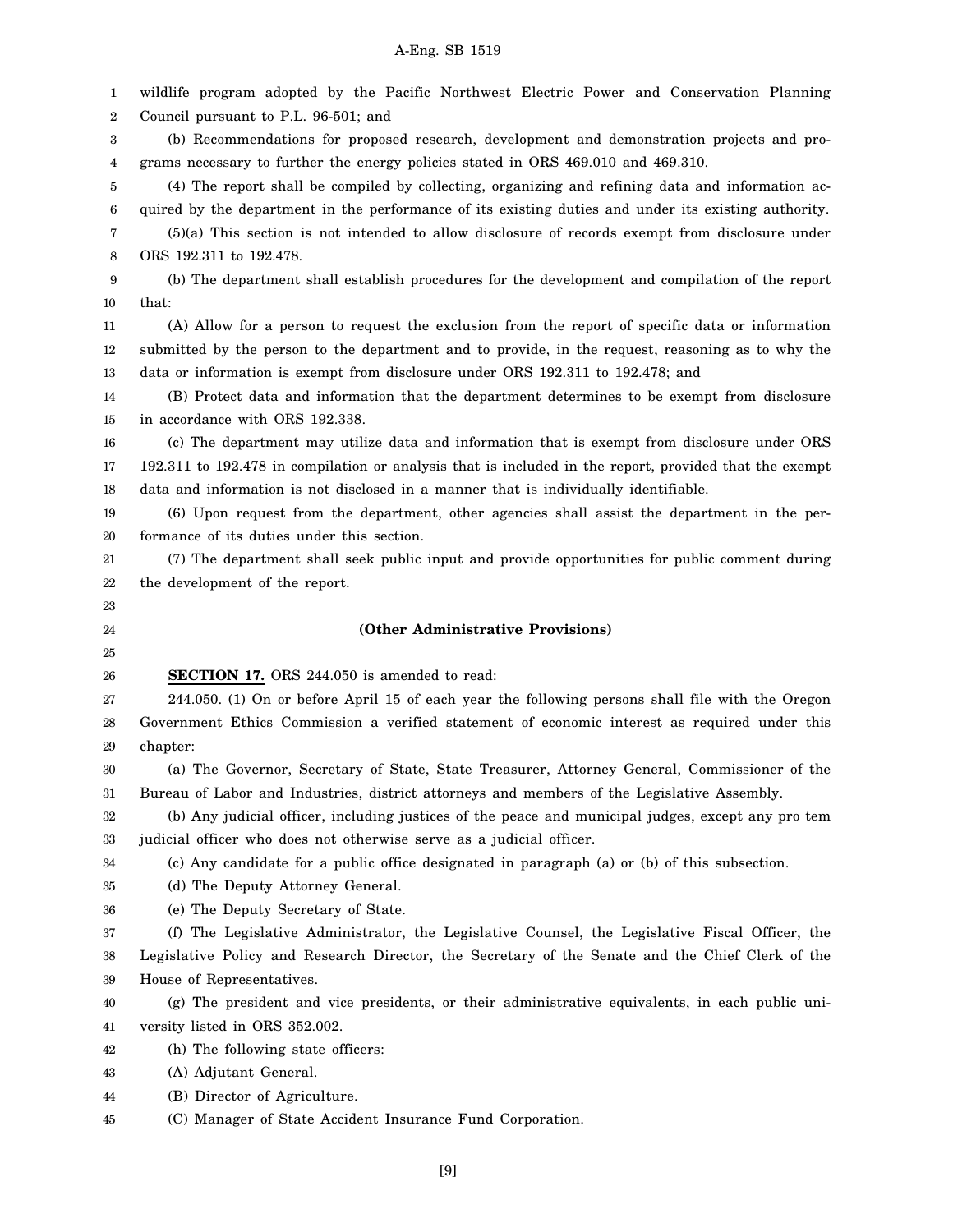| 1  | (D) Water Resources Director.                                                                     |
|----|---------------------------------------------------------------------------------------------------|
| 2  | (E) Director of Department of Environmental Quality.                                              |
| 3  | (F) Director of Oregon Department of Administrative Services.                                     |
| 4  | (G) State Fish and Wildlife Director.                                                             |
| 5  | (H) State Forester.                                                                               |
| 6  | (I) State Geologist.                                                                              |
| 7  | (J) Director of Human Services.                                                                   |
| 8  | (K) Director of the Department of Consumer and Business Services.                                 |
| 9  | (L) Director of the Department of State Lands.                                                    |
| 10 | (M) State Librarian.                                                                              |
| 11 | (N) Administrator of Oregon Liquor Control Commission.                                            |
| 12 | (O) Superintendent of State Police.                                                               |
| 13 | (P) Director of the Public Employees Retirement System.                                           |
| 14 | (Q) Director of Department of Revenue.                                                            |
| 15 | (R) Director of Transportation.                                                                   |
| 16 | (S) Public Utility Commissioner.                                                                  |
| 17 | (T) Director of Veterans' Affairs.                                                                |
| 18 | (U) Executive director of Oregon Government Ethics Commission.                                    |
| 19 | (V) Director of the State Department of Energy.                                                   |
| 20 | (W) Director and each assistant director of the Oregon State Lottery.                             |
| 21 | (X) Director of the Department of Corrections.                                                    |
| 22 | (Y) Director of the Oregon Department of Aviation.                                                |
| 23 | (Z) Executive director of the Oregon Criminal Justice Commission.                                 |
| 24 | (AA) Director of the Oregon Business Development Department.                                      |
| 25 | (BB) Director of the Office of Emergency Management.                                              |
| 26 | (CC) Director of the Employment Department.                                                       |
| 27 | (DD) Chief of staff for the Governor.                                                             |
| 28 | (EE) Director of the Housing and Community Services Department.                                   |
| 29 | (FF) State Court Administrator.                                                                   |
| 30 | (GG) Director of the Department of Land Conservation and Development.                             |
| 31 | (HH) Board chairperson of the Land Use Board of Appeals.                                          |
| 32 | (II) State Marine Director.                                                                       |
| 33 | (JJ) Executive director of the Oregon Racing Commission.                                          |
| 34 | (KK) State Parks and Recreation Director.                                                         |
| 35 | (LL) Public defense services executive director.                                                  |
| 36 | (MM) Chairperson of the Public Employees' Benefit Board.                                          |
| 37 | (NN) Director of the Department of Public Safety Standards and Training.                          |
| 38 | (OO) Executive director of the Higher Education Coordinating Commission.                          |
| 39 | (PP) Executive director of the Oregon Watershed Enhancement Board.                                |
| 40 | (QQ) Director of the Oregon Youth Authority.                                                      |
| 41 | (RR) Director of the Oregon Health Authority.                                                     |
| 42 | (SS) Deputy Superintendent of Public Instruction.                                                 |
| 43 | (i) The First Partner, the legal counsel, the deputy legal counsel and all policy advisors within |
| 44 | the Governor's office.                                                                            |
|    |                                                                                                   |

45 (j) Every elected city or county official.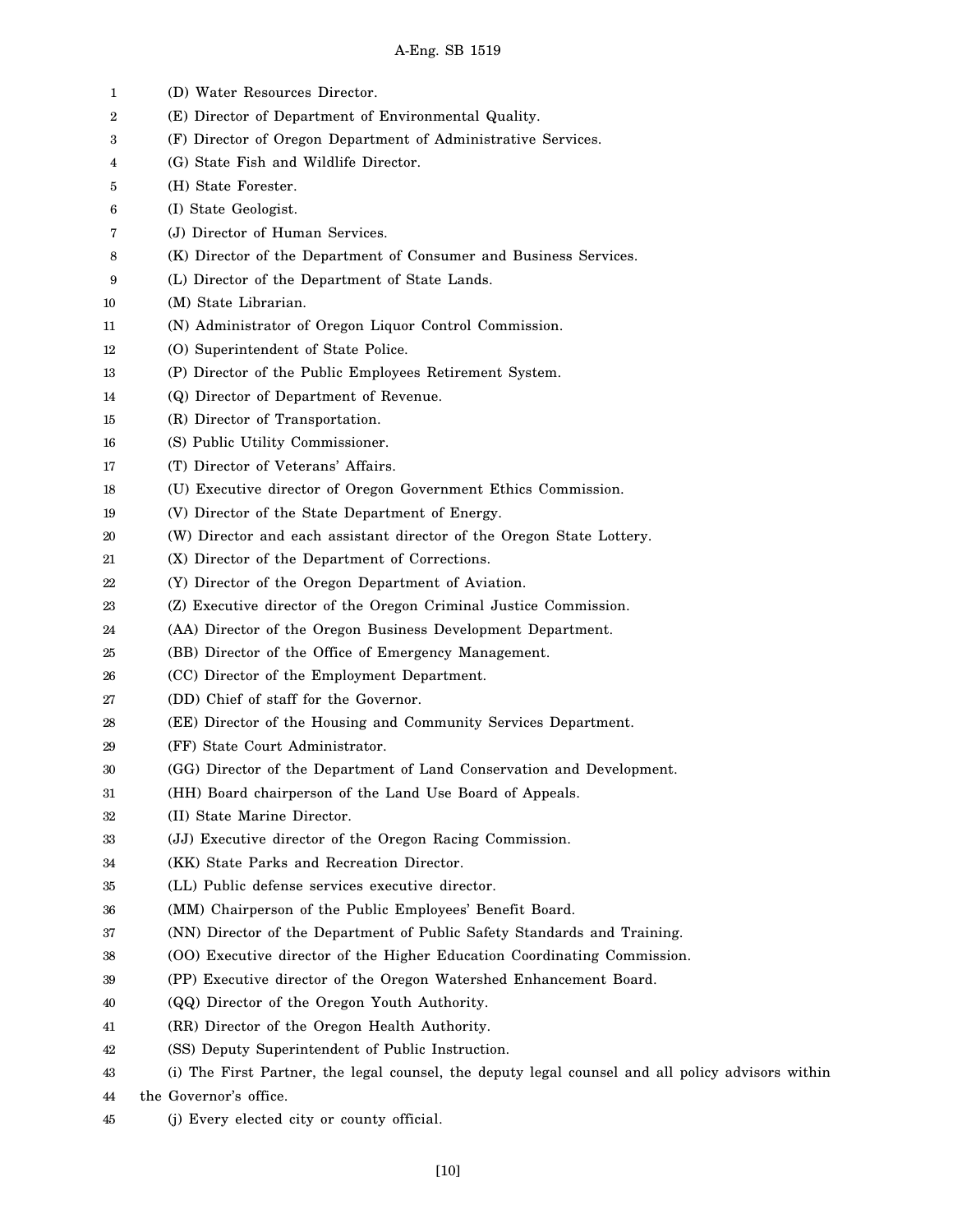| 1  | (k) Every member of a city or county planning, zoning or development commission.                |
|----|-------------------------------------------------------------------------------------------------|
| 2  | (L) The chief executive officer of a city or county who performs the duties of manager or prin- |
| 3  | cipal administrator of the city or county.                                                      |
| 4  | (m) Members of local government boundary commissions formed under ORS 199.410 to 199.519.       |
| 5  | (n) Every member of a governing body of a metropolitan service district and the auditor and     |
| 6  | executive officer thereof.                                                                      |
| 7  | (o) Each member of the board of directors of the State Accident Insurance Fund Corporation.     |
| 8  | (p) The chief administrative officer and the financial officer of each common and union high    |
| 9  | school district, education service district and community college district.                     |
| 10 | (q) Every member of the following state boards and commissions:                                 |
| 11 | (A) Governing board of the State Department of Geology and Mineral Industries.                  |
| 12 | (B) Oregon Business Development Commission.                                                     |
| 13 | (C) State Board of Education.                                                                   |
| 14 | (D) Environmental Quality Commission.                                                           |
| 15 | (E) Fish and Wildlife Commission of the State of Oregon.                                        |
| 16 | (F) State Board of Forestry.                                                                    |
| 17 | (G) Oregon Government Ethics Commission.                                                        |
| 18 | (H) Oregon Health Policy Board.                                                                 |
| 19 | (I) Oregon Investment Council.                                                                  |
| 20 | (J) Land Conservation and Development Commission.                                               |
| 21 | (K) Oregon Liquor Control Commission.                                                           |
| 22 | (L) Oregon Short Term Fund Board.                                                               |
| 23 | (M) State Marine Board.                                                                         |
| 24 | (N) Mass transit district boards.                                                               |
| 25 | (O) Energy Facility Siting Council.                                                             |
| 26 | (P) Board of Commissioners of the Port of Portland.                                             |
| 27 | (Q) Employment Relations Board.                                                                 |
| 28 | (R) Public Employees Retirement Board.                                                          |
| 29 | (S) Oregon Racing Commission.                                                                   |
| 30 | (T) Oregon Transportation Commission.                                                           |
| 31 | (U) Water Resources Commission.                                                                 |
| 32 | (V) Workers' Compensation Board.                                                                |
| 33 | (W) Oregon Facilities Authority.                                                                |
| 34 | (X) Oregon State Lottery Commission.                                                            |
| 35 | (Y) Pacific Northwest Electric Power and Conservation Planning Council.                         |
| 36 | (Z) Columbia River Gorge Commission.                                                            |
| 37 | (AA) Oregon Health and Science University Board of Directors.                                   |
| 38 | (BB) Capitol Planning Commission.                                                               |
| 39 | (CC) Higher Education Coordinating Commission.                                                  |
| 40 | (DD) Oregon Growth Board.                                                                       |
| 41 | (EE) Early Learning Council.                                                                    |
| 42 | (FF) Oregon Energy Commission.                                                                  |
| 43 | (r) The following officers of the State Treasurer:                                              |
| 44 | (A) Deputy State Treasurer.                                                                     |
| 45 | (B) Chief of staff for the office of the State Treasurer.                                       |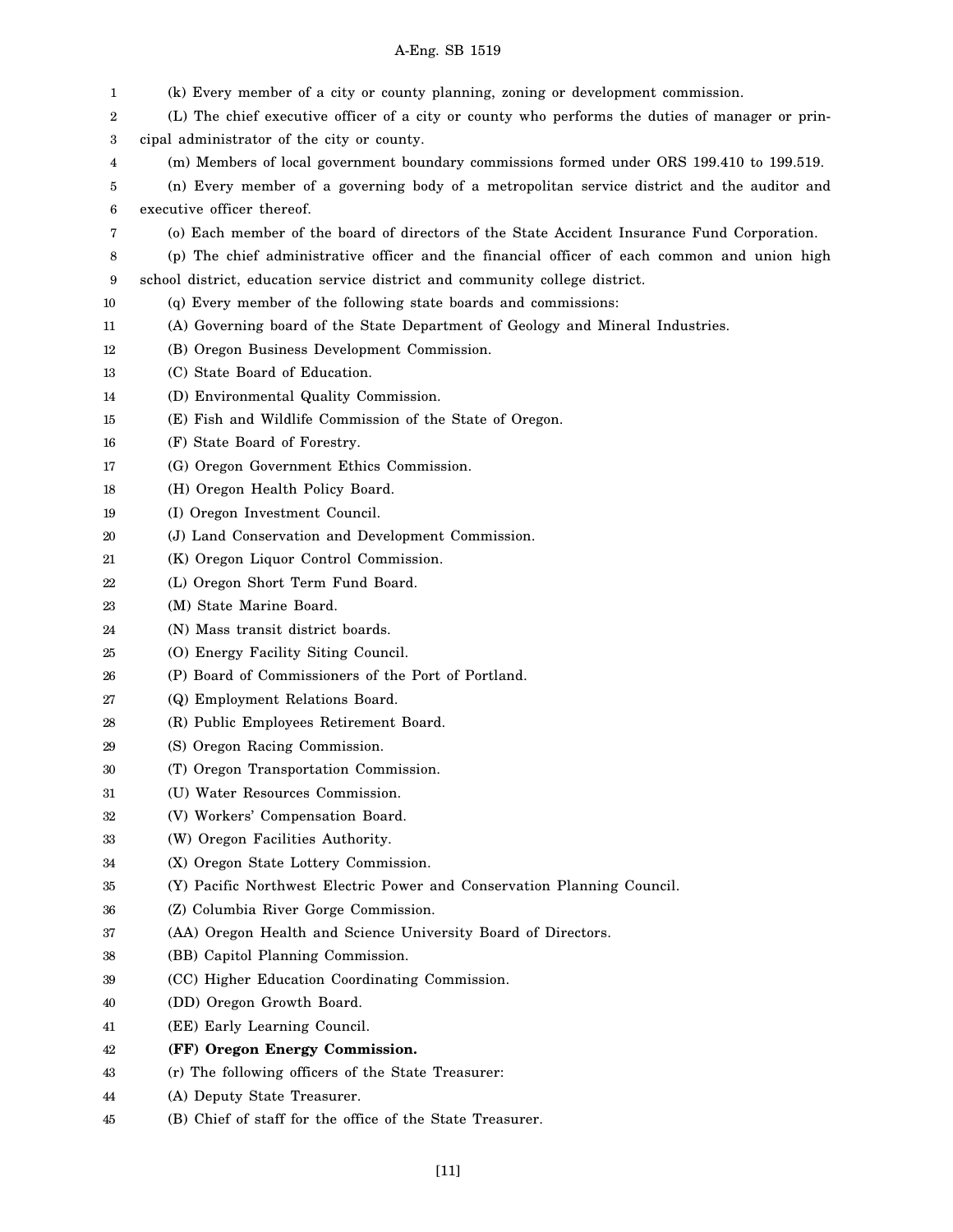1 (C) Director of the Investment Division.

2 3 (s) Every member of the board of commissioners of a port governed by ORS 777.005 to 777.725 or 777.915 to 777.953.

4 (t) Every member of the board of directors of an authority created under ORS 441.525 to 441.595.

5 (u) Every member of a governing board of a public university listed in ORS 352.002.

6 7 (v) Every member of the board of directors of an authority created under ORS 465.600 to 465.621.

8 9 10 11 (2) By April 15 next after the date an appointment takes effect, every appointed public official on a board or commission listed in subsection (1) of this section shall file with the Oregon Government Ethics Commission a statement of economic interest as required under ORS 244.060, 244.070 and 244.090.

12 13 14 (3) By April 15 next after the filing deadline for the primary election, each candidate described in subsection (1) of this section shall file with the commission a statement of economic interest as required under ORS 244.060, 244.070 and 244.090.

15 16 17 18 19 (4) Not later than the 40th day before the date of the statewide general election, each candidate described in subsection (1) of this section who will appear on the statewide general election ballot and who was not required to file a statement of economic interest under subsections (1) to (3) of this section shall file with the commission a statement of economic interest as required under ORS 244.060, 244.070 and 244.090.

20 21 (5) Subsections (1) to (3) of this section apply only to persons who are incumbent, elected or appointed public officials as of April 15 and to persons who are candidates on April 15.

22 23 24 25 26 (6) If a statement required to be filed under this section has not been received by the commission within five days after the date the statement is due, the commission shall notify the public official or candidate and give the public official or candidate not less than 15 days to comply with the requirements of this section. If the public official or candidate fails to comply by the date set by the commission, the commission may impose a civil penalty as provided in ORS 244.350.

27

**SECTION 18.** ORS 469.085 is amended to read:

28 29 469.085. (1) Except as otherwise provided in this section, civil penalties under ORS 469.992 shall be imposed as provided in ORS 183.745.

30 31 32 33 (2) Notwithstanding ORS 183.745 (2), the notice to the person against whom a civil penalty is to be imposed shall reflect a complete statement of the consideration given to the factors listed in subsection (7) of this section. The notice may be served by either the [*Director of the State Department of Energy*] **Oregon Energy Commission** or the Energy Facility Siting Council.

34 35 36 (3) Notwithstanding ORS 183.745, if a hearing is not requested or if the person requesting a hearing fails to appear, a final order shall be entered upon a prima facie case made on the record of the agency.

37 38 39 40 (4) The provisions of this section are in addition to and not in lieu of any other penalty or sanction provided by law. An action taken by the [*director*] **commission** or the council under this section may be joined by the [*director*] **commission** or the council with any other action against the same person under this chapter.

41 (5) Any civil penalty recovered under this section shall be paid into the General Fund.

42 43 (6) The [*director*] **commission** or the council shall adopt by rule a schedule of the amount of civil penalty that may be imposed for a particular violation.

44 45 (7) In imposing a penalty under ORS 469.992, the [*director*] **commission** or the council shall consider: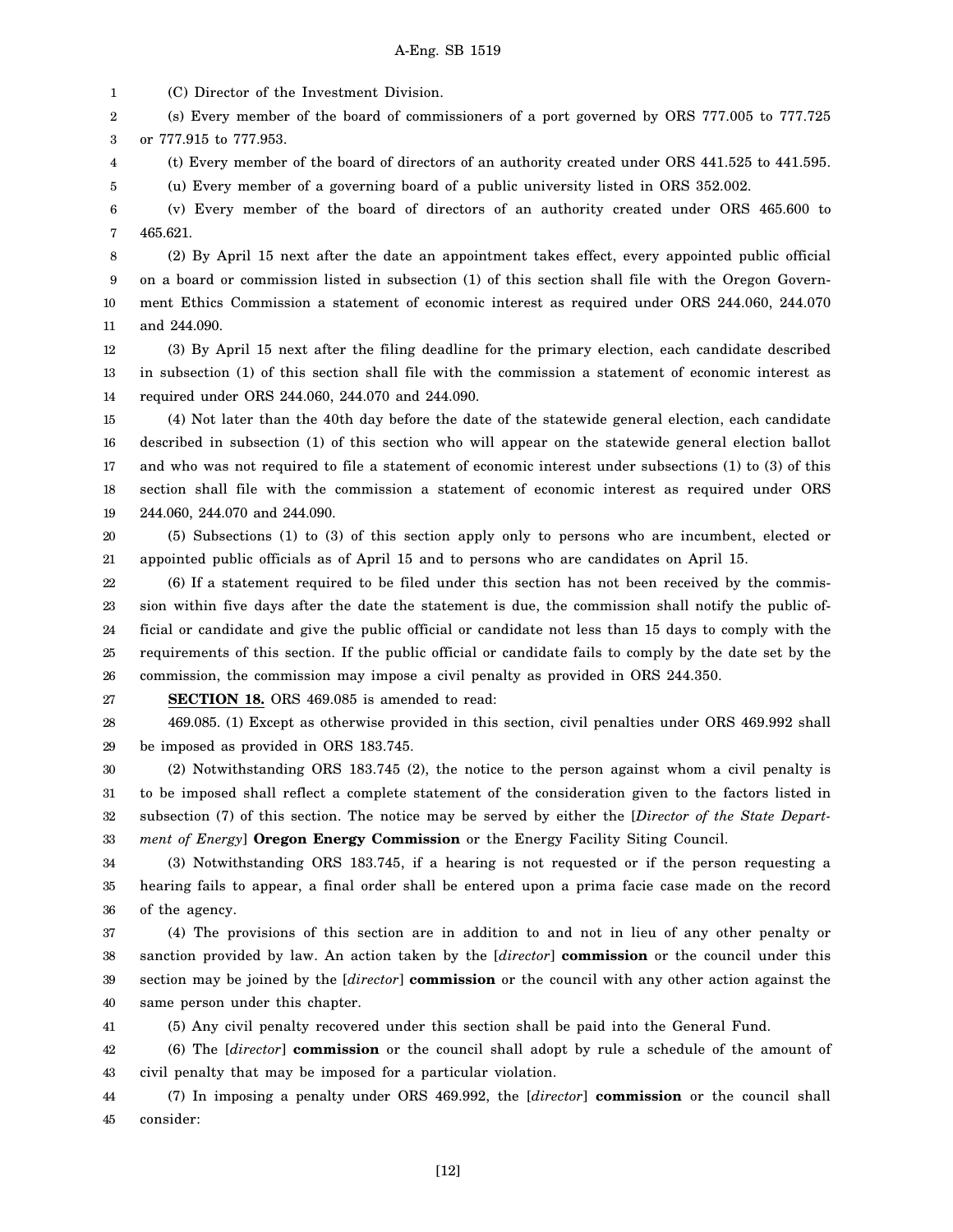1 2 (a) The past history of the person incurring a penalty in taking all feasible steps or procedures necessary or appropriate to correct or prevent any violation;

3 4 (b) Any prior violations of ORS chapter 469 or rules, orders or permits relating to the alleged violation;

5 6 (c) The impact of the violation on public health and safety or public interests in fishery, navigation and recreation;

7 8 (d) Any other factors determined by the [*director*] **commission** or the council to be relevant; and

9 (e) The alleged violator's cooperativeness and effort to correct the violation.

10 11 12 13 14 (8) The penalty imposed under ORS 469.992 may be remitted or mitigated upon such terms and conditions as the [*director*] **commission** or council determines to be proper. Upon the request of the person incurring the penalty, the [*director*] **commission** or council shall consider evidence of the economic and financial condition of the person in determining whether a penalty shall be remitted or mitigated.

15

**SECTION 19.** ORS 469.110 is amended to read:

16 17 18 19 20 21 469.110. (1) At the direction of the [*Director of the State Department of Energy*] **Oregon Energy Commission**, the State Department of Energy may represent the state's energy-related interests in any matter involving the federal government, its departments or agencies, which is within the scope of the power and duties of the State Department of Energy, and may, upon request, represent the interest of a county, city, state agency, federally recognized Native American or American Indian tribe, special district or owner or operator of an energy facility.

22 23 24 (2) At the direction of the [*director*] **commission**, the department may intervene in any proceeding undertaken by an agency for the purpose of expressing its views as to the effect of an agency action, upon state energy resources and state energy policy.

25 **SECTION 20.** ORS 469.120 is amended to read:

26 469.120. (1) The State Department of Energy Account is established.

27 28 29 30 (2) The account shall consist of all funds received by the State Department of Energy pursuant to law. All moneys in the account are continuously appropriated to the State Department of Energy for payment of expenses of the department**, the Oregon Energy Commission** and [*of*] the Energy Facility Siting Council.

31 32 33 34 35 36 37 38 39 40 (3) Moneys collected under ORS 469.421 (8) may be expended only for the purposes of programs and activities that the **commission, the** council and the department are charged with administering and authorized to conduct under the laws of this state, including those enumerated in ORS 469.030. (4) The Director of the State Department of Energy shall keep a record of all moneys deposited in the account. The record shall indicate by special cumulative accounts the source from which moneys are derived and the individual activity or program, including any activities described in ORS 469.424, against which each withdrawal is charged. On or after October 1 of each year, the director shall make available, upon request, the record for the prior fiscal year to any energy resource supplier that has paid the assessment imposed under ORS 469.421 (8). The director shall make the record available within 30 days of receiving the request.

- 41
- 42 43

### **(Energy Resource Supplier Assessment Modifications)**

- 44 **SECTION 21.** ORS 469.421 is amended to read:
- 45 469.421. (1) Subject to the provisions of ORS 469.441, any person submitting a notice of intent,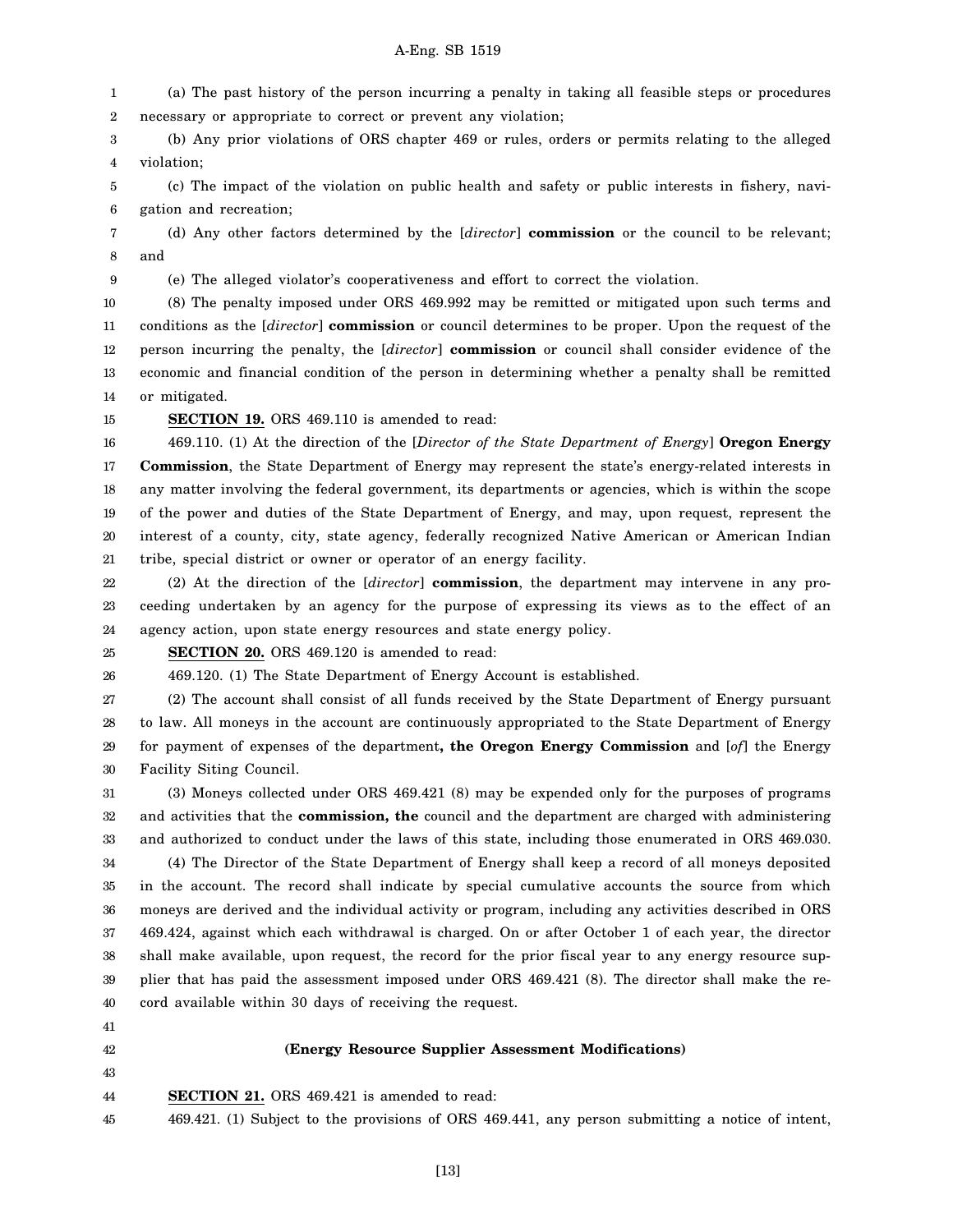1 a request for exemption under ORS 469.320, a request for an expedited review under ORS 469.370,

2 a request for an expedited review under ORS 469.373, a request for the State Department of Energy

3 4 5 to approve a pipeline under ORS 469.405 (3), an application for a site certificate or a request to amend a site certificate shall pay all expenses incurred by the Energy Facility Siting Council and the department related to the review and decision of the council. Expenses under this subsection

6 may include:

7 (a) Legal expenses;

8 (b) Expenses incurred in processing and evaluating the application;

9 (c) Expenses incurred in issuing a final order or site certificate;

10

(d) Expenses incurred in commissioning an independent study under ORS 469.360;

11 12 (e) Compensation paid to a state agency, a tribe or a local government pursuant to a written contract or agreement relating to compensation as provided for in ORS 469.360; or

13 14 (f) Expenses incurred by the council in making rule changes that are specifically required and related to the particular site certificate.

15 16 17 18 19 20 21 22 23 24 (2) Every person submitting a notice of intent to file for a site certificate, a request for exemption or a request for expedited review shall pay the fee required under the fee schedule established under ORS 469.441 to the department prior to submitting the notice or request to the council. To the extent possible, the full cost of the evaluation shall be paid from the fee paid under this subsection. However, if costs of the evaluation exceed the fee, the person submitting the notice or request shall pay any excess costs shown in an itemized statement prepared by the council. In no event shall the council incur evaluation expenses in excess of 110 percent of the fee initially paid unless the council provides prior notification to the applicant and a detailed projected budget the council believes necessary to complete the project. If costs are less than the fee paid, the excess shall be refunded to the person submitting the notice or request.

25 26 27 28 29 30 31 32 33 34 (3) Before submitting a site certificate application, the applicant shall request from the department an estimate of the costs expected to be incurred in processing the application. The department shall inform the applicant of that amount and require the applicant to make periodic payments of the costs pursuant to a cost reimbursement agreement. The cost reimbursement agreement shall provide for payment of 25 percent of the estimated costs when the applicant submits the application. If costs of the evaluation exceed the estimate, the applicant shall pay any excess costs shown in an itemized statement prepared by the council. In no event shall the council incur evaluation expenses in excess of 110 percent of the fee initially estimated unless the council provided prior notification to the applicant and a detailed projected budget the council believes is necessary to complete the project. If costs are less than the fee paid, the council shall refund the excess to the applicant.

35 36 (4) Any person who is delinquent in the payment of fees under subsections (1) to (3) of this section shall be subject to the provisions of subsection (11) of this section.

37 38 39 40 41 42 43 44 45 (5) Subject to the provisions of ORS 469.441, each holder of a certificate shall pay an annual fee, due every July 1 following issuance of a site certificate. For each fiscal year, upon approval of the department's budget authorization by an odd-numbered year regular session of the Legislative Assembly or as revised by the Emergency Board meeting in an interim period or by the Legislative Assembly meeting in special session or in an even-numbered year regular session, the Director of the State Department of Energy promptly shall enter an order establishing an annual fee based on the amount of revenues that the director estimates is needed to fund the cost of ensuring that the facility is being operated consistently with the terms and conditions of the site certificate, any order issued by the department under ORS 469.405 (3) and any applicable health or safety standards. In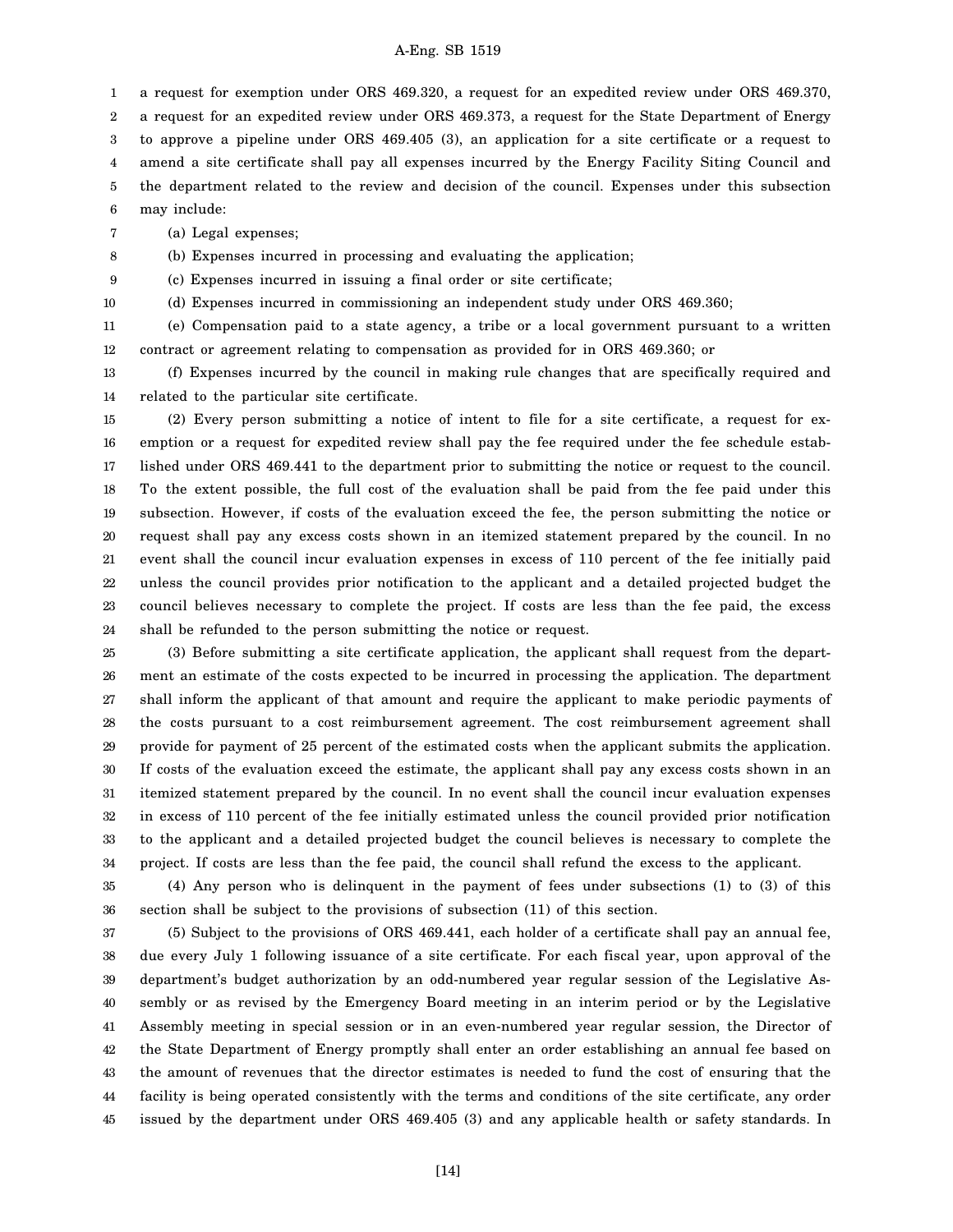1 2 3 4 5 6 7 8 9 10 11 12 13 determining this cost, the director shall include both the actual direct cost to be incurred by the council and the department to ensure that the facility is being operated consistently with the terms and conditions of the site certificate, any order issued by the department under ORS 469.405 (3) and any applicable health or safety standards, and the general costs to be incurred by the council and the department to ensure that all certificated facilities are being operated consistently with the terms and conditions of the site certificates, any orders issued by the department under ORS 469.405 (3) and any applicable health or safety standards that cannot be allocated to an individual, licensed facility. Not more than 35 percent of the annual fee charged each facility shall be for the recovery of these general costs. The fees for direct costs shall reflect the size and complexity of the facility, the anticipated costs of ensuring compliance with site certificate conditions, the anticipated costs of conducting site inspections and compliance reviews as described in ORS 469.430, and the anticipated costs of compensating state agencies and local governments for participating in site inspection and compliance enforcement activities at the request of the council.

14 15 16 17 18 19 20 21 22 23 (6) Each holder of a site certificate executed after July 1 of any fiscal year shall pay a fee for the remaining portion of the year. The amount of the fee shall be set at the cost of regulating the facility during the remaining portion of the year determined in the same manner as the annual fee. (7) When the actual costs of regulation incurred by the council and the department for the year, including that portion of the general regulation costs that have been allocated to a particular facility, are less than the annual fees for that facility, the unexpended balance shall be refunded to the site certificate holder. When the actual regulation costs incurred by the council and the department for the year, including that portion of the general regulation costs that have been allocated to a particular facility, are projected to exceed the annual fee for that facility, the director may issue an order revising the annual fee.

24 25 26 (8)(a) In addition to any other fees required by law, each energy resource supplier shall pay to the department annually its share of an assessment to fund the programs and activities of the council and the department.

27 28 29 30 31 32 33 34 (b) Prior to filing an agency request budget under ORS 291.208 for purposes related to the compilation and preparation of the Governor's budget under ORS 291.216, the director shall determine the projected aggregate amount of revenue to be collected from energy resource suppliers under this subsection that will be necessary to fund the programs and activities of the council and the department for each fiscal year of the upcoming biennium. After making that determination, the director shall convene a public meeting with representatives of energy resource suppliers and other interested parties for the purpose of providing energy resource suppliers with a full accounting of: (A) The projected revenue needed to fund each department program or activity; and

35 36 (B) The projected allocation of moneys derived from the assessment imposed under this subsection to each department program or activity.

37 38 39 40 41 42 43 44 45 (c) Upon approval of the budget authorization of the council and the department by an oddnumbered year regular session of the Legislative Assembly, the director shall promptly enter an order establishing the amount of revenues required to be derived from an assessment pursuant to this subsection in order to fund programs and activities that the council and the department are charged with administering and authorized to conduct under the laws of this state, including those enumerated in ORS 469.030, for the first fiscal year of the forthcoming biennium. On or before June 1 of each even-numbered year, the director shall enter an order establishing the amount of revenues required to be derived from an assessment pursuant to this subsection in order to fund the programs and activities that the council and the department are charged with administering and authorized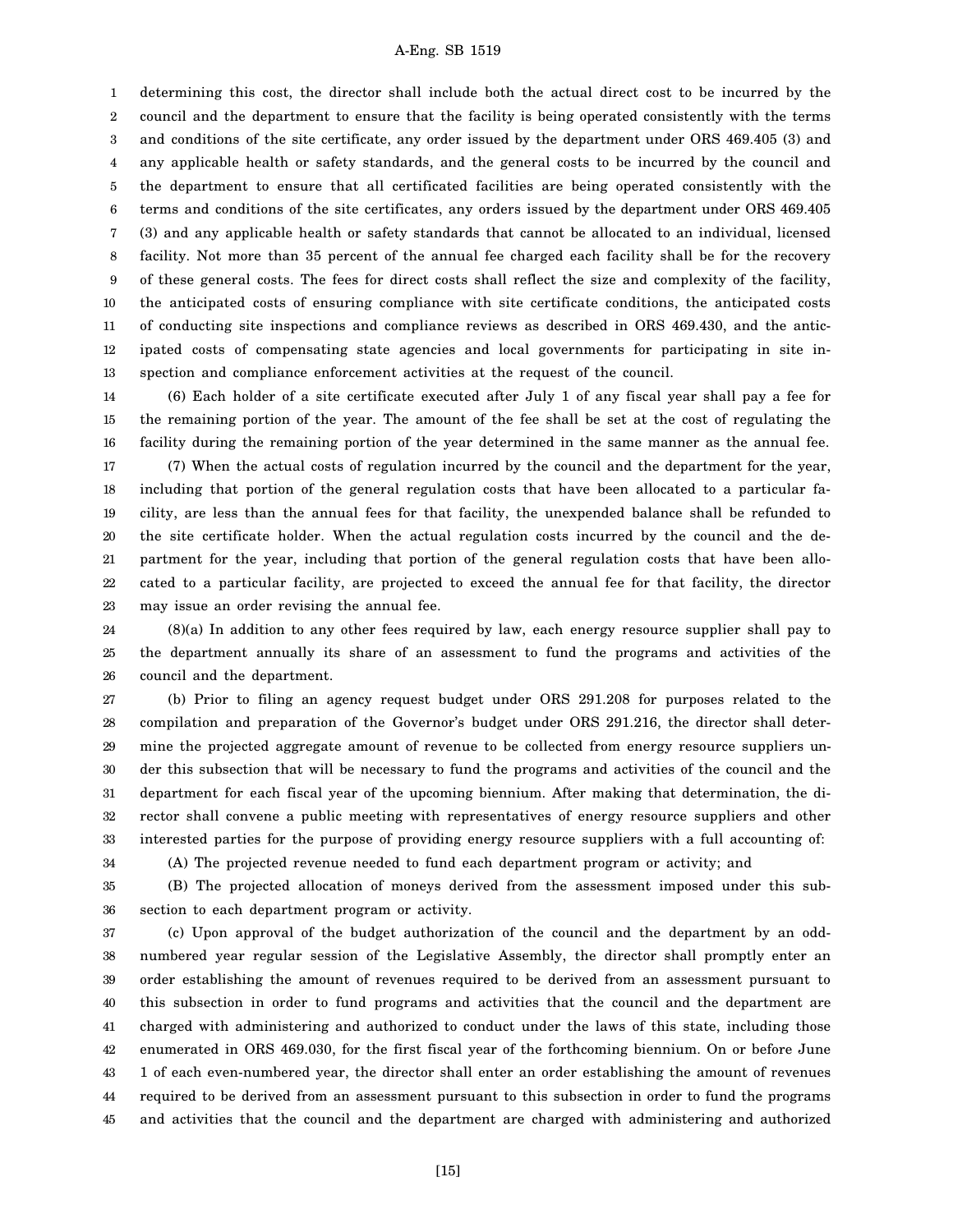1 2 3 4 5 6 7 to conduct under the laws of this state, including those enumerated in ORS 469.030, for the second fiscal year of the biennium. The order shall take into account any revisions to the biennial budget of the council and the department made by the Emergency Board meeting in an interim period or by the Legislative Assembly meeting in special session or in an even-numbered year regular session. (d) Each order issued by the director pursuant to paragraph (c) of this subsection shall allocate the aggregate assessment set forth in the order to energy resource suppliers in accordance with paragraph (e) of this subsection.

8 9 10 11 12 13 14 (e) The amount assessed to an energy resource supplier shall be based on the ratio which that supplier's annual gross operating revenue derived within this state in the preceding calendar year bears to the total gross operating revenue derived within this state during that year by all energy resource suppliers. The assessment against an energy resource supplier shall not exceed [*0.375*] **0.15** percent of the supplier's gross operating revenue derived within this state in the preceding calendar year. The director shall exempt from payment of an assessment any individual energy resource supplier whose calculated share of the annual assessment is less than [*\$250*] **\$2,500**.

15 16 17 18 19 20 (f) The director shall send each energy resource supplier subject to assessment pursuant to this subsection a copy of each order issued by registered or certified mail or through use of an electronic medium with electronic receipt verification. The amount assessed to the energy resource supplier pursuant to the order shall be considered to the extent otherwise permitted by law a governmentimposed cost and recoverable by the energy resource supplier as a cost included within the price of the service or product supplied.

21 22 (g) The amounts assessed to individual energy resource suppliers pursuant to paragraph (e) of this subsection shall be paid to the department as follows:

23 24 25 (A) Amounts assessed for the first fiscal year of a biennium shall be paid not later than 90 days following adjournment sine die of the odd-numbered year regular session of the Legislative Assembly; and

26 27 28 (B) Amounts assessed for the second fiscal year of a biennium shall be paid not later than July 1 of each even-numbered year or 90 days following adjournment sine die of the even-numbered year regular session of the Legislative Assembly, whichever is later.

29 30 31 32 33 34 35 36 37 (h) An energy resource supplier shall provide the director, on or before May 1 of each year, a verified statement showing its gross operating revenues derived within the state for the calendar or fiscal year that was used by the energy resource supplier for the purpose of reporting federal income taxes for the preceding calendar or fiscal year. The statement must be in the form prescribed by the director and is subject to audit by the director. The statement must include an entry showing the total operating revenue derived by petroleum suppliers from fuels sold that are subject to the requirements of Article IX, section 3a, of the Oregon Constitution, and ORS 319.020 with reference to aircraft fuel and motor vehicle fuel, and ORS 319.530. The director may grant an extension of not more than 15 days for the requirements of this subsection if:

38

(A) The energy supplier makes a showing of hardship caused by the deadline;

39 40 (B) The energy supplier provides reasonable assurance that the energy supplier can comply with the revised deadline; and

41 42 (C) The extension of time does not prevent the council or the department from fulfilling its statutory responsibilities.

43 (i) As used in this section:

44 45 (A) "Energy resource supplier" means an electric utility, natural gas utility or petroleum supplier supplying, generating, transmitting or distributing electricity, natural gas or petroleum pro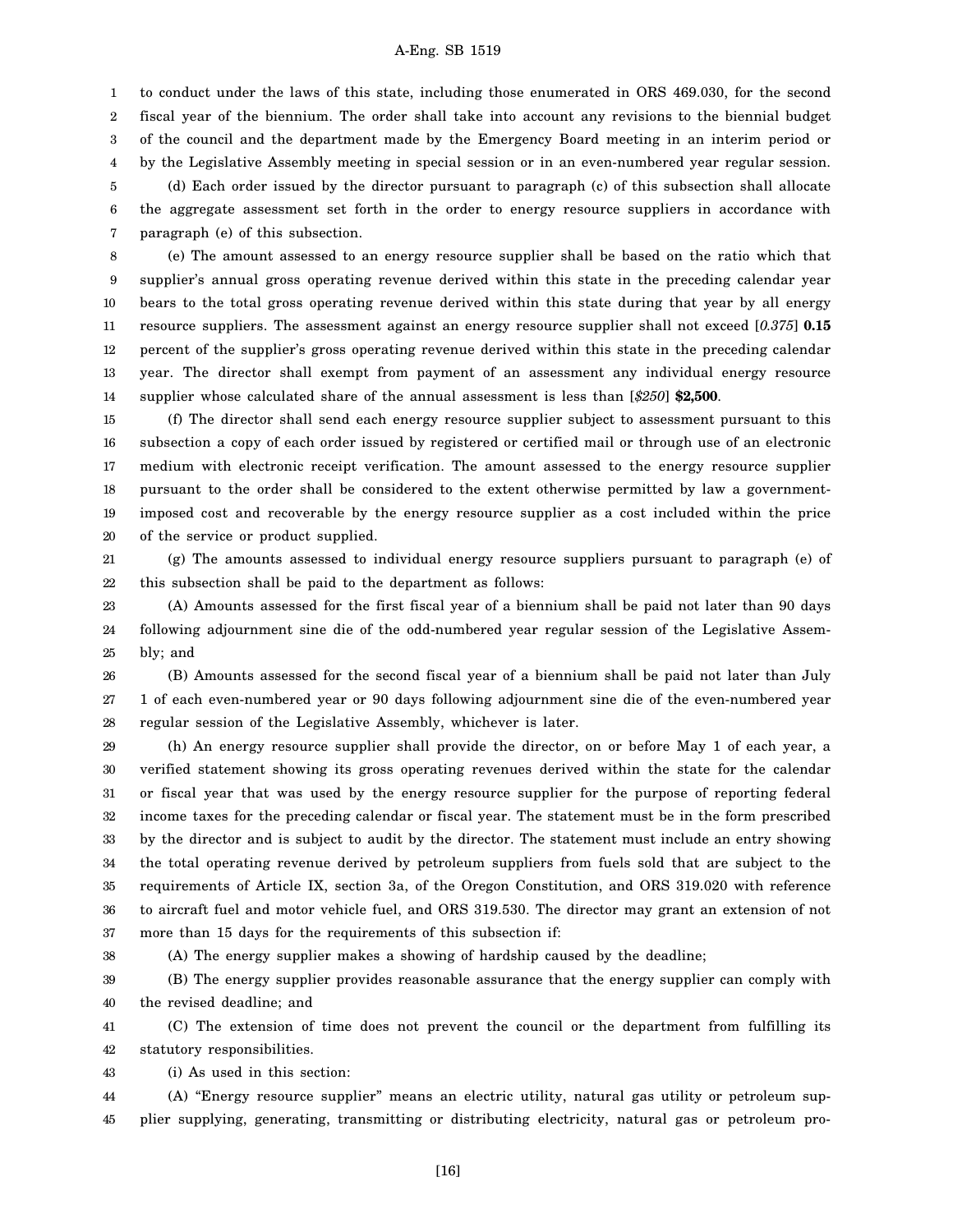1 ducts in Oregon.

9

2 3 4 5 (B) "Gross operating revenue" means [*gross receipts from sales or service made or provided within this state*] **the gross receipts of an energy resource supplier from supplying, generating, transmitting or distributing electricity, natural gas or petroleum products in Oregon** during

6 the regular course of the energy **resource** supplier's business, but does not include**:**

**(i)** [*either*] Revenue derived from interutility sales within [*the*] **this** state**;**

7 8 **(ii)** [*or*] Revenue received by a petroleum supplier from the sale of fuels that are subject to the requirements of Article IX, section 3a, of the Oregon Constitution, or ORS 319.020 or 319.530[*.*]**; or**

**(iii) Revenue received by a petroleum supplier for the sale of propane infrastructure.**

10 (C) "Petroleum supplier" has the meaning given that term in ORS 469.020.

11 12 13 14 15 16 (j) In determining the amount of revenues that must be derived from any class of energy resource suppliers by assessment pursuant to this subsection, the director shall take into account all other known or readily ascertainable sources of revenue to the council and department, including, but not limited to, fees imposed under this section and federal funds, and may take into account any funds previously assessed pursuant to ORS 469.420 (1979 Replacement Part) or section 7, chapter 792, Oregon Laws 1981.

17 18 19 (k) Orders issued by the director pursuant to this section shall be subject to judicial review under ORS 183.484. The taking of judicial review shall not operate to stay the obligation of an energy resource supplier to pay amounts assessed to it on or before the statutory deadline.

20 21 22 23 24 25 26 (9)(a) In addition to any other fees required by law, each operator of a nuclear fueled thermal power plant or nuclear installation within this state shall pay to the department annually on July 1 an assessment in an amount determined by the director to be necessary to fund the activities of the state and the counties associated with emergency preparedness for a nuclear fueled thermal power plant or nuclear installation. The assessment shall not exceed \$461,250 per year. Moneys collected as assessments under this subsection are continuously appropriated to the department for this purpose.

27 28 29 (b) The department shall maintain and cause other state agencies and counties to maintain time and billing records for the expenditure of any fees collected from an operator of a nuclear fueled thermal power plant under paragraph (a) of this subsection.

30 31 32 (10) Reactors operated by a college, university or graduate center for research purposes and electric utilities not connected to the Northwest Power Grid are exempt from the fee requirements of subsections (5), (8) and (9) of this section.

33 34 35 (11)(a) All fees assessed by the director against holders of site certificates for facilities that have an installed capacity of 500 megawatts or greater may be paid in several installments, the schedule for which shall be negotiated between the director and the site certificate holder.

36 37 38 39 40 41 42 43 44 45 (b) Energy resource suppliers or applicants or holders of a site certificate who fail to pay a fee provided under subsections (1) to (9) of this section after it is due and payable shall pay, in addition to that fee, a penalty of two percent of the fee a month for the period that the fee is past due. Any payment made according to the terms of a schedule negotiated under paragraph (a) of this subsection shall not be considered past due. The director may bring an action to collect an unpaid fee or penalty in the name of the State of Oregon in a court of competent jurisdiction. The court may award reasonable attorney fees to the director if the director prevails in an action under this subsection. The court may award reasonable attorney fees to a defendant who prevails in an action under this subsection if the court determines that the director had no objectively reasonable basis for asserting the claim or no reasonable basis for appealing an adverse decision of the trial court.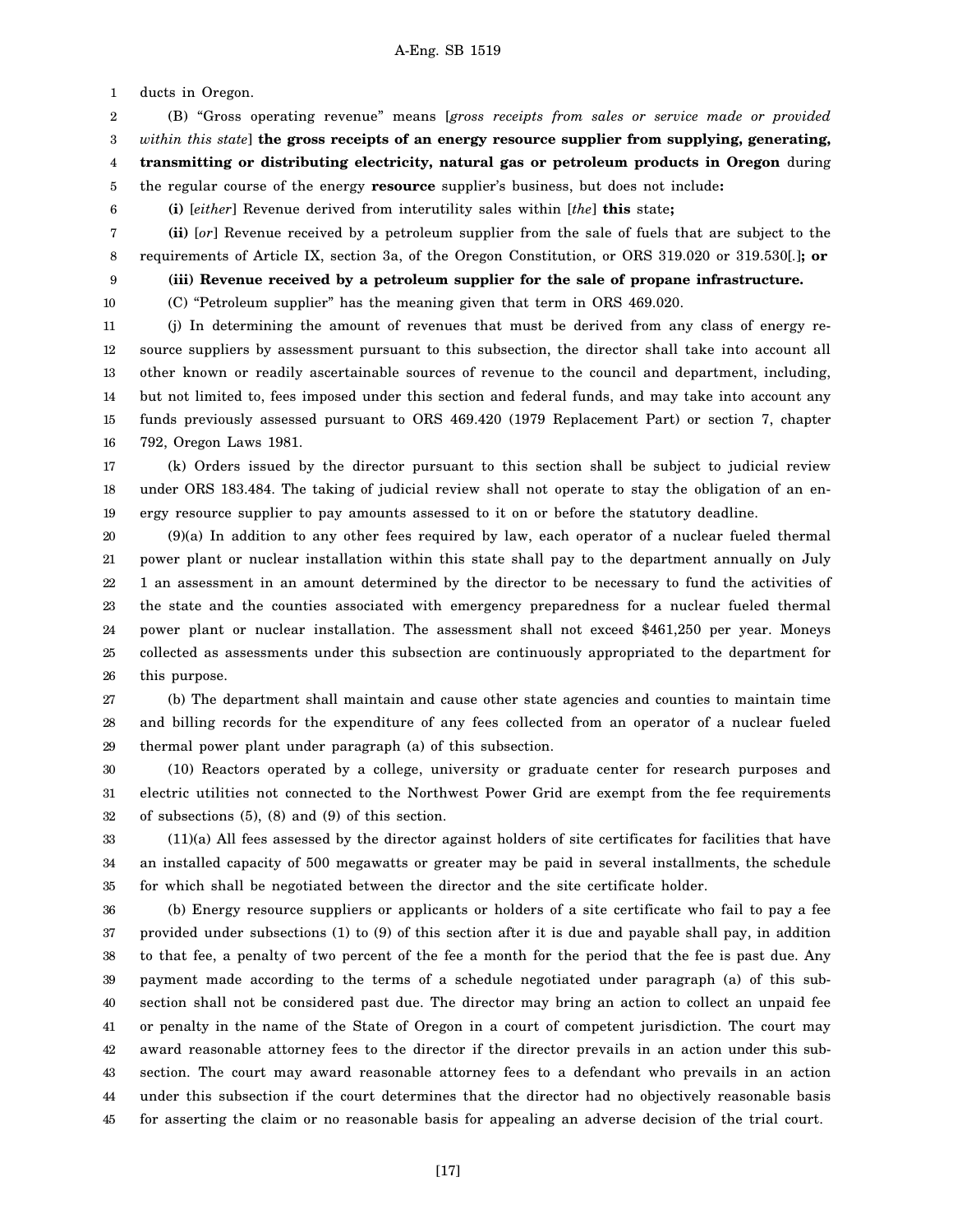| 1      | SECTION 22. The amendments to ORS 469.421 by section 21 of this 2018 Act apply to as-          |
|--------|------------------------------------------------------------------------------------------------|
| 2      | sessments against energy resource suppliers that are due and payable to the State Depart-      |
| 3      | ment of Energy on or after July 1, 2019.                                                       |
| 4      |                                                                                                |
| 5      | SMALL SCALE LOCAL ENERGY PROJECTS                                                              |
| 6      | AND CLEAN ENERGY DEPLOYMENT PROGRAM                                                            |
| 7      |                                                                                                |
| 8      | (Transfer of Duties, Functions and Powers)                                                     |
| 9      |                                                                                                |
| 10     | SECTION 23. Except for the duty to establish by rule standards and criteria for small          |
| 11     | scale local energy projects under ORS 470.080 (1), the duties, functions and powers of the     |
| 12     | State Department of Energy related to the issuance of loans for small scale local energy       |
| 13     | projects under ORS chapter 470 and to the clean energy deployment program are imposed          |
| 14     | upon, transferred to and vested in the Oregon Business Development Department.                 |
| 15     |                                                                                                |
| 16     | (Records, Property)                                                                            |
| 17     |                                                                                                |
| 18     | SECTION 24. (1) The Director of the State Department of Energy shall deliver to the            |
| 19     | Oregon Business Development Department all records and property within the jurisdiction        |
| 20     | of the director that relate to the duties, functions and powers transferred by section 23 of   |
| $21\,$ | this 2018 Act, and the Director of the Oregon Business Development Department shall take       |
| 22     | possession of the records and property.                                                        |
| 23     | (2) The Governor shall resolve any dispute between the State Department of Energy and          |
| 24     | the Oregon Business Development Department relating to transfers of records and property       |
| 25     | under this section, and the Governor's decision is final.                                      |
| 26     |                                                                                                |
| 27     | (Unexpended Revenues)                                                                          |
| 28     |                                                                                                |
| 29     | SECTION 25. (1) The unexpended balances of amounts authorized to be expended by the            |
| 30     | State Department of Energy for the biennium beginning July 1, 2017, from revenues dedi-        |
| 31     | cated, continuously appropriated, appropriated or otherwise made available for the purpose     |
| 32     | of administering and enforcing the duties, functions and powers transferred by section 23 of   |
| 33     | this 2018 Act are transferred to and are available for expenditure by the Oregon Business      |
| 34     | Development Department for the biennium beginning July 1, 2017, for the purpose of admin-      |
| 35     | istering and enforcing the duties, functions and powers transferred by section 23 of this 2018 |
| 36     | Act.                                                                                           |
| 37     | (2) The expenditure classifications, if any, established by Acts authorizing or limiting       |
| 38     | expenditures by the State Department of Energy remain applicable to expenditures by the        |
| 39     | Oregon Business Development Department under this section.                                     |
| 40     |                                                                                                |
| 41     | (Action, Proceeding, Prosecution)                                                              |
| 42     |                                                                                                |
| 43     | SECTION 26. The transfer of duties, functions and powers to the Oregon Business De-            |
| 44     | velopment Department by section 23 of this 2018 Act does not affect any action, proceeding     |
| 45     | or prosecution involving or with respect to the duties, functions and powers begun before      |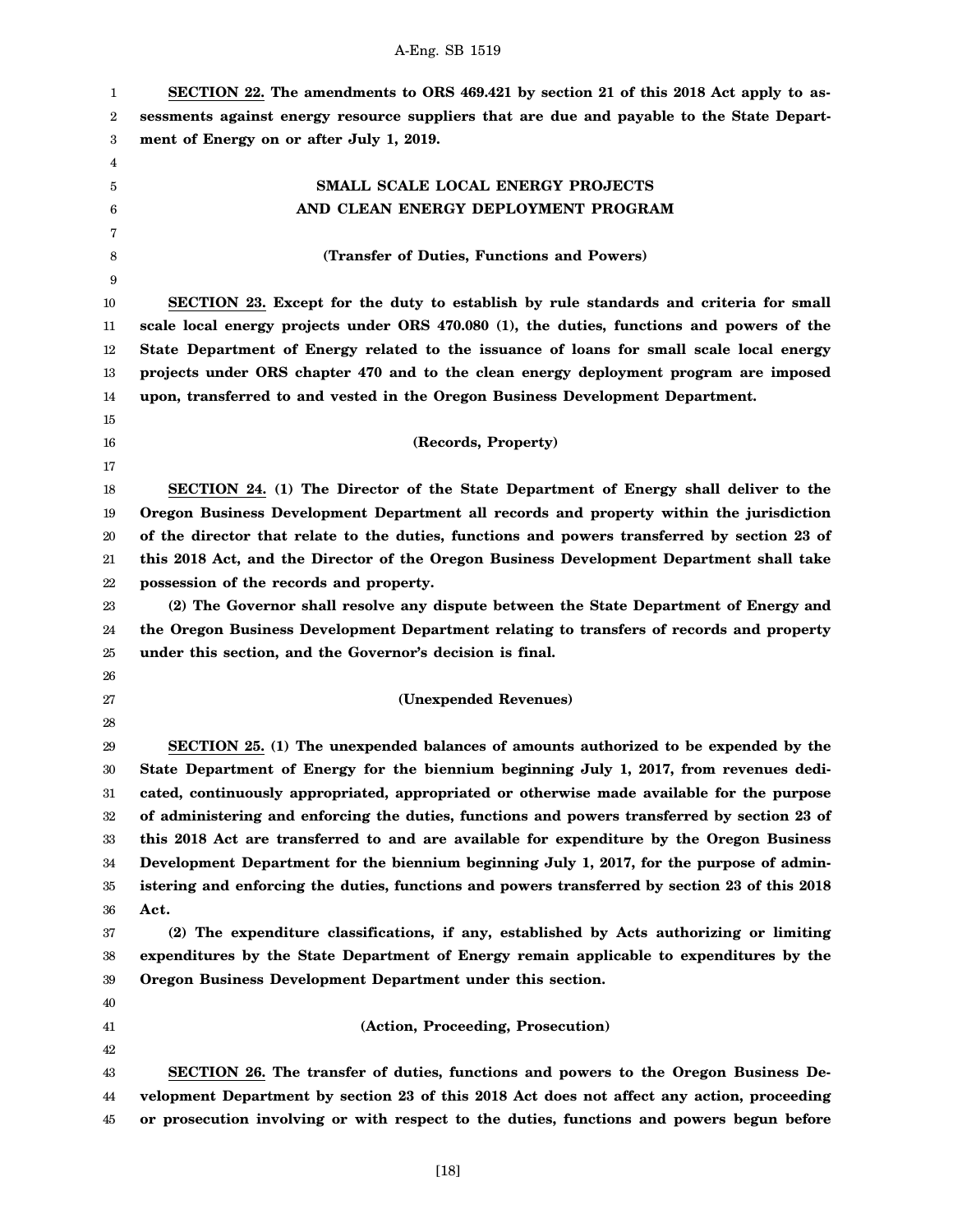1 2 **and pending at the time of the transfer, except that the Oregon Business Development Department is substituted for the State Department of Energy in the action, proceeding or**

3 **prosecution.**

- 4 5
- 6

### **(Liability, Duty, Obligation)**

7 8 9 10 11 12 **SECTION 27. (1) Nothing in sections 23 to 29 of this 2018 Act, the amendments to statutes by sections 30 to 34 and 36 to 58 of this 2018 Act or the repeal of ORS 470.100 by section 35 of this 2018 Act relieves a person of a liability, duty or obligation accruing under or with respect to the duties, functions and powers transferred by section 23 of this 2018 Act. The Oregon Business Development Department may undertake the collection or enforcement of any such liability, duty or obligation.**

13 14 15 16 17 18 19 **(2) The rights and obligations of the State Department of Energy legally incurred under contracts, leases and business transactions executed, entered into or begun before the operative date of section 23 of this 2018 Act accruing under or with respect to the duties, functions and powers transferred by section 23 of this 2018 Act are transferred to the Oregon Business Development Department. For the purpose of succession to these rights and obligations, the Oregon Business Development Department is a continuation of the State Department of Energy and not a new authority.**

- 20 21
- 22

## **(Rules)**

23 24 25 26 27 28 29 30 **SECTION 28. Notwithstanding the transfer of duties, functions and powers by section 23 of this 2018 Act, the rules of the State Department of Energy with respect to such duties, functions or powers that are in effect on the operative date of section 23 of this 2018 Act continue in effect until superseded or repealed by rules of the Oregon Business Development Department. References in the rules of the State Department of Energy to the State Department of Energy or an officer or employee of the State Department of Energy are considered to be references to the Oregon Business Development Department or an officer or employee of the Oregon Business Development Department.**

31 32 33 34 35 36 37 38 **SECTION 29. Whenever, in any uncodified law or resolution of the Legislative Assembly or in any rule, document, record or proceeding authorized by the Legislative Assembly, in the context of the duties, functions and powers transferred by section 23 of this 2018 Act, reference is made to the State Department of Energy, or an officer or employee of the State Department of Energy whose duties, functions or powers are transferred by section 23 of this 2018 Act, the reference is considered to be a reference to the Oregon Business Development Department or an officer or employee of the Oregon Business Development Department who by this 2018 Act is charged with carrying out the duties, functions and powers.**

- 39
- 40 41

### **(Amendments to Statutes, Repeal)**

- 42 **SECTION 30.** ORS 470.050 is amended to read:
- 43 470.050. As used in this chapter, unless the context requires otherwise:
- 44 (1) "Alternative fuel project" means:
- 45 (a) Equipment, including vehicles that are not used primarily for personal, family or household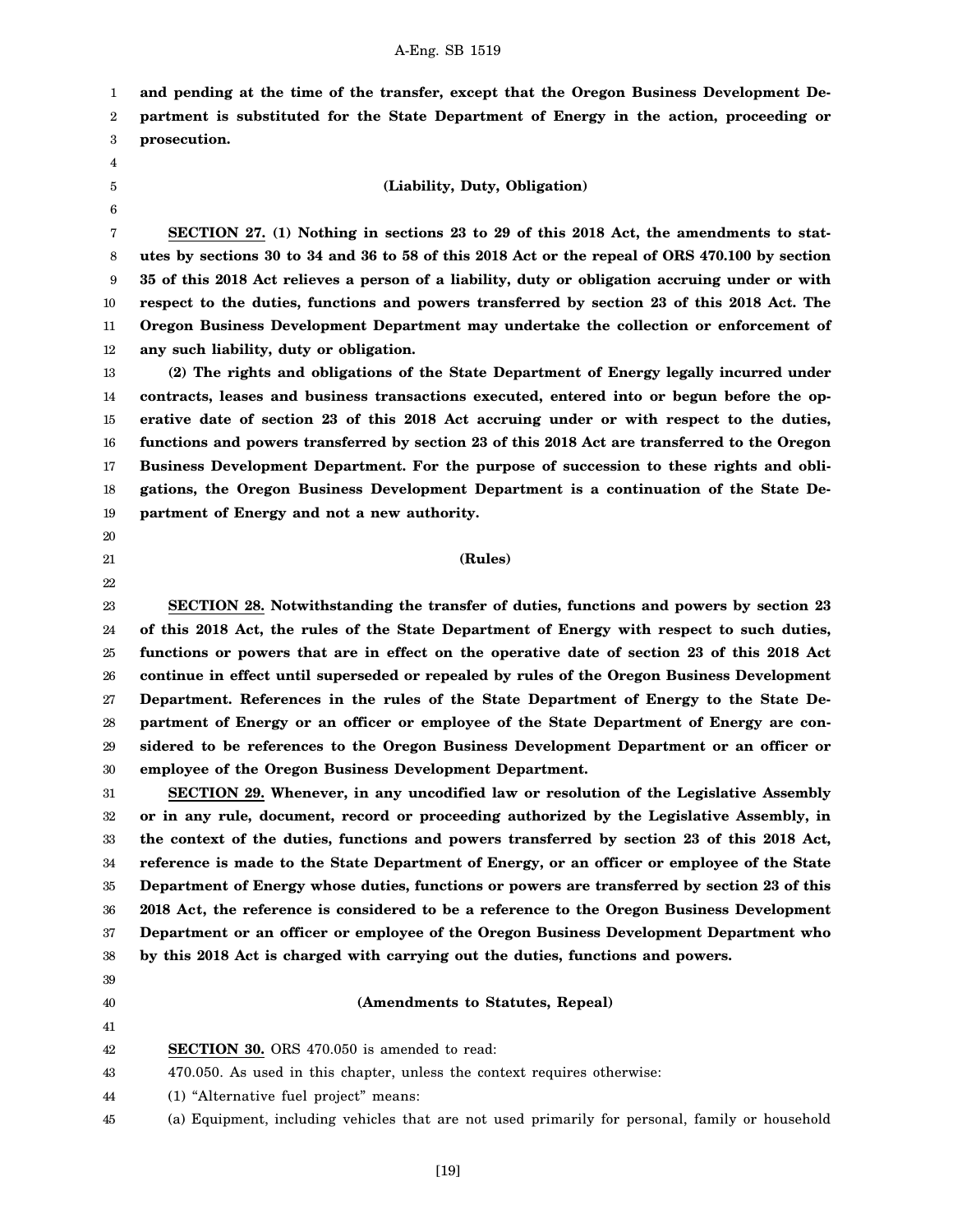1 purposes, that is modified or acquired directly from a factory and that:

2 3 4 (A) Uses an alternative fuel including electricity, biofuel, gasohol with at least 20 percent denatured alcohol content, hydrogen, hythane, methane, methanol, natural gas, propane or any other fuel approved by the [*Director of the State Department of Energy*] **Oregon Business Development**

5 **Department**; and

6 7 (B) Produces lower exhaust emissions or is more energy efficient than equivalent equipment fueled by gasoline or diesel; and

8 9 (b) A facility, including a fueling station, or equipment necessary to produce alternative fuel or operate equipment that uses an alternative fuel.

10 (2) "Applicant" means an applicant for a loan to construct a small scale local energy project.

11 12 13 14 [*(3) "Base efficiency package" means the package of energy efficiency upgrades or renewable energy projects for a property that, when energy savings, project repayment costs, tax or other incentives, loan offset grants and other relevant economic factors are considered, is estimated to not increase the utility bill of the customer over the loan repayment term.*]

15 16 [*(4)*] **(3)** "Committee" means the Small Scale Local Energy Project Advisory Committee created under ORS 470.070.

17 [*(5)*] **(4)** "Cooperative" means a cooperative corporation organized under ORS chapter 62.

18 19 [*(6) "Director" means the Director of the State Department of Energy appointed under ORS 469.040.*]

20 21 22 23 24 [*(7)*] **(5)** "Eligible federal agency" means a federal agency or public corporation created by the federal government that proposes to use a loan for a small scale local energy project. "Eligible federal agency" does not include a federal agency or public corporation created by the federal government that proposes to use a loan for a small scale local energy project to generate electricity for sale.

25 26 27 [*(8)*] **(6)** "Eligible state agency" means a state officer, board, commission, department, institution, branch or agency of the state whose costs are paid wholly or in part from funds held in the State Treasury.

28 29 [*(9) "Energy efficiency and sustainable technology loan" means a loan for a small scale local energy project that is repayable by means of:*]

30 [*(a) A charge included with the participant's utility customer account billing; or*]

31 32 [*(b) An alternative repayment method identified by the department and the borrower and specified in the loan agreement.*]

33 [*(10) "Energy Project Bond Loan Fund" means the fund established under ORS 470.580.*]

34 [*(11) "Energy Project Supplemental Fund" means the fund established under ORS 470.570.*]

35 [*(12) "Energy Revenue Bond Repayment Fund" means the fund established under ORS 470.585.*]

36 [*(13) "Energy savings projection" means an examination of the energy performance and site char-*

37 *acteristics of a property that, at a minimum, identifies:*]

38 [*(a) A base efficiency package; and*]

39 40 [*(b) Any additional optional measures that a customer is able to repay and that the sustainable energy project manager believes to be feasible for the site.*]

41 [*(14) "Jobs, Energy and Schools Fund" means the fund established under ORS 470.575.*]

42 43 [*(15)*] **(7)** "Loan" includes the purchase or other acquisition of evidence of indebtedness and money used for the purchase or other acquisition of evidence of indebtedness.

44 45 [*(16)*] **(8)** "Loan contract" means the evidence of indebtedness and all instruments used in the purchase or acquisition of the evidence of indebtedness. For eligible federal or state agencies or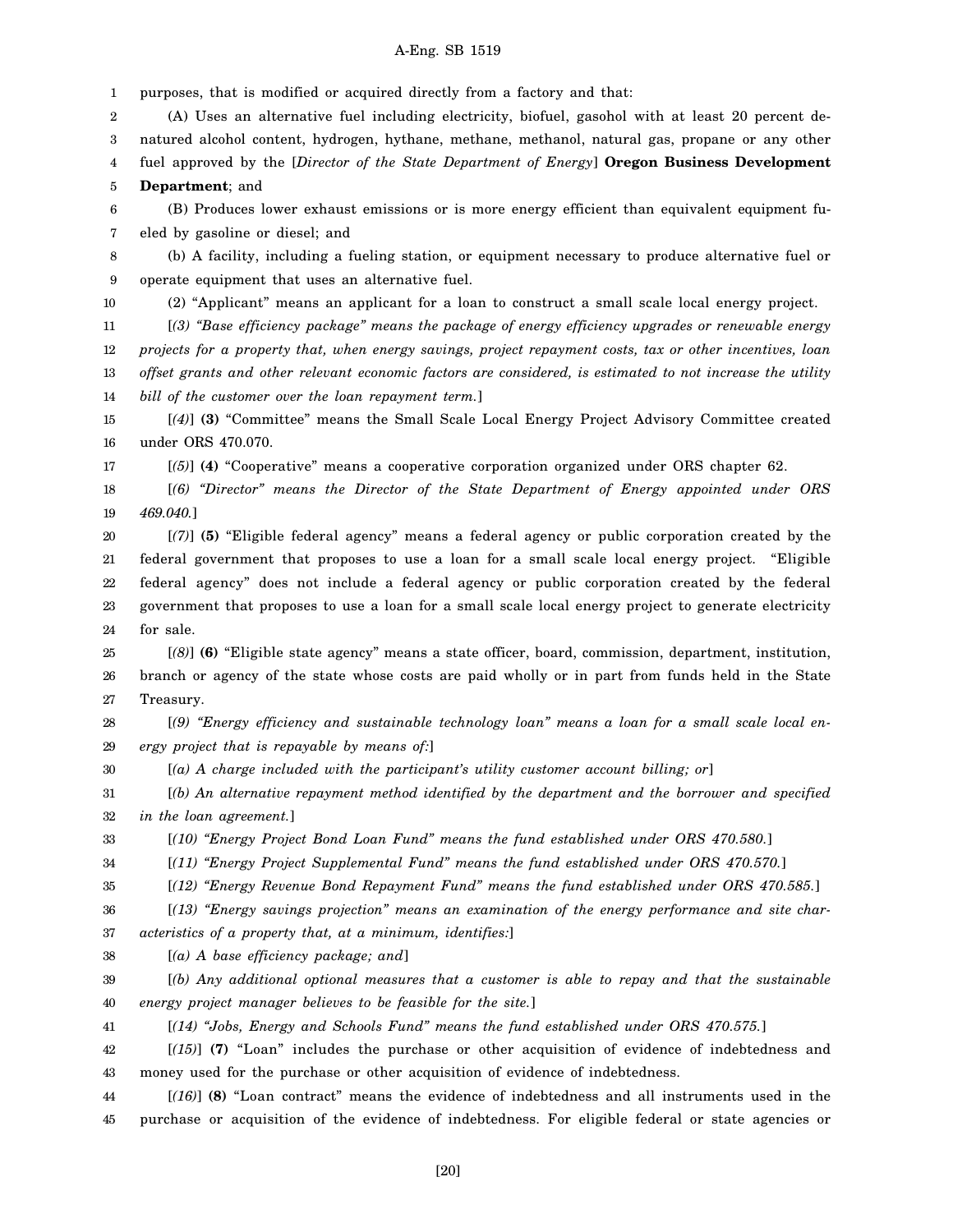1 2 3 4 5 6 7 8 9 10 11 12 13 14 15 16 17 18 19 20 21 22 23 24 25 26 27 28 29 30 31 32 33 34 35 36 37 municipal corporations that are tax exempt entities, a loan contract may include a lease purchase agreement with respect to personal property. [*(17) "Loan offset grant" means moneys from the Jobs, Energy and Schools Fund that are used to help offset the initial project costs or loan payments for energy efficiency, renewable energy and energy conservation projects.*] [*(18) "Loan repayment charge" means an amount charged to a utility customer account through on-bill financing as a mechanism for the repayment of an energy efficiency and sustainable technology loan.*] [*(19)*] **(9)** "Municipal corporation" has the meaning given in ORS 297.405 and also includes any Indian tribe or authorized Indian tribal organization or any combination of two or more of these tribes or organizations acting jointly in connection with a small scale local energy project. [*(20) "On-bill financing" means a mechanism for collecting the repayment of an energy efficiency and sustainable technology loan through a utility customer account billing system.*] [*(21) "Optional package" means measures for promoting energy efficiency or the use of renewable energy:*] [*(a) That are in addition to the measures described in the customer's base efficiency package;*] [*(b) For which a customer has the ability to repay; and*] [*(c) That the sustainable energy project manager believes to be feasible for the site.*] [*(22)*] **(10)** "Oregon business" means a sole proprietorship, partnership, company, cooperative, corporation or other form of business entity that is organized or authorized to do business under Oregon law for profit. [*(23) "Primary contractor" means a contractor that:*] [*(a) Has entered into a contract with an owner of property for which a proposed small scale local energy project will be located;*] [*(b) Is responsible for the completion of the small scale local energy project;*] [*(c) Undertakes to complete the small scale local energy project; and*] [*(d) Is responsible for any subcontractors performing work on the small scale local energy project.*] [*(24) "Public Purpose Fund Administrator" means the entity designated by the Public Utility Commission to administer moneys collected by a company through the public purpose charge described under ORS 757.612.*] [*(25)*] **(11)** "Recycling project" means a facility or equipment that converts waste into a new and usable product. [*(26)*] **(12)** "Small business" means: (a) An Oregon business that is: (A) A retail or service business employing 50 or fewer persons at the time the loan is made; or (B) An industrial or manufacturing business employing 200 or fewer persons at the time the loan

38 is made; or

39 40 41 42 (b) An Oregon subsidiary of a sole proprietorship, partnership, company, cooperative, corporation or other form of business entity for which the total number of employees for both the subsidiary and the parent sole proprietorship, partnership, company, cooperative, corporation or other form of business entity at the time the loan is made is:

43 (A) Fifty or fewer persons if the subsidiary is a retail or service business; and

44 (B) Two hundred or fewer if the subsidiary is an industrial or manufacturing business.

45 [*(27) "Small scale local energy program loan" means a loan for a small scale local energy project*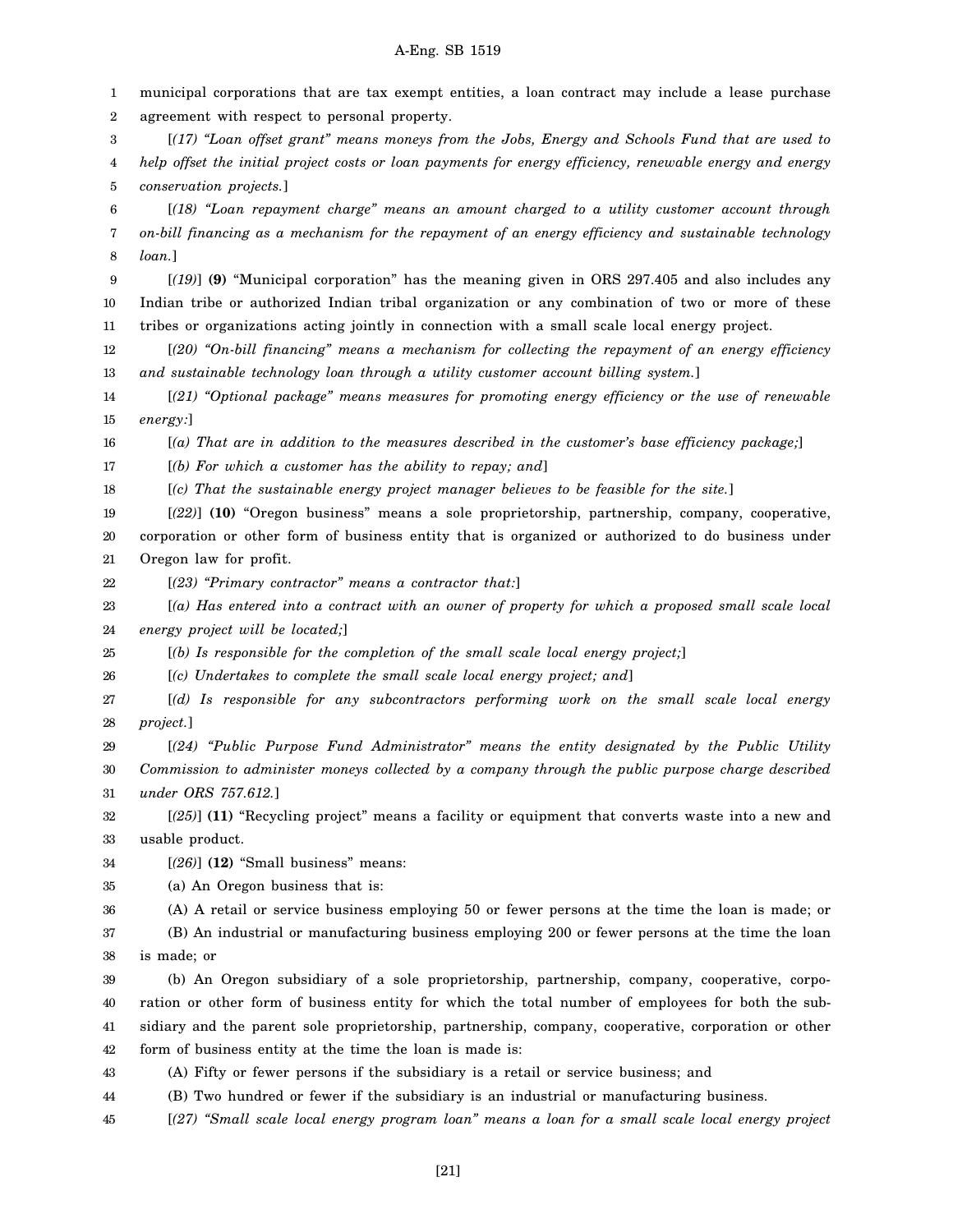1 *other than an energy efficiency and sustainable technology loan.*]

2 [*(28)*] **(13)** "Small scale local energy project" means any of the following:

3 4 5 6 7 (a) A system, mechanism or series of mechanisms located primarily in Oregon that directly or indirectly uses or enables the use of, by the applicant or another person, renewable resources including, but not limited to, solar, wind, geothermal, biomass, waste heat or water resources to produce energy, including heat, electricity and substitute fuels, to meet a local community or regional energy need in this state.

8 9 10 (b) A system, mechanism or series of mechanisms located primarily in Oregon or providing substantial benefits to Oregon that directly or indirectly conserves energy or enables the conservation of energy by the applicant or another person, including energy used in transportation.

11 (c) A recycling project.

12 (d) An alternative fuel project.

13 14 15 (e) An improvement that increases the production or efficiency, or extends the operating life, of a system, mechanism, series of mechanisms or project otherwise described in this subsection, including but not limited to restarting a dormant project.

16 17 18 19 20 21 22 (f) A system, mechanism or series of mechanisms installed in a facility or portions of a facility that directly or indirectly reduces the amount of energy needed for the construction and operation of the facility and that meets the sustainable building practices standard established by the [*State Department of Energy*] **Oregon Business Development Department** by rule. For purposes of this paragraph, "system, mechanism or series of mechanisms" includes related and integrated upgrades to attain compliance with standards set in the State of Oregon Structural Specialty Code and Fire and Life Safety Code, and seismic safety upgrades.

23 24 25 (g) A project described in paragraphs (a) to (f) of this subsection, whether or not the existing project was originally financed under this chapter, together with any refinancing necessary to remove prior liens or encumbrances against the existing project.

26 27 (h) A project described in paragraphs (a) to (g) of this subsection that conserves energy or produces energy by generation or by processing or collection of a renewable resource.

28 29 [*(29)*] **(14)** "Small Scale Local Energy Project Administration and Bond Sinking Fund" means the fund created under ORS 470.300.

30 31 32 [*(30)*] **(15)** "Small Scale Local Energy Project Loan Fund" means the loan fund created by Article XI-J of the Oregon Constitution and appropriated to the [*State*] department [*of Energy*] under ORS 470.130.

33 34 35 36 [*(31) "Sustainable energy project manager" means the organization responsible for promoting the energy efficiency and sustainable technology loan program or the clean energy deployment program and related incentives for energy efficiency and renewable energy at the neighborhood and community level.*]

37 38 39 [*(32) "Utility service territory" means the allocated territory in which a utility subject to this chapter provides a utility service. For the purposes of this subsection, "allocated territory" and "utility service" have the meanings given those terms in ORS 758.400.*]

40 **SECTION 31.** ORS 470.060 is amended to read:

41 42 43 470.060. (1) The following may file with the [*State Department of Energy*] **Oregon Business Development Department** an application to obtain moneys for a small scale local energy project as provided in this chapter:

44 (a) An individual who is an Oregon resident;

45 (b) An Oregon business;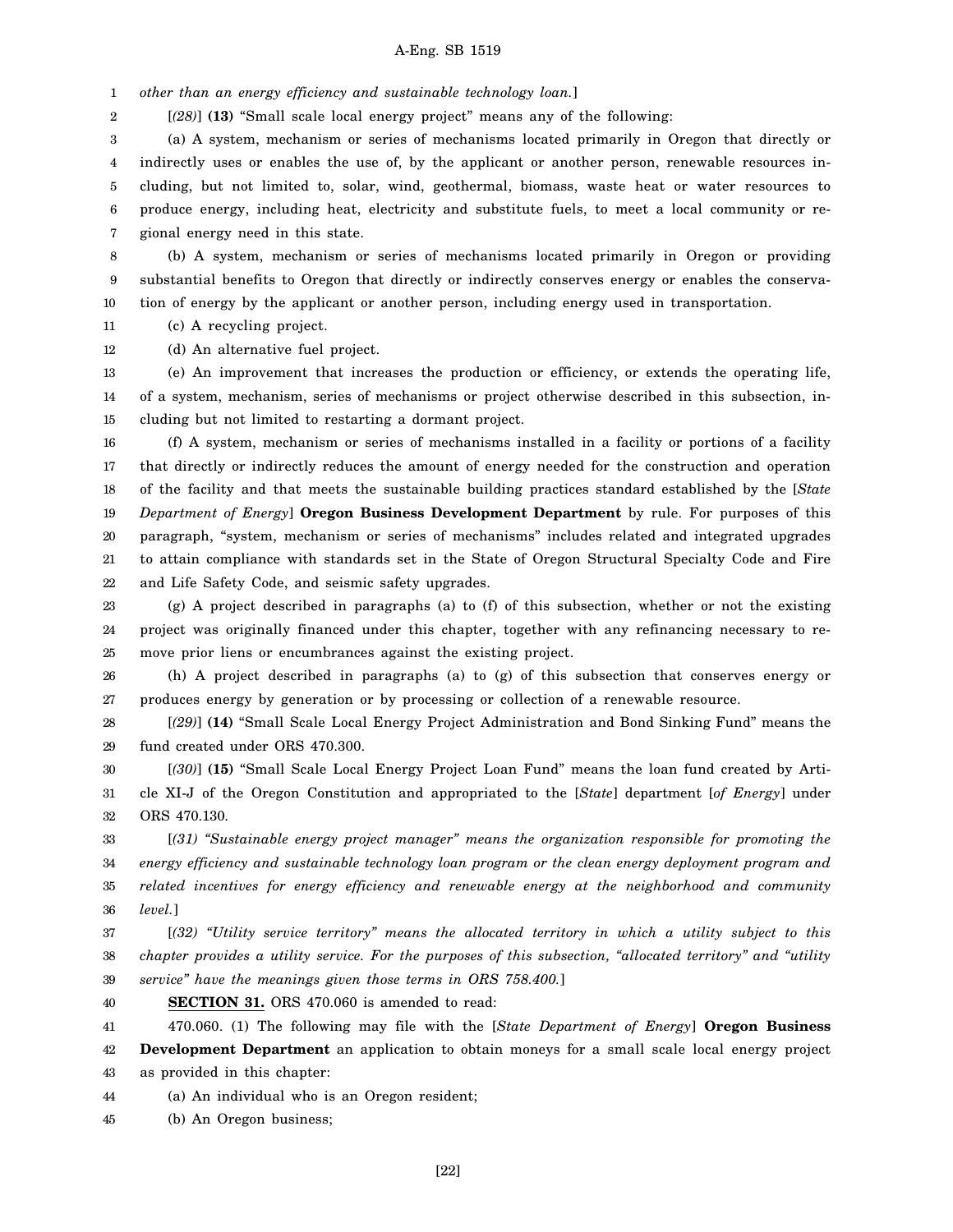- 1 (c) A nonprofit or public cooperative;
- 2 (d) A nonprofit corporation;
- 3 (e) An eligible federal agency;
- 4 (f) An eligible state agency;
- 5 (g) A public corporation created by this state;

6 7 (h) An intergovernmental entity created pursuant to an intergovernmental agreement under ORS 190.003 to 190.130;

8 (i) A special district;

- 9 (j) A local improvement district;
- 10 (k) A public university listed in ORS 352.002; or
- 11 (L) A municipal corporation.

12 13 14 (2) Applications to obtain financing for a small scale local energy project shall be made in writing on a form prescribed by the [*State*] department [*of Energy*]. Applications submitted to the [*State*] department [*of Energy*] shall:

15 (a) Describe the nature and purpose of the proposed small scale local energy project.

16 17 18 (b) State whether any purposes other than energy production, but consistent with energy production, will be served by the proposed small scale local energy project, and the nature of the other purposes, if any.

19 20 (c) Include an evaluation of the potential of the small scale local energy project to meet local community energy needs.

21 22 (d) Include an evaluation of the potential environmental impacts of the small scale local energy project.

23 24 25 (e) State whether any moneys other than those in the loan fund are proposed to be used for the development of the proposed small scale local energy project, and whether any other moneys are available or have been sought for the project.

26

(f) Describe the source of moneys for repayment of the loan applied for.

27 28 29 30 31 32 33 (3) [*If the application is for a loan other than an energy efficiency and sustainable technology loan to an individual,*] A fee of one-tenth of one percent of the amount of the loan applied for or \$2,500, whichever is less, shall be submitted with each application. In addition, the applicant may be required to pay for costs incurred in connection with the application that exceed the application fee and which the Director of the [*State Department of Energy*] **Oregon Business Development Department** determines are incurred solely in connection with processing the application. The applicant shall be advised of any additional costs the applicant must pay before the costs are incurred.

34

**SECTION 32.** ORS 470.070 is amended to read:

35 36 37 38 39 470.070. (1) The Director of the [*State Department of Energy*] **Oregon Business Development Department** shall appoint a Small Scale Local Energy Project Advisory Committee to review applications made under ORS 470.060 and rules adopted under ORS 470.080[*, other than applications for energy efficiency and sustainable technology loans,*] and make recommendations regarding those applications to the director.

40 41 42 43 44 45 (2) Nine members shall be appointed to the Small Scale Local Energy Project Advisory Committee. Each member shall be appointed to serve a four-year term, commencing on the date of appointment, and until a successor is appointed and qualified. The members shall represent the interest of the citizens of this state and shall be knowledgeable in the areas of small scale energy technology, natural resource development, environmental protection, finance, agriculture, local government operations and utility operations. At least three members shall reside outside the Willamette Valley.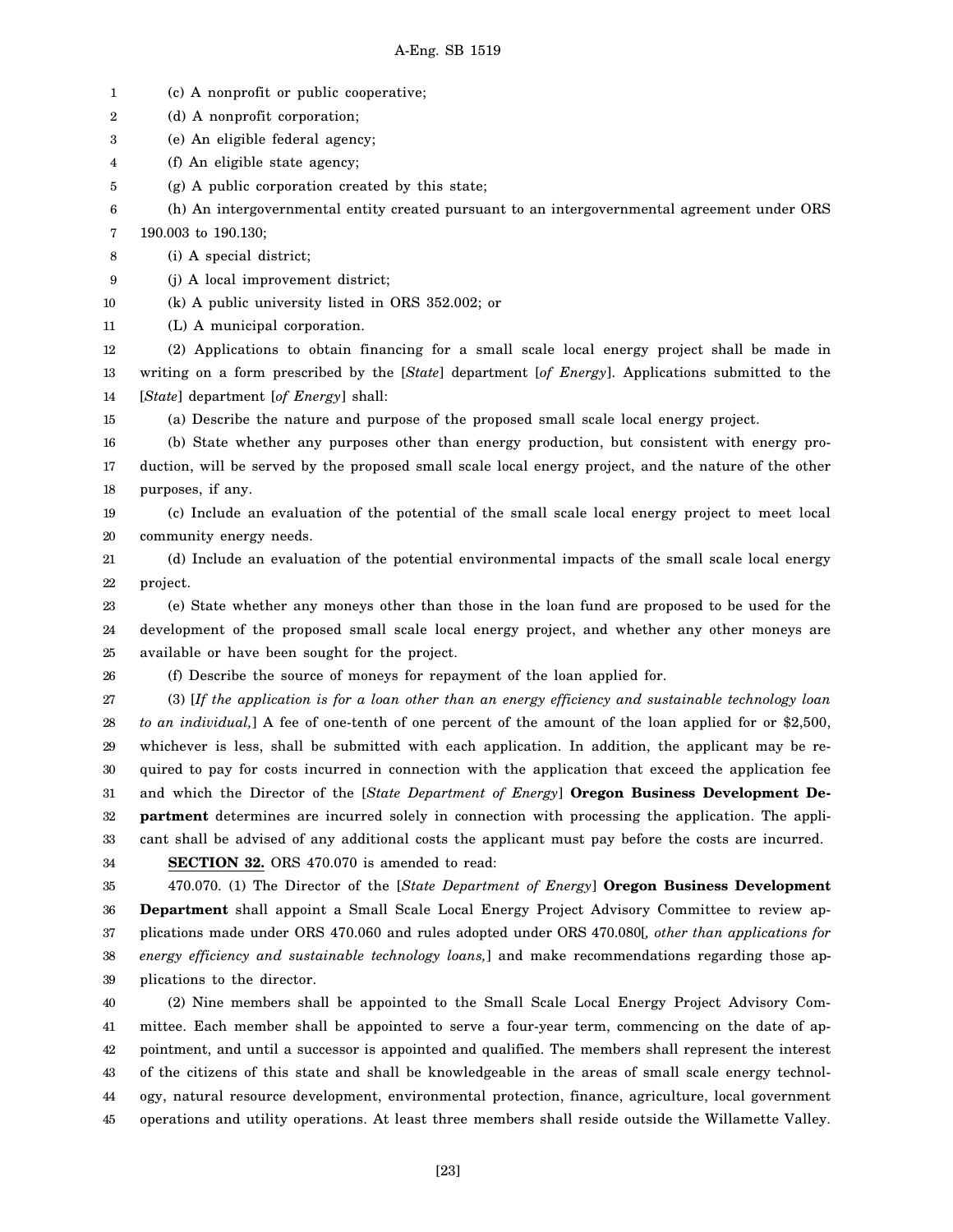1 2 3 4 (3) The committee shall elect its own presiding officer, adopt rules for its procedure and meet on call of the presiding officer or a majority of the members. A majority of the members shall constitute a quorum to do business. The director shall provide administrative facilities and services for the committee.

5 6 (4) Members of the Small Scale Local Energy Project Advisory Committee shall be entitled to expenses as provided by ORS 292.495.

7 **SECTION 33.** ORS 470.080 is amended to read:

8 9 10 11 12 13 14 15 16 17 470.080. (1) After consultation with the Small Scale Local Energy Project Advisory Committee, the [*Director of the State Department of Energy*] **Oregon Energy Commission, in consultation with the Director of the Oregon Business Development Department,** shall establish by rule standards and criteria for small scale local energy projects to be funded under this chapter [*other than projects funded through energy efficiency and sustainable technology loans*]. The standards and criteria shall operate to encourage diversity in projects funded, give preference to the maximum extent practical to projects proposed by individuals and small businesses, ensure acceptability of environmental impacts and shall require consideration of the potential contribution of a project if developed at other suitable locations to meeting the energy needs of this state. The standards and criteria shall give the least preference to projects proposed by an eligible federal agency.

18 19 20 (2) All applications submitted under ORS 470.060 shall be reviewed by the [*State Department of Energy*] **Oregon Business Development Department**. The department may request that the applicant submit additional information or revise the application. The department shall:

21 22 (a) Determine whether the application meets the standards and criteria adopted under subsection (1) of this section; and

23 24 (b) Recommend approval or denial of the loan application, and if approval is recommended in what amount the loan should be made.

25 26 27 28 29 30 31 32 33 (3) After concluding its review, unless the application meets the criteria established by the committee under subsection (4) of this section, the department shall refer the application and its findings and recommendation to the committee for its review. The department shall notify the applicant of the date, time and place of any oral presentation to the committee on the application. The committee shall review the application and the department's findings and recommendations and advise the director whether the proposed small scale local energy project meets the criteria established [*by the director*] under subsection (1) of this section, whether the project should be financed with moneys from the Small Scale Local Energy Project Loan Fund and in what amount the loan should be made if approved.

34 35 (4) The committee may provide for direct referral of an application by the department to the director if the application meets criteria established by the committee.

36

**SECTION 34.** ORS 470.090 is amended to read:

37 38 39 40 41 42 43 470.090. (1) After consideration of the recommendation of the Small Scale Local Energy Project Advisory Committee or the [*State Department of Energy*] **Oregon Business Development Department** as provided by ORS 470.080, the Director of the [*State Department of Energy*] **Oregon Business Development Department** may approve or reject the financing of a small scale local energy project described in an application filed as provided in ORS 470.060, using moneys in the Small Scale Local Energy Project Loan Fund. Approval of a loan by the director shall include a certification of the amount of the loan.

44 45 (2) The director's approval of a loan for a small scale local energy project shall be based on a finding that:

[24]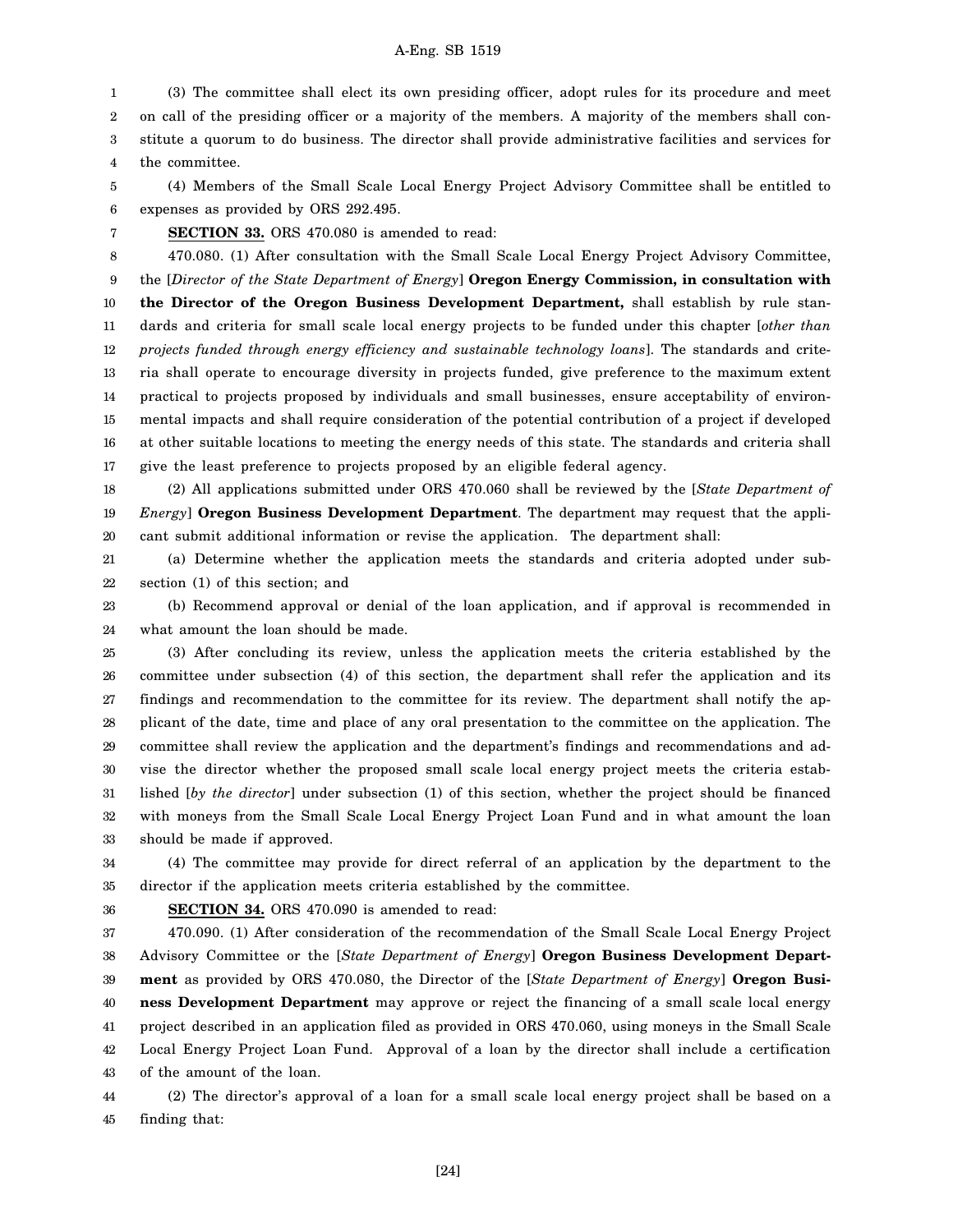1 2 (a) The proposed small scale local energy project meets established standards and criteria under ORS 470.080;

3 4 (b) The proposed project is consistent with the preservation and enhancement of environmental quality;

5 6 (c) The proposed project is feasible and a reasonable risk from practical and economic standpoints;

(d) The plan for development of the project is satisfactory;

8 9 10 (e) The applicant is qualified, creditworthy and responsible and is willing and able to enter into a contract with the director for development and repayment as provided in ORS 470.150 [*or 470.645*];

11 12 (f) There is a need for the proposed small scale local energy project and the applicant's financial resources are adequate to provide the working capital to maintain the project after completion;

13 14 (g) Moneys in the loan fund are or will be available for the development of the proposed small scale local energy project;

15 16 (h) A dwelling constructed before January 1, 1979, that will be served by a proposed space heating project is weatherized according to the standards established under ORS 469.155;

17 18 19 20 (i) Except for a proposed space heating project for a dwelling under paragraph (h) of this subsection, the loan does not finance any project for which the projected economic value of the energy savings of the project during the first year the project is implemented is equal to or greater than the cost of the project; and

(j) The loan will not preclude individuals and small businesses from access to loan moneys.

22 23 24 25 26 (3) The director shall notify the applicant and the presiding officer of the committee of the director's action and of the reasons for that action. [*The director shall inform the applicant of the review procedure established in ORS 470.100.*] **Notwithstanding ORS chapter 183, a decision of the director on an application for financing under this section is not subject to judicial review.**

#### 27 **SECTION 35. ORS 470.100 is repealed.**

28 **SECTION 36.** ORS 470.110 is amended to read:

29 30 31 32 33 470.110. The Director of the [*State Department of Energy*] **Oregon Business Development Department** may accept gifts of money or other property from any source, given for the purposes of ORS 470.050 to 470.120, 470.140 (1) and 470.150 to 470.210. Money so received shall be paid into the Small Scale Local Energy Project Loan Fund. Money or other property so received shall be used for the purposes for which received.

34

7

21

**SECTION 37.** ORS 470.120 is amended to read:

35 36 37 38 39 40 470.120. If the applicant receives from any source other than the Small Scale Local Energy Project Loan Fund[*, the Energy Project Supplemental Fund or the Energy Project Bond Loan Fund*] any moneys to assist in the development of the **small scale local energy** project, the amount of the loan to the applicant from the Small Scale Local Energy Project Loan Fund[*, Energy Project Supplemental Fund or Energy Project Bond Loan Fund*] shall be limited to that amount necessary for the development of those portions of the project not funded by other sources.

41 **SECTION 38.** ORS 470.130 is amended to read:

42 43 44 45 470.130. All moneys in the Small Scale Local Energy Project Loan Fund created by Article XI-J of the Oregon Constitution are appropriated continuously to the [*State Department of Energy*] **Oregon Business Development Department** and shall be used for the purposes authorized under this chapter.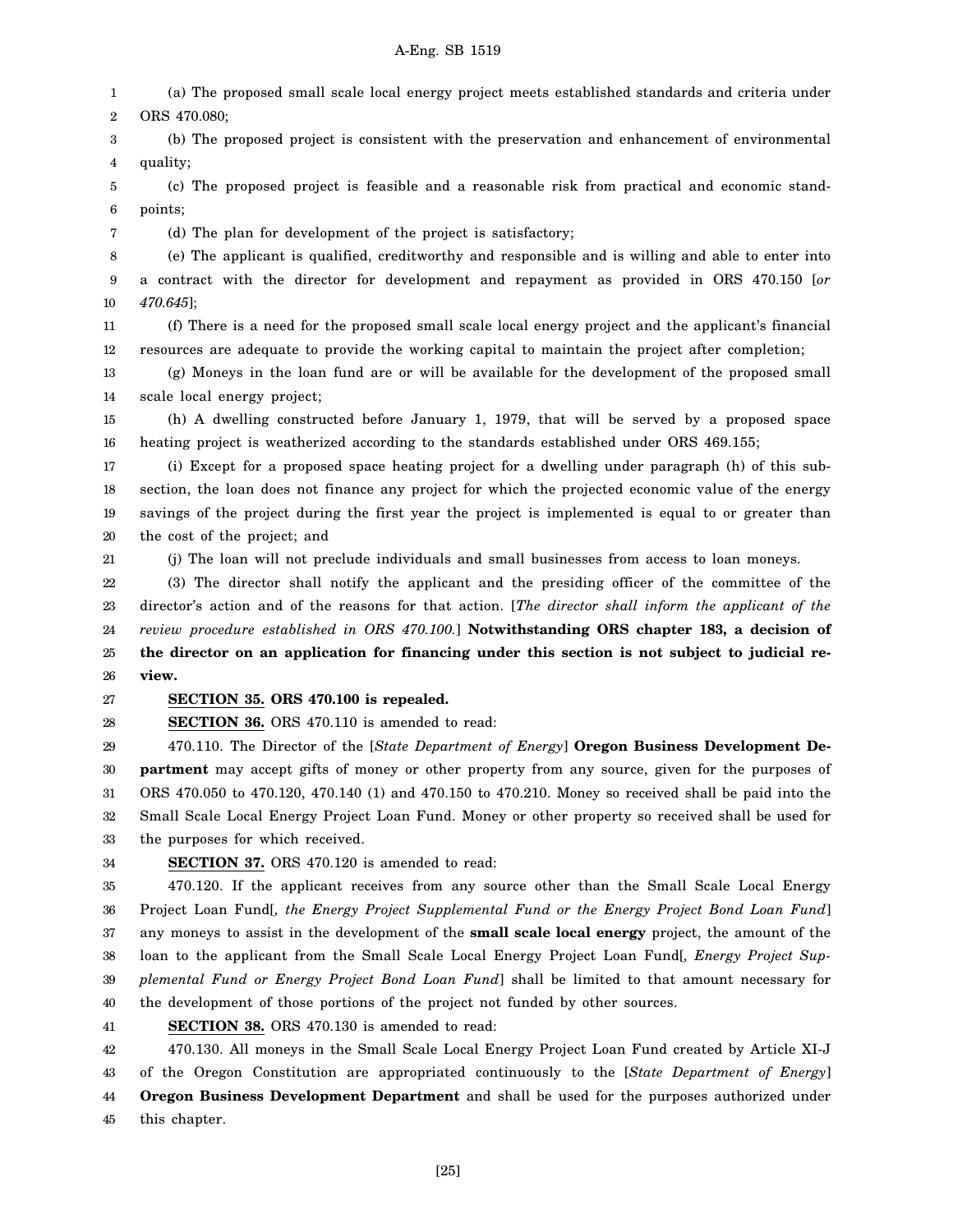1 **SECTION 39.** ORS 470.135 is amended to read:

2 3 4 5 6 7 8 9 10 11 12 470.135. The duties of the Director of the Oregon Department of Administrative Services to establish, maintain and keep accounts of, and make disbursements or transfers out of, the funds and accounts established or identified in the two bond indentures, as supplemented, dated June 1, 1981, and September 1, 1985, that relate to the Small Scale Local Energy Project Loan Program established by Article XI-J of the Oregon Constitution and this chapter are transferred to the [*State Department of Energy*] **Oregon Business Development Department**. Notwithstanding the transfer of these fiscal functions to the [*State Department of Energy*] **Oregon Business Development Department**, in accordance with ORS 291.015 (2), the [*State Department of Energy's*] **Oregon Business Development Department's** performance of these fiscal functions shall remain subject to the control of the Oregon Department of Administrative Services. **SECTION 40.** ORS 470.140 is amended to read:

13 14 470.140. (1) In accordance with the applicable provisions of ORS chapter 183, **and except as provided by ORS 470.080 (1),** the Director of the [*State Department of Energy*] **Oregon Business**

15 16 **Development Department** may adopt rules considered necessary to carry out the purposes of this chapter.

17 18 19 20 (2) The director shall submit to the Legislative Assembly and the Governor a biennial report of the transactions of the Small Scale Local Energy Project Loan Fund and the Small Scale Local Energy Project Administration and Bond Sinking Fund in such detail as will accurately indicate the condition of the funds.

21

**SECTION 41.** ORS 470.145 is amended to read:

22 23 24 25 26 470.145. The [*State Department of Energy*] **Oregon Business Development Department** shall develop, implement and periodically update a marketing plan to inform potential applicants of the availability of small scale local energy project loans. The first priority of the marketing plan shall be to inform individuals and small businesses that small scale local energy project loans are available.

27 **SECTION 42.** ORS 470.150 is amended to read:

28 29 30 31 32 33 34 35 470.150. Except as provided in ORS 470.155 and 470.170, if the Director of the [*State Department of Energy*] **Oregon Business Development Department** approves the financing of a small scale local energy project, the director, on behalf of the state, and the applicant may enter into a loan contract, secured by a first lien or by other good and sufficient collateral in the manner provided in ORS 470.155 to 470.210. For purposes of this section, the interest of the [*State Department of Energy*] **Oregon Business Development Department** under a lease purchase contract entered into with an eligible federal or state agency or a municipal corporation may constitute good and sufficient collateral. The contract:

36 37 38 39 (1) May provide that the director, on behalf of the state, must approve the arrangements made by the applicant for the development, operation and maintenance of the small scale local energy project, using moneys in the Small Scale Local Energy Project Loan Fund for the project development.

40 41 42 43 44 45 (2) Shall provide a plan for repayment by the applicant of moneys borrowed from the loan fund used for the development of the small scale local energy project and interest on those moneys used at a rate of interest the director determines is necessary to provide adequate funds to recover the administrative expenses incurred in connection with the loan. The director shall set the interest rate at an incremental rate above the interest rate on the underlying bonds in an amount sufficient to recover all program-related costs including, but not limited to, implementation, financing, adminis-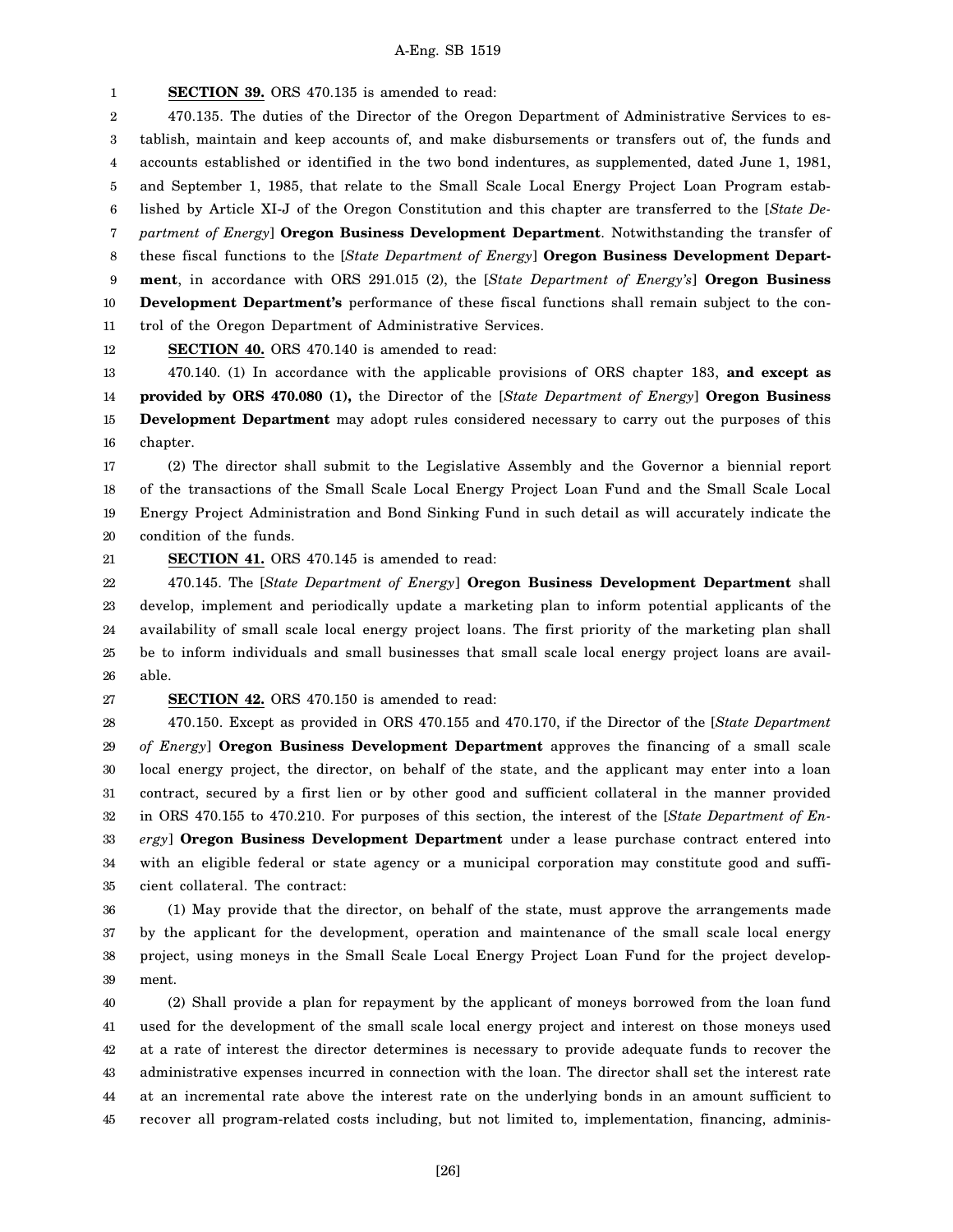1 2 3 tration and promotional costs for the program. The incremental rate for projects proposed by an eligible federal agency shall be greater than the incremental rate charged to any other governmental borrower. The repayment plan, among other matters:

4 5 6 7 8 9 10 11 (a) Shall provide for commencement of repayment by the applicant of moneys used for project development and interest thereon not later than two years after the date of the loan contract or at any other time as the director may provide. In addition to any other prepayment option provided in a borrower's loan agreement, the department shall provide a borrower the opportunity to prepay the borrower's loan, without any additional premium, by defeasing such loan to the call date of the bond or bonds funding the applicable loan, or any refunding bonds linked to the loan, but such defeasance shall occur only if the director finds that after the defeasance, the sinking fund will have sufficient funds to make payments required under ORS 470.300 (1).

12 13 (b) May provide for reasonable extension of the time for making any repayment in emergency or hardship circumstances, if approved by the director.

14 15 (c) Shall provide for evidence of debt assurance of and security for repayment by the applicant considered necessary or proper by the director.

16 17 (d) Shall set forth the period of loan, which may not exceed the usable life of the completed project, or 30 years from the date of the loan contract, whichever is less.

18 19 20 21 (e) [*May*] **Shall** set forth a procedure for formal declaration of default of payment by the director, including formal notification of all relevant federal, state and local agencies; and further, a procedure for notification of all relevant federal, state and local agencies that declaration of default has been rescinded when appropriate.

**(f) Shall require the loan to be paid in full in the event that:**

22

23 24 **(A) The director makes a formal declaration of default of payment pursuant to paragraph (e) of this subsection; or**

25 26 **(B) The small scale local energy project fails to meet the standards and criteria established under ORS 470.080.**

27 28 (3) May include provisions satisfactory to the director for field inspection, the director to be the final judge of completion of the project.

29 30 (4) May provide that the liability of the state under the contract is contingent upon the availability of moneys in the loan fund for use in the planning and development of the project.

31 32 (5) May include further provisions the director considers necessary to ensure expenditure of the funds for the purposes set forth in the approved application.

33 34 35 (6) May provide that the director may institute an appropriate action or suit to prevent use of the project financed by the loan fund by any person who is delinquent in the repayment of any moneys due the sinking fund.

36 37 38 [*(7) If the project is being financed by an energy efficiency and sustainable technology loan or small scale local energy program loan, in addition to the requirements of subsections (1) to (6) of this section, shall include:*]

39 40 41 42 43 [*(a) For an energy efficiency and sustainable technology loan that relies on an on-bill financing system for the collection of a loan repayment charge, an agreement by the applicant to notify a person acquiring ownership of, or an interest in, the property from the applicant that the loan repayment charge will be transferred to the utility customer account of the person acquiring the ownership or interest unless the loan is discharged before or at the time the ownership or interest transfers;*]

44 45 [*(b) A plainly worded acknowledgment by the applicant that failure to make payments as required under the loan agreement may result in the foreclosure of a property lien or other debt collection*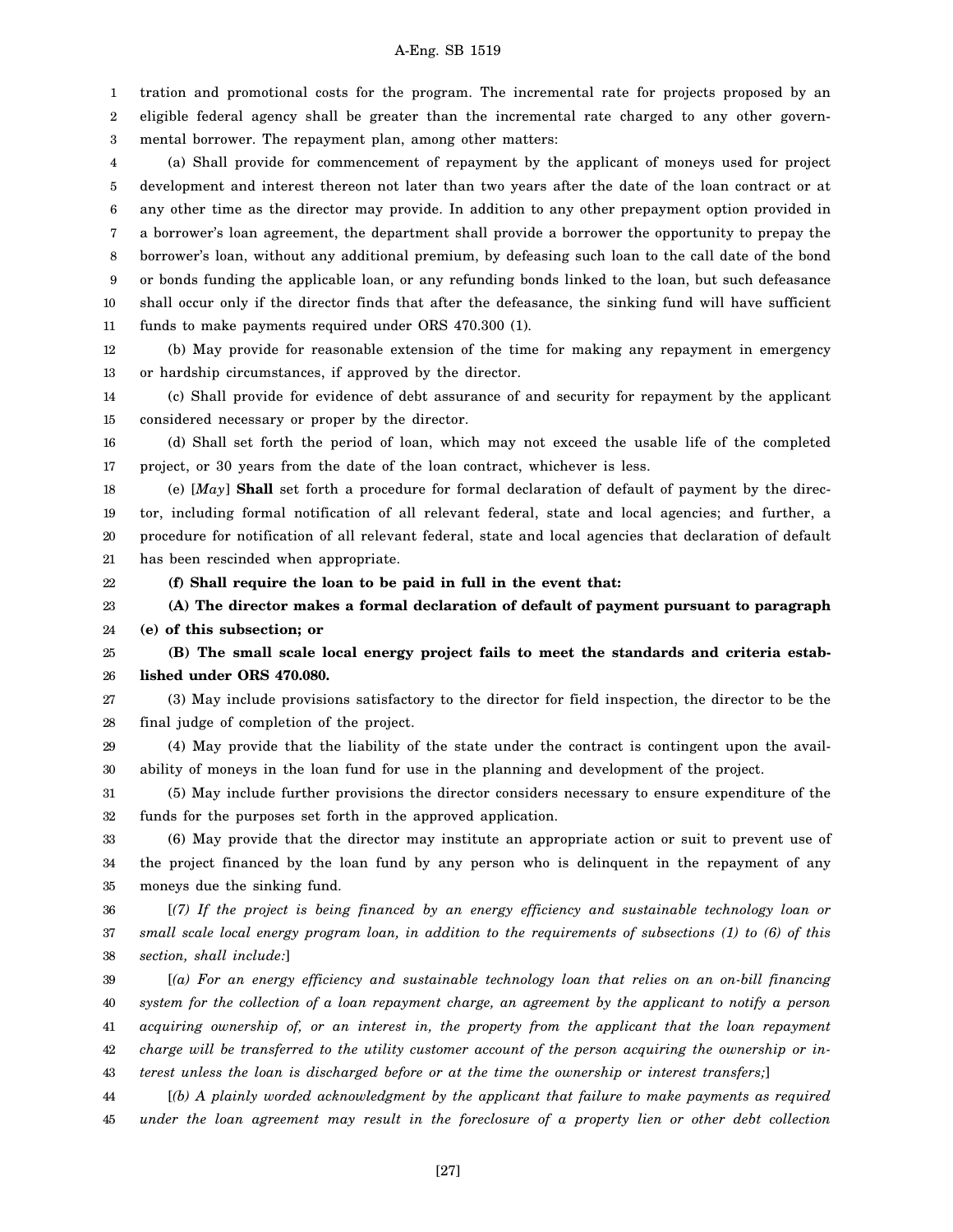1 *actions;*]

2 3 [*(c) A waiver stating that the applicant waives any jurisdictional or other irregularities or defects in:*]

4 [*(A) The energy efficiency and sustainable technology loan program;*]

5 [*(B) A small scale local energy project;*]

6 [*(C) The small scale local energy program loan provisions;*]

7 [*(D) This chapter; or*]

8 9 10 [*(E) Department rules that relate in any way to the loan repayment charge, real property lien provisions or any form or combination of loan security or to the requirement to satisfy the loan obligation;*]

11 12 13 [*(d) If the applicant is not the owner of the property to be burdened by the loan repayment charge, fixture filing or real property lien, provision for participation by the property owner as a party to the contract or a notarized authorization by the owner for the fixture filing and lien; and*]

14 [*(e) A description of any other conditions required by the department.*]

15 **SECTION 43.** ORS 470.160 is amended to read:

16 17 18 19 20 470.160. If the Director of the [*State Department of Energy*] **Oregon Business Development Department** approves a loan for a small scale local energy project, the State Treasurer shall pay moneys for such project from the Small Scale Local Energy Project Loan Fund [*or Energy Project Bond Loan Fund*] in accordance with the terms of the loan contract, as prescribed by the director.

**SECTION 44.** ORS 470.170 is amended to read:

21 22 23 24 25 26 27 28 29 30 470.170. [*(1)(a)*] **(1)** [*Except as otherwise provided in this subsection,*] When a loan is made under this chapter to an applicant other than a municipal corporation, the loan shall be secured pursuant to a mortgage, trust deed, security agreement, pledge, assignment or similar instrument, by a security interest or lien on real or personal property in the full amount of the loan or as the Director of the [*State Department of Energy*] **Oregon Business Development Department** shall require for adequate security, including but not limited to long-term leasehold interests or equitable interests in real property or personal property. In lieu of, or in addition to, any of the collateral otherwise described in this [*paragraph*] **subsection**, the applicant may secure the loan by providing credit enhancement, including but not limited to a letter of credit or payment bond, or a guaranty acceptable to the director.

31 32 33 [*(b) To the extent consistent with any declaration, pledge or agreement for bonds issued under ORS 470.220 to 470.290, an energy efficiency and sustainable technology loan shall be secured as provided in ORS 470.680 or 470.685.*]

34 35 36 37 (2) When a loan is made to a municipal corporation for the development of a small scale local energy project under this chapter, the loan shall be secured as the director shall require for adequate security. The security may be in the form of a lien, mortgage, interest under a lease-purchase contract or other form of security acceptable to the director and the municipal corporation.

38 39 (3) When a loan made under this chapter is secured by a lien on the real property of the applicant, the director shall perfect the lien by recording as provided by law.

40 41 (4) Upon payment of all amounts loaned to an applicant pursuant to this chapter, the director shall file a satisfaction or release notice that indicates repayment of the loan.

42 43 44 45 (5) The director may cause to be instituted appropriate proceedings to foreclose liens for delinquent loan payments, and shall pay the proceeds of any such foreclosure, less the director's expenses incurred in foreclosing, into the Small Scale Local Energy Project Administration and Bond Sinking Fund if the loan was issued from the Small Scale Local Energy Project Loan Fund[*, or into the En-*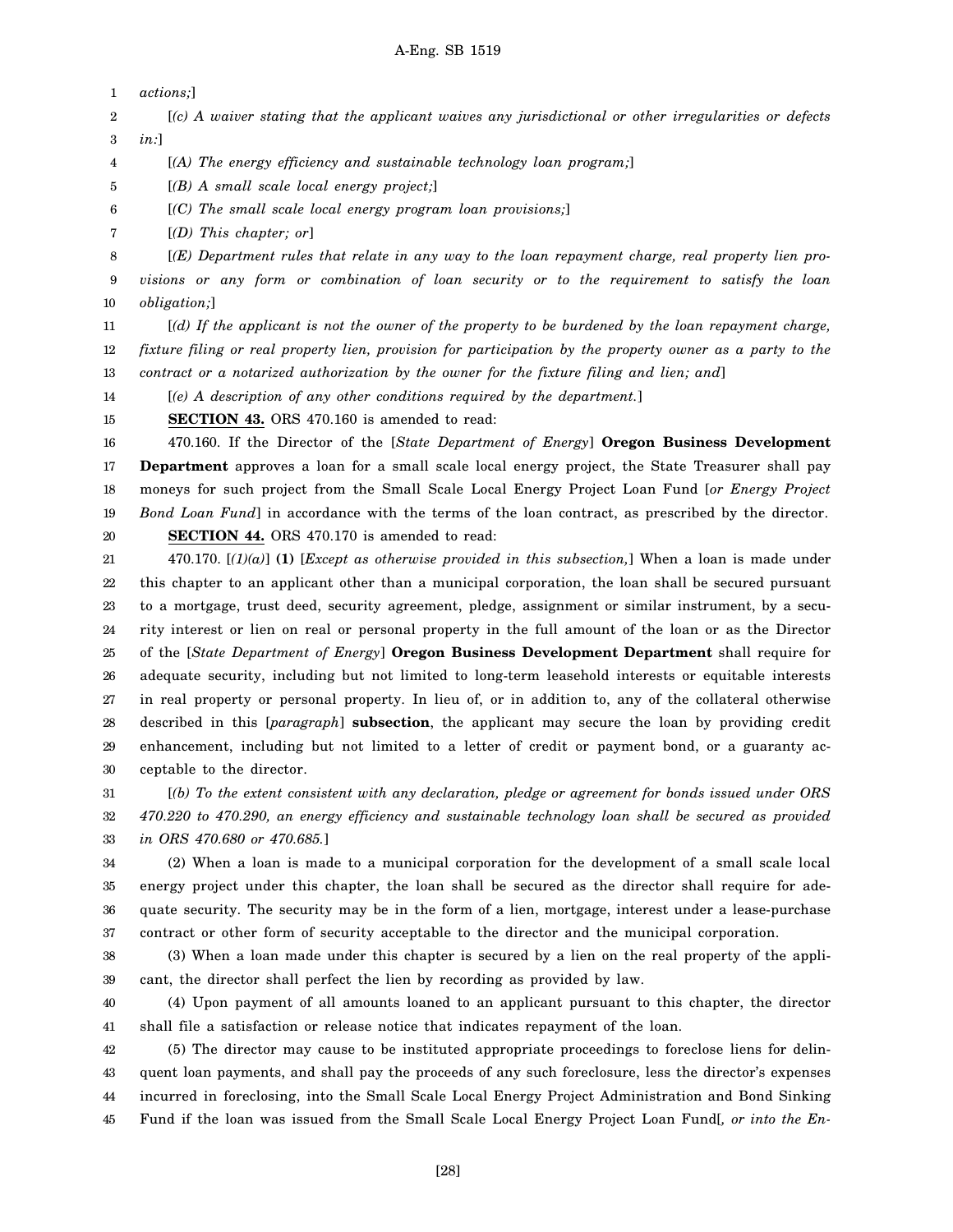1 2 3 *ergy Project Bond Loan Fund if the loan was from the Energy Project Bond Loan Fund*]. In a foreclosure proceeding the director may bid on property offered for sale in the proceedings and may acquire title to the property on behalf of the state.

4 5 (6) The director may take any action, make any disbursement, hold any funds or institute any action or proceeding necessary to protect the state's interest.

6 7 8 9 10 (7) The director may settle, compromise or release, for reasons other than uncollectibility as provided in ORS 293.240, all or part of any loan obligation so long as the director's action is consistent with the purposes of this chapter and does not impair the ability to pay the administrative expenses of the [*State Department of Energy*] **Oregon Business Development Department** or the obligations of any bonds then outstanding.

11

**SECTION 45.** ORS 470.180 is amended to read:

12 13 14 15 16 17 18 19 20 470.180. In addition to any other remedy available to the [*State Department of Energy,*] **Oregon Business Development Department,** if a municipal corporation entitled by law to share in the apportionment of any state revenues or funds defaults on any payments due to the State of Oregon under a loan contract entered into under ORS 470.150, the [*State Department of Energy*] **Oregon Business Development Department** may certify that fact to the Oregon Department of Administrative Services and the Oregon Department of Administrative Services shall withhold payment of any revenues or funds in the State Treasury to which the municipal corporation is entitled, in an amount not to exceed the balance owing on the loan, until the [*State Department of Energy*] **Oregon Business Development Department** certifies that the default has been remedied.

21

**SECTION 46.** ORS 470.190 is amended to read:

22 23 24 25 26 27 28 470.190. If an applicant fails to comply with a contract entered into with the Director of the [*State Department of Energy*] **Oregon Business Development Department** for development and repayment as provided in ORS 470.150 [*or 470.645*], the director, in addition to remedies provided in ORS 470.170 and 470.180, may seek other appropriate legal remedies to secure the loan and may contract as provided in ORS 470.150 with any other person for continuance of development and for repayment of moneys from the Small Scale Local Energy Project Loan Fund [*or from the Energy Project Bond Loan Fund*] used therefor and interest thereon.

29

**SECTION 47.** ORS 470.200 is amended to read:

30 31 32 33 34 470.200. If any small scale local energy project is refinanced or an additional grant or loan intended to finance the project development is obtained from other sources after the execution of the loan from the state, all such funds shall be used to repay the state unless the Director of the [*State Department of Energy*] **Oregon Business Development Department** finds that repayment of the state from the additional grant or loan would be contrary to public interest.

35

**SECTION 48.** ORS 470.210 is amended to read:

36 37 470.210. (1) Notwithstanding any other provision of law, a municipal corporation may enter into a loan contract with the [*State Department of Energy*] **Oregon Business Development Department**

38 to finance a small scale local energy project.

39 40 41 42 43 (2) In order to finance a small scale local energy project, the Director of the [*State Department of Energy,*] **Oregon Business Development Department,** on behalf of the state and in lieu of entering into a loan contract under subsection (1) of this section, may purchase or otherwise acquire a municipal corporation's general obligations or revenue obligations, including but not limited to bonds, notes, certificates of participation, warrants or lease purchase agreements.

44 **SECTION 49.** ORS 470.230 is amended to read:

45 470.230. Except as provided in ORS 470.270, all moneys obtained from the sale of general obli-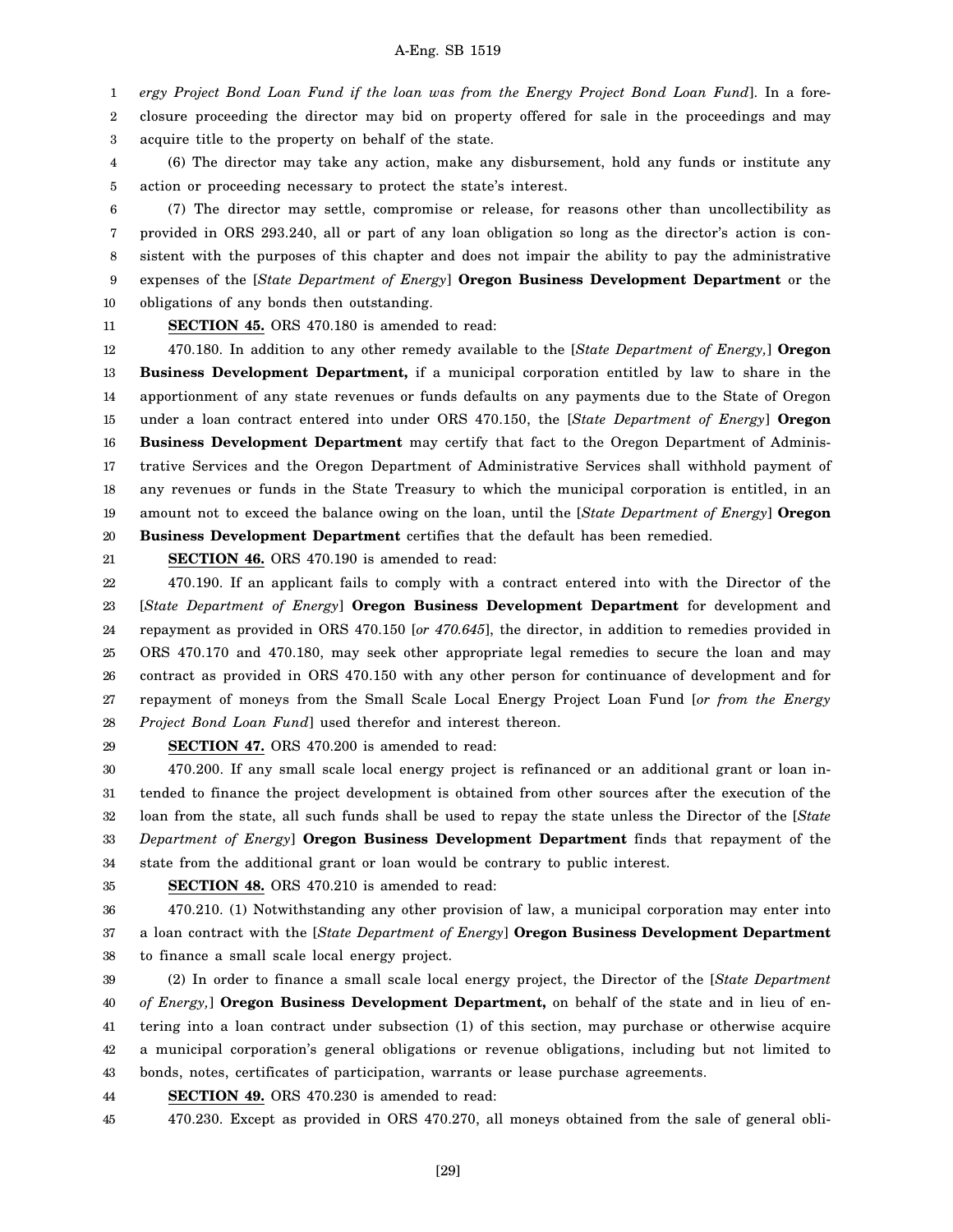1 2 3 4 5 6 7 8 9 10 11 gation bonds under ORS 470.220 to 470.290 and Article XI-J of the Oregon Constitution shall be credited by the State Treasurer to the Small Scale Local Energy Project Loan Fund. Those moneys shall be used only for the purposes stated in Article XI-J of the Oregon Constitution, including payment of the costs of issuing the bonds and of obtaining credit enhancement for the bonds, and making payments of interest on bonds issued pursuant to the provisions of ORS 470.220 to 470.290 if there are insufficient funds in the Small Scale Local Energy Project Administration and Bond Sinking Fund to make the payments referred to in ORS 470.300 (1). Moneys loaned to municipal corporations but withheld by the [*State Department of Energy*] **Oregon Business Development Department** for security or to pay for future project costs may remain in the loan fund. Pending the use of the moneys in the loan fund for the proper purposes, the moneys may be invested in the manner provided by law.

12

### **SECTION 50.** ORS 470.270 is amended to read:

13 14 15 16 17 18 19 20 21 470.270. (1) After consultation with the State Treasurer, the Director of the [*State Department of Energy*] **Oregon Business Development Department** may issue general obligation refunding bonds for the purpose of refunding outstanding bonds issued under ORS 470.220 to 470.290 and Article XI-J of the Oregon Constitution. The refunding bonds may be sold in the same manner as other bonds are sold under ORS 470.220 to 470.290. All moneys obtained from the sale of refunding bonds shall be credited by the State Treasurer to the Small Scale Local Energy Project Administration and Bond Sinking Fund. The refunding bonds may be issued to refund bonds previously issued for refunding purposes. Pending the use of moneys obtained from the sale of refunding bonds for proper purposes, such moneys may be invested in the manner provided by law.

22 23 24 25 26 27 28 29 (2) Notwithstanding any provision of ORS 470.150, if the [*State Department of Energy*] **Oregon Business Development Department** issues taxable refunding bonds at a lower interest rate to refund outstanding general obligation bonds, and is unable to allow loan recipients to receive a portion of the interest savings, the director shall allow the loan recipient to prepay the outstanding loan balance upon the request of the recipient. The director shall respond to such a request within 30 days after receiving the request by specifying the outstanding principal balance after applying reserves held by the state for the borrower and the prepayment premium as listed in the bond document, loan document or bond purchase agreement.

30 31 32 33 34 35 36 37 38 39 40 41 (3) The department shall pursue opportunities for refunding bonds to reduce interest sums payable by the department. When the department refunds a bond with tax-exempt bonds, the department shall share, on an equitable basis, the savings from any refunding with the borrowers whose loans were made with the proceeds of the refunded bonds in an amount consistent with a finding by the director that the sinking fund has, and will continue to have, sufficient funds to make payments required under ORS 470.300 (1). The department may not refund tax-exempt bonds with taxable bonds, unless the department is able to share the savings associated with such a refunding with the borrowers whose loans are linked to such bonds. At least 120 days before the date on which the department intends to issue refunding bonds, the director shall notify each borrower whose loan was made from the proceeds of the bonds being refunded and shall offer the borrower the opportunity to prepay the borrower's loan. A borrower shall respond within 60 days of the date of the notice described in this subsection if the borrower intends to prepay the borrower's loan.

42 **SECTION 51.** ORS 470.300 is amended to read:

43 44 470.300. (1) There hereby is created the Small Scale Local Energy Project Administration and Bond Sinking Fund, separate and distinct from the General Fund, to provide for payment of:

45 (a) Administrative expenses of the [*State Department of Energy and the Director of the State De-*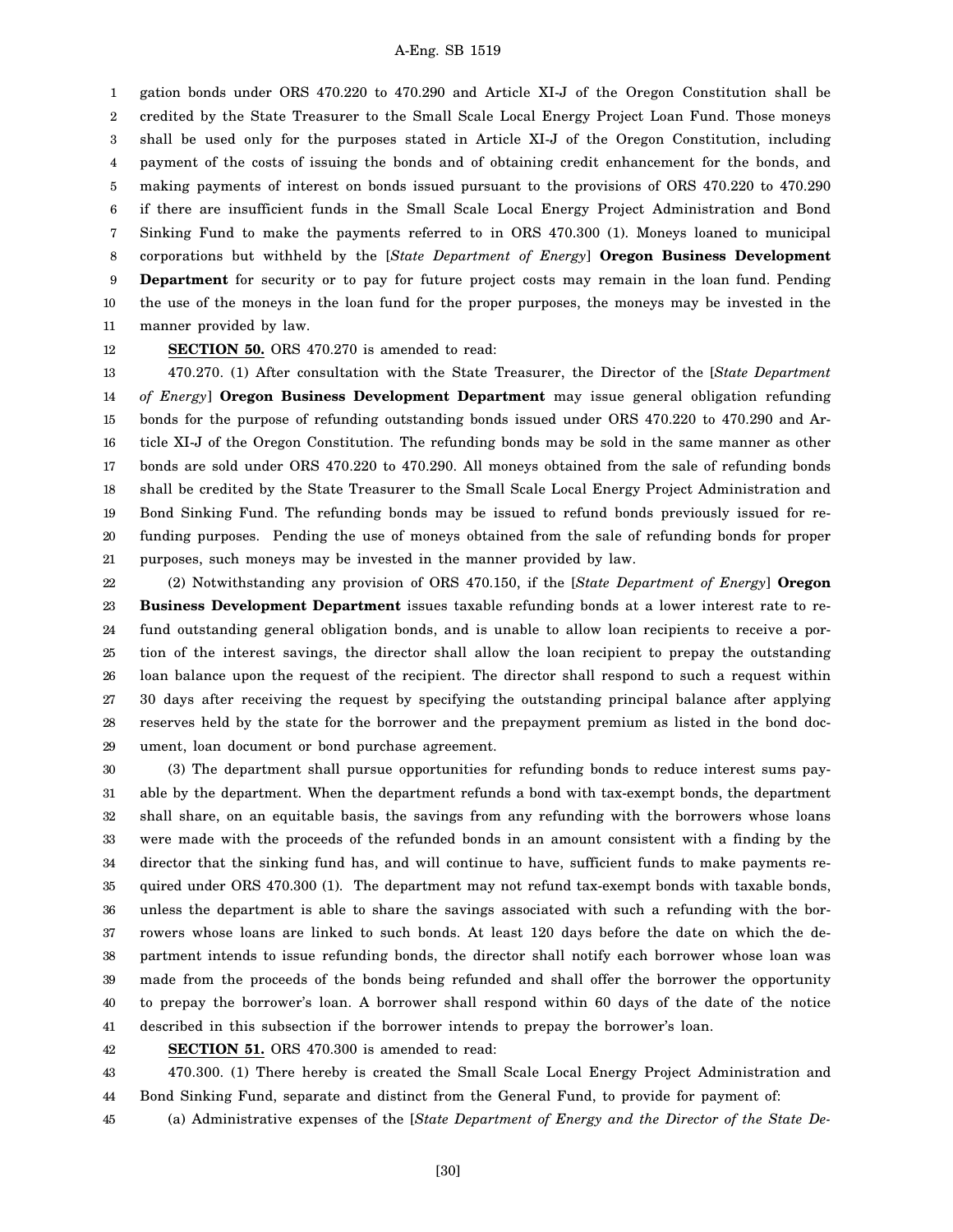1 2 3 4 5 6 7 8 9 10 11 12 13 14 15 16 17 18 19 20 21 22 23 24 25 26 27 28 29 30 31 32 33 34 35 36 37 38 39 40 41 42 43 44 45 *partment of Energy*] **Oregon Business Development Department and the Director of the Oregon Business Development Department** in processing applications, investigating potential small scale local energy projects and proposed loans and servicing and collecting outstanding loans made from the Small Scale Local Energy Project Loan Fund, if the expense is not paid directly by the applicant. (b) Administrative expenses of the State Treasurer in carrying out the duties, functions and powers imposed upon the State Treasurer by this chapter. (c) Principal, interest and redemption premium, if any, of all bonds issued pursuant to the provisions of ORS 470.220 to 470.290 and Article XI-J of the Oregon Constitution. (d) Net investment earnings on any funds loaned to municipal corporations but withheld as provided in ORS 470.230. (e) Costs of issuing the bonds and of obtaining credit enhancement for the bonds. (2) The fund created by subsection (1) of this section shall consist of: (a) Application fees required by ORS 470.060, unless the department requires the applicant to pay the fee directly for a cost incurred in connection with the application. (b) Repayment of moneys loaned to applicants from the Small Scale Local Energy Project Loan Fund, including interest on such moneys. (c) Such moneys as may be appropriated to the fund by the Legislative Assembly. (d) Moneys obtained from the sale of refunding bonds under ORS 470.220 to 470.290 and any accrued interest on such bonds. (e) Moneys received from ad valorem taxes levied pursuant to Article XI-J of the Oregon Constitution, and all moneys that the Legislative Assembly may provide in lieu of such taxes. (f) Interest earned on cash balances invested by the State Treasurer. (g) Moneys transferred from the loan fund. (h) Gifts, grants, donations or other moneys for promoting small scale local energy [*program loan purposes and goals.*] **projects.** (3) The director, with the approval of the State Treasurer, may transfer moneys from the sinking fund to the loan fund if: (a) A cash flow projection shows that, for the term of the bonds outstanding at the time the director transfers the moneys, remaining moneys in the sinking fund, together with expected loan contract payments and fund earnings, will improve the financial basis of the program and will continue to be adequate to pay bond principal, interest, redemption premiums, if any, and administration costs; and (b) The transfer will not create the need for issuance of any bonds. (4) The director, with the approval of the State Treasurer, may establish separate and distinct accounts within the sinking fund to accomplish the purpose of this section. **SECTION 52.** ORS 470.310 is amended to read: 470.310. (1) If there are insufficient funds in the Small Scale Local Energy Project Administration and Bond Sinking Fund to make the payments referred to in ORS 470.300 (1), the Director of the [*State Department of Energy*] **Oregon Business Development Department** may request the funds necessary for such payments from the Legislative Assembly or the Emergency Board. (2) When the director determines that moneys in sufficient amount are available in the sinking fund, the State Treasurer shall reimburse the General Fund without interest, in an amount equal to the amount allocated by the Legislative Assembly or the Emergency Board pursuant to subsection (1) of this section. The moneys used to reimburse the General Fund under this subsection shall not be considered a budget item on which a limitation is otherwise fixed by law, but shall be in addition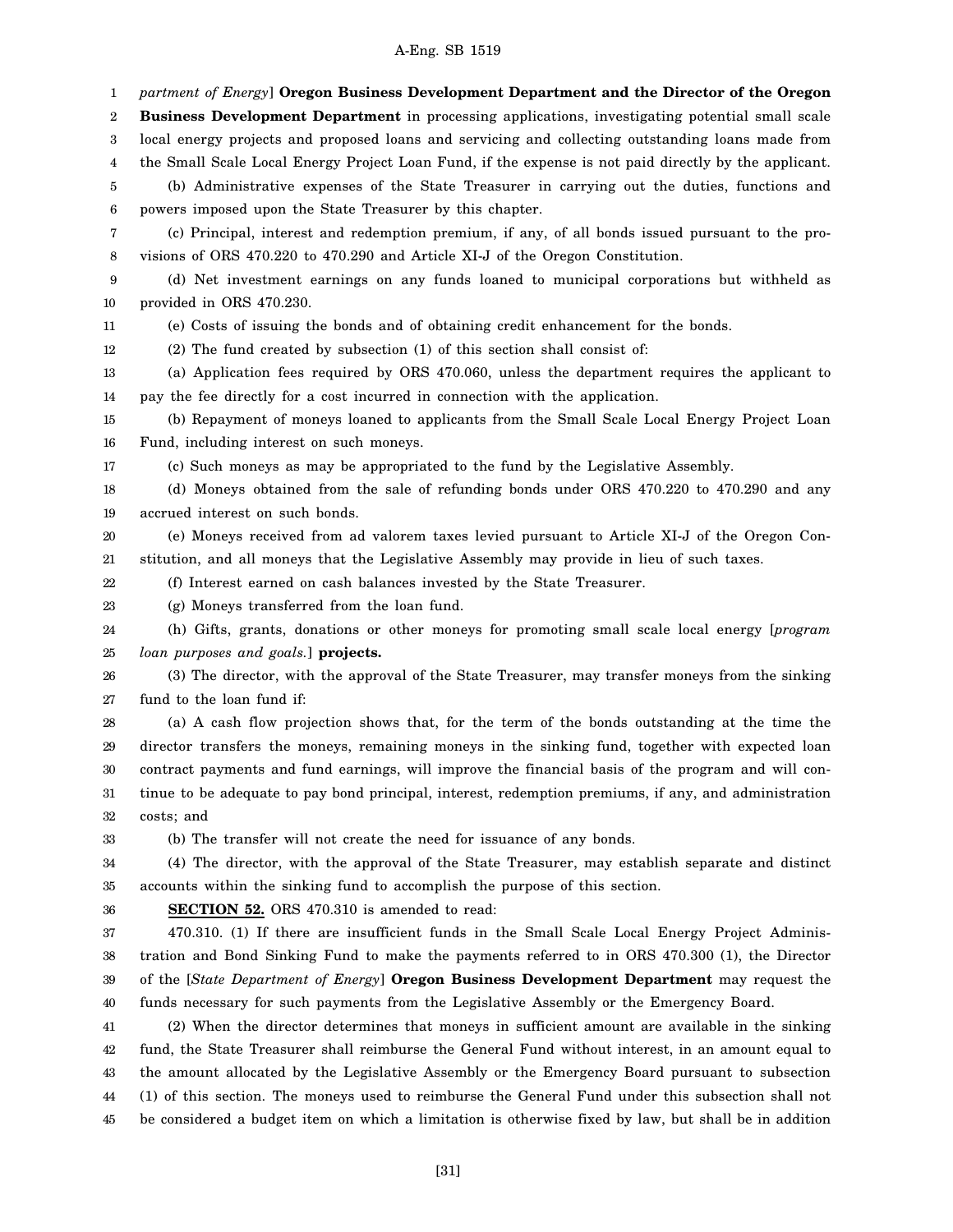1 2 to any specific appropriations or amounts authorized to be expended from continually appropriated moneys.

3 **SECTION 53.** ORS 470.800 is amended to read:

4 5 6 7 8 470.800. (1) The Clean Energy Deployment Fund is established in the State Treasury, separate and distinct from the General Fund. Interest earned by the Clean Energy Deployment Fund shall be credited to the Clean Energy Deployment Fund. Moneys in the fund are continuously appropriated to the [*State Department of Energy*] **Oregon Business Development Department** for use as provided in ORS 470.810.

9 10 (2) The department may accept grants, donations, contributions or gifts from any source for deposit in the Clean Energy Deployment Fund.

11

**SECTION 54.** ORS 470.805 is amended to read:

12 13 14 15 16 470.805. (1) The Renewable Energy Development Subaccount is established in the Clean Energy Deployment Fund established in ORS 470.800. Interest earned by the Renewable Energy Development Subaccount shall be credited to the subaccount. Moneys in the fund are continuously appropriated to the [*State Department of Energy*] **Oregon Business Development Department** for purposes related to renewable energy development.

17 18 (2) The department may accept grants, donations, contributions or gifts from any source for deposit in the Renewable Energy Development Subaccount.

19 **SECTION 55.** ORS 470.810 is amended to read:

20 21 22 23 470.810. (1) The [*State Department of Energy*] **Oregon Business Development Department** shall establish the clean energy deployment program to provide grants and loans to support energy efficiency or clean energy projects in this state. The department shall establish criteria for qualifications of the projects by rule.

24 25 26 27 (2)(a) The department may use funds from [*the Jobs, Energy and Schools Fund and*] the Clean Energy Deployment Fund to provide loans and grants to school districts that have projects to weatherize, upgrade and retrofit kindergarten through grade 12 public schools in this state, in order to improve energy efficiency.

28 29 30 (b) A school district that finances a project through the clean energy deployment program may not self-perform work constituting more than five percent of the total cost of the project being financed.

31 32 33 (c) All school projects financed pursuant to paragraph (a) of this subsection through the clean energy deployment program are deemed to be public works projects and are subject to the prevailing wage requirements of ORS 279C.800 to 279C.870.

34 35 36 (3) The department may contract for the implementation of the clean energy deployment program [*in all or parts of this state with a sustainable energy project manager as defined in ORS 470.050*].

37

### **SECTION 56.** ORS 470.815 is amended to read:

38 39 470.815. (1) School districts that participate in the clean energy deployment program established in ORS 470.810 may finance projects to:

40 (a) Weatherize, upgrade and retrofit kindergarten through grade 12 public schools;

41 42 43 (b) Retrofit school bus fleets to operate on compressed natural gas or other alternative fuels such as propane or to operate with high-efficiency types of engines such as hybrid electric engines; or

44 45 (c) Replace school bus fleets with school buses that operate on compressed natural gas or other alternative fuels such as propane or that operate with high-efficiency types of engines such as hybrid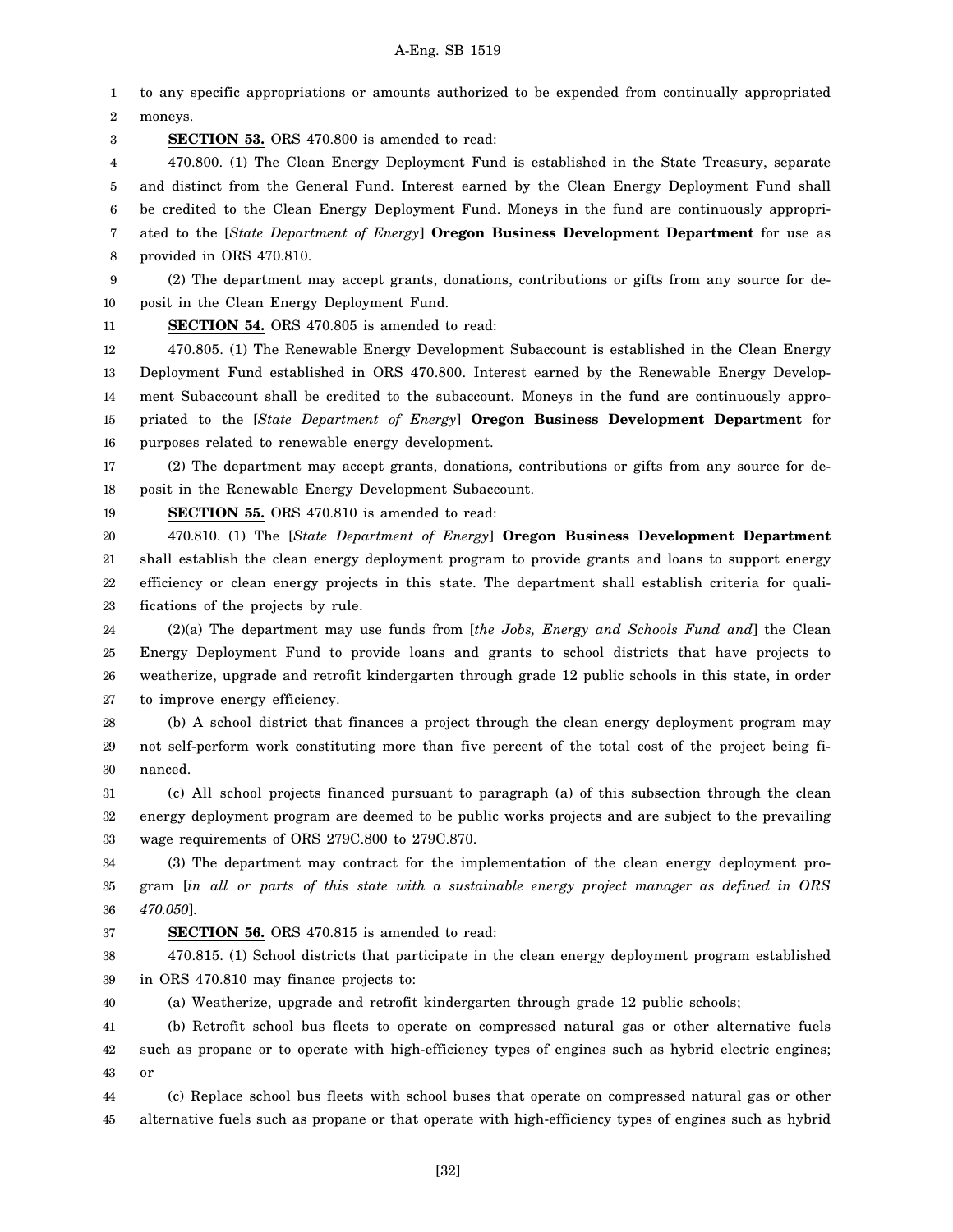1 2 3 4 5 6 7 8 9 10 11 12 13 14 15 16 17 18 19 20 21 22 23 24 25 26 27 28 29 30 31 32 33 34 35 36 37 38 39 40 41 42 43 44 45 electric engines. (2) The projects described in subsection (1) of this section shall be designed to improve energy efficiency, decrease fuel costs, increase use of alternative fuels and decrease emissions of air contaminants. (3) School districts may finance the projects described in subsection (1) of this section by: (a) Paying directly for the projects; (b) Receiving lower interest loans from the Clean Energy Deployment Fund or the Small Scale Local Energy Project Loan Fund, supported by: [*(A) Grant moneys from the Jobs, Energy and Schools Fund;*] [*(B)*] **(A)** Public purpose charges directed to a school district in areas served by investor-owned utilities under ORS 757.612; [*(C)*] **(B)** Qualified Energy Conservation Bonds issued under the Energy Improvement and Extension Act of 2008 or other federal loan programs; or [*(D)*] **(C)** Revenues generated by the savings in energy costs resulting from the energy efficiency improvements; (c) Issuing general obligation bonds, subject to the bond election requirements under ORS 328.210; or (d) Using any other source of moneys. **SECTION 57.** ORS 223.680 is amended to read: 223.680. (1) As used in this section: (a) "Local government" means cities and counties. (b) "Qualifying real property" means multifamily residential dwellings or commercial or industrial buildings that the local government has determined can be benefited by utilities improvements. (c) "Utilities improvements" means improvements to qualifying real property for any of the following purposes: (A) Energy efficiency. (B) Renewable energy. (C) Energy storage. (D) Smart electric vehicle charging stations. (E) Water efficiency. (2)(a) Subject to subsection (3) of this section, a local government may establish a program to assist owners of record of qualifying real property in financing cost-effective utilities improvements to the qualifying real property. (b) The utilities improvements must be authorized by: (A) A local government implementing a program established under this section; or (B) The [*State Department of Energy*] **Oregon Business Development Department** for a loan issued under subsection (10) of this section to a local government that establishes a program in cooperation with a local government described in subparagraph (A) of this paragraph. (c) A program established pursuant to this subsection may provide for the local government to: (A) Make loans to owners financed with the net proceeds and interest earnings of revenue bonds authorized by subsection (9) of this section; (B) Facilitate private financing by the owners; or (C) Make loans under subparagraph (A) of this paragraph and facilitate private financing under subparagraph (B) of this paragraph. (3) Before establishing a program under this section, the local government shall provide notice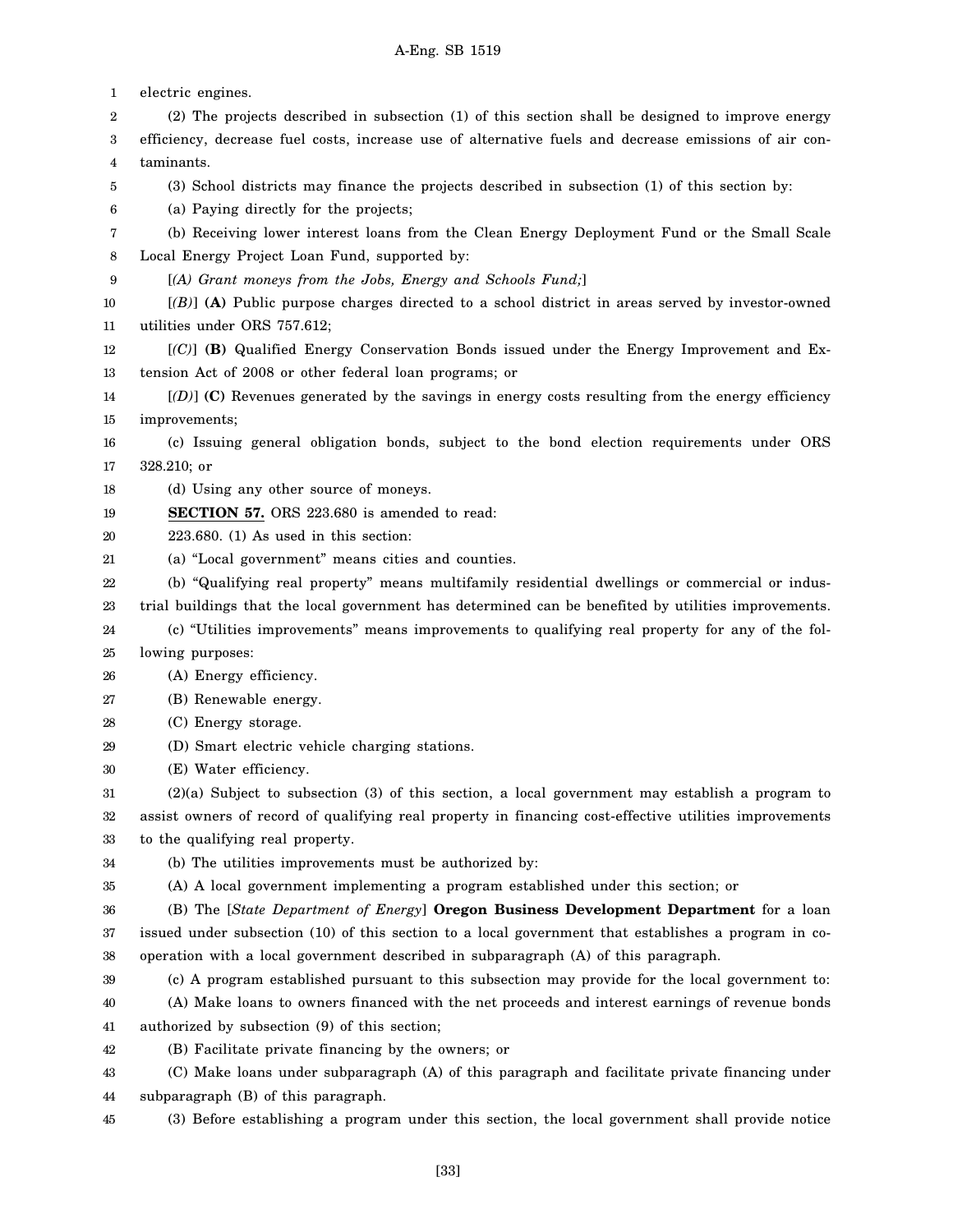1 2 3 4 5 6 7 8 9 10 11 12 13 14 15 16 17 18 19 20 21 22 23 24 25 26 27 28 29 30 31 32 33 34 35 36 37 38 39 40 41 42 43 44 45 to utilities that distribute electric energy, natural gas or water within the areas in which the local government will operate the program. (4) A local government that establishes a program under this section may: (a) Require performance of an energy or water audit on the qualifying real property before the local government approves a loan for utilities improvements to the property; (b) Impose requirements intended to ensure that the costs of the improvements financed under this section do not exceed the cumulative cost savings of the improvements over the useful life of the improvements; and (c) Impose requirements and conditions on loans or financing agreements that are designed to ensure timely repayment. (5)(a) If the owner of record of qualifying real property requests financing pursuant to a program established under this section, subject to subsection (6) of this section, the local government implementing the program may: (A) Enter into a loan agreement with the owner, and any other person benefited by the loan; or (B) Facilitate a financing agreement for the owner, and any other person benefited by the financing. (b) A loan agreement or financing agreement entered into pursuant to paragraph (a) of this subsection must be in a principal amount sufficient to pay: (A) The costs of utilities improvements the local government determines will benefit the qualifying real property and the borrowers; (B) The costs of the energy or water audit; and (C) The costs and reserves of the program. (c) A local government acting pursuant to paragraph (a) of this subsection may: (A) If the local government makes a loan, charge the borrower an interest rate on the principal amount that is sufficient to pay the financing costs of the loan program, including loan delinquencies; and (B) Charge periodic fees to pay for program costs. (6) A local government may not enter into a loan agreement, or facilitate a financing agreement, under subsection (5) of this section unless the owner has: (a) Provided written notice to all mortgagees of the qualifying real property that the owner intends to enter into a loan agreement or financing agreement under this section; and (b) Received written consent from the mortgagees stating that the loan agreement or financing agreement entered into under this section does not constitute an event of default or give rise to any remedies under the terms of the mortgage loan agreements. (7) The local government implementing a program established under this section may: (a) Secure a loan or financing with a lien on the benefited qualifying real property with the same priority, as determined under ORS 223.230 (3), as a lien for assessments for local improvements arising under ORS 223.393. (b) Assess the benefited qualifying real property for the amounts due under a loan agreement or financing agreement. (c) Enforce a lien and collect an assessment authorized by this section as provided in ORS 223.505 to 223.650. (d) Secure a loan or financing in any other manner that the local government determines is reasonable.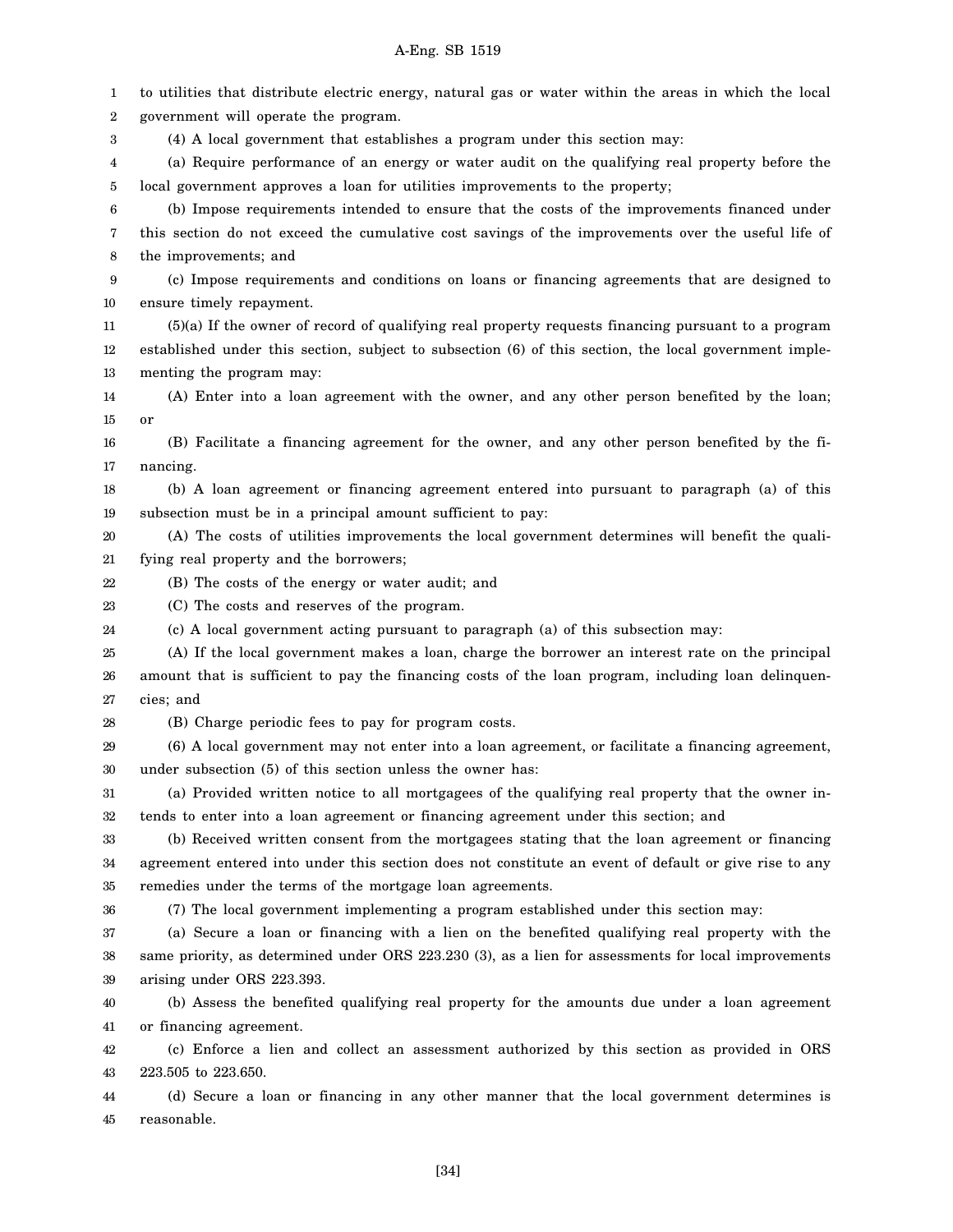1 2 3 (8)(a) In lieu of enforcing liens and collecting assessments as provided in subsection (7)(c) of this section, a local government may certify the assessment, in the manner provided in ORS 310.060, to the county assessor of each county in which benefited qualifying real property is located.

(b) If the assessments are certified as provided in this subsection, the county assessor shall:

5 6 (A) Enter the assessment upon the county assessment roll against the property described in the certificate, in the manner that other local government assessments are entered;

7 8 (B) Collect, account for and enforce the assessments in the manner that local government property taxes are collected, accounted for and enforced; and

9 10 (C) Transfer, as provided by law, the assessments collected to the local government that imposed the assessment.

11 12 13 (9) A local government may issue revenue bonds pursuant to ORS 287A.150 to finance the costs of a program established under this section, including the costs of making loans for utilities improvements.

14 15 16 17 (10) The [*State Department of Energy*] **Oregon Business Development Department** may lend money under the provisions of ORS 470.060 to 470.080 and 470.090 to a local government that establishes a program under this section in cooperation with a local government implementing a program under this section.

18

4

### **SECTION 58.** ORS 757.247 is amended to read:

19 20 21 22 23 757.247. (1) The Public Utility Commission may authorize a public utility, upon application of the utility, to file and place into effect a tariff schedule establishing rates or charges for the cost of energy resource measures provided to an individual property owner or customer pursuant to an agreement entered into between the individual property owner or customer and the public utility. Energy resource measures provided under this section may include:

24 25 (a) The installation of renewable energy generation facilities on the property of property owners or the premises of customers;

26 27 (b) The implementation of energy conservation measures, including measures that are not costeffective;

28 29 30 (c) The installation of equipment or devices or the implementation of measures that enable demand reduction, peak load reduction, improved integration of renewable energy generation or more effective utilization of energy resources;

31 (d) Loans for the purposes described in paragraphs (a) to (c) of this subsection; and

32 33 (e) Direct payments to third parties for the purposes described in paragraphs (a) to (c) of this subsection.

34 35 36 (2) Subject to the agreement entered into between the individual property owner or customer and the public utility, a tariff schedule placed into effect under this section may include provisions for:

37 (a) The payment of the rates or charges over a period of time;

38 39 (b) Except as provided in subsection (5) of this section, a reasonable rate of return on any investment made by the public utility;

40 41 42 (c) The application of any payment obligation to successive owners of the property to which the energy resource measure is attached or to successive customers located at the premises to which the energy resource measure is attached; and

43 44 (d) The application of the payment obligation to the current property owner or customer alone, secured by methods agreed to by the property owner or customer and the public utility.

45 (3) Application of a tariff schedule under this section is subject to approval by the commission.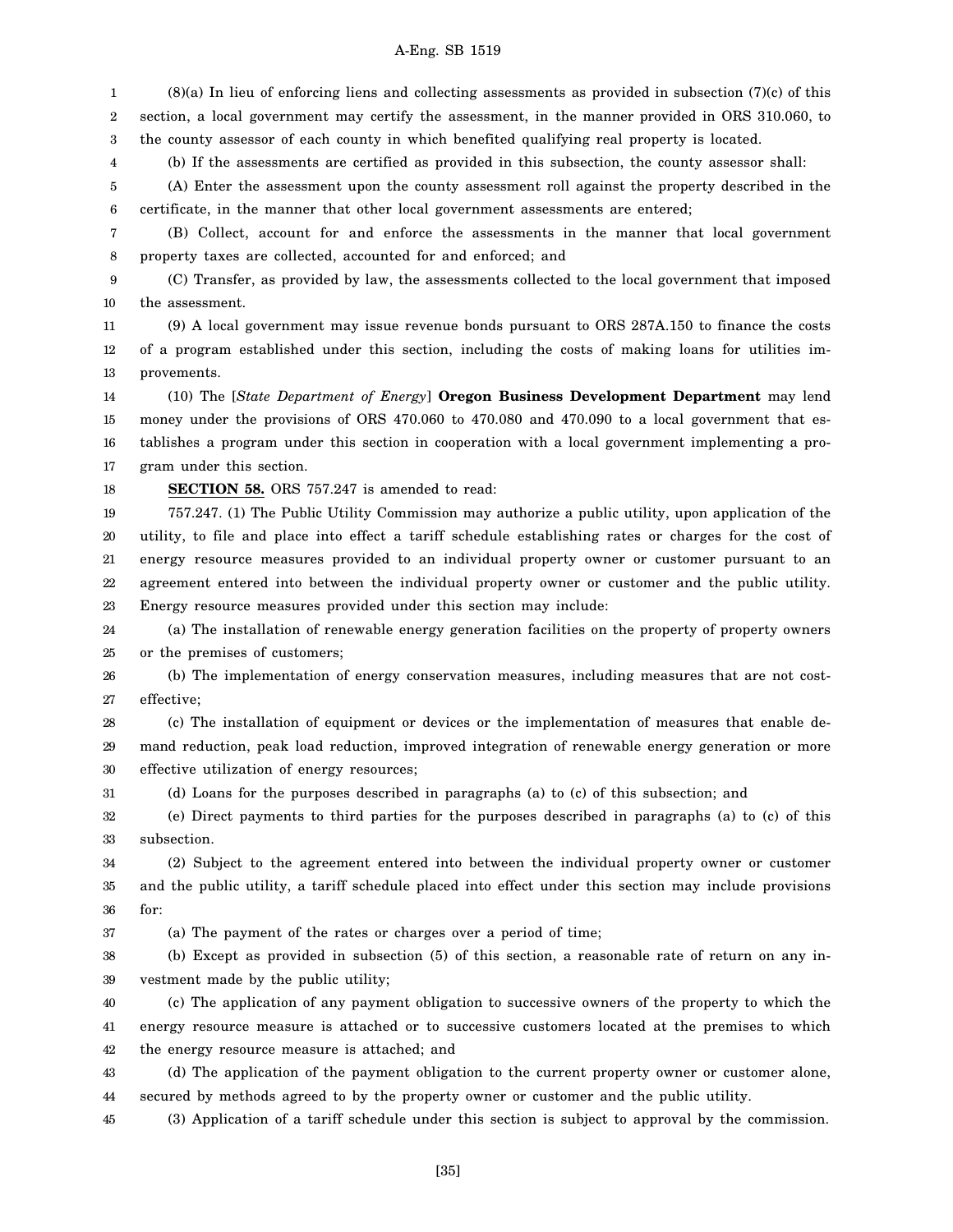1 2 3 4 5 6 7 8 9 10 11 12 13 14 15 16 17 18 19 20 21 22 23 24 25 26 27 28 29 30 31 32 33 34 35 36 37 38 39 40 41 42 43 44 45 (4) If a payment obligation applies to successive property owners or customers as described in subsection (2)(c) of this section, a public utility shall record a notice of the payment obligation in the records maintained by the county clerk under ORS 205.130. The commission may prescribe by rule other methods by which the public utility shall notify property owners or customers of such payment obligations. (5) A public utility may use moneys obtained through a rate established under ORS 757.603 (2)(a) to provide a renewable energy generation facility to a property owner or customer under this section. A public utility may not charge interest to a property owner or customer for a renewable energy generation facility acquired with moneys obtained through a rate established under ORS 757.603 (2)(a). [*(6) Agreements entered into and tariff schedules placed into effect under this section are not subject to ORS 470.500 to 470.710, 757.612 or 757.689.*] **(Transfer of Moneys and Appropriations) SECTION 59. (1) The following funds are abolished on the operative date specified in section 135 of this 2018 Act: (a) The Energy Project Supplemental Fund; (b) The Jobs, Energy and Schools Fund; (c) The Energy Project Bond Loan Fund; and (d) The Energy Revenue Bond Repayment Fund. (2) Any moneys remaining in the funds specified in subsection (1) of this section on the operative date specified in section 135 of this 2018 Act that are unexpended, unobligated and not subject to any conditions shall be transferred to the Small Scale Local Energy Project Loan Fund created by Article XI-J of the Oregon Constitution. SECTION 60. There is appropriated to the Oregon Business Development Department, for** the biennium beginning July 1, 2019, out of the General Fund, the amount of \$**Following** for **the purpose of carrying out the provisions of sections 23 to 29 of this 2018 Act, the amendments to statutes by sections 30 to 34 and 36 to 58 of this 2018 Act and the repeal of ORS 470.100 by section 35 of this 2018 Act. (Report) SECTION 61. The Oregon Business Development Department, in consultation with the State Department of Energy, shall report to the appropriate interim committees of the Legislative Assembly prior to September 15, 2019, on the estimated cost of continuing to manage the loan portfolio, including an estimate of ongoing transaction costs, for loans for small scale local energy projects under ORS chapter 470 for the next eight years. SECTION 62. Section 61 of this 2018 Act is repealed on December 31, 2019. REPEAL OF ENERGY EFFICIENCY AND SUSTAINABLE TECHNOLOGY LOAN PROGRAM SECTION 63. ORS 470.500, 470.505, 470.510, 470.515, 470.520, 470.525, 470.530, 470.535, 470.540, 470.545, 470.550, 470.555, 470.560, 470.565, 470.570, 470.575, 470.580, 470.585, 470.590,**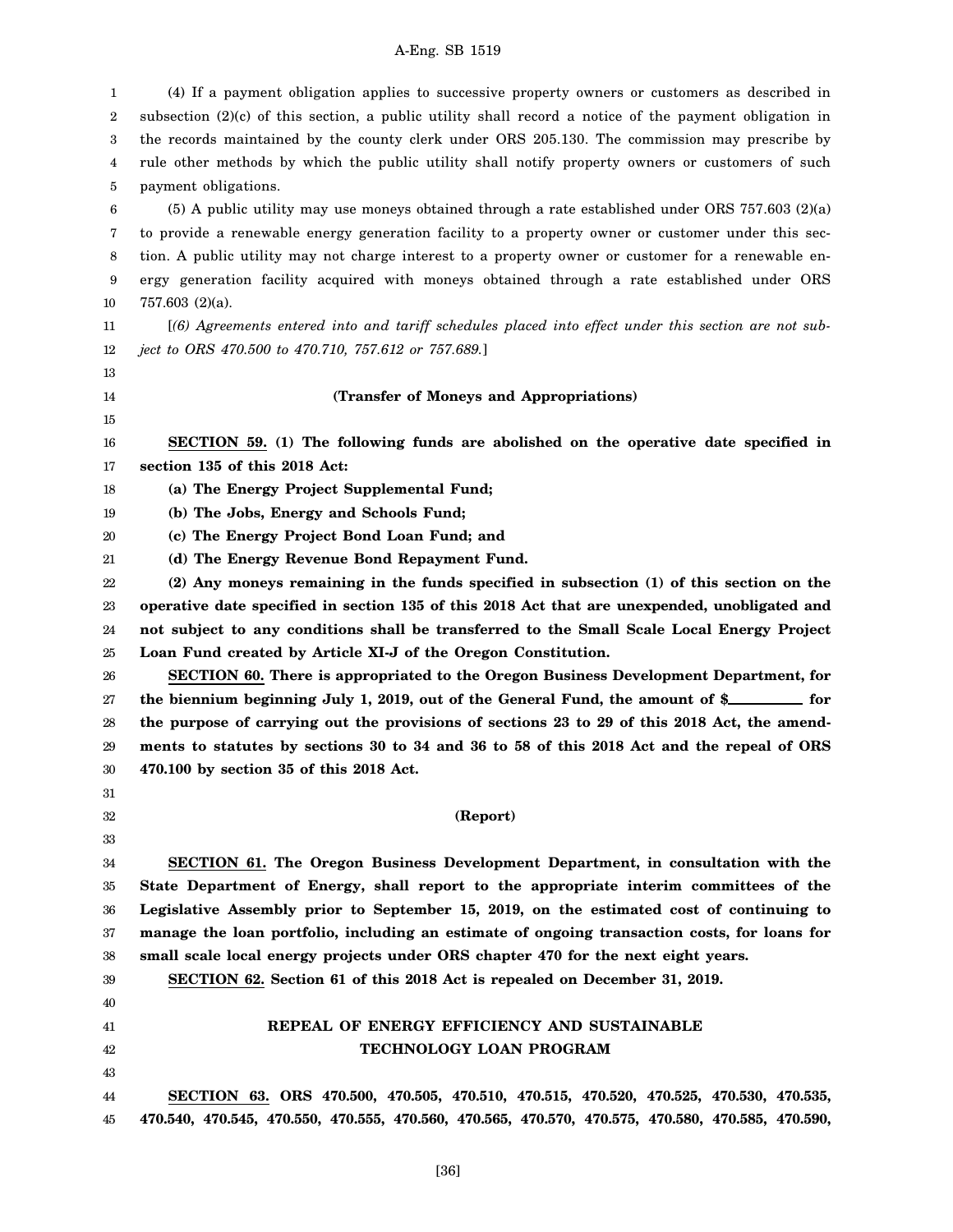1 2 3 4 5 6 7 8 9 10 11 12 13 14 15 16 17 18 19 20 21 22 23 24 25 26 27 28 29 30 31 32 33 34 35 36 37 38 39 40 41 42 43 44 45 **470.595, 470.600, 470.605, 470.610, 470.615, 470.620, 470.630, 470.635, 470.640, 470.645, 470.650, 470.655, 470.660, 470.665, 470.670, 470.675, 470.680, 470.685, 470.690, 470.695, 470.700, 470.710, 470.715, 470.720, 701.108 and 701.119 are repealed. CONFORMING AMENDMENTS SECTION 64.** ORS 183.530 is amended to read: 183.530. A housing cost impact statement shall be prepared upon the proposal for adoption or repeal of any rule or any amendment to an existing rule by: (1) The Oregon Housing Stability Council; (2) A building codes division of the Department of Consumer and Business Services or any board associated with the department with regard to rules adopted under ORS 455.610 to 455.630; (3) The Land Conservation and Development Commission; (4) The Environmental Quality Commission; (5) The Construction Contractors Board; (6) The Occupational Safety and Health Division of the Department of Consumer and Business Services; or (7) The [*State Department of Energy*] **Oregon Energy Commission**. **SECTION 65.** ORS 276.910 is amended to read: 276.910. (1) Before constructing or renovating a major facility, an authorized state agency shall, after comparing various equipment options and to the greatest extent practicable, use fuel cell power systems for emergency backup power applications and for critical power applications in lieu of other equipment options. (2)(a) The [*State Department of Energy*] **Oregon Energy Commission** shall, in consultation with the Oregon Department of Administrative Services, adopt rules establishing criteria for the comparison of fuel cell power systems and other equipment options required by subsection (1) of this section. (b) Criteria to be established under this subsection must address: (A) The impact of emissions, including but not limited to nitrous oxide, sulfur oxide, carbon monoxide, carbon dioxide and particulates, from various equipment options, on the environment, regardless of whether the equipment is installed indoors or installed outdoors; (B) Life cycle costs, including but not limited to acquisition costs, installation and commissioning costs, siting and permitting costs, maintenance costs and fueling and decommissioning costs; and (C) The complexity of equipment options and any ancillary equipment. **SECTION 66.** ORS 276.915 is amended to read: 276.915. (1) An authorized state agency may construct or renovate a facility only if the authorized state agency determines that the design incorporates all reasonable cost-effective energy conservation measures and alternative energy systems. The determination by the authorized state agency shall include consideration of indoor air quality issues and operation and maintenance costs. (2) Whenever an authorized state agency determines that a major facility is to be constructed or renovated, the authorized state agency shall cause to be included in the design phase of the construction or renovation a provision that requires an energy consumption analysis to be prepared for the facility under the direction of a professional engineer or registered architect or under the direction of a person that is prequalified in accordance with this section. The authorized state agency and the State Department of Energy shall agree to the list of energy conservation measures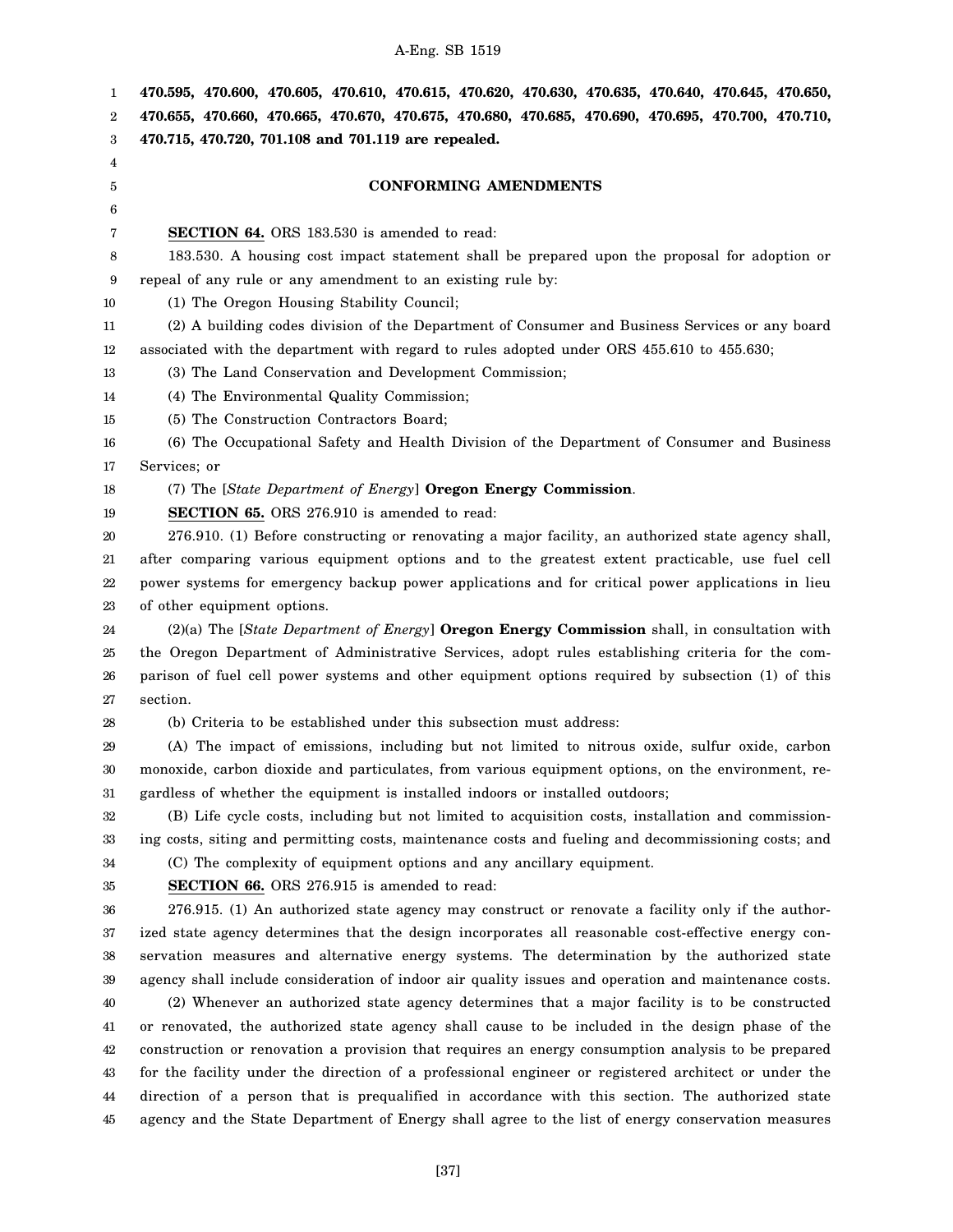1 2 3 4 5 and alternative energy systems that the energy consumption analysis will include. The energy consumption analysis and facility design shall be delivered to the State Department of Energy during the design development phase of the facility design. The State Department of Energy shall review the energy consumption analysis and forward its findings to the authorized state agency within 10 working days after receiving the energy consumption analysis, if practicable.

6 7 8 (3) The [*State Department of Energy*] **Oregon Energy Commission**, in consultation with authorized state agencies, shall adopt rules to carry out the provisions of ORS 276.900 to 276.915. These rules shall:

9 10 11 (a) Include a simplified and usable method for determining which energy conservation measures and alternative energy systems are cost-effective. The method shall reflect the energy costs of the utility serving the facility.

12 13 (b) Prescribe procedures for determining if a facility design incorporates all reasonable costeffective energy conservation measures and alternative energy systems.

14 15 16 17 18 19 20 21 22 (c) Establish fees through which an authorized state agency will reimburse the State Department of Energy for the department's review of energy consumption analyses and facility designs and the department's reporting tasks. The fees imposed may not exceed 0.2 percent of the capital construction cost of the facility and must be included in the energy consumption analysis required in subsection (2) of this section. The State Department of Energy may provide for a waiver of fees and reviews if the authorized state agency demonstrates that the facility will be designed and constructed in a manner that incorporates only cost-effective energy conservation measures or in a manner that exceeds the energy conservation provisions of the state building code by 20 percent or more.

23 24 25 (d) Periodically define highly efficient facilities. A facility constructed or renovated after June 30, 2001, shall exceed the energy conservation provisions of the state building code by 20 percent or more, unless otherwise required by rules adopted under this section.

26

(e) Establish guidelines for implementing subsection (4) of this section.

27 28 29 30 (f) Establish guidelines for incorporating energy efficiency requirements into lease agreements of 10 or more years to be phased in as current lease agreements expire or as new lease agreements are entered into, allowing reasonable time for the owner to implement the requirements of this section.

31 32 (g) Establish criteria by which the [*State Department of Energy*] **commission** determines that a person is prequalified to perform work in accordance with this section.

33 34 35 36 (4) Before June 30, 2015, an authorized state agency shall reduce the total amount of energy the authorized state agency uses in the authorized state agency's owned facilities by at least 20 percent from a baseline amount the [*State Department of Energy*] **commission** determines by rule based on usage in calendar year 2000.

37 38 39 (5) An authorized state agency shall report annually to the State Department of Energy concerning energy use in the authorized state agency's facilities. The [*State Department of Energy*] **commission** shall specify by rule the form and content of and deadlines for the reports.

40 41 42 43 (6) An authorized state agency that fails to achieve and maintain a 20 percent reduction in energy use on and after June 30, 2015, shall submit biennial energy conservation plans to the State Department of Energy. The [*State Department of Energy*] **commission** shall specify by rule the form and content of and deadlines for the energy conservation plans.

44 45 (7) The [*State Department of Energy*] **commission** by rule may require mandatory prequalification as a condition for a person to submit a bid or proposal to perform the following work for an

[38]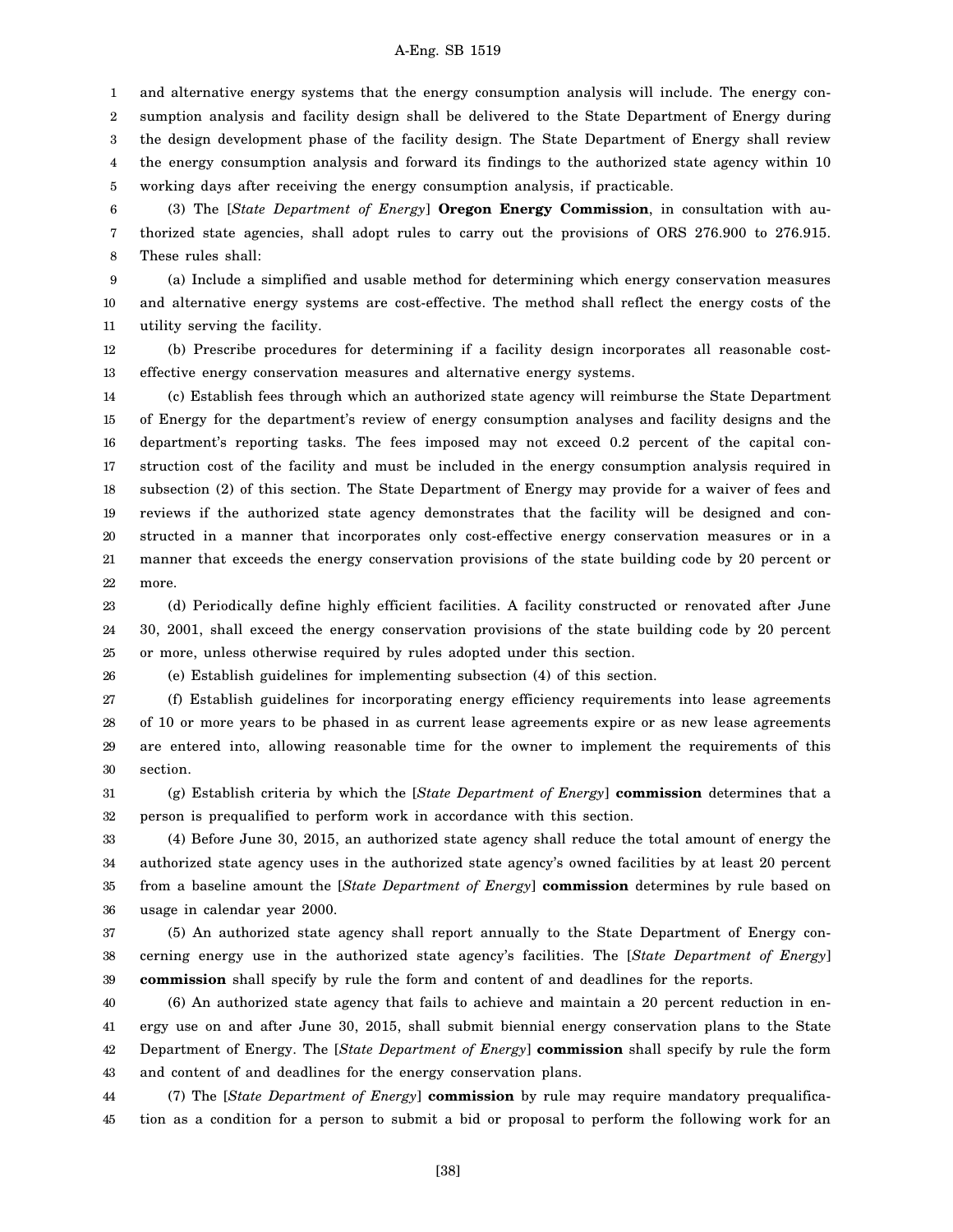1 authorized state agency:

2 3 (a) Direct an energy consumption analysis for an authorized state agency under subsection (2) of this section, unless the person is a professional engineer or a registered architect;

4 (b) Enter into an energy savings performance contract; or

5 6 7 8 (c) Perform energy audits, building commissioning, monitoring and verification services and other services related to the operation and management of a facility's energy systems, except for architectural, engineering, photogrammetric mapping, transportation planning or land surveying services as defined in ORS 279C.100.

9 10 11 12 (8) The State Department of Energy may recover from authorized state agencies the costs associated with administering the provisions of this section, including costs associated with [*adopting rules*] **the adoption of rules by the commission**, maintaining a state energy use database and prequalifying a person under this section.

13 14 15 (9) The State Department of Energy and the Oregon Department of Administrative Services shall jointly prepare a biennial report summarizing the progress toward achieving the goals of this section. The biennial report shall be made available to the public.

16 **SECTION 67.** ORS 279C.528 is amended to read:

17 18 19 20 279C.528. (1) Each contracting agency, in soliciting, awarding and administering public improvement contracts that are subject to ORS 279C.527, is subject to rules **adopted by** the [*State Department of Energy adopts*] **Oregon Energy Commission** that include, but are not limited to, requirements and specifications for:

21 (a) Using particular green energy technologies in public improvements;

22 (b) Determining the cost-effectiveness of green energy technologies;

23 24 (c) Submitting documents required under ORS 279C.527 to the [*department*] **State Department of Energy** for review; and

25 26 (d) Determining whether a structure is a public building subject to the requirements of ORS 279C.527.

27 28 (2)(a) Each contracting agency shall collect and maintain information concerning the contracting agency's compliance with ORS 279C.527, which must include, at a minimum:

29 30 31 (A) Records that show how the contracting agency spent moneys the contracting agency used in including appropriate green energy technology or woody biomass energy technology as part of constructing, reconstructing or performing a major renovation of a public building;

32 33 34 (B) An identification of each public improvement contract for which the contracting agency spent moneys to include appropriate green energy technology or woody biomass energy technology as part of constructing, reconstructing or performing a major renovation of a public building;

35 36 37 38 (C) An identification of each public improvement contract for which the contracting agency determined that including green energy technology or woody biomass energy technology as part of constructing, reconstructing or performing a major renovation of a public building was not appropriate;

39 40 41 42 43 (D) The total amount the contracting agency would have spent on each public improvement contract identified in subparagraph (C) of this paragraph and the total aggregated amount that the contracting agency must spend to include green energy technology or woody biomass energy technology as part of constructing, reconstructing or performing a major renovation of a future public building; and

44 45 (E) An identification of each public improvement contract that uses moneys the contracting agency did not spend in a previous public improvement contract for including appropriate green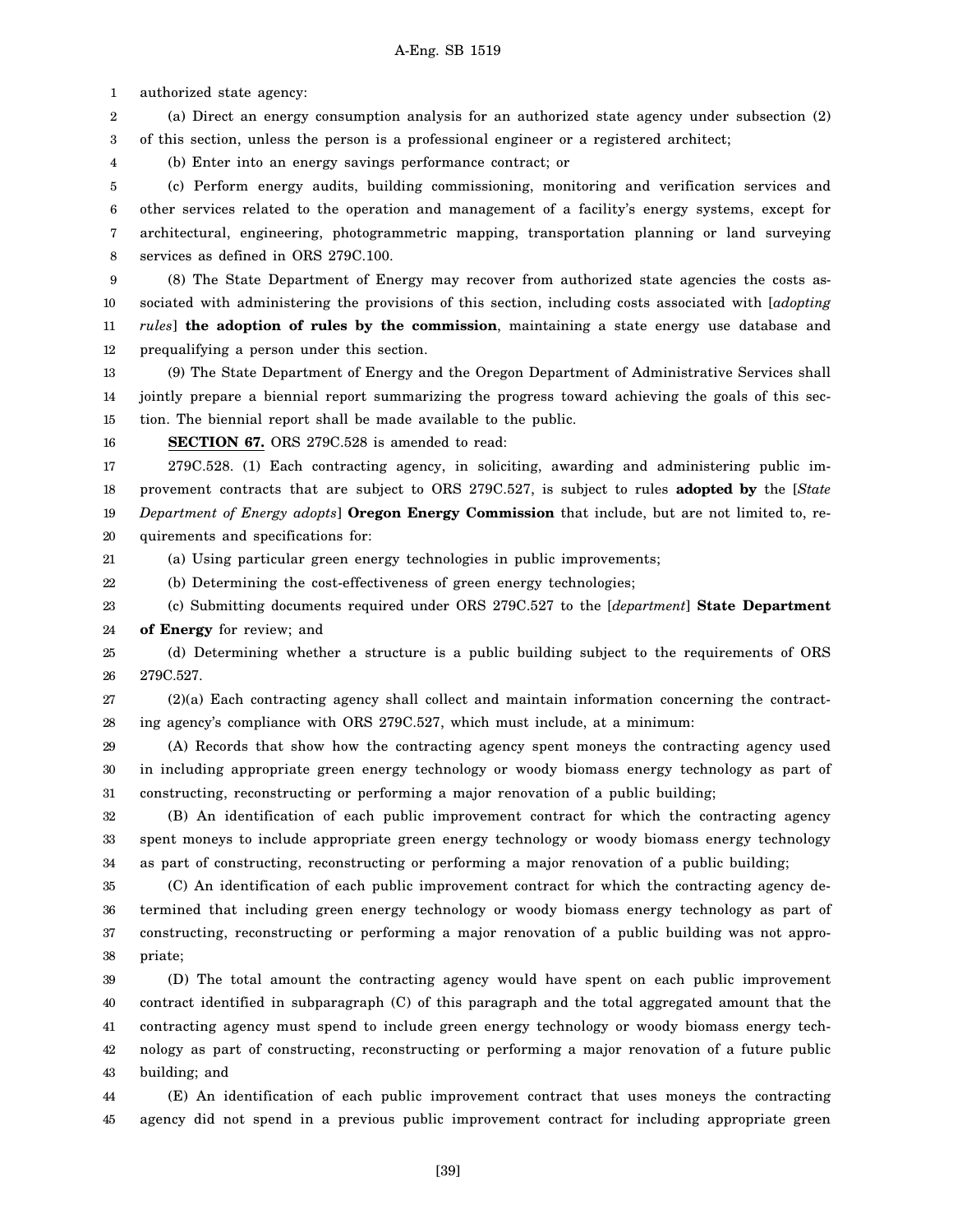1 2 energy technology or woody biomass energy technology as part of constructing, reconstructing or performing a major renovation of a public building.

3 4 (b) Each contracting agency shall compile the information the contracting agency collected under paragraph (a) of this subsection and report the information to the department at times, in a

5 manner and on forms that the [*department*] **commission** specifies by rule.

6 (c) The department shall:

7 8 (A) Compile and summarize the information the department receives under paragraph (b) of this subsection and, in the department's compilation and summary, specifically:

9 10 (i) Identify contracting agencies that have not complied with the requirements of ORS 279C.527 or the reporting requirements set forth in paragraph (b) of this subsection;

11 12 13 (ii) Identify public improvement contracts for which contracting agencies have determined that including green energy technology or woody biomass energy technology as part of constructing, reconstructing or performing a major renovation of a public building was not appropriate; and

14 15 16 17 (iii) Identify public improvement contracts that use moneys a contracting agency did not spend in a previous public improvement contract on including appropriate green energy technology or woody biomass energy technology as part of constructing, reconstructing or performing a major renovation of a public building.

18 19 20 21 (B) Deliver annually to the Legislative Assembly, on or before the date on which each regular session of the Legislative Assembly begins, a report concerning contracting agency compliance with this section and ORS 279C.527 that includes the compilation and summary the department prepared under subparagraph (A) of this paragraph.

22 **SECTION 68.** ORS 286A.630 is amended to read:

23 24 25 26 27 286A.630. (1) The Legislative Assembly finds that the American Recovery and Reinvestment Act of 2009 (P.L. 111-5) provides that the State of Oregon may receive, allocate and reallocate the authority to issue certain kinds of state and local government bonds that qualify for tax credits, federal subsidies or exclusion of bond interest from gross income under the United States Internal Revenue Code of 1986, as amended.

28 29 30 31 (2) As described in subsections (3) to (6) of this section, state agencies and the Private Activity Bond Committee may allocate and reallocate or take any additional actions that are desirable to maximize the benefits of bonding programs created or expanded by the American Recovery and Reinvestment Act of 2009 (P.L. 111-5).

32 33 (3) The Department of Education, with the approval of the Governor, may allocate, reallocate and otherwise manage this state's qualified school construction bonding authority.

34 35 36 (4) The Oregon Business Development Department may allocate, reallocate and otherwise manage this state's recovery zone economic development bonding authority and this state's recovery zone facility bonding authority.

37 38 (5) The State Department of Energy may allocate, reallocate and otherwise manage this state's qualified energy conservation bonding authority.

39 40 41 42 43 (6) The Private Activity Bond Committee may allocate, reallocate and otherwise manage any bonding authority that is created or expanded by the American Recovery and Reinvestment Act of 2009 (P.L. 111-5) if that responsibility is not assigned to a state agency by this section, or if an agency that is assigned that responsibility requests the Private Activity Bond Committee to allocate that authority on behalf of that agency.

44 45 (7) The Department of Education, the Oregon Business Development Department, the [*State Department of Energy*] **Oregon Energy Commission** and the Private Activity Bond Committee may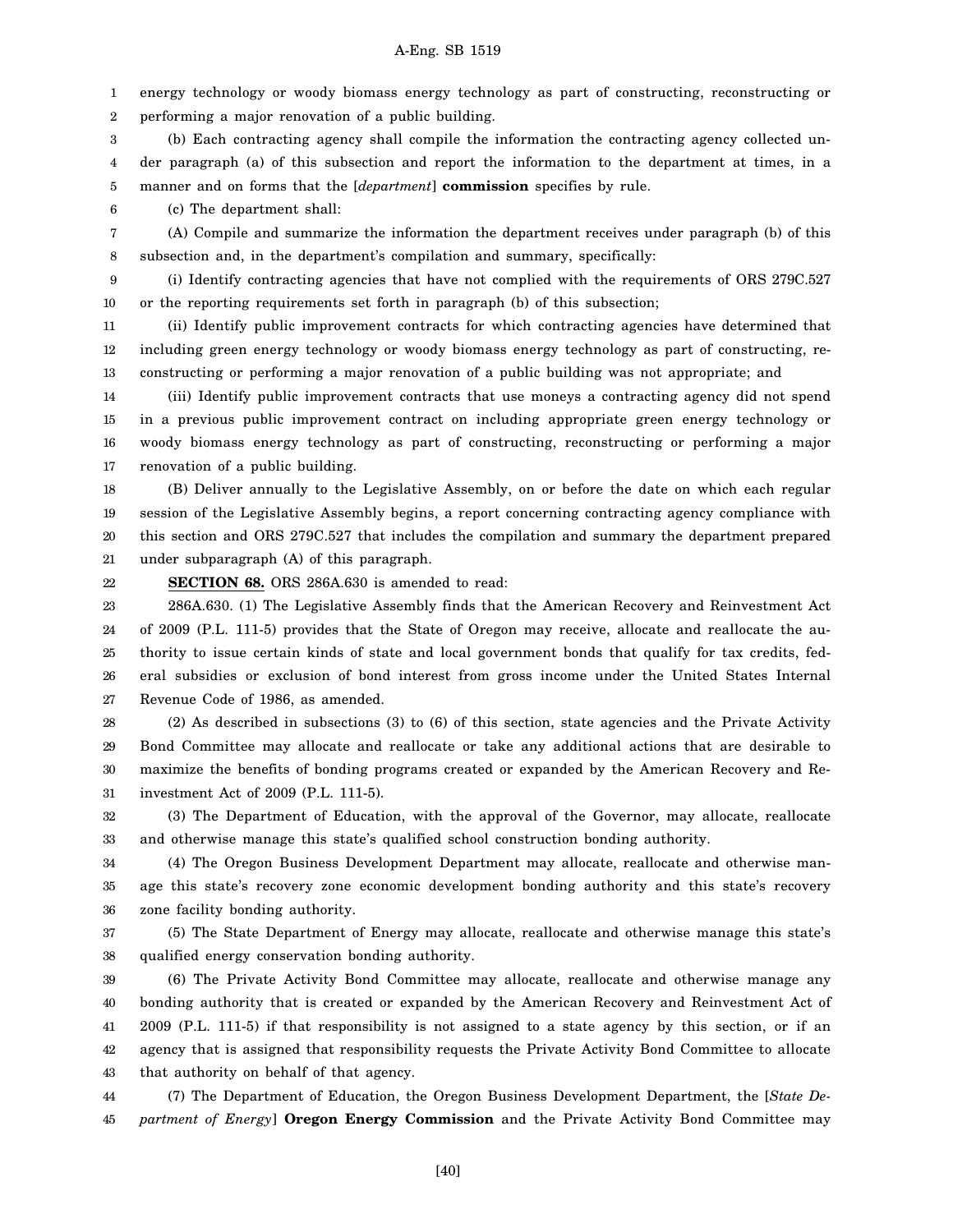1 2 3 4 5 6 7 8 9 10 11 12 13 14 15 16 17 18 19 20 21 22 23 24 25 26 27 28 29 30 31 32 33 34 35 36 37 38 39 40 41 adopt rules to implement the provisions of this section including, but not limited to, rules prescribing: (a) Application processes and requirements to receive a subsequent allocation or reallocation; (b) Standards upon which an allocation or reallocation may be based; and (c) Any conditions that must be met to receive an allocation or reallocation of the bonding authority or to receive the benefits of such bonding authority. **SECTION 69.** ORS 286A.718 is amended to read: 286A.718. (1) The Renewable Energy Fund is established in the State Treasury, separate and distinct from the General Fund. Amounts in the fund may be invested as provided in ORS 293.701 to 293.857, and interest earned on the fund must be credited to the fund. Amounts credited to the fund are continuously appropriated to the State Department of Energy for the purpose described in ORS 286A.712 (2)(a) and for the purpose of paying bond-related costs. The department shall deposit in the fund: (a) The net proceeds of Article XI-D bonds transferred pursuant to ORS 286A.712 (4); (b) Amounts appropriated or otherwise provided by the Legislative Assembly for deposit in the fund; and (c) Gifts, grants or contributions received by the department for the purpose described in ORS 286A.712 (2)(a). (2) The State Department of Energy may create separate accounts in the Renewable Energy Fund as appropriate for the management of moneys in the fund. (3) The State Department of Energy and any other state agency or other entity receiving or holding net proceeds of Article XI-D bonds shall, at the direction of the Oregon Department of Administrative Services, take action necessary to maintain the excludability of interest on Article XI-D bonds from gross income under the Internal Revenue Code. (4) If at any time the Oregon Department of Administrative Services or the State Department of Energy determines that there are moneys in the Renewable Energy Fund in excess of the amounts necessary for the purpose described in ORS 286A.712 (2)(a), the Oregon Department of Administrative Services or the State Department of Energy may transfer the excess amounts to the Article XI-D Bond Fund or to the Article XI-D Bond Administration Fund. (5) The [*State Department of Energy*] **Oregon Energy Commission** may adopt rules to carry out this section, including procedures for distributing and monitoring the use of moneys from the Renewable Energy Fund. **SECTION 70.** ORS 315.141 is amended to read: 315.141. (1) As used in this section: (a) "Agricultural producer" means a person that produces biomass in Oregon that is used, in Oregon, as biofuel or to produce biofuel. (b) "Biofuel" means liquid, gaseous or solid fuels, derived from biomass, that have been converted into a processed fuel ready for use as energy by a biofuel producer's customers or for direct biomass energy use at the biofuel producer's site. (c) "Biofuel producer" means a person that through activities in Oregon: (A) Alters the physical makeup of biomass to convert it into biofuel;

42 (B) Changes one biofuel into another type of biofuel; or

43 (C) Uses biomass in Oregon to produce energy.

44 45 (d) "Biomass" means organic matter that is available on a renewable or recurring basis and that is derived from:

[41]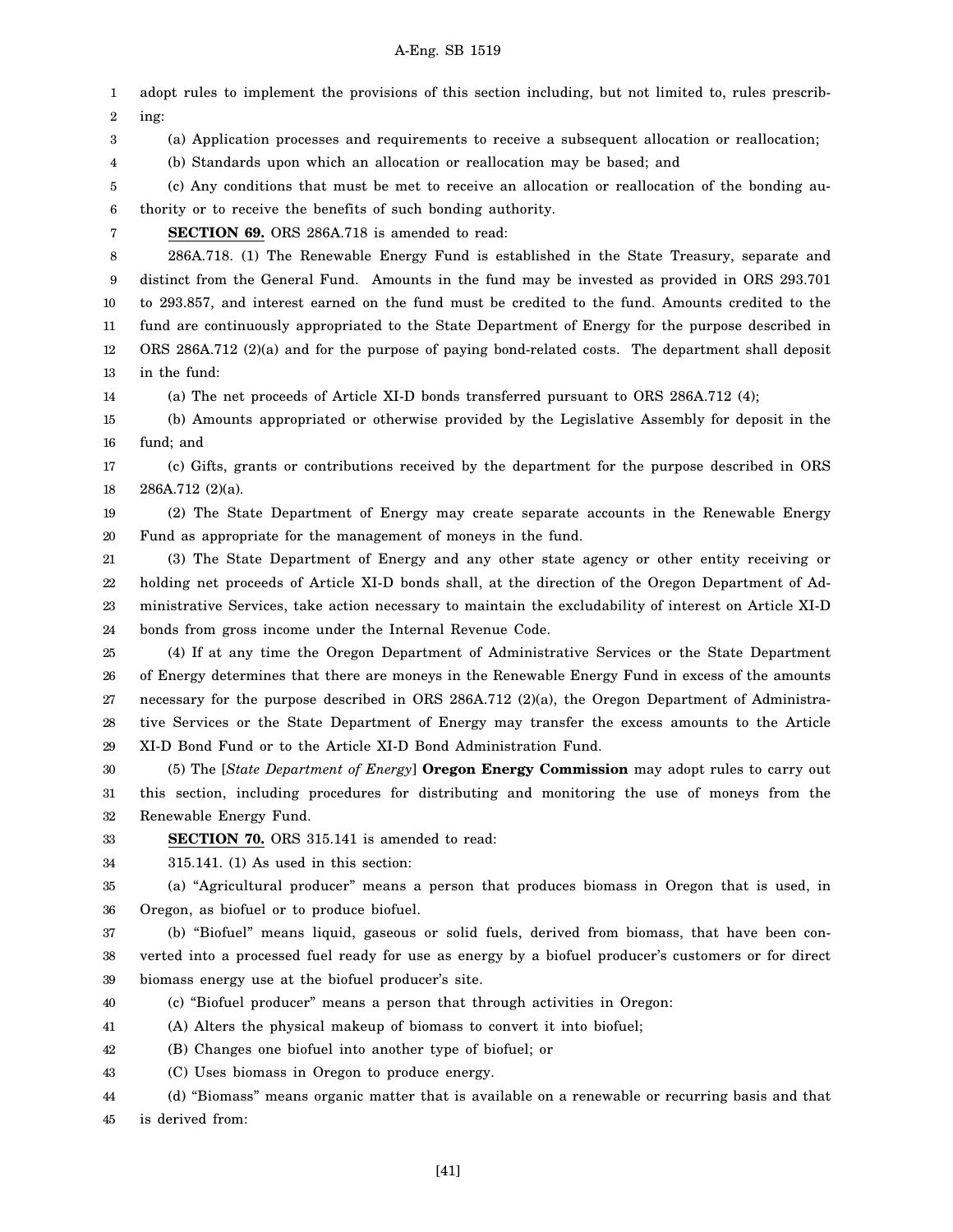| 1  | (A) Forest or rangeland woody debris from harvesting or thinning conducted to improve forest           |
|----|--------------------------------------------------------------------------------------------------------|
| 2  | or rangeland ecological health and reduce uncharacteristic stand replacing wildfire risk;              |
| 3  | (B) Wood material from hardwood timber described in ORS 321.267 (3);                                   |
| 4  | (C) Agricultural residues;                                                                             |
| 5  | (D) Offal and tallow from animal rendering;                                                            |
| 6  | (E) Food wastes collected as provided under ORS chapter 459 or 459A;                                   |
| 7  | (F) Wood debris collected as provided under ORS chapter 459 or 459A;                                   |
| 8  | (G) Wastewater solids; or                                                                              |
| 9  | (H) Crops grown solely to be used for energy.                                                          |
| 10 | (e) "Biomass" does not mean wood that has been treated with creosote, pentachlorophenol, in-           |
| 11 | organic arsenic or other inorganic chemical compounds or waste, other than matter described in         |
| 12 | paragraph (d) of this subsection.                                                                      |
| 13 | (f) "Biomass collector" means a person that collects biomass in Oregon to be used, in Oregon,          |
| 14 | as biofuel or to produce biofuel.                                                                      |
| 15 | (g) "Canola" means plants of the genus Brassica:                                                       |
| 16 | (A) In which seeds having a high oil content are the primary economically valuable product; and        |
| 17 | (B) That have a high erucic acid content suitable for industrial uses or a low erucic acid content     |
| 18 | suitable for edible oils.                                                                              |
| 19 | (h) "Oilseed processor" means a person that receives agricultural oilseeds and separates them          |
| 20 | into meal and oil by mechanical or chemical means.                                                     |
| 21 | (i) "Willamette Valley" means Clackamas, Linn, Marion, Multnomah, Polk, Washington and                 |
| 22 | Yamhill Counties and the portion of Benton and Lane Counties lying east of the summit of the Coast     |
|    | Range.                                                                                                 |
| 23 |                                                                                                        |
| 24 | (2) The [Director of the State Department of Energy] Oregon Energy Commission may adopt                |
| 25 | rules to define criteria, only as the criteria apply to organic biomass, to determine additional char- |
| 26 | acteristics of biomass for purposes of this section.                                                   |
| 27 | $(3)(a)$ An agricultural producer or biomass collector shall be allowed a credit against the taxes     |
| 28 | that would otherwise be due under ORS chapter 316 or, if the taxpayer is a corporation, under ORS      |
| 29 | chapter 317 or 318 for:                                                                                |
| 30 | (A) The production of biomass in Oregon that is used, in Oregon, as biofuel or to produce              |
| 31 | biofuel; or                                                                                            |
| 32 | (B) The collection of biomass in Oregon that is used, in Oregon, as biofuel or to produce biofuel.     |
| 33 | (b) A credit under this section may be claimed in the tax year in which the credit is certified        |
| 34 | under subsection (5) of this section.                                                                  |
| 35 | (c) A taxpayer may be allowed a credit under this section for more than one of the roles defined       |
| 36 | in subsection (1) of this section, but a biofuel producer that is not also an agricultural producer or |
| 37 | a biomass collector may not claim a credit under this section.                                         |
| 38 | (d) A credit under this section may be claimed only once for each unit of biomass.                     |
| 39 | (e) Notwithstanding paragraph (a) of this subsection, a tax credit:                                    |
| 40 | (A) Is not allowed for canola grown, collected or produced in the Willamette Valley; and               |
| 41 | (B) Is not allowed for grain corn, but a tax credit shall be allowed for other corn material.          |
| 42 | (4) The amount of the credit shall equal the amount certified under subsection (5) of this section.    |
| 43 | $(5)(a)$ The [State Department of Energy] <b>Oregon Energy Commission</b> may establish by rule        |
| 44 | procedures and criteria for determining the amount of the tax credit to be certified under this sec-   |
| 45 | tion, consistent with ORS 469B.403. The [department] State Department of Energy shall provide          |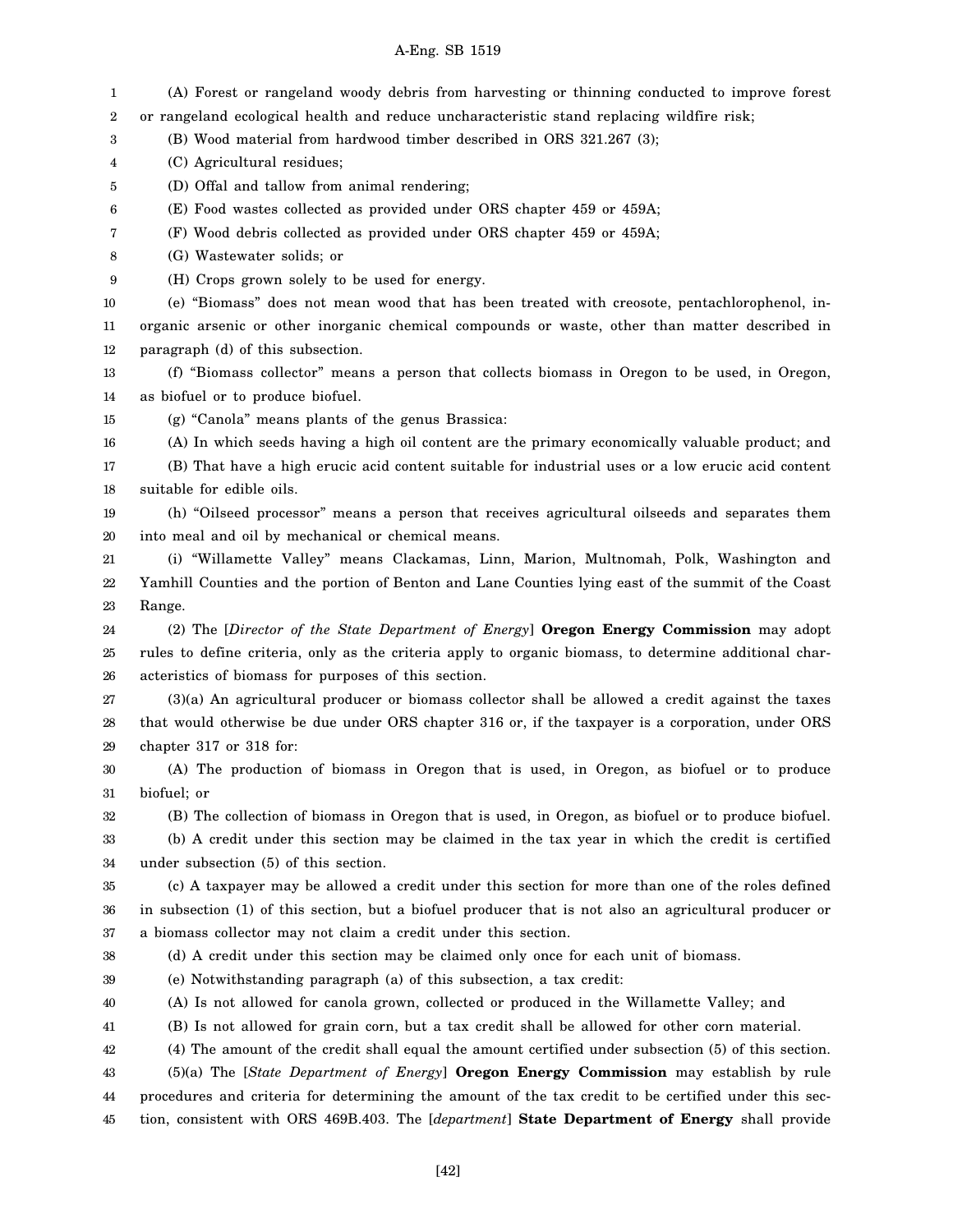1 written certification to taxpayers that are eligible to claim the credit under this section.

2 3 4 (b) The State Department of Energy may charge and collect a fee from taxpayers for certification of credits under this section. The fee may not exceed the cost to the department of determining the amount of certified cost.

5 6 7 (c) The State Department of Energy shall provide to the Department of Revenue a list, by tax year, of taxpayers for which a credit is certified under this section, upon request of the Department of Revenue.

8 9 (6) The amount of the credit claimed under this section for any tax year may not exceed the tax liability of the taxpayer.

10 11 12 13 (7) Each agricultural producer or biomass collector shall maintain the written documentation of the amount certified for tax credit under this section in its records for a period of at least five years after the tax year in which the credit is claimed and provide the written documentation to the Department of Revenue upon request.

14 15 (8) The credit shall be claimed on a form prescribed by the Department of Revenue that contains the information required by the department.

16 17 18 19 20 21 22 (9) Any tax credit otherwise allowable under this section that is not used by the taxpayer in a particular tax year may be carried forward and offset against the taxpayer's tax liability for the next succeeding tax year. Any credit remaining unused in the next succeeding tax year may be carried forward and used in the second succeeding tax year, and likewise any credit not used in that second succeeding tax year may be carried forward and used in the third succeeding tax year, and any credit not used in that third succeeding tax year may be carried forward and used in the fourth succeeding tax year, but may not be carried forward for any tax year thereafter.

23

(10) In the case of a credit allowed under this section:

24 25 (a) A nonresident shall be allowed the credit under this section in the proportion provided in ORS 316.117.

26 27 28 (b) If a change in the status of the taxpayer from resident to nonresident or from nonresident to resident occurs, the credit allowed by this section shall be determined in a manner consistent with ORS 316.117.

29 30 31 (c) If a change in the taxable year of the taxpayer occurs as described in ORS 314.085, or if the department terminates the taxpayer's taxable year under ORS 314.440, the credit allowed under this section shall be prorated or computed in a manner consistent with ORS 314.085.

32

**SECTION 71.** ORS 315.144 is amended to read:

33 34 315.144. (1) A person that has obtained a tax credit under ORS 315.141 may transfer the credit to a taxpayer subject to tax under ORS chapter 316, 317 or 318.

35 36 37 (2) A tax credit allowed under ORS 315.141 may be transferred on or before the date on which the return is due for the tax year in which the credit may first be claimed. After that date, no portion of a credit allowed under ORS 315.141 may be transferred.

38 39 40 41 (3) To transfer the tax credit, the taxpayer earning the credit and the taxpayer that will claim the credit shall, on or before the date prescribed in subsection (2) of this section, jointly file a notice of tax credit transfer with the Department of Revenue. The notice shall be given on a form prescribed by the department that contains all of the following:

42 (a) The name and address of the transferor and transferee;

43 (b) The amount of the tax credit that is being transferred;

44 (c) The amount of the tax credit that is being retained by the transferor; and

45 (d) Any other information required by the department.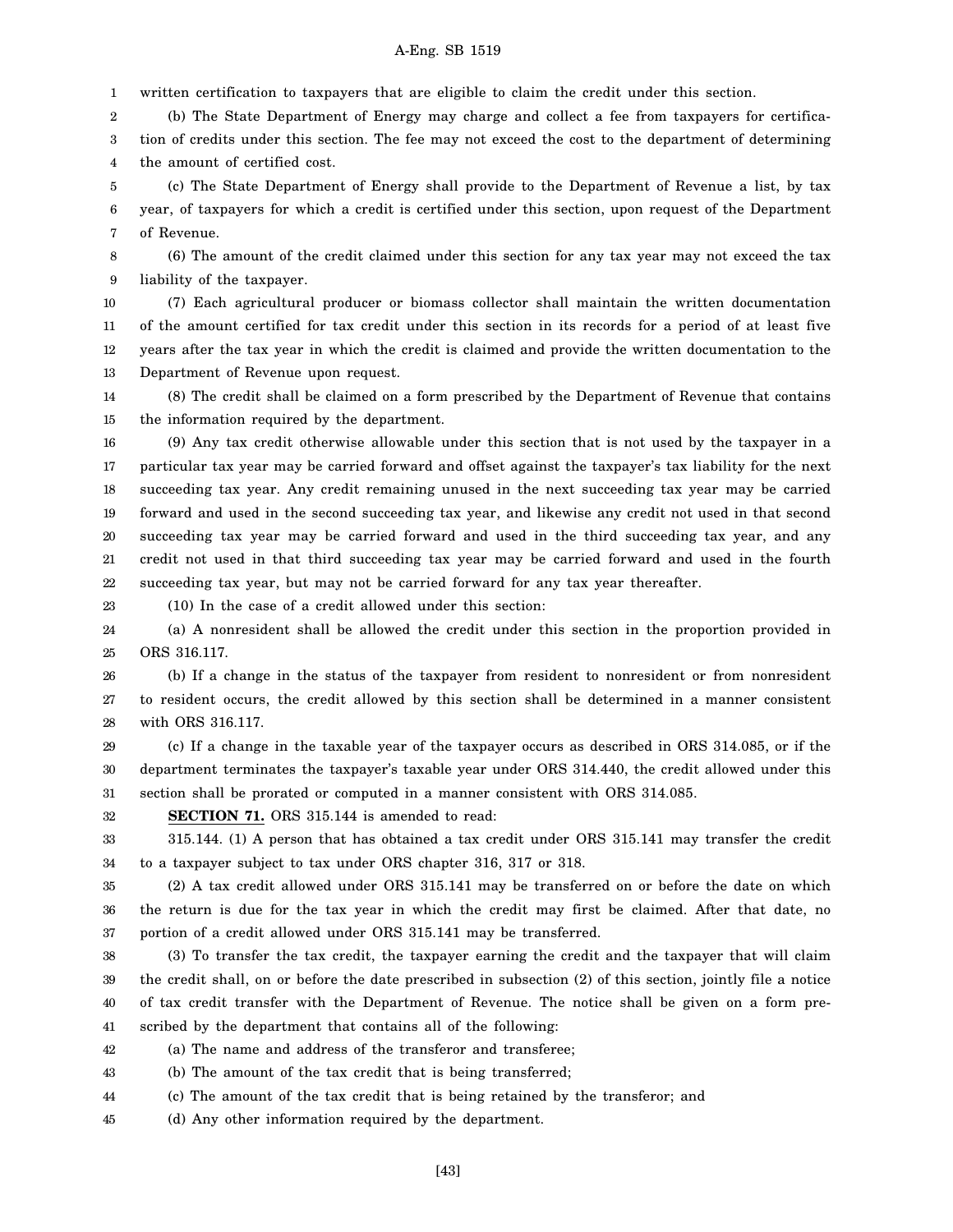1 2 (4) The [*State Department of Energy*] **Oregon Energy Commission** may establish by rule a minimum discounted value of a tax credit under this section.

3 4 (5) The Department of Revenue, in consultation with the [*State Department of Energy*] **commission**, may by rule establish procedures for the transfer of tax credits provided by this section.

**SECTION 72.** ORS 315.326 is amended to read:

5

6 7 8 9 10 315.326. (1) A credit against the taxes that are otherwise due under ORS chapter 316 or, if the taxpayer is a corporation, under ORS chapter 317 or 318, is allowed to a taxpayer for certified renewable energy development contributions made by the taxpayer during the tax year to the Renewable Energy Development Subaccount, established in ORS 470.805, of the Clean Energy Deployment Fund established in ORS 470.800.

11 12 13 14 15 16 17 18 19 20 21 22 23 (2)(a) The Department of Revenue shall, in cooperation with the [*State Department of Energy*] **Oregon Business Development Department**, conduct an auction of tax credits under this section. The auction may be conducted no later than April 15 following December 31 of any tax year for which the credit is allowed. The Department **of Revenue** may conduct the auction in the manner that it determines is best suited to maximize the return to the state on the sale of tax credit certifications and shall announce a reserve bid prior to conducting the auction. The reserve amount shall be at least 95 percent of the total amount of the tax credit. Moneys necessary to reimburse the Department of Revenue for the actual costs incurred by the department in administering an auction, not to exceed 0.25 percent of auction proceeds, are continuously appropriated to the department. The Department of Revenue shall deposit net receipts from the auction required under this section in the Renewable Energy Development Subaccount, established in ORS 470.805, of the Clean Energy Deployment Fund established in ORS 470.800. Net receipts from the auction required under this section shall be used only for purposes related to renewable energy development.

24 25 (b) The [*State Department of Energy*] **Oregon Business Development Department** shall adopt rules in order to achieve the following goals:

26 27 (A) Subject to paragraph (a) of this subsection, generate contributions for which tax credits of \$1.5 million are certified for each fiscal year;

28 29 (B) Maximize income and excise tax revenues that are retained by the State of Oregon for state operations; and

30 31 (C) Provide the necessary financial incentives for taxpayers to make contributions, taking into consideration the impact of granting a credit upon a taxpayer's federal income tax liability.

32 33 34 (3) Contributions made under this section shall be deposited in the Renewable Energy Development Subaccount, established in ORS 470.805, of the Clean Energy Deployment Fund established in ORS 470.800.

35 36 37 38 39 (4)(a) Upon receipt of a contribution, the [*State Department of Energy*] **Oregon Business Development Department** shall, except as provided in ORS 315.329, issue to the taxpayer written certification of the amount certified for tax credit under this section to the extent the amount certified for tax credit, when added to all amounts previously certified for tax credit under this section, does not exceed \$1.5 million for the fiscal year in which certification is made.

40 41 42 43 (b) The [*State Department of Energy*] **Oregon Business Development Department** and the Department of Revenue are not liable, and a refund of a contributed amount need not be made, if a taxpayer who has received tax credit certification is unable to use all or a portion of the tax credit to offset the tax liability of the taxpayer.

44 45 (5) The tax credit allowed under this section for any one tax year may not exceed the tax liability of the taxpayer.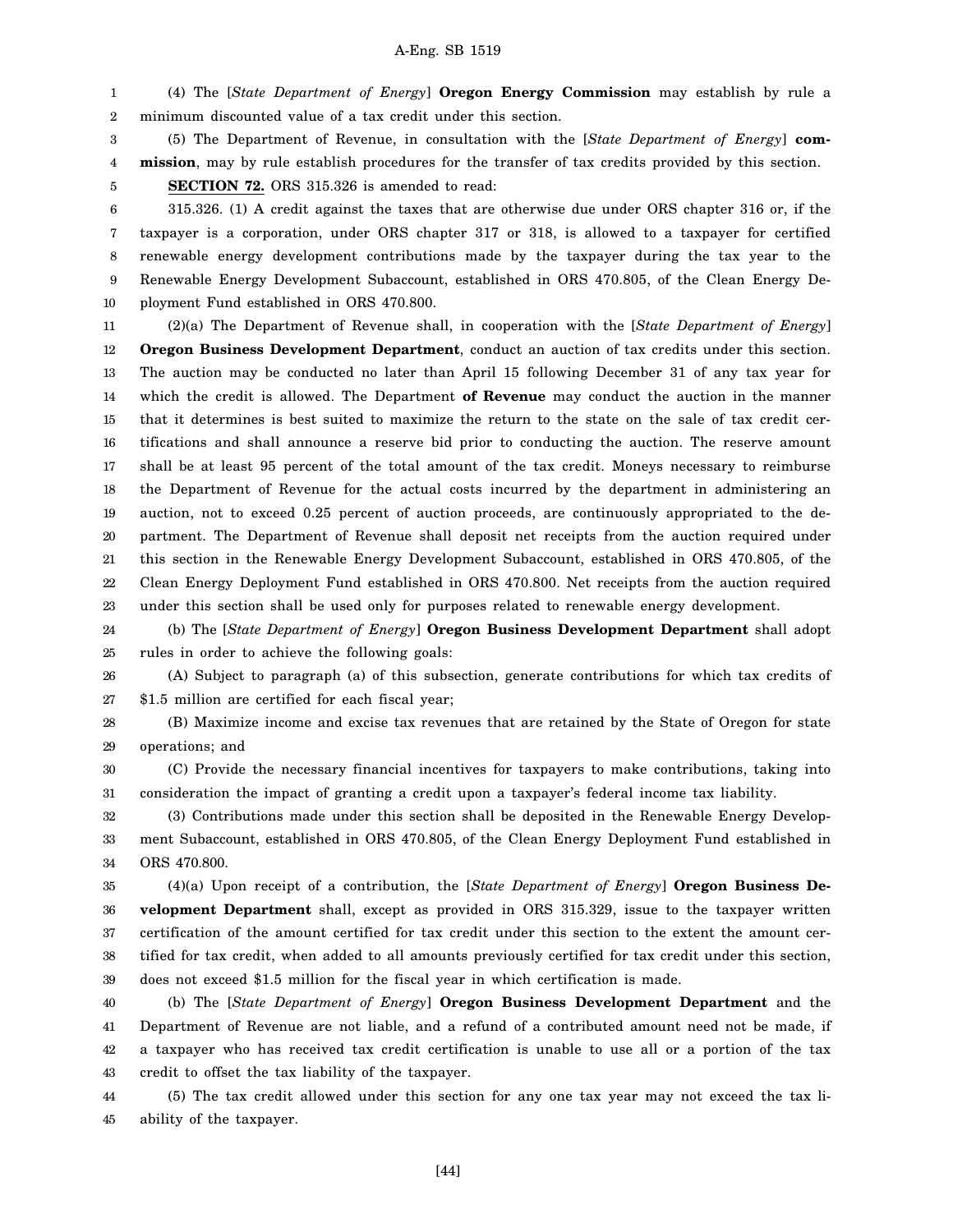1 2 3 4 5 6 (6) Any tax credit otherwise allowable under this section that is not used by the taxpayer in a particular tax year may be carried forward and offset against the taxpayer's tax liability for the next succeeding tax year. Any credit remaining unused in the next succeeding tax year may be carried forward and used in the second succeeding tax year, and likewise, any credit not used in that second succeeding tax year may be carried forward and used in the third succeeding tax year but may not be carried forward for any tax year thereafter.

7 8 (7) If a tax credit is claimed under this section by a nonresident or part-year resident taxpayer, the amount shall be allowed without proration under ORS 316.117.

9 10 11 (8) If the amount of contribution for which a tax credit certification is made is allowed as a deduction for federal tax purposes, the amount of the contribution shall be added to federal taxable income for Oregon tax purposes.

12

**SECTION 73.** ORS 315.329 is amended to read:

13 14 15 16 17 18 19 20 315.329. (1) In any fiscal year, the amount of tax credits allowed under ORS 315.326 may be reduced or eliminated, and the Legislative Assembly may, no later than 30 days prior to the end of each fiscal year, in lieu of the issuance of certifications for tax credit under ORS 315.326 by the [*State Department of Energy*] **Oregon Business Development Department**, make an appropriation to the [*State Department of Energy*] **Oregon Business Development Department** for deposit into the Renewable Energy Development Subaccount, established in ORS 470.805, of the Clean Energy Deployment Fund established in ORS 470.800. Moneys deposited under this section are to be used only for purposes related to renewable energy development.

21 22 (2) After a tax credit certificate has been sold as provided in ORS 315.326, the [*State Department of Energy*] **Oregon Business Development Department** may not revoke the certificate.

23

**SECTION 74.** ORS 316.116 is amended to read:

24 25 26 316.116. (1)(a) A resident individual shall be allowed a credit against the taxes otherwise due under this chapter for costs paid or incurred for construction or installation of each of one or more alternative energy devices in or at a dwelling.

27 28 29 30 (b) A credit against the taxes otherwise due under this chapter is not allowed for an alternative energy device that does not meet or exceed all applicable federal, state and local requirements for energy efficiency, including equipment codes, state and federal appliance standards, the state building code, specialty codes and any other standards.

31 32 33 34 (2)(a) For each category one alternative energy device other than an alternative fuel device or an alternative energy device that uses solar radiation for domestic water heating or swimming pool heating, the credit allowed under this section may not exceed the lesser of 50 percent of the cost of the alternative energy device or \$1,500, and shall be computed as follows:

35 36 37 38 (A) For a category one alternative energy device that is not an alternative fuel device, the credit shall be based upon the first year energy yield of the alternative energy device that qualifies under ORS 469B.100 to 469B.118. The amount of the credit shall be the same whether for collective or noncollective investment.

39 40 41 42 (B) For each category one alternative energy device for a dwelling, the credit shall be based upon the first year energy yield in kilowatt hours per year multiplied by 60 cents per dwelling utilizing the alternative energy device used for space heating, cooling, electrical energy or domestic water heating.

43 44 45 (C) Except as provided in paragraph (c) of this subsection, for each category one alternative energy device used for swimming pool, spa or hot tub heating, the credit shall be based upon the first year energy yield in kilowatt hours per year multiplied by 15 cents.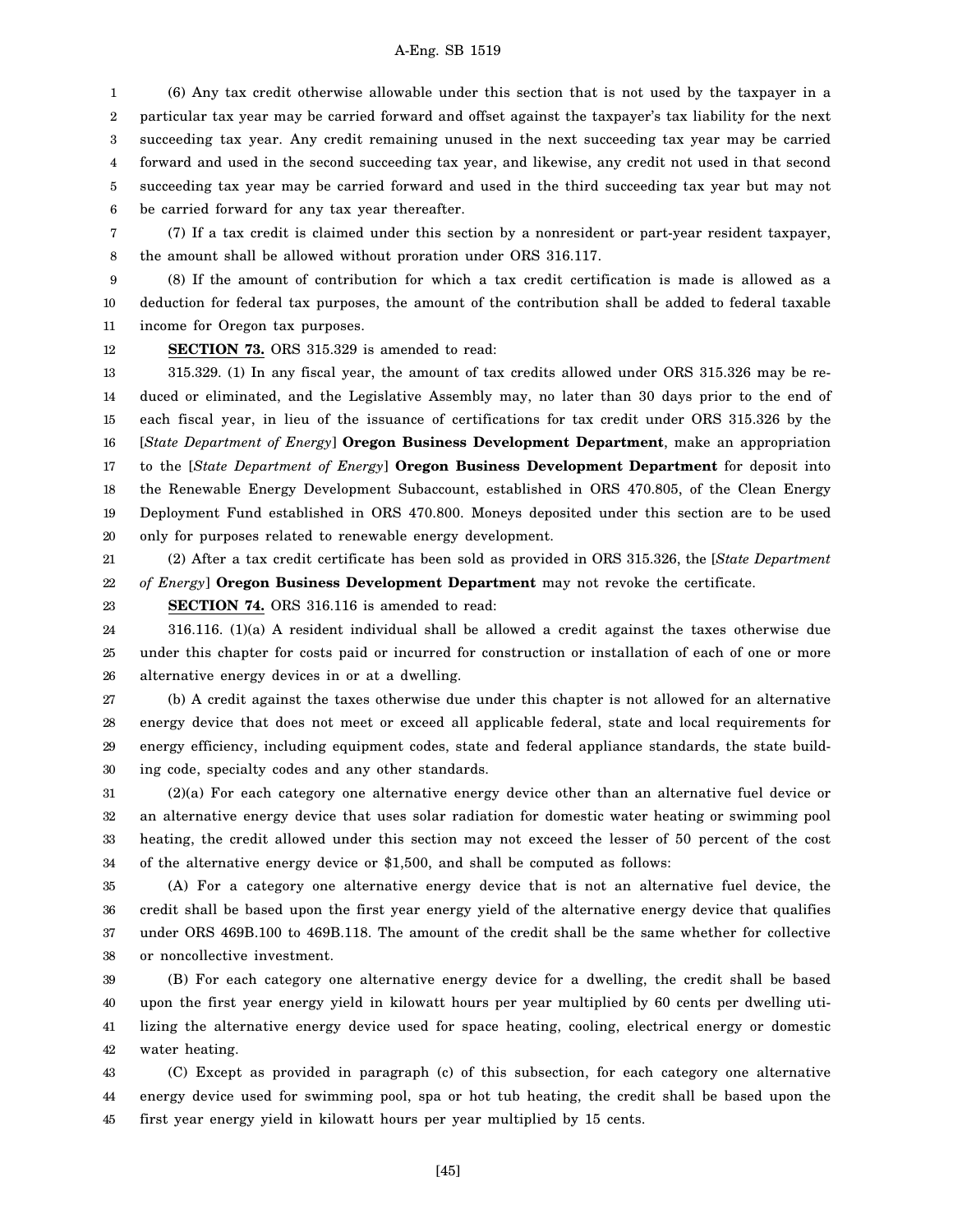1 2 (b) For each alternative fuel device, the credit allowed under this section may not exceed the lesser of 50 percent of the cost of the alternative fuel device or \$750.

3 (c) For each category one alternative energy device that uses solar radiation for:

4 5 6 (A) Domestic water heating, the credit allowed under this section shall be based upon 50 percent of the cost of the device or the first year energy yield in kilowatt hours per year multiplied by \$2, whichever is lower, up to \$6,000.

7 8 9 (B) Swimming pool heating, the credit allowed under this section shall be based upon 50 percent of the cost of the device or the first year energy yield in kilowatt hours per year multiplied by 20 cents, whichever is lower, up to \$2,500.

10 11 12 (d)(A) For each category two alternative energy device that is a solar electric system or fuel cell system, the credit allowed under this section may not exceed the lesser of \$3 per watt of installed output or \$6,000.

13 14 15 (B) For each category two alternative energy device that is a wind electric system, the credit allowed under this section may not exceed the lesser of \$6,000 or the first year energy yield in kilowatt hours per year multiplied by \$2.

16 17 18 19 20 21 (3)(a) Notwithstanding subsection (2)(a), (c) or (d) of this section, the total amount of the credits allowed in any one tax year may not exceed the tax liability of the taxpayer or \$1,500 for each alternative energy device, whichever is less. Unused credit amounts may be carried forward as provided in subsection (8) of this section, but may not be carried forward to a tax year that is more than five tax years following the first tax year for which any credit was allowed with respect to the category two alternative energy device that is the basis for the credit.

22 23 24 (b) Notwithstanding subsection (2)(d) of this section, the total amount of the credit for each device allowed under subsection (2)(d) of this section may not exceed 50 percent of the total installed cost of the category two alternative energy device.

25 26 27 (4) The [*State Department of Energy*] **Oregon Energy Commission** may by rule provide for a lesser amount of incentive for each type of alternative energy device as market conditions warrant. (5) To qualify for a credit under this section, all of the following are required:

28 29 (a) The alternative energy device must be purchased, constructed, installed and operated in accordance with ORS 469B.100 to 469B.118 and a certificate issued thereunder.

30 31 32 (b) The taxpayer who is allowed the credit must be the owner or contract purchaser of the dwelling or dwellings served by the alternative energy device or the tenant of the owner or of the contract purchaser and must:

33 34 (A) Use the dwelling or dwellings served by the alternative energy device as a principal or secondary residence; or

35 36 (B) Rent or lease, under a residential rental agreement, the dwelling or dwellings to a tenant who uses the dwelling or dwellings as a principal or secondary residence.

37 38 (c) The credit must be claimed for the tax year in which the alternative energy device was purchased if the device is operational by April 1 of the next following tax year.

39 40 (6) The credit provided by this section does not affect the computation of basis under this chapter.

41 42 (7) The total credits allowed under this section in any one year may not exceed the tax liability of the taxpayer.

43 44 45 (8) Any tax credit otherwise allowable under this section that is not used by the taxpayer in a particular year may be carried forward and offset against the taxpayer's tax liability for the next succeeding tax year. Any credit remaining unused in the next succeeding tax year may be carried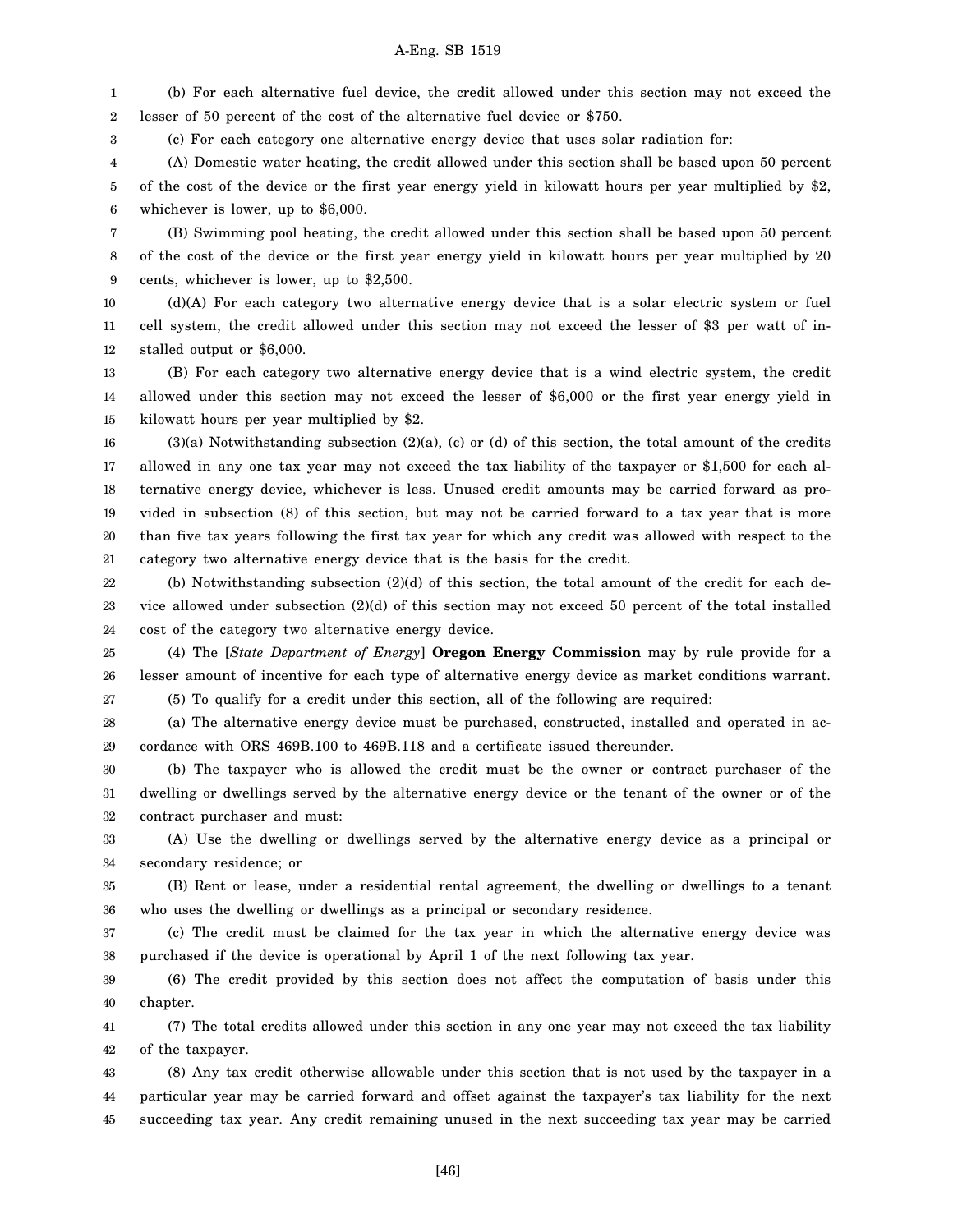1 2 3 4 5 6 forward and used in the second succeeding tax year, and likewise any credit not used in that second succeeding tax year may be carried forward and used in the third succeeding tax year, and any credit not used in that third succeeding tax year may be carried forward and used in the fourth succeeding tax year, and any credit not used in that fourth succeeding tax year may be carried forward and used in the fifth succeeding tax year, but may not be carried forward for any tax year thereafter.

7 8 (9) A nonresident shall be allowed the credit under this section in the proportion provided in ORS 316.117.

9 10 11 (10) If a change in the taxable year of a taxpayer occurs as described in ORS 314.085, or if the Department of Revenue terminates the taxpayer's taxable year under ORS 314.440, the credit allowed by this section shall be prorated or computed in a manner consistent with ORS 314.085.

12 13 14 (11) If a change in the status of a taxpayer from resident to nonresident or from nonresident to resident occurs, the credit allowed by this section shall be determined in a manner consistent with ORS 316.117.

15 16 17 18 (12) Spouses in a marriage who file separate returns for a taxable year may each claim a share of the tax credit that would have been allowed on a joint return in proportion to the contribution of each. However, a spouse living in a separate principal residence may claim the tax credit in the same amount as permitted a single person.

(13) As used in this section, unless the context requires otherwise:

20 21 (a) "Collective investment" means an investment by two or more taxpayers for the acquisition, construction and installation of an alternative energy device for one or more dwellings.

22 23 (b) "Noncollective investment" means an investment by an individual taxpayer for the acquisition, construction and installation of an alternative energy device for one or more dwellings.

(c) "Taxpayer" includes a transferee of a verification form under ORS 469B.106 (8).

25 26 27 28 (14) Notwithstanding any provision of subsections (1) to (4) of this section, the sum of the credit allowed under subsection (1) of this section plus any similar credit allowed for federal income tax purposes may not exceed the cost for the acquisition, construction and installation of the alternative energy device.

29

19

24

**SECTION 75.** ORS 317.112 is amended to read:

30 31 317.112. (1) A credit against taxes otherwise due under this chapter for the taxable year shall be allowed to a commercial lending institution in an amount equal to the difference between:

32 33 34 35 36 (a) The amount of finance charge charged during the taxable year including interest on the loan and interest on any loan fee financed at an annual rate of six and one-half percent, by the lending institution to a dwelling owner who is or who rents to a residential fuel oil customer, or who is or who rents to a wood heating resident for the purpose of financing energy conservation measures; and

37 38 39 (b) The amount of finance charge that would have been charged during the taxable year, including interest on the loan and interest on any loan fee financed by the lending institution for the loan for energy conservation measures at an annual rate that is the lesser of the following:

40 41 42 (A) The annual rate charged by the commercial lending institution for nonsubsidized loans made under like terms and conditions at the time the loan for energy conservation measures is made; or (B) An upper limit established by rule by the [*Director of the State Department of Energy*]

#### 43 **Oregon Energy Commission**.

44 45 (2) Any tax credit otherwise allowable under this section that is not used by the taxpayer in a particular year may be carried forward and offset against the taxpayer's tax liability for the next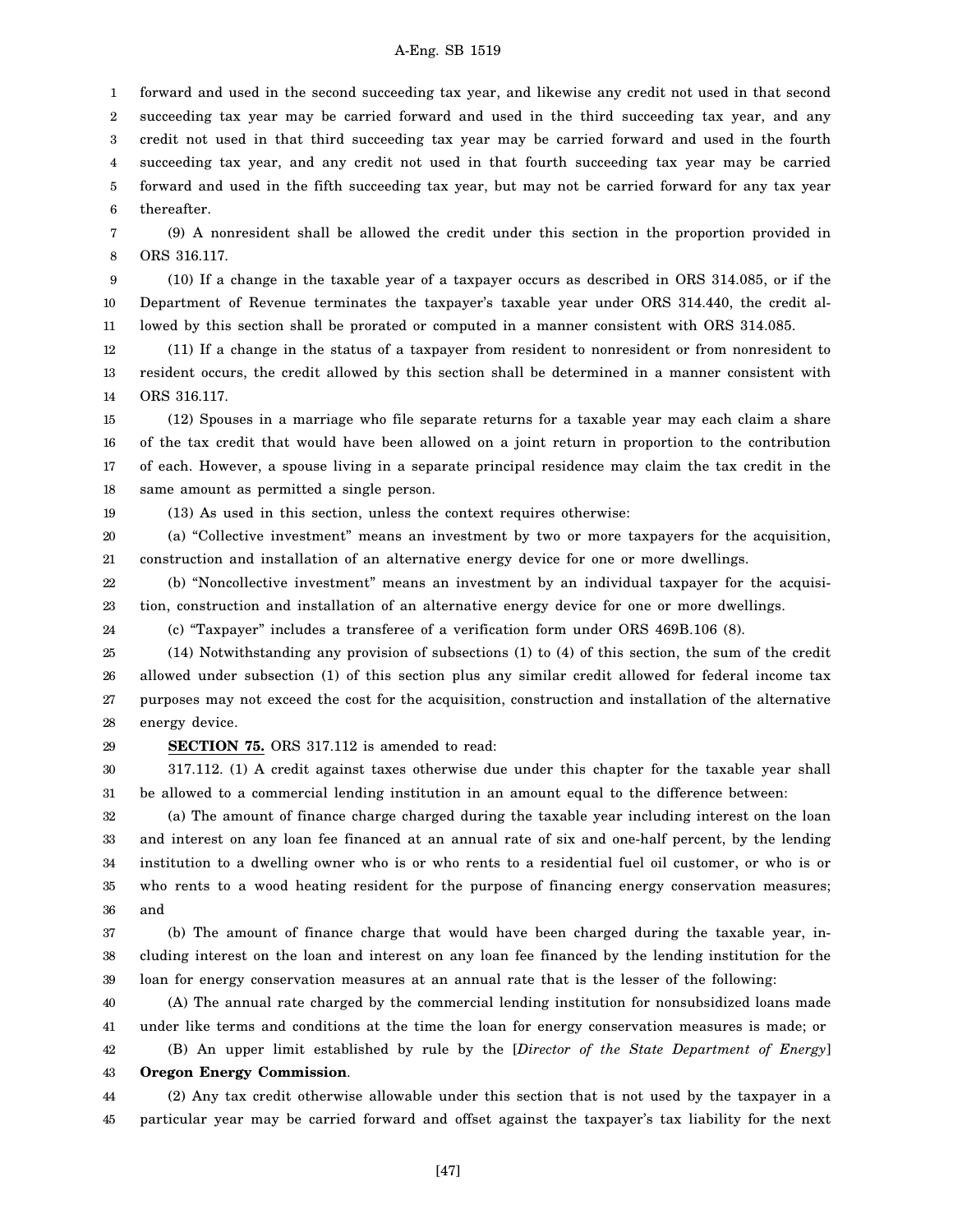1 succeeding tax year. Any credit remaining unused in the next succeeding tax year may be carried

2 forward and used in the second succeeding tax year, and likewise until the 15th succeeding tax year.

3 The credit may not be carried forward beyond the 15th succeeding tax year.

4 5 (3) In order to be eligible for the tax credit allowed under subsection (1) of this section, the loan shall:

6 7 8 9 (a) Be made only to an owner of an oil-heated or wood-heated dwelling who presents the results of an energy audit pursuant to ORS 469.631 to 469.645, 469.649 to 469.659 or 469.685 that is conducted by an investor-owned utility or publicly owned utility or through the State Department of Energy, regardless of whether that utility provides the dwelling's space heating energy.

10 11 (b) Be subject to an annual rate not to exceed six and one-half percent and have a term not exceeding 10 years.

12 13 (c) Not finance any materials installed in the construction of a new dwelling, additions to existing structures or remodeling that adds living space.

14 15 (d) Finance only those energy conservation measures that are recommended as cost-effective in the energy audit, and any loan fee that is included in the body of the loan.

16 17 18 (4) The credit allowed under this section may not be allowed to the extent that the loan exceeds \$5,000 for a single dwelling unit, or, if the dwelling owner is a corporation described in ORS 307.375, to the extent that the loan exceeds \$2,000 for a single dwelling unit.

19 20 21 22 (5) A commercial lending institution may charge, finance and collect a nonrefundable front-end loan fee, and such a fee does not affect the eligibility of the loan for a tax credit under this section. The fee, if any, may not exceed that charged by the lending institution for nonsubsidized loans made under like terms and conditions at the time the loan for energy conservation measures is made.

23 24 (6) Nothing in this section or in rules adopted under this section shall be construed to cause a loan to violate the usury laws of this state.

25 26 27 28 (7) As used in this section, "annual rate," "commercial lending institution," "cost-effective," "dwelling," "dwelling owner," "energy audit," "energy conservation measures," "finance charge," "fuel oil dealer," "residential fuel oil customer," "space heating" and "wood heating resident" have the meaning given those terms in ORS 469.710.

29

**SECTION 76.** ORS 469.150 is amended to read:

30 31 32 33 34 469.150. (1) As used in this section "energy conservation services" means services provided by energy suppliers to educate and inform customers and the public about energy conservation. Such services include but are not limited to providing answers to questions concerning energy saving devices and providing inspections and making suggestions concerning the construction and siting of buildings and residences.

35 36 37 38 39 (2) Energy suppliers other than public utilities as defined in ORS 757.005, that produce, transmit, deliver or furnish heat, light or power shall establish energy conservation services and shall provide energy conservation information to customers and to the public. The services shall be performed in accordance with such guidelines as the [*Director of the State Department of Energy*] **Oregon Energy Commission** may by rule prescribe.

40 41 (3) As used in this section "energy supplier" means a publicly owned utility or fuel oil dealer which supplies electricity or fuel oil for the space heating of dwellings.

42 **SECTION 77.** ORS 469.155 is amended to read:

43 469.155. (1) As used in this section:

44 45 (a) "Dwelling" means real or personal property inhabited as the principal residence of an owner or renter. "Dwelling" includes a manufactured dwelling as defined in ORS 446.003, a floating home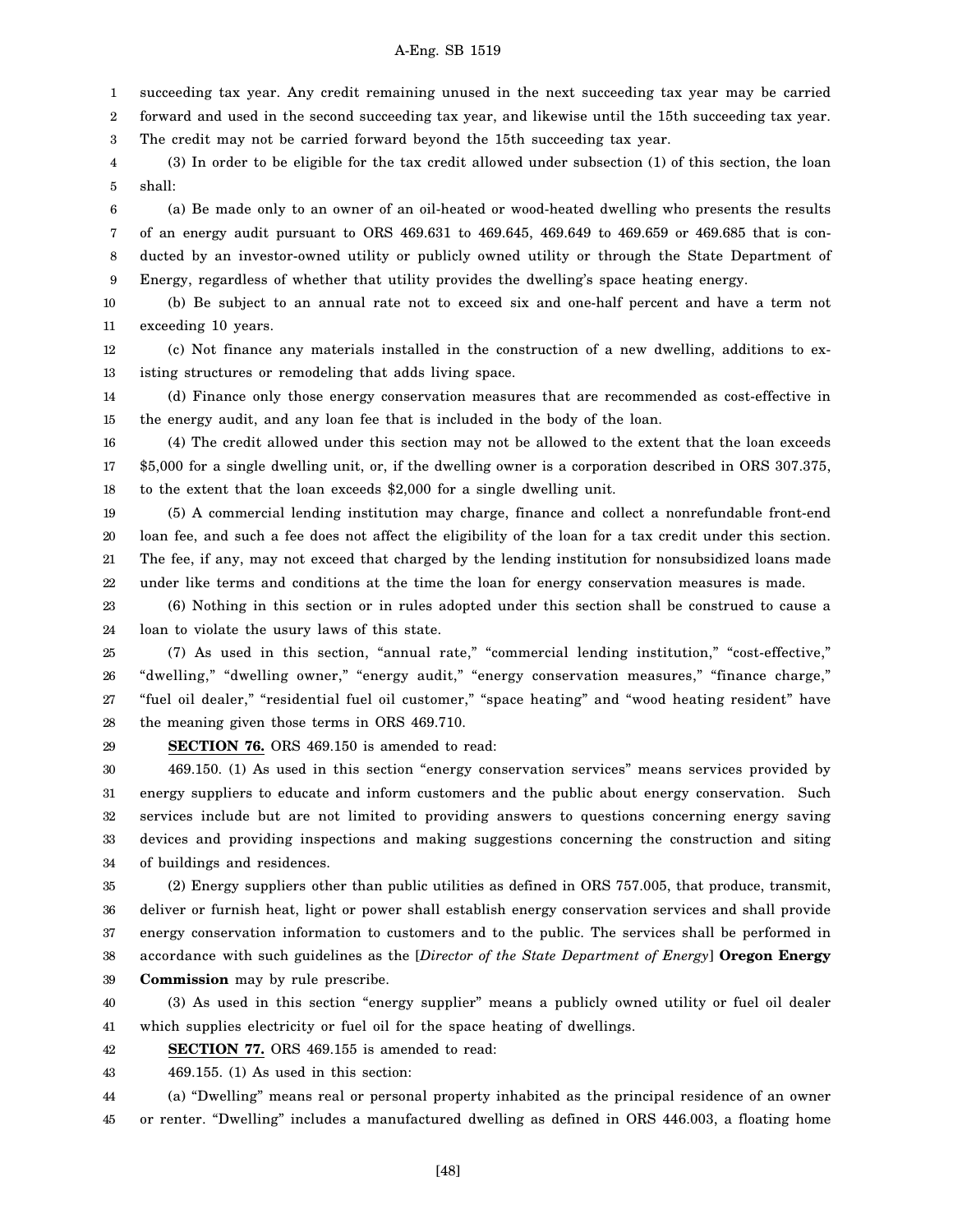1 as defined in ORS 830.700 and multiple unit residential housing. "Dwelling" does not include a rec-

2 reational vehicle as defined in ORS 446.003.

3 4 (b) "Energy conservation standards" means standards for the efficient use of energy for space and water heating in a dwelling.

5 6 7 (2) The [*Director of the State Department of Energy*] **Oregon Energy Commission** shall establish advisory energy conservation standards for existing dwellings. The standards shall be adopted by rule in accordance with ORS 183.310 to 183.410. The standards:

8 (a) Shall take cost-effectiveness into account; and

9 10 (b) Shall be compatible with and further the state's incentive programs for residential energy conservation.

11 12 (3) The [*director*] **commission** shall publicize the energy conservation standards and encourage home owners to voluntarily comply with the standards.

13 **SECTION 78.** ORS 469.255 is amended to read:

14 15 16 17 469.255. (1) A manufacturer of a product specified in ORS 469.238 that is sold or offered for sale, or installed or offered for installation, in this state shall test samples of the manufacturer's products in accordance with the test methods specified in ORS 469.233 or, if more stringent, those specified in the state building code.

18 19 20 21 22 23 (2) If the test methods for products required to be tested under this section are not provided for in ORS 469.233 or in the state building code, the State Department of Energy shall adopt test methods for these products. The department shall use test methods approved by the United States Department of Energy or, in the absence of federal test methods, other appropriate nationally recognized test methods for guidance in adopting test methods. The State Department of Energy may periodically review and revise its test methods.

24 25 26 27 28 29 30 (3) A manufacturer of a product regulated pursuant to ORS 469.229 to 469.261, except for manufacturers of single-voltage external AC to DC power supplies, walk-in refrigerators and walk-in freezers, shall certify to the State Department of Energy that the products are in compliance with the minimum energy efficiency standards specified in ORS 469.233. The [*department*] **Oregon Energy Commission** shall establish rules governing the certification of these products and may coordinate with the certification and testing programs of other states and federal agencies with similar standards.

31 32 33 34 (4)(a) The [*department*] **commission** shall establish rules governing the identification of the products that comply with the minimum energy efficiency standards specified in ORS 469.233. The rules shall be coordinated to the greatest extent practicable with the labeling programs of other states and federal agencies with equivalent efficiency standards.

35 36 (b) Identification required under paragraph (a) of this subsection shall be by means of a mark, label or tag on the product and packaging at the time of sale or installation.

37 38 39 40 41 (c) The [*department*] **commission** shall waive marking, labeling or tagging requirements for products marked, labeled or tagged in compliance with federal requirements or for products certified pursuant to subsection (3) of this section, unless the [*department*] **commission** determines that state marking, labeling or tagging is required to provide adequate energy efficiency information to the consumer.

42 **SECTION 79.** ORS 469.261 is amended to read:

43 44 469.261. (1)(a) Notwithstanding ORS 469.233, the State Department of Energy shall periodically review the minimum energy efficiency standards specified in ORS 469.233.

45 (b) After the review pursuant to paragraph (a) of this subsection, the [*Director of the State De-*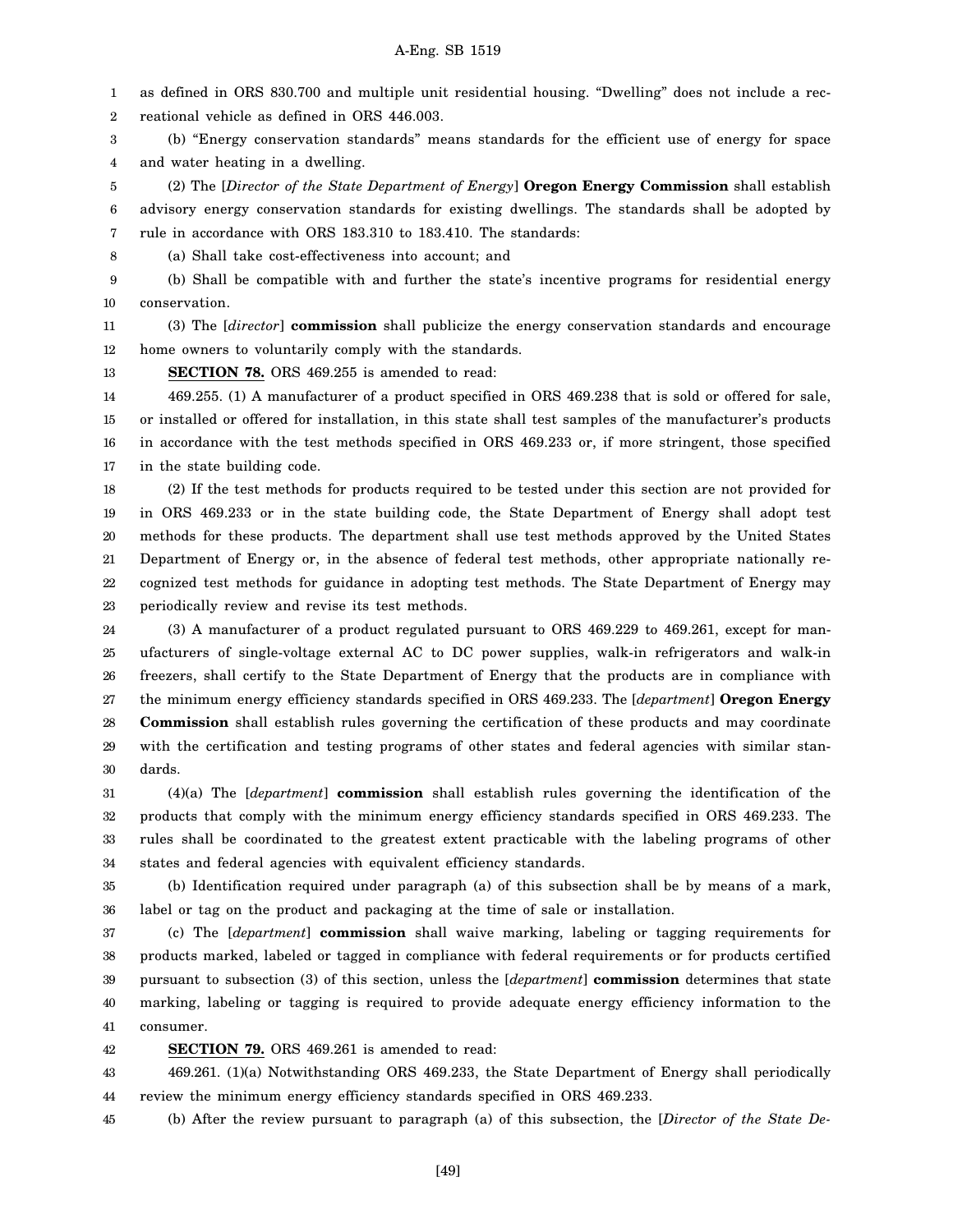1 *partment of Energy*] **Oregon Energy Commission** may adopt rules to update the minimum energy

2 3 efficiency standards specified in ORS 469.233 if the [*director*] **commission** determines that the standards need to be updated:

(A) To promote energy conservation in the state;

5 (B) To achieve cost-effectiveness for consumers; or

6 7 (C) Due to federal action or to the outcome of collaborative consultations with manufacturers and the energy departments of other states.

8 9 10 (c)(A) In addition to the rules adopted under paragraph (b) of this subsection, the [*director*] **commission** may postpone by rule the operative date of any of the minimum energy efficiency standards specified in ORS 469.233 if the [*director*] **commission** determines that:

11 12 (i) Adjoining states with similar minimum energy efficiency standards have postponed the operative date of their corresponding minimum energy efficiency standards; or

13 14 (ii) Failure to modify the operative date of any of the minimum energy efficiency standards would impose a substantial hardship on manufacturers, retailers or the public.

15 16 (B)(i) The [*director*] **commission** may not postpone the operative date of a minimum energy efficiency standard under subparagraph (A) of this paragraph for more than one year.

17 18 19 20 (ii) If at the end of the first postponement period the [*director*] **commission** determines that adjoining states have further postponed the operative date of minimum energy efficiency standards and the requirements of subparagraph (A) of this paragraph continue to be met, the [*director*] **commission** may postpone the operative date for not more than one additional year.

21 22 23 (d) After the review pursuant to paragraph (a) of this subsection, the [*director*] **commission** may adopt rules to establish new minimum energy efficiency standards if the [*director*] **commission** determines that new standards are needed:

24

4

(A) To promote energy conservation in the state;

25 (B) To achieve cost-effectiveness for consumers; or

26 27 (C) Due to federal action or to the outcome of collaborative consultations with manufacturers and the energy departments of other states.

28 29 30 (e) If the [*director*] **commission** adopts rules under paragraph (b) of this subsection to update the minimum energy efficiency standards specified in ORS 469.233 or under paragraph (d) of this subsection to establish new minimum energy efficiency standards:

31 32 (A) The rules may not take effect until one year following their adoption by the [*director*] **commission**; and

33 34 35 (B) The Governor shall cause to be introduced at the next Legislative Assembly a bill to conform the statutory minimum energy efficiency standards to the minimum energy efficiency standards adopted by the [*director*] **commission** by rule.

36 37 38 (2) If the [*director*] **Director of the State Department of Energy** determines that implementation of a state minimum energy efficiency standard requires a waiver of federal preemption, the director shall apply for a waiver of federal preemption pursuant to 42 U.S.C. 6297(d).

39

**SECTION 80.** ORS 469.310 is amended to read:

40 41 42 43 44 45 469.310. In the interests of the public health and the welfare of the people of this state, it is the declared public policy of this state that the siting, construction and operation of energy facilities shall be accomplished in a manner consistent with protection of the public health and safety and in compliance with the energy policy and air, water, solid waste, land use and other environmental protection policies of this state. It is, therefore, the purpose of ORS 469.300 to 469.563, 469.590 to 469.619, 469.930 and 469.992 to exercise the jurisdiction of the State of Oregon to the maximum ex-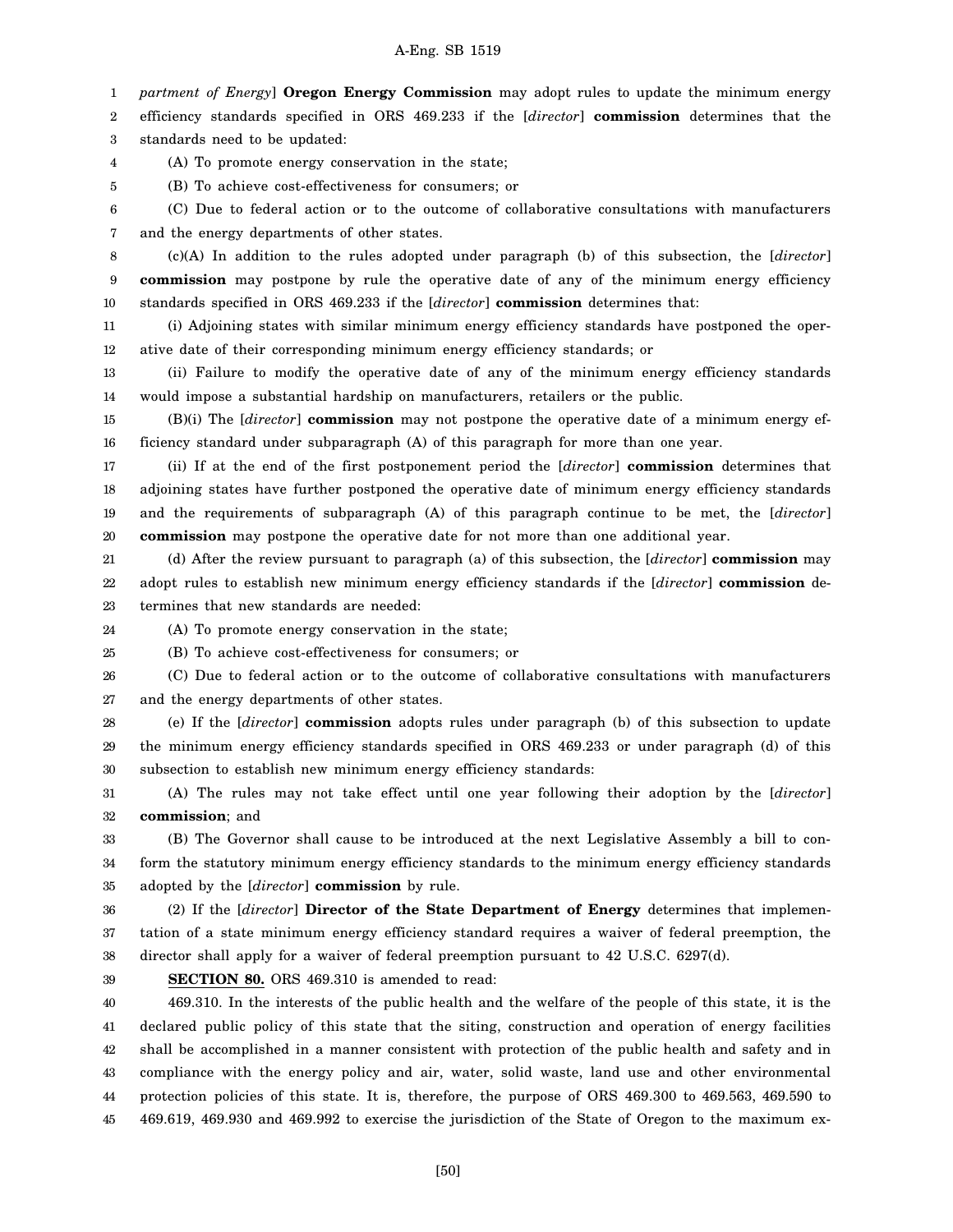1 2 3 4 5 6 7 8 tent permitted by the United States Constitution and to establish in cooperation with the federal government a comprehensive system for the siting, monitoring and regulating of the location, construction and operation of all energy facilities in this state. It is furthermore the policy of this state, notwithstanding ORS 469.010 [*(2)(f)*] **(2)(d)** and the definition of cost-effective in ORS 469.020, that the need for new generating facilities, as defined in ORS 469.503, is sufficiently addressed by reliance on competition in the market rather than by consideration of cost-effectiveness and shall not be a matter requiring determination by the Energy Facility Siting Council in the siting of a generating facility, as defined in ORS 469.503.

9

16

### **SECTION 81.** ORS 469.410 is amended to read:

10 11 12 13 469.410. (1) Any applicant for a site certificate for an energy facility shall be deemed to have met all the requirements of ORS 176.820, 192.338, 192.345, 192.355, 192.690, 469.010 to 469.155, 469.300 to 469.563, 469.990, 757.710 and 757.720 relating to eligibility for a site certificate and a site certificate shall be issued by the Energy Facility Siting Council for:

14 15 (a) Any transmission lines for which application has been filed with the federal government and the Public Utility Commission of Oregon prior to July 2, 1975; and

(b) Any energy facility under construction on July 2, 1975.

17 18 (2) Each applicant for a site certificate under this section shall pay the fees required by ORS 469.421 (2) to (9), if applicable, and shall execute a site certificate in which the applicant agrees:

19 20 21 (a) To abide by the conditions of all licenses, permits and certificates required by the State of Oregon or any subdivision in the state to operate the energy facility and issued prior to July 2, 1975; and

22 23 24 25 (b) On and after July 2, 1975, to abide by the rules of the [*Director of the State Department of Energy adopted pursuant to ORS 469.040 (1)(d)*] **Oregon Energy Commission adopted pursuant to section 5 of this 2018 Act** and rules of the council adopted pursuant to ORS 469.300 to 469.563, 469.590 to 469.619 and 469.930.

26 27 28 29 30 (3) The council has continuing authority over the site for which the site certificate is issued and may inspect, or direct the State Department of Energy to inspect, or request another state agency or local government to inspect, the site at any time in order to ensure that the facility is being operated consistently with the terms and conditions of the site certificate and any applicable health or safety standards.

31 32 33 34 (4) The council shall establish programs for monitoring the environmental and ecological effects of the operation and the decommissioning of energy facilities subject to site certificates issued prior to July 2, 1975, to ensure continued compliance with the terms and conditions of the site certificate and any applicable health or safety standards.

35 36 37 38 39 40 (5) Site certificates executed by the Governor under ORS 469.400 (1991 Edition) prior to July 2, 1975, shall bind successor agencies created hereunder in accordance with the terms of such site certificates. Any holder of a site certificate issued prior to July 2, 1975, shall abide by the rules of the [*director adopted pursuant to ORS 469.040 (1)(d)*] **Oregon Energy Commission adopted pursuant to section 5 of this 2018 Act** and rules of the council adopted pursuant to ORS 469.300 to 469.563, 469.590 to 469.619, 469.930 and 469.992.

41 **SECTION 82.** ORS 469.424 is amended to read:

42 43 469.424. (1) As used in this section, "energy resource supplier" has the meaning given that term in ORS 469.421.

44 45 (2)(a) If the State Department of Energy submits comments or written or oral testimony in a rulemaking, contested case, ratemaking or other proceeding conducted by another agency, as defined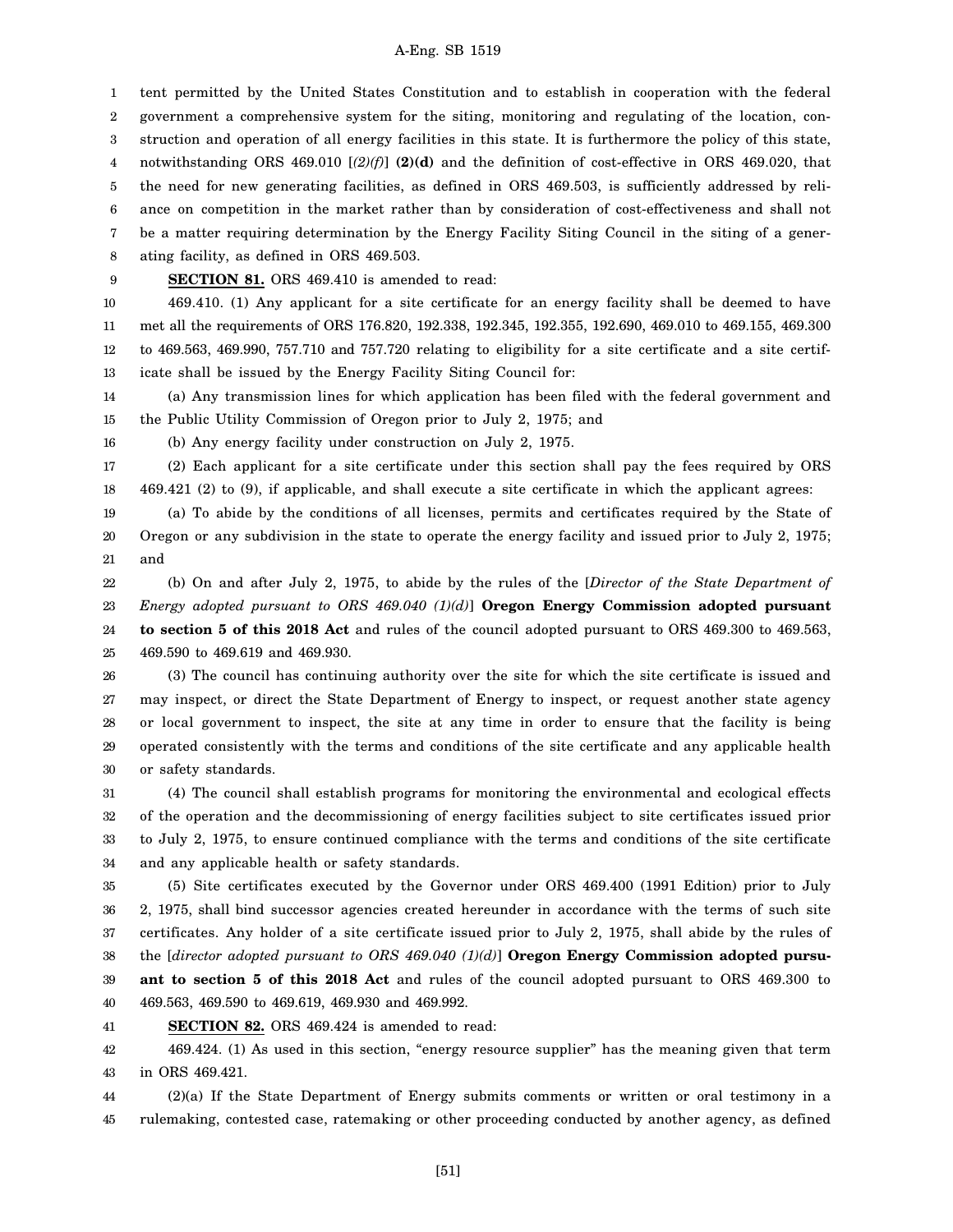1 in ORS 183.310, and if the comment or testimony is about a substantive matter at issue in the pro-

2 3 ceeding, the department shall provide, once for each proceeding, notice to energy resource suppliers as described in this section.

4 5 6 (b) If the department submits written comments or intervenes in a proceeding conducted by a federal agency, the department shall provide, once for each proceeding, notice to energy resource suppliers as described in this section.

7 (c) This section does not apply to:

8 9 (A) The department's participation in a procedural matter related to a proceeding described in paragraph (a) or (b) of this subsection;

10 (B) The department's participation in a federal facility siting proceeding;

11 (C) The department's work with the Energy Facility Siting Council;

12 (D) The department's work on nuclear safety and emergency preparedness; or

13 (E) Federal judicial or legislative proceedings.

14 15 16 (3) The department shall create and maintain a list of energy resource suppliers that request to receive notice described in subsection (2) of this section. The department may create separate lists for the different types of proceedings.

17 18 (4) Notice provided under this section may be provided by electronic mail and must include a description of the department's interest in the proceeding.

19 20 (5) Except as provided in subsection (6) of this section, notice must be provided under this section:

21 22 23 (a) No later than seven days before submitting initial comments on a substantive matter at issue in a rulemaking proceeding described in subsection (2)(a) of this section or a proceeding involving the adoption of federal regulations;

24 25 26 (b) No later than 15 days before submitting initial comments or written or oral testimony on a substantive matter at issue in a contested case, ratemaking or other proceeding described in subsection (2)(a) of this section; or

27 28 29 (c) No later than 15 days before submitting initial written comments or written testimony on a substantive matter at issue in a proceeding conducted by a federal agency other than a proceeding involving the adoption of federal regulations.

30 31 32 33 34 35 (6) If providing notice in accordance with subsection (5) of this section is prejudicial to the department's ability to participate in a rulemaking, contested case, ratemaking or other proceeding described in subsection (2) of this section, the department may provide notice as soon as it is practicable to provide notice. If the department provides notice as described in this subsection, the department shall include in the notice an explanation of why providing notice in accordance with subsection (5) of this section is prejudicial to the department.

36 37 (7) The [*department*] **Oregon Energy Commission** may adopt rules as necessary to implement this section.

### 38

**SECTION 83.** ORS 469.533 is amended to read:

39 40 41 42 43 469.533. Notwithstanding ORS chapter 401, the [*State Department of Energy*] **Oregon Energy Commission** in cooperation with the Oregon Health Authority and the Office of Emergency Management shall establish rules for the protection of health and procedures for the evacuation of people and communities who would be affected by radiation in the event of an accident or a catastrophe in the operation of a nuclear power plant or nuclear installation.

44 **SECTION 84.** ORS 469.534 is amended to read:

45 469.534. Each county in this state that has a nuclear-fueled thermal power plant located within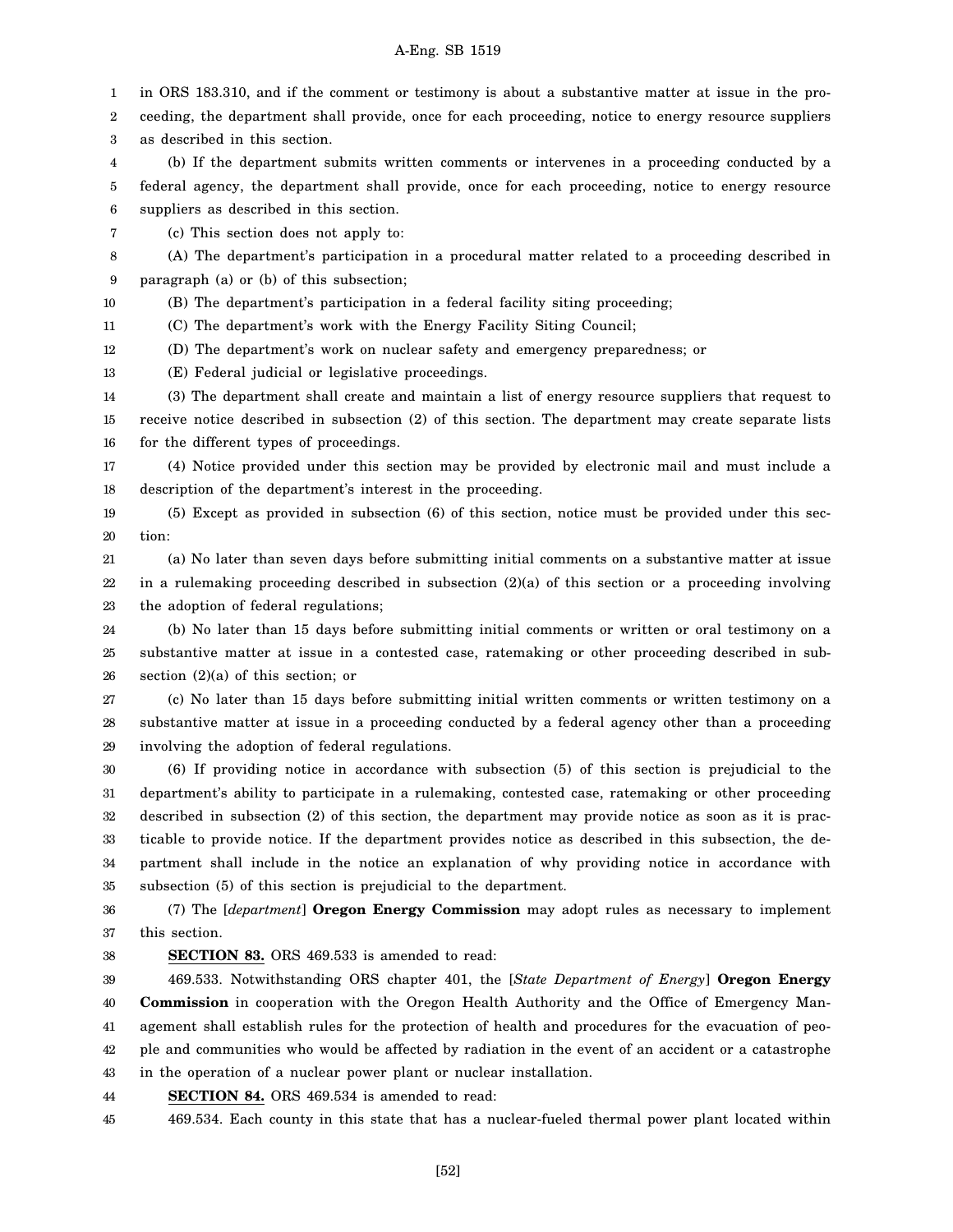1 2 3 4 5 6 county boundaries and each county within this state that has any portion of its area located within 50 miles of a site within this state of a nuclear-fueled thermal power plant shall develop written procedures that are compatible with the rules adopted by the [*State Department of Energy*] **Oregon Energy Commission** under ORS 469.533. The [*department*] **commission** shall review the county procedures to determine whether they are compatible with the rules of the [*department*] **commission**.

7

**SECTION 85.** ORS 469.605 is amended to read:

8 9 10 11 469.605. (1) No person shall ship or transport radioactive material identified by the Energy Facility Siting Council by rule as posing a significant hazard to public health and safety or the environment if improperly transported into or within the State of Oregon without first obtaining a permit from the State Department of Energy.

12 13 (2) Such permit shall be issued for a period not to exceed one year and shall be valid for all shipments within that period of time unless specifically limited by permit conditions.

14 15 (3) Application for a permit under this section shall be made in a form and manner prescribed by the Director of the State Department of Energy and may include:

16 (a) A description of the kind, quantity and radioactivity of the material to be transported;

17 (b) A description of the route or routes proposed to be taken and the transport schedule;

18 (c) A description of any mode of transportation; and

19 (d) Other information required by the director to evaluate the application.

20 21 22 23 24 (4) The director shall collect a fee from all applicants for permits under this section in an amount reasonably calculated to provide for the costs to the department of performing the duties of the department under ORS 469.550 (3), 469.563, 469.603 to 469.619 and 469.992. Fees collected under this subsection shall be deposited in the State Department of Energy Account established under ORS 469.120.

25 26 27 (5) The director shall issue a permit only if the application demonstrates that the proposed transportation will comply with all applicable rules adopted under ORS 469.603 to 469.619 and if the proposed route complies with federal law as provided in ORS 469.606.

28 29 30 31 32 33 34 35 (6) The director may delegate the authority to issue permits for the transportation of radioactive material to the Department of Transportation. In exercising such authority, the Department of Transportation shall comply with the applicable provisions of ORS 469.603 to 469.619 and rules adopted by the [*director*] **Oregon Energy Commission** or the Energy Facility Siting Council under ORS 469.603 to 469.619. Permits issued by the Department of Transportation under this subsection shall be enforced according to the provisions of ORS 825.258. The director also may delegate other authority granted under ORS 469.605 to 469.619 to other state agencies if the delegation will maintain or enhance the quality of the transportation safety program.

#### 36 **SECTION 86.** ORS 469.703 is amended to read:

37 469.703. (1) As used in this section:

38 (a) "Home energy assessor" has the meaning given that term in ORS 701.527.

39 40 41 (b) "Home energy audit" means the evaluation or testing of components or systems in a residential building for the purpose of identifying options for increasing energy conservation and energy efficiency.

42 (c) "Home energy performance score" has the meaning given that term in ORS 701.527.

43 (2) In consultation with the Public Utility Commission, the [*State Department of Energy*] **Oregon**

44 45 **Energy Commission** shall adopt by rule a home energy performance score system by which a person may assign a residential building a home energy performance score for the purpose of evaluating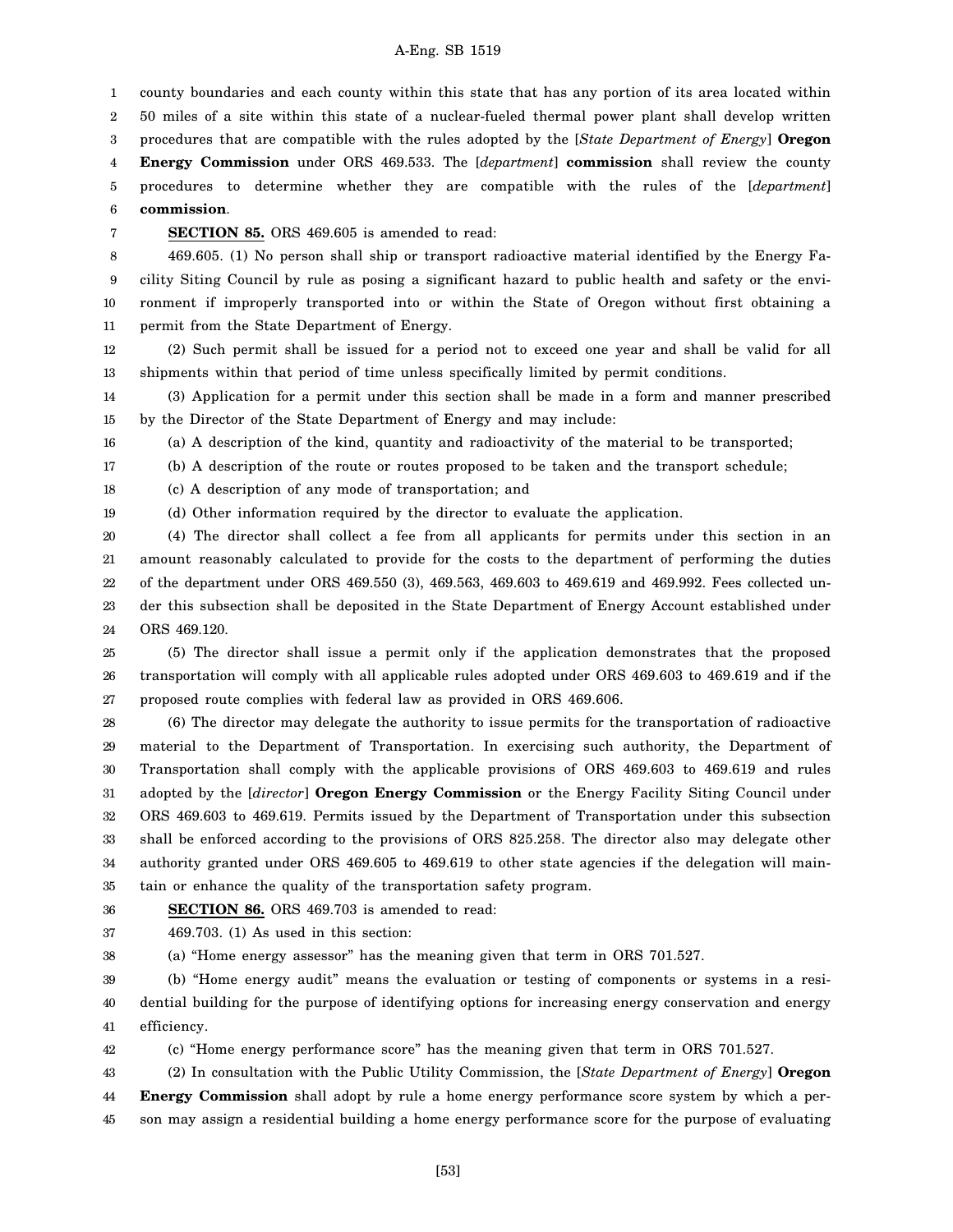1 the energy conservation and energy efficiency of the building.

2 3 4 5 (3) The [*department*] **Oregon Energy Commission** shall designate by rule programs for the training of home energy assessors. Programs designated by the [*department*] **commission** under this subsection must ensure competency in conducting home energy audits and assigning home energy performance scores.

6 7 8 9 10 (4) Subject to subsection (5) of this section, the [*department*] **Oregon Energy Commission** may adopt by rule requirements under which home energy assessors who are certified under ORS 701.532 must report to the [*department*] **State Department of Energy** the home energy performance scores assigned by the home energy assessors. The department shall keep and maintain a database of information reported to the department under this subsection.

11 12 13 14 15 16 (5) Rules adopted under subsection (4) of this section may not allow for the reporting of individual addresses of residential structures or the names of individual homeowners, but may allow for the reporting of information regarding the jurisdiction in which a residential structure is located and the utility services provided, any specific energy efficiency features of the residential structure or other general information that allows the department to make any aggregated evaluations of savings attributable to energy efficiency.

17

### **SECTION 87.** ORS 469.754 is amended to read:

18 19 20 21 22 23 24 25 26 27 28 29 30 31 469.754. (1) State agencies are authorized to enter into such contractual and other arrangements as may be necessary or convenient to design, develop, operate and finance projects on-site at state owned or state rented facilities. In developing such projects, state agencies shall offer a right of first refusal of two months for conservation and direct use renewable resources and three months for cogeneration and generating renewable resources to each local utility providing utility service to the agency to jointly develop, finance, operate and otherwise act together in the development and operation of such projects. The [*State Department of Energy*] **Oregon Energy Commission** shall adopt rules to establish the procedure by which the right of first refusal shall be administered. In adopting the rules, the [*department*] **commission** shall insure that the local utility providing utility service to the state agency is entitled to the first right to negotiate with the state agency and that the utility is entitled to match any offer made by any other entity to participate in the project. The [*department*] **commission** also shall adopt procedures that insure that the right to first negotiate and the right to match any offer applies to the sale of electrical or steam output from the project. (2)(a) For as long as a project established under ORS 469.752 to 469.756 produces savings:

32 (A) A state agency's budget shall not be cut because of savings due to the project; and

33 34 (B) A state agency shall retain 50 percent of the net savings to the state agency after any project debt service.

35 36 (b) Savings from a project shall be deposited in a revolving fund administered by the state agency.

37 38 (3) A state agency shall spend the savings under subsection (2) of this section to increase productivity through:

39 (a) Energy efficiency projects;

40 41 (b) High-tech improvements, such as the purchase or installation of new desktop or laptop computers or the linkage of computers into systems or networks; or

42 (c) Infrastructure improvements.

43 44 45 (4) The moneys credited to the revolving fund may be invested and reinvested as provided in ORS 293.701 to 293.790. Notwithstanding ORS 293.105 (3) or any other provision of law, interest or other earnings on moneys in the revolving fund shall be credited to the revolving fund.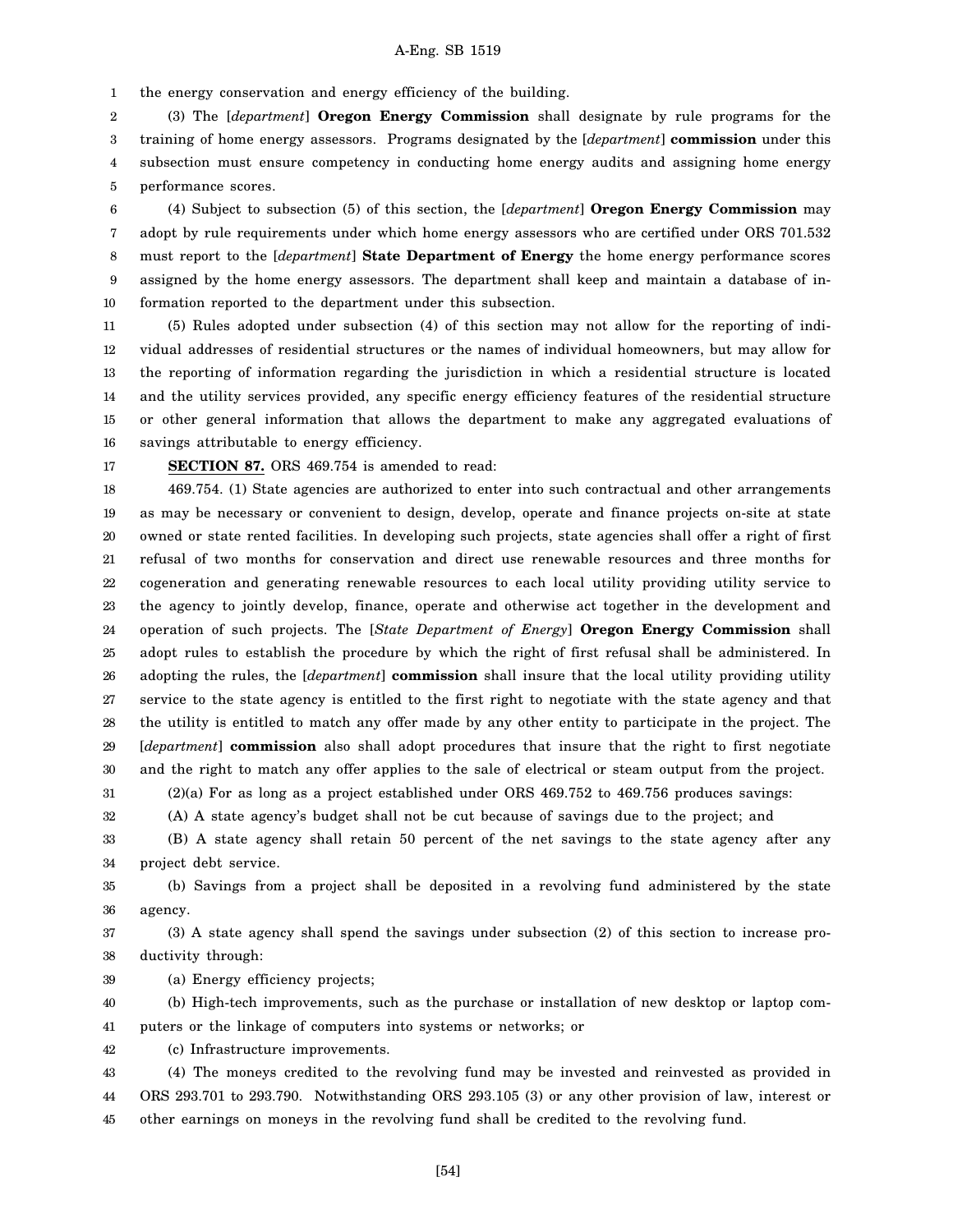1 2 (5) The remaining 50 percent of net savings to the state agency after any project debt service shall be deposited in the General Fund.

3 4 5 (6) Nothing in ORS 469.752 to 469.756 authorizes a state agency to sell electricity to an entity other than an investor owned utility, a publicly owned utility, an electric cooperative utility or the Bonneville Power Administration.

6 7 8 (7) Nothing in ORS 469.752 to 469.756 limits the authority of a state agency conferred by any other provision of law, or affects any authority, including the authority of a municipality, to regulate utility service under existing law.

9 **SECTION 88.** ORS 469.756 is amended to read:

10 11 12 13 14 15 16 17 18 469.756. The [*State Department of Energy*] **Oregon Energy Commission** in consultation with other state agencies and utilities shall adopt rules, guidelines and procedures that are necessary to establish savings for projects and to implement other provisions of ORS 469.752 to 469.756, including, but not limited to, rules prescribing the procedures to be followed by an agency in negotiating with local utilities to develop agreements suitable for the joint development of projects, and procedures to determine which local utility, if any, shall be chosen to jointly develop the project. The [*department*] **State Department of Energy** may enter into agreements under ORS chapter 190 with state agencies to provide technical assistance in selecting appropriate projects and to evaluate and determine energy and cost savings.

19 **SECTION 89.** ORS 469.880 is amended to read:

20 21 22 23 24 469.880. Each publicly owned utility serving Oregon shall, either independently or as part of an association, provide an energy audit program for its commercial customers. The [*Director of the State Department of Energy*] **Oregon Energy Commission** shall adopt rules governing the commercial energy audit program established under this section and may provide for coordination among electric utilities and gas utilities that serve the same commercial building.

25 **SECTION 90.** ORS 469.885 is amended to read:

26 27 28 29 469.885. (1) Within 180 days after the adoption of rules by the [*Director of the State Department of Energy*] **Oregon Energy Commission** under ORS 469.880, each publicly owned utility shall present for the [*director's*] approval **of the Director of the State Department of Energy** a commercial energy audit program that shall, to the director's satisfaction:

30 31 (a) Make information about energy conservation available to any commercial building customer of the publicly owned utility, upon request;

32 33 (b) Regularly notify all customers in commercial buildings of the availability of the services described in this section;

34 35 36 (c) Provide to any commercial building customer of the publicly owned utility, upon request, an on-site energy audit of the customer's commercial building, including, but not limited to, an estimate of the cost of the energy conservation measures; and

37 38 (d) Set a reasonable time schedule for effective implementation of the elements set forth in this section.

39 40 41 (2) The commercial energy audit program submitted under subsection (1) of this section shall specify whether the publicly owned utility proposes to charge the customer a fee for the energy audit and, if so, the fee amount.

42 **SECTION 91.** ORS 469.890 is amended to read:

43 44 45 469.890. (1) Within 365 days after November 1, 1981, the [*Director of the State Department of Energy*] **Oregon Energy Commission** shall adopt rules governing energy conservation programs prescribed by ORS 469.895 and 469.900 (3) and this section and may provide for coordination among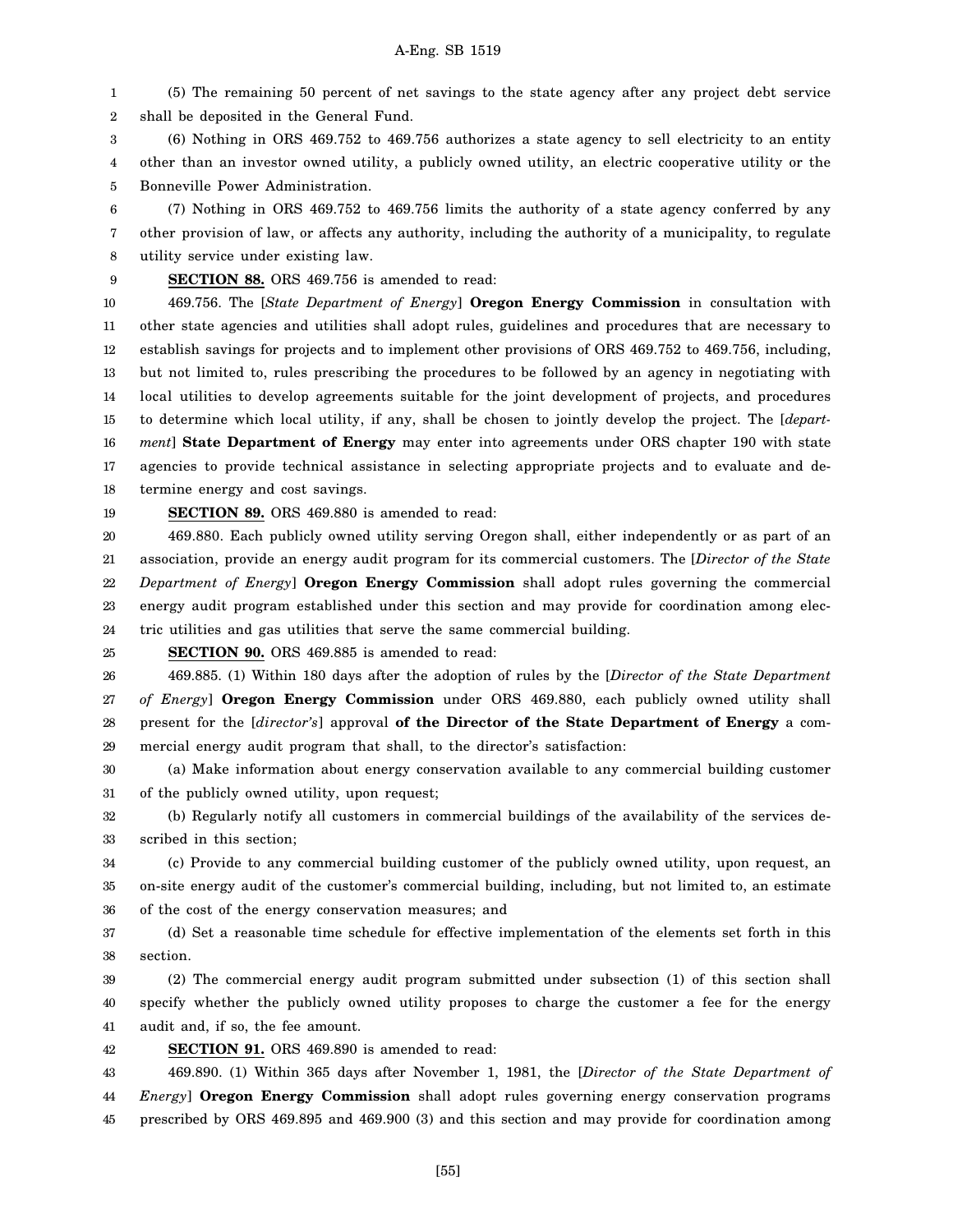1 electric utilities and gas utilities that serve the same commercial building. Within 180 days of the

2 adoption of rules by the [*director*] **commission**, each covered publicly owned utility shall present for

3 the [*director's*] approval **of the Director of the State Department of Energy** a commercial energy

4 conservation services program that shall, to the director's satisfaction:

5 6 (a) Make information about energy conservation available to all commercial building customers of the covered publicly owned utility, upon request;

7 8 (b) Regularly notify all customers in commercial buildings of the availability of the services described in this section; and

9 10 11 (c) Provide to any commercial building customer of the covered publicly owned utility, upon request, an on-site energy audit of the customer's commercial building, including, but not limited to, an estimate of the cost of energy conservation measures.

12 13 14 (2) The programs submitted and approved under this section shall include a reasonable time schedule for effective implementation of the elements set forth in subsection (1) of this section in the service areas of the covered publicly owned utility.

15 16 17 (3) The commercial energy conservation services program submitted under subsections (1) and (2) of this section shall specify whether the covered publicly owned utility proposes to charge the customer a fee for the energy audit and, if so, the fee amount.

18 **SECTION 92.** ORS 469A.020 is amended to read:

19 20 21 469A.020. (1) Except as provided in this section, electricity may be used to comply with a renewable portfolio standard only if the electricity is generated by a facility that becomes operational on or after January 1, 1995.

22 23 24 (2) Electricity from a generating facility, other than a hydroelectric facility, that became operational before January 1, 1995, may be used to comply with a renewable portfolio standard if the electricity is attributable to capacity or efficiency upgrades made on or after January 1, 1995.

25 26 27 28 29 (3) Electricity from a hydroelectric facility that became operational before January 1, 1995, may be used to comply with a renewable portfolio standard if the electricity is attributable to efficiency upgrades made on or after January 1, 1995. If an efficiency upgrade is made to a Bonneville Power Administration facility, only that portion of the electricity generation attributable to Oregon's share of the electricity may be used to comply with a renewable portfolio standard.

30 31 32 33 34 (4) Subject to the limit imposed by ORS 469A.025 (5), electricity from a hydroelectric facility that became operational before January 1, 1995, may be used to comply with a renewable portfolio standard if the facility is certified as a low-impact hydroelectric facility on or after January 1, 1995, by a national certification organization recognized by the [*State Department of Energy*] **Oregon Energy Commission** by rule, and if the facility is either:

35 (a) Owned by an electric utility; or

36 37 38 (b) Not owned by an electric utility and located in Oregon and licensed by the Federal Energy Regulatory Commission under the Federal Power Act, 16 U.S.C. 791a et seq., or exempt from such license.

39 40 41 42 (5) Electricity from a generating facility located in this state that uses biomass and that became operational before January 1, 1995, may be used to comply with a renewable portfolio standard if the facility meets the requirements of the federal Public Utility Regulatory Policies Act of 1978 (P.L. 95-617) on March 4, 2010.

43 44 45 (6) A facility located in this state that generates electricity from direct combustion of municipal solid waste and that became operational before January 1, 1995, may be used to comply with a renewable portfolio standard for up to 11 average megawatts of electricity generated per calendar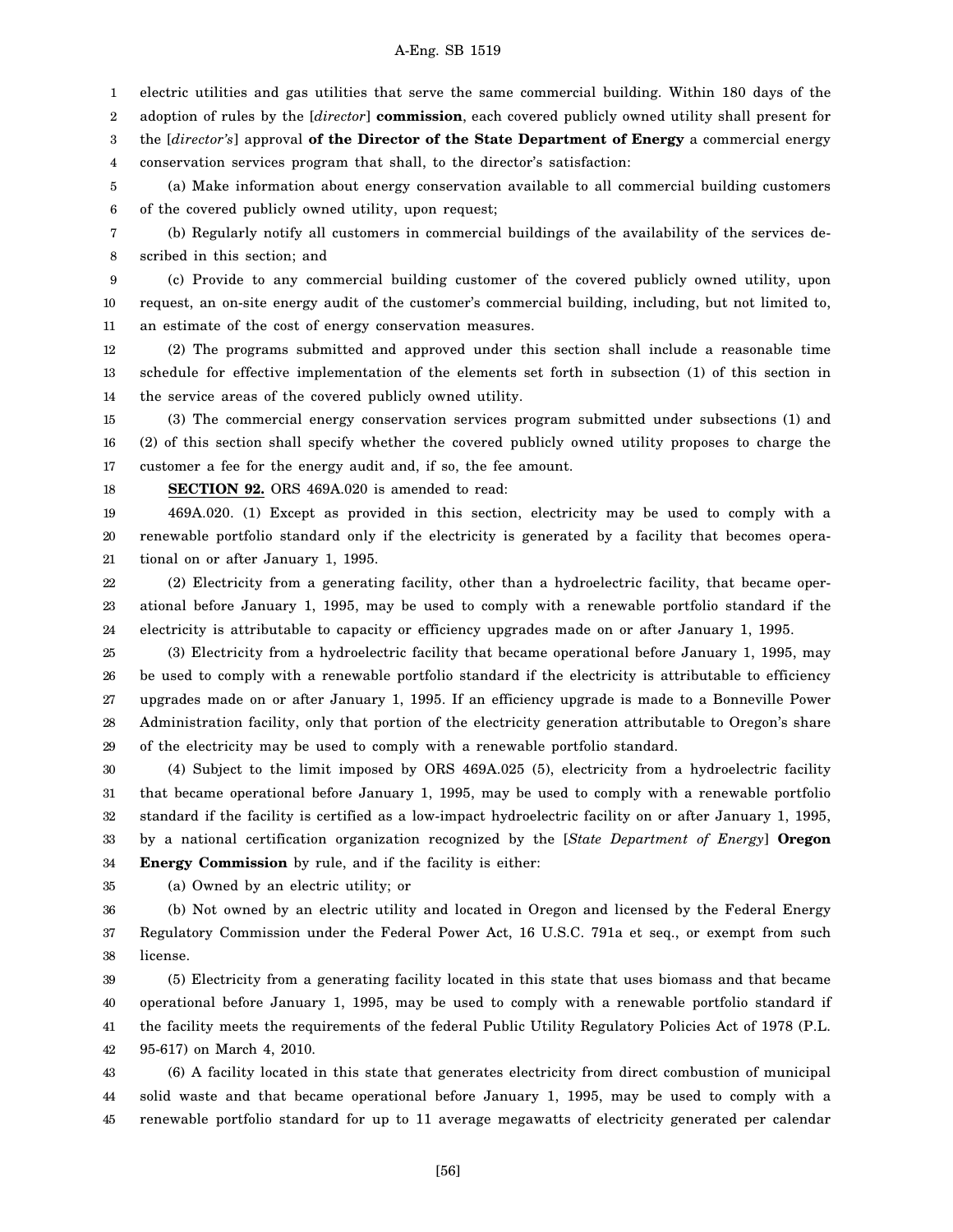| 1                | year.                                                                                                      |
|------------------|------------------------------------------------------------------------------------------------------------|
| $\boldsymbol{2}$ | <b>SECTION 93.</b> ORS 469A.025 is amended to read:                                                        |
| 3                | 469A.025. (1) Electricity generated utilizing the following types of energy may be used to comply          |
| 4                | with a renewable portfolio standard:                                                                       |
| 5                | (a) Wind energy.                                                                                           |
| 6                | (b) Solar photovoltaic and solar thermal energy.                                                           |
| 7                | (c) Wave, tidal and ocean thermal energy.                                                                  |
| 8                | (d) Geothermal energy.                                                                                     |
| 9                | (2) Except as provided in subsection (3) of this section, electricity generated from biomass and           |
| 10               | biomass by-products may be used to comply with a renewable portfolio standard, including but not           |
| 11               | limited to electricity generated from:                                                                     |
| 12               | (a) Organic human or animal waste;                                                                         |
| 13               | (b) Spent pulping liquor;                                                                                  |
| 14               | (c) Forest or rangeland woody debris from harvesting or thinning conducted to improve forest               |
| 15               | or rangeland ecological health and to reduce uncharacteristic stand replacing wildfire risk;               |
| 16               | (d) Wood material from hardwood timber grown on land described in ORS 321.267 (3);                         |
| 17               | (e) Agricultural residues;                                                                                 |
| 18               | (f) Dedicated energy crops; and                                                                            |
| 19               | (g) Landfill gas or biogas produced from organic matter, wastewater, anaerobic digesters or                |
| 20               | municipal solid waste.                                                                                     |
| 21               | (3) Electricity generated from the direct combustion of biomass may not be used to comply with             |
| 22               | a renewable portfolio standard if any of the biomass combusted to generate the electricity includes        |
| 23               | wood that has been treated with chemical preservatives such as creosote, pentachlorophenol or              |
| $2\!$            | chromated copper arsenate.                                                                                 |
| 25               | (4) Electricity generated by a hydroelectric facility may be used to comply with a renewable               |
| 26               | portfolio standard only if:                                                                                |
| 27               | (a) The facility is located outside any protected area designated by the Pacific Northwest Elec-           |
| 28               | tric Power and Conservation Planning Council as of July 23, 1999, or any area protected under the          |
| 29               | federal Wild and Scenic Rivers Act, P.L. 90-542, or the Oregon Scenic Waterways Act, ORS 390.805           |
| 30               | to $390.925$ ; or                                                                                          |
| 31               | (b) The electricity is attributable to efficiency upgrades made to the facility on or after January        |
| 32               | 1, 1995.                                                                                                   |
| 33               | $(5)(a)$ Up to 50 average megawatts of electricity per year generated by an electric utility from          |
| 34               | certified low-impact hydroelectric facilities described in ORS 469A.020 (4)(a) may be used to comply       |
| 35               | with a renewable portfolio standard, without regard to the number of certified facilities operated         |
| 36               | by the electric utility or the generating capacity of those facilities. A hydroelectric facility described |
| 37               | in this paragraph is not subject to the requirements of subsection (4) of this section.                    |
| 38               | (b) Up to 40 average megawatts of electricity per year generated by certified low-impact hy-               |
| 39               | droelectric facilities described in ORS $469A.020$ (4)(b) may be used to comply with a renewable           |
| 40               | portfolio standard, without regard to the number of certified facilities or the generating capacity        |
| 41               | of those facilities. A hydroelectric facility described in this paragraph is not subject to the require-   |
| 42               | ments of subsection (4) of this section.                                                                   |
| 43               | $(6)(a)$ Direct combustion of municipal solid waste in a generating facility located in this state         |
| 44               | may be used to comply with a renewable portfolio standard. The qualification of a municipal solid          |
| 45               | waste facility for use in compliance with a renewable portfolio standard has no effect on the quali-       |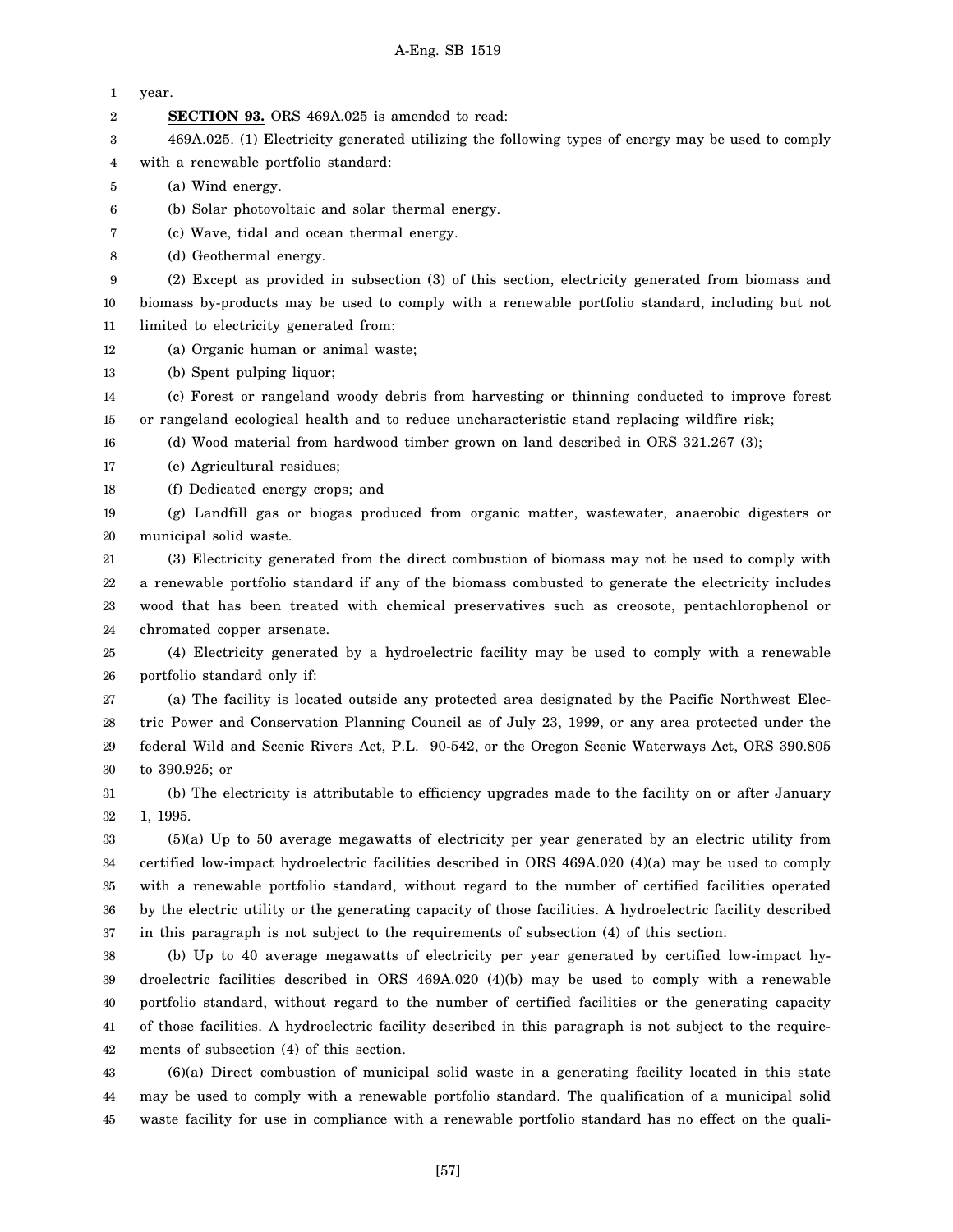1 fication of the facility for a tax credit under ORS 469B.130 to 469B.169.

2 3 4 5 (b) The total amount of electricity generated in this state by direct combustion of municipal solid waste by generating facilities that became operational in this state on or after January 1, 1995, may not exceed nine average megawatts per year for the purpose of complying with a renewable portfolio standard.

6 7 8 (7) Electricity generated from hydrogen gas, including electricity generated by hydrogen power stations using anhydrous ammonia as a fuel source, may be used to comply with a renewable portfolio standard if:

9 (a) The electricity is derived from:

10

(A) Any source of energy described in subsection (1) or (2) of this section; or

11 12 (B) A hydroelectric facility that complies with subsection (4) of this section and that is certified as a low-impact hydroelectric facility as described in ORS 469A.020 (4); and

13 14 (b) The output of the original source of energy is not also used to comply with a renewable portfolio standard.

15 16 17 (8) If electricity generation employs multiple energy sources, that portion of the electricity generated that is attributable to energy sources described in this section may be used to comply with a renewable portfolio standard.

18 19 20 21 (9) The [*State Department of Energy*] **Oregon Energy Commission** by rule may approve energy sources other than those described in this section that may be used to comply with a renewable portfolio standard. The [*department*] **commission** may not approve petroleum, natural gas, coal or nuclear fission as an energy source that may be used to comply with a renewable portfolio standard.

22 **SECTION 94.** ORS 469B.103 is amended to read:

23 24 25 26 27 28 469B.103. (1) For the purposes of carrying out ORS 469B.100 to 469B.118, the [*State Department of Energy*] **Oregon Energy Commission** may adopt rules prescribing minimum performance criteria for alternative energy devices for dwellings. The [*department*] **commission** may, in prescribing criteria, rely on applicable federal, state and local requirements for energy efficiency, including the state building code, state and federal appliance standards and any specialty codes and any code adopted by the Building Codes Division of the Department of Consumer and Business Services.

29 30 31 (2) The [*department*] **commission** shall take into consideration evolving market conditions in prescribing minimum performance criteria for alternative energy devices and in determining credit amounts, consistent with ORS 316.116.

32 33 34 35 (3) The [*department*] **commission**, in adopting rules under this section for solar heating and cooling systems, shall take into consideration applicable standards of federal performance criteria prescribed pursuant to the provisions of the Solar Heating and Cooling Demonstration Act of 1974, 42 U.S.C. 5506.

36 37 38 39 (4) The [*Director of the State Department of Energy*] **commission** shall adopt rules governing the determination of eligibility, verification and certification of an alternative fuel device for purposes of the tax credits granted under ORS 316.116, including but not limited to rules that further define an alternative fuel device and that govern the computation of costs eligible for credit.

40 41 (5) The [*department*] **commission** shall by rule establish policies and procedures for the administration and enforcement of the provisions of ORS 316.116 and 469B.100 to 469B.118.

42 **SECTION 95.** ORS 469B.106 is amended to read:

43 44 469B.106. (1) Subject to the limitations in section 75, chapter 730, Oregon Laws 2011, any person may claim a tax credit under ORS 316.116 if the person:

45 (a) Meets the requirements of ORS 316.116;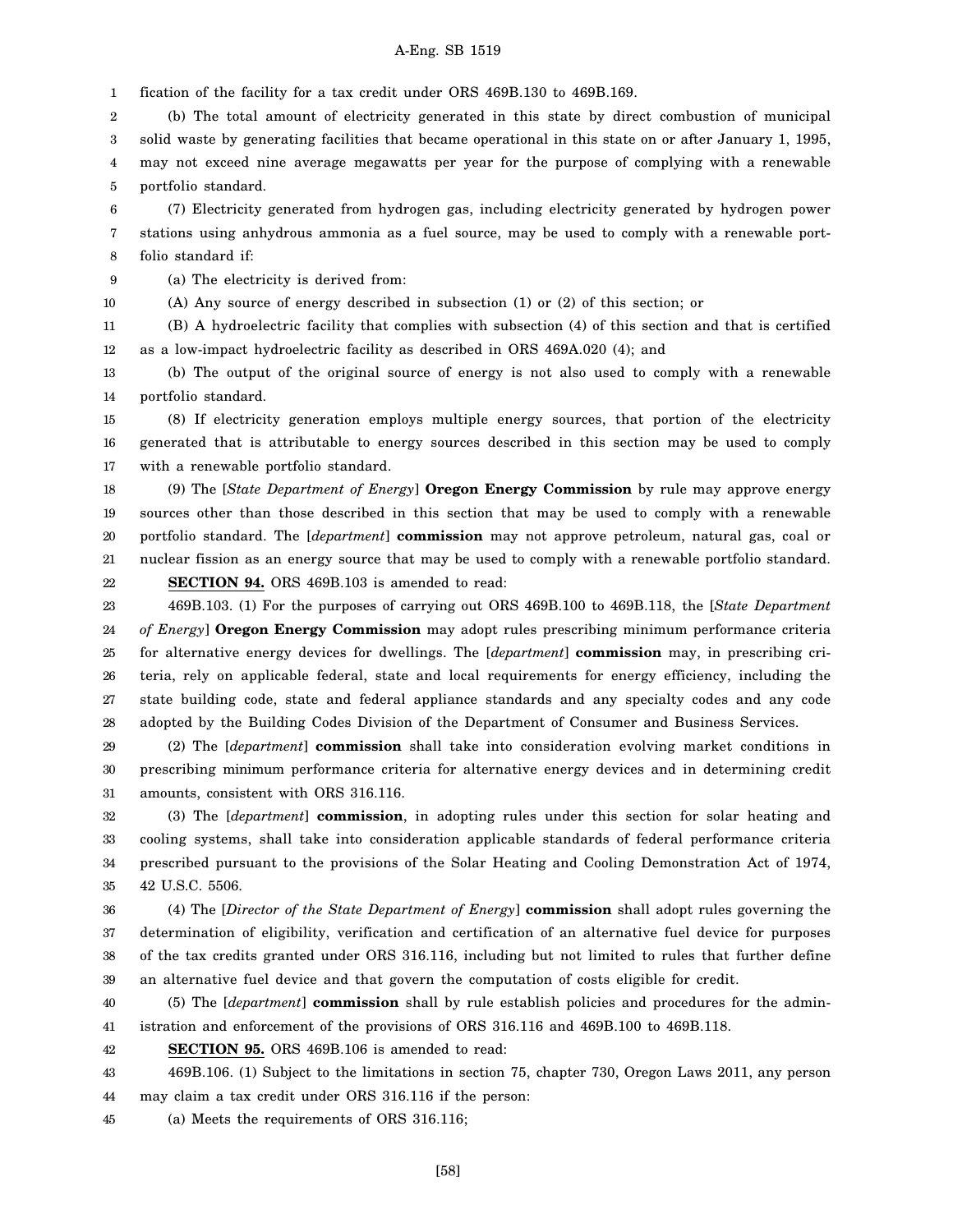1 2 3 4 5 6 7 8 9 10 11 12 13 14 15 16 17 18 19 20 21 22 23 24 25 26 27 28 29 30 31 32 33 34 35 36 37 38 39 40 41 42 43 44 45 (b) Meets the requirements of ORS 469B.100 to 469B.118; and (c) Pays, subject to subsection (9) of this section, all or a portion of the costs of an alternative energy device. (2) In order to be eligible for a tax credit under ORS 316.116, a person claiming a tax credit for construction or installation of an alternative energy device shall have the device certified by the State Department of Energy or constructed or installed by a contractor certified by the department under subsection (4) of this section. (3) Verification of the purchase, construction or installation of an alternative energy device shall be made in writing on a form provided by the Department of Revenue and, if applicable, shall contain: (a) The location of the alternative energy device; (b) A description of the type of device; (c) If the device was constructed or installed by a contractor, evidence that the contractor has any license, bond, insurance and permit required to sell and construct or install the alternative energy device; (d) If the device was constructed or installed by a contractor, a statement signed by the contractor that the applicant has received: (A) A statement of the reasonably expected energy savings of the device; (B) A copy of consumer information published by the State Department of Energy; (C) An operating manual for the alternative energy device; and (D) A copy of the contractor's certification certificate or alternative energy device system certificate for the alternative energy device, as appropriate; (e) If the device was not constructed or installed by a contractor, evidence that: (A) The State Department of Energy has issued an alternative energy device system certificate for the alternative energy device; and (B) The taxpayer has obtained all building permits required for construction or installation of the device; (f) A statement, signed by both the taxpayer claiming the credit and the contractor if the device was constructed or installed by a contractor, that the construction or installation meets all the requirements of ORS 469B.100 to 469B.118; (g) The date the alternative energy device was purchased by the residential property owner, or, for a third-party alternative energy device installation, the date that the residential property owner and the alternative energy device owner signed a contract; (h) The date the alternative energy device was placed in service; and (i) Any other information that the Director of the State Department of Energy or the Department of Revenue determines is necessary. (4)(a) When the State Department of Energy finds that an alternative energy device can meet the standards adopted under ORS 469B.103, the Director of the State Department of Energy may issue a contractor system certification to the person selling and constructing or installing the alternative energy device. (b) Any person who sells or installs more than 12 alternative energy devices in one year shall apply for a contractor system certification. An application for a contractor system certification shall be made in writing on a form provided by the State Department of Energy and shall contain: (A) A statement that the contractor has any license, bonding, insurance and permit that is required for the sale and construction or installation of the alternative energy device;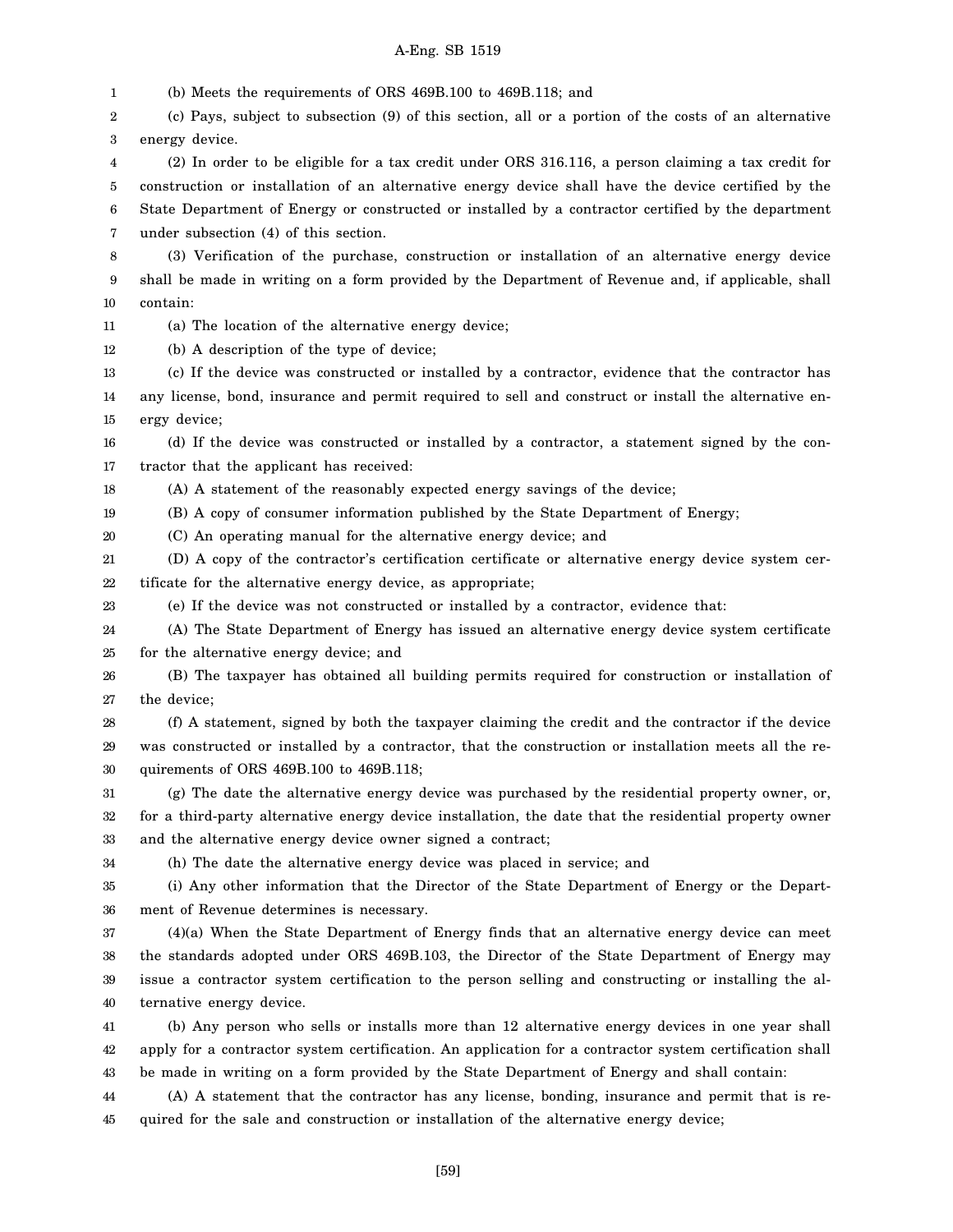1 2 3 (B) A specific description of the alternative energy device, including, but not limited to, the material, equipment and mechanism used in the device, operating procedure, sizing and siting method and construction or installation procedure;

4 5 (C) The addresses of three installations of the device that are available for inspection by the State Department of Energy;

6 (D) The range of installed costs to purchasers of the device;

(E) Any important construction, installation or operating instructions; and

7 8

24

(F) Any other information that the State Department of Energy determines is necessary.

9 10 (c) A new application for contractor system approval shall be filed when there is a change in the information supplied under paragraph (b) of this subsection.

11 12 13 14 (d) The State Department of Energy may issue contractor system certificates to each contractor who on October 3, 1989, has a valid dealer system certification, which shall authorize the sale and installation of the same domestic water heating alternative energy devices authorized by the dealer certification.

15 16 17 18 (e) If the State Department of Energy finds that an alternative energy device can meet the standards adopted under ORS 469B.103, the Director of the State Department of Energy may issue an alternative energy device system certificate to the taxpayer constructing or installing or having an alternative energy device constructed or installed.

19 20 (f) An application for an alternative energy device system certificate shall be made in writing on a form provided by the State Department of Energy and shall contain:

21 22 23 (A) A specific description of the alternative energy device, including, but not limited to, the material, equipment and mechanism used in the device, operating procedure, sizing, siting method and construction or installation procedure;

(B) The constructed or installed cost of the device; and

25 26 (C) A statement that the taxpayer has all permits required for construction or installation of the device.

27 28 29 30 (5) Prior to commencing installation of alternative energy devices, installers of third-party alternative energy device installations must apply to the State Department of Energy to reserve credits on behalf of owners of residential property. Installers may reserve credit for no more than 25 installations under this subsection in one application.

31 32 33 34 (6) To claim the tax credit, the verification form described in subsection (3) of this section shall be submitted with the taxpayer's tax return for the year the alternative energy device is placed in service or the immediately succeeding tax year. A copy of the contractor's certification certificate or alternative energy device system certificate also shall be submitted.

35 36 37 (7) The verification form and contractor's certificate or alternative energy device system certificate described under this section shall be effective for purposes of tax relief allowed under ORS 316.116.

38 39 40 (8) The verification form and contractor's certificate described under this section may be transferred to the first purchaser of a dwelling who intends to use the dwelling as a principal or secondary residence.

41 42 43 44 45 (9) Any person that pays the present value of the tax credit for an alternative energy device provided under ORS 316.116 and 469B.100 to 469B.118 to the person who constructs or installs the alternative energy device shall be entitled to claim the credit in the manner and subject to rules adopted by the Department of Revenue to carry out the purposes of this subsection. The [*State Department of Energy*] **Oregon Energy Commission** may establish by rule uniform discount rates to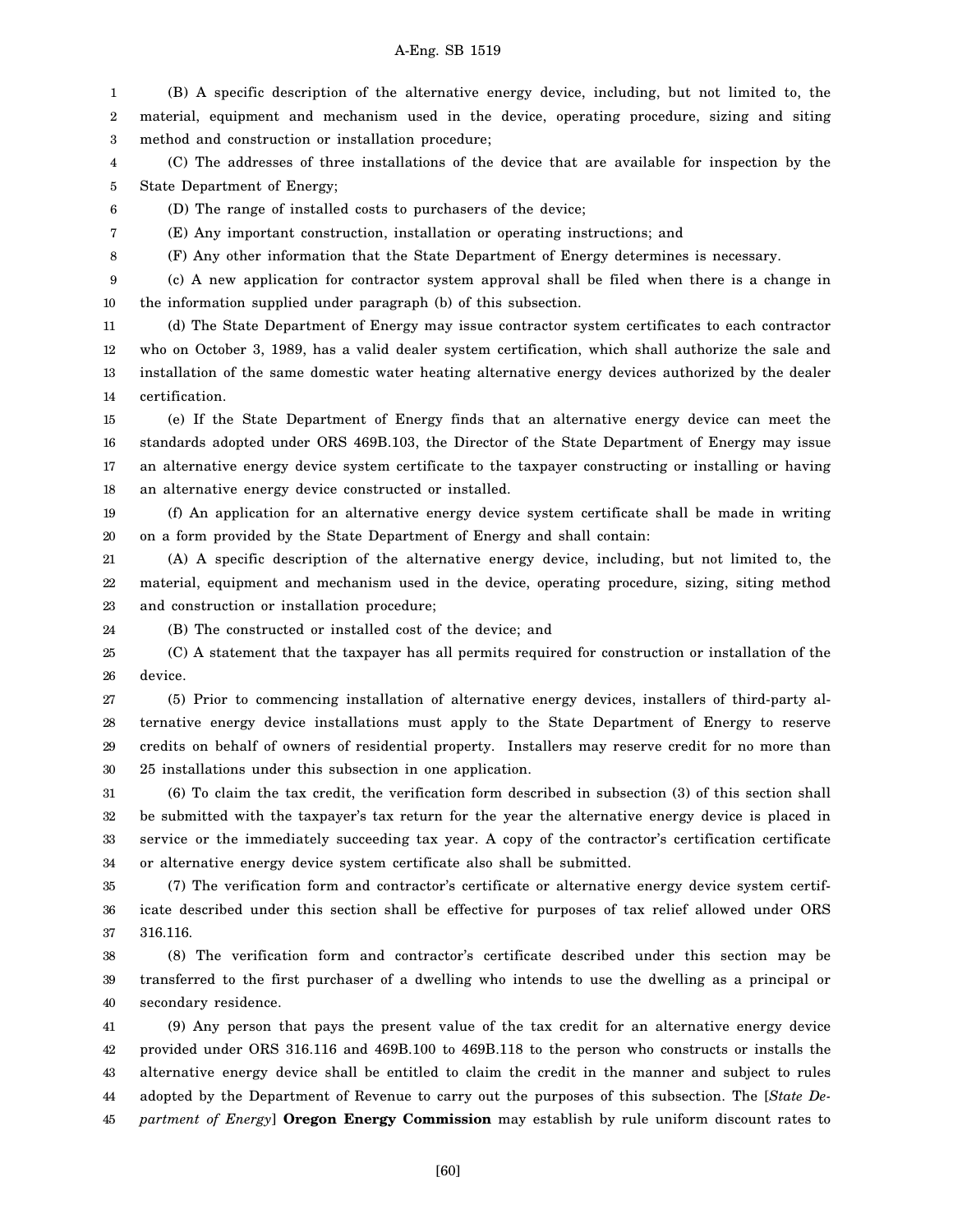1 2 3 4 5 6 7 8 9 10 11 12 13 14 15 16 17 18 19 20 21 22 23 24 25 26 27 28 29 30 31 32 33 34 35 36 37 38 39 40 41 42 43 44 45 be used in calculating the present value of a tax credit under this subsection. **SECTION 96.** ORS 469B.112 is amended to read: 469B.112. The following devices are not eligible for the tax credit under ORS 316.116: (1) Standard efficiency furnaces; (2) Air conditioning systems; (3) Boilers; (4) Standard back-up heating systems; (5) Woodstoves or wood furnaces, or any part of a heating system that burns wood, unless the woodstove, furnace or system constitutes a premium efficiency biomass combustion device described in ORS 469B.100 (3)(i); (6) Heat pump water heaters that are part of a geothermal heat pump space heating system; (7) Structures that cover or enclose a swimming pool; (8) Swimming pools, hot tubs or spas used to store heat; (9) Above ground, uninsulated swimming pools, hot tubs or spas; (10) Photovoltaic systems installed on recreational vehicles; (11) Conversion of an existing alternative energy device to another type of alternative energy device; (12) Repair or replacement of an existing alternative energy device; (13) A category two alternative energy device, if the equipment or other property that comprises the category two alternative energy device is the basis for an allowed credit for a category one alternative energy device under ORS 316.116; (14) A category one alternative energy device, if the equipment or other property that comprises the category one alternative energy device is also the basis for an allowed credit for a category two alternative energy device under ORS 316.116; or (15) Any other device identified by the [*State Department of Energy*] **Oregon Energy Commission**. The [*department*] **commission** may adopt rules defining standards for eligible and ineligible devices under this section. **SECTION 97.** ORS 469B.130 is amended to read: 469B.130. As used in ORS 469B.130 to 469B.169 and 469B.171: (1) "Alternative fuel vehicle" means a vehicle as defined by the [*Director of the State Department of Energy*] **Oregon Energy Commission** by rule that is used primarily in connection with the conduct of a trade or business and that is manufactured or modified to use an alternative fuel, including but not limited to electricity, ethanol, methanol, gasohol and propane or natural gas, regardless of energy consumption savings. (2) "Car sharing facility" means the expenses of operating a car sharing program, including but not limited to the fair market value of parking spaces used to store the fleet of cars available for a car sharing program, but does not include the costs of the fleet of cars. (3) "Car sharing program" means a program in which drivers pay to become members in order to have joint access to a fleet of cars from a common parking area on an hourly basis. "Car sharing program" does not include operations conducted by car rental agencies. (4) "Cost" means the capital costs and expenses necessarily incurred in the erection, construction, installation and acquisition of a facility, including site development costs and expenses for a sustainable building practices facility. (5) "Energy facility" means any capital investment for which the first year energy savings yields a simple payback period of greater than one year. An energy facility includes: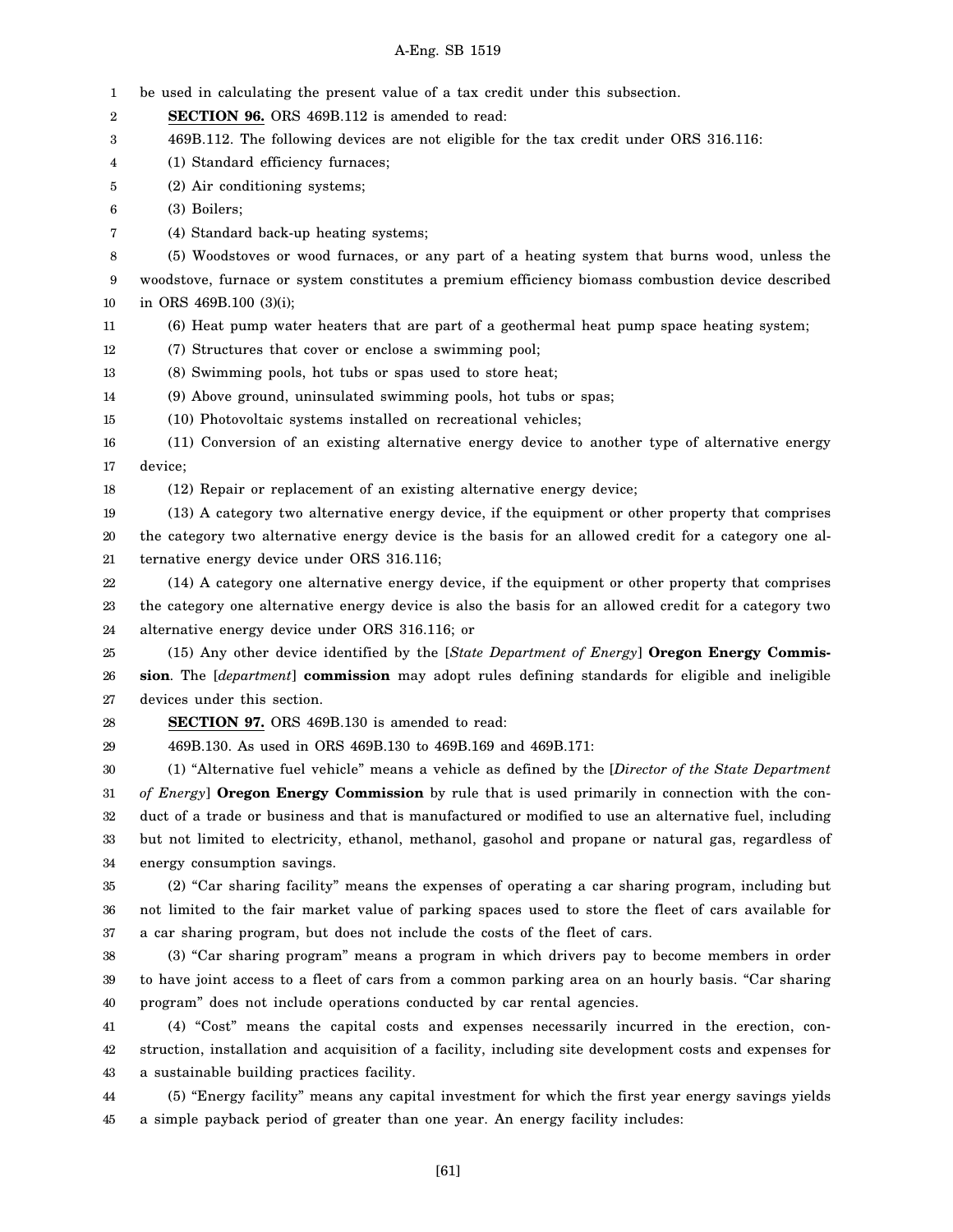1 2 3 4 5 (a) Any land, structure, building, installation, excavation, machinery, equipment or device, or any addition to, reconstruction of or improvement of, land or an existing structure, building, installation, excavation, machinery, equipment or device necessarily erected, constructed, installed or acquired by any person in connection with the conduct of a trade or business and actually used in the processing or utilization of renewable energy resources to:

6 7 (A) Replace a substantial part or all of an existing use of electricity, petroleum or natural gas; (B) Provide the initial use of energy where electricity, petroleum or natural gas would have been used;

8

35

9 10 (C) Generate electricity to replace an existing source of electricity or to provide a new source of electricity for sale by or use in the trade or business;

11 12 (D) Perform a process that obtains energy resources from material that would otherwise be solid waste as defined in ORS 459.005; or

13 14 (E) Manufacture or distribute alternative fuels, including but not limited to electricity, ethanol, methanol, gasohol or biodiesel.

15 16 17 18 (b) Any acquisition of, addition to, reconstruction of or improvement of land or an existing structure, building, installation, excavation, machinery, equipment or device necessarily erected, constructed, installed or acquired by any person in connection with the conduct of a trade or business in order to substantially reduce the consumption of purchased energy.

19 20 21 (c) A necessary feature of a new commercial building or multiple unit dwelling, as dwelling is defined by ORS 469B.100, that causes that building or dwelling to exceed an energy performance standard in the state building code.

22 23 (d) The replacement of an electric motor with another electric motor that substantially reduces the consumption of electricity.

24 25 26 27 28 (6) "Facility" means an energy facility, recycling facility, transportation facility, car sharing facility, sustainable building practices facility, alternative fuel vehicle or facilities necessary to operate alternative fuel vehicles, including but not limited to an alternative fuel vehicle refueling station, a high-efficiency combined heat and power facility, a high-performance home or a homebuilder-installed renewable energy system.

29 30 31 (7) "High-efficiency combined heat and power facility" means a device or equipment that simultaneously produces heat and electricity from a single source of fuel and that meets the criteria established for a high-efficiency combined heat and power facility under ORS 469B.139.

32 (8) "High-performance home" means a new single-family dwelling that:

33 34 (a) Is designed and constructed to reduce net purchased energy through use of both energy efficiency and on-site renewable energy resources; and

(b) Meets the criteria established for a high-performance home under ORS 469B.139.

36 37 (9) "Homebuilder-installed renewable energy system" means a renewable energy resource system that:

38 39 (a) Meets the criteria established for a renewable energy resource system under ORS 469B.139; and

40 41 (b) Is installed in a new single-family dwelling by, or at the direction of, the homebuilder constructing the dwelling.

42 43 44 45 (10) "Qualified transit pass contract" means a purchase agreement entered into between a transportation provider and a person, the terms of which obligate the person to purchase transit passes on behalf or for the benefit of employees, students, patients or other individuals over a specified period of time.

[62]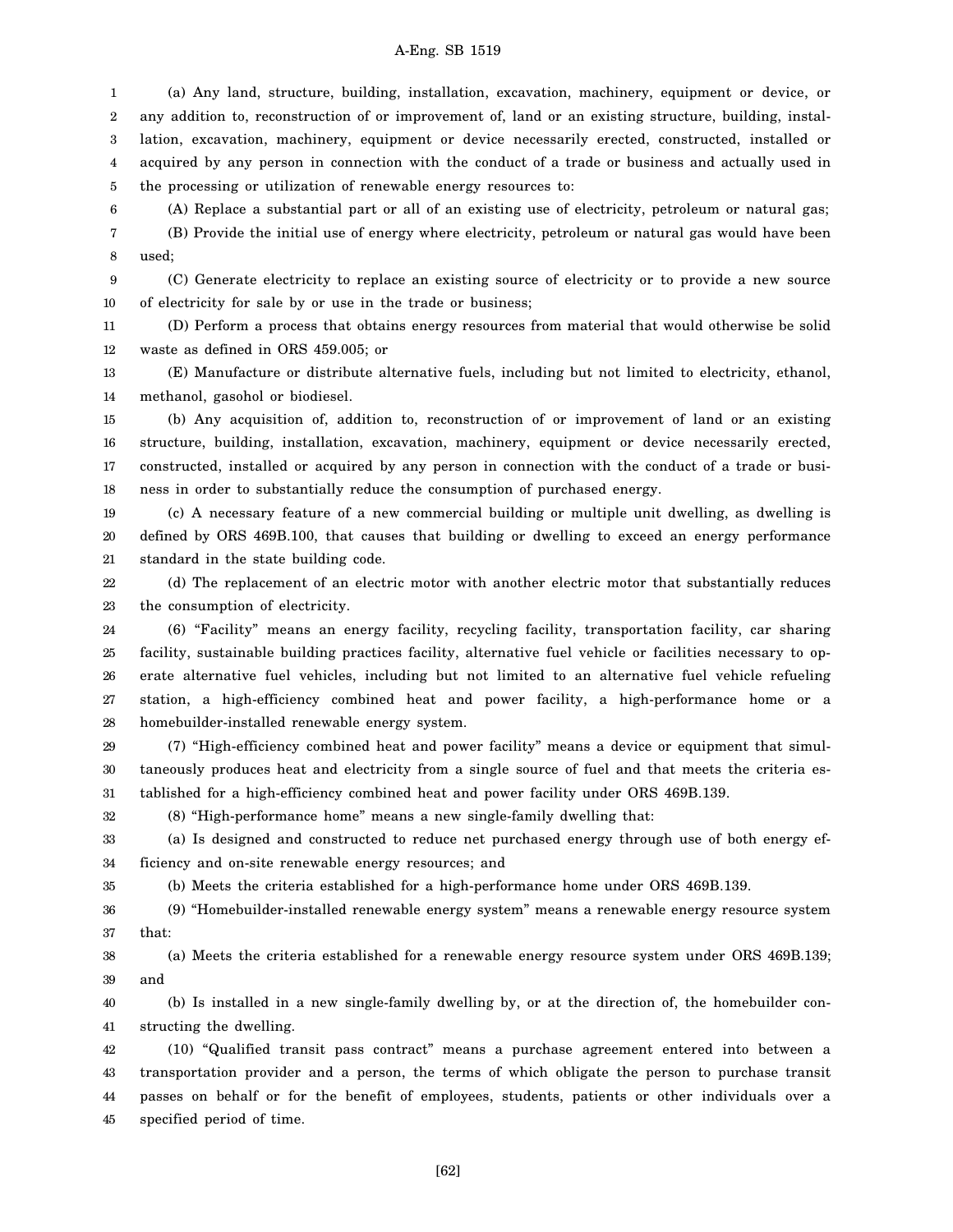1 (11) "Recycling facility" means equipment used by a trade or business solely for recycling:

2 (a) Including:

3 (A) Equipment used solely for hauling and refining used oil;

4 5 6 (B) New vehicles or modifications to existing vehicles used solely to transport used recyclable materials that cannot be used further in their present form or location such as glass, metal, paper, aluminum, rubber and plastic;

7 8 (C) Trailers, racks or bins that are used for hauling used recyclable materials and are added to or attached to existing waste collection vehicles; and

9 10 (D) Any equipment used solely for processing recyclable materials such as balers, flatteners, crushers, separators and scales.

11 12 13 (b) But not including equipment used for transporting or processing scrap materials that are recycled as a part of the normal operation of a trade or business as defined by the [*director*] **commission**.

14  $(12)(a)$  "Renewable energy resource" includes, but is not limited to:

15 16 17 (A) Straw, forest slash, wood waste or other wastes from farm or forest land, nonpetroleum plant or animal based biomass, ocean wave energy, solar energy, wind power, water power or geothermal energy;

18 19 (B) A hydroelectric generating facility that obtains all applicable permits and complies with all state and federal statutory requirements for the protection of fish and wildlife and that:

20 (i) Does not exceed 10 megawatts of installed capacity; or

21 (ii) Qualifies as a research, development or demonstration facility; or

22 (C) A renewable energy storage device as defined by the [*director*] **commission** by rule.

23 24 (b) "Renewable energy resource" does not include a hydroelectric generating facility that is not described in paragraph (a) of this subsection.

25 26 27 28 29 30 (13) "Sustainable building practices facility" means a commercial building in which building practices that reduce the amount of energy, water or other resources needed for construction and operation of the building are used. "Sustainable building practices facility" may be further defined by the [*State Department of Energy*] **commission** by rule, including rules that establish traditional building practice baselines in energy, water or other resource usage for comparative purposes for use in determining whether a facility is a sustainable building practices facility.

31 32 33 34 (14) "Transportation facility" means a transportation project that reduces energy use during commuting to and from work or school, during work-related travel, or during travel to obtain medical or other services, and may be further defined by the [*department*] **commission** by rule. "Transportation facility" includes, but is not limited to:

35

(a) A qualified transit pass contract or a transportation services contract; or

36 37 38 39 (b) The purchase of efficient truck technology and related truck trailers, as defined in ORS 801.580, for commercial motor vehicles, as defined in ORS 801.208, that are registered under ORS 803.420, or for commercial motor vehicles that are proportionally registered under ORS 826.009 or 826.011.

40 41 (15) "Transportation provider" means a public, private or nonprofit entity that provides transportation services to members of the public.

42 43 (16) "Transportation services contract" means a contract that is related to a transportation facility, and may be further defined by the [*department*] **commission** by rule.

44 **SECTION 98.** ORS 469B.136 is amended to read:

45 469B.136. (1) In determining the eligibility of any facility for tax credits, preference shall be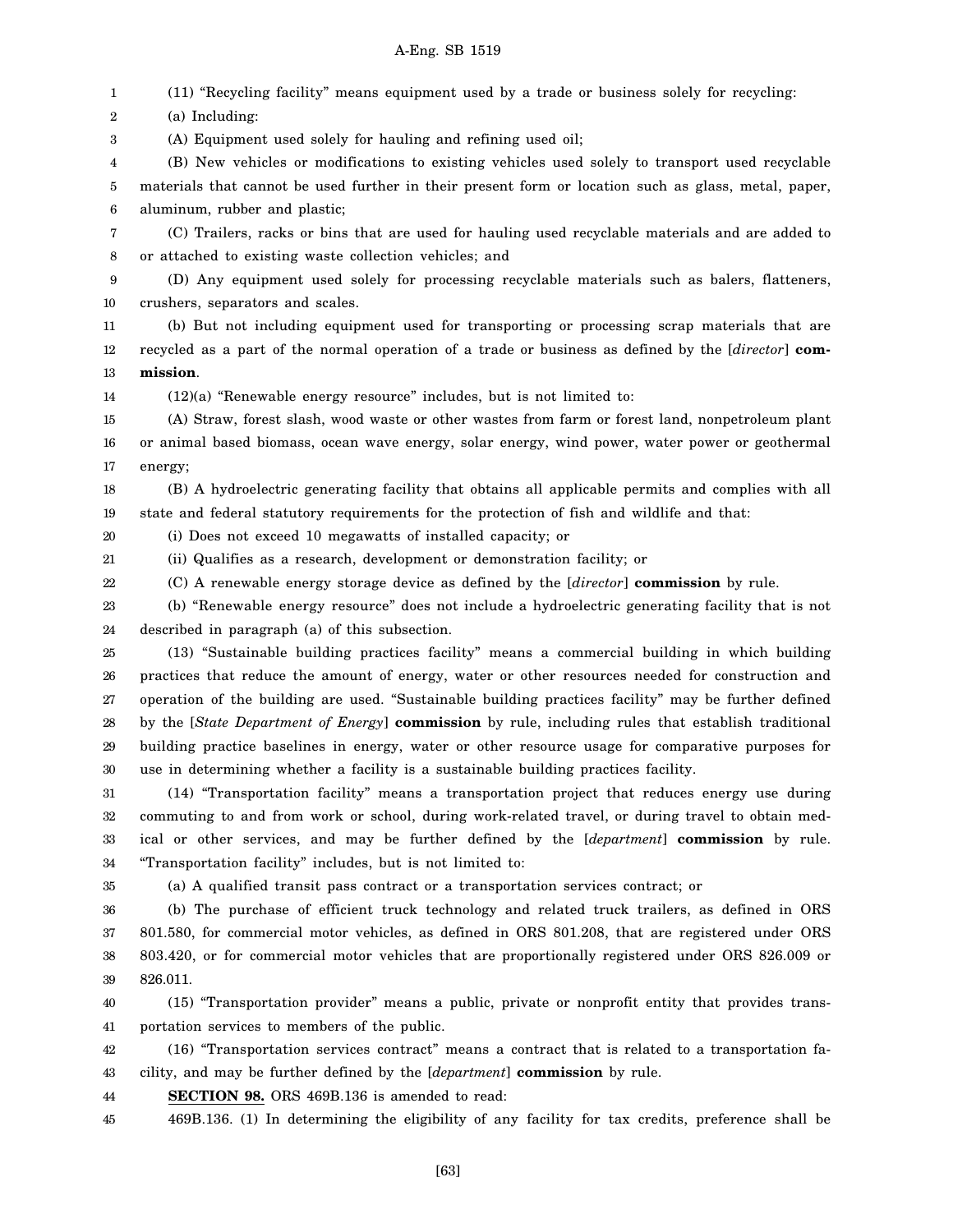1 2 3 4 5 6 7 8 9 10 11 12 13 14 15 16 17 18 19 20 21 22 23 24 25 26 27 28 29 30 31 32 33 34 35 36 37 38 39 40 41 42 43 44 45 given to those projects that: (a) Provide energy savings for real or personal property within the state inhabited as the principal residence of a tenant, including: (A) Nonowner occupied single family dwellings; and (B) Multiple unit residential housing; or (b) Provide long-term energy savings from the use of renewable resources or conservation of energy resources. (2) The [*Director of the State Department of Energy*] **Oregon Energy Commission** shall establish by rule a tiered priority system to be used in evaluating applicants for certification of facilities using or producing renewable energy resources. The tier system shall be based upon the projected costs of facilities. In determining the eligibility for tax credits and in allocating the available certified cost pursuant to section 2 (1), chapter 76, Oregon Laws 2010, among facilities, the [*director*] **commission** shall subject facilities with higher projected costs to closer scrutiny, shall compare projects of similar costs against each other and may certify less than the total cost of any facility based on this evaluation. The [*director*] **commission** may employ criteria including the following factors as defined by rule: (a) Technology-specific energy production standards; (b) Market sector; (c) Delivery of energy into existing distribution and transmission network; (d) Investment payback period; (e) Expected lifespan of the facility; (f) Potential for long-term viability; (g) Environmental standards established by the [*director*] **commission**; (h) Potential to create and sustain new jobs; (i) Projected siting in a location that is geographically or socioeconomically advantageous; (j) Demonstrated readiness to begin implementation; (k) Amount and quality of energy generated; (L) Strength of business plan; (m) Provision of operations and maintenance data, with appropriate protections for trade secrets consistent with ORS chapter 192; (n) Connection to existing infrastructure; (o) Third-party review of the applicant's business plan; or (p) Data related to projected return on investment. **SECTION 99.** ORS 469B.139 is amended to read: 469B.139. The [*State Department of Energy*] **Oregon Energy Commission** shall by rule establish all of the following criteria: (1) For a high-performance home, the minimum design and construction standards that must be met or exceeded for a dwelling to be considered a high-performance home, including but not limited to standards for the building envelope, HVAC systems, lighting, appliances, water conservation measures, use of sustainable building materials and on-site renewable energy systems. The criteria must also establish the minimum reduction in estimated net purchased energy that a dwelling must achieve to be considered a high-performance home. (2) For a homebuilder-installed renewable energy system, the minimum performance and efficiency standards that a solar electric system, solar domestic water heating system, passive solar space heating system, wind power system, geothermal heating system, fuel cell system or other sys-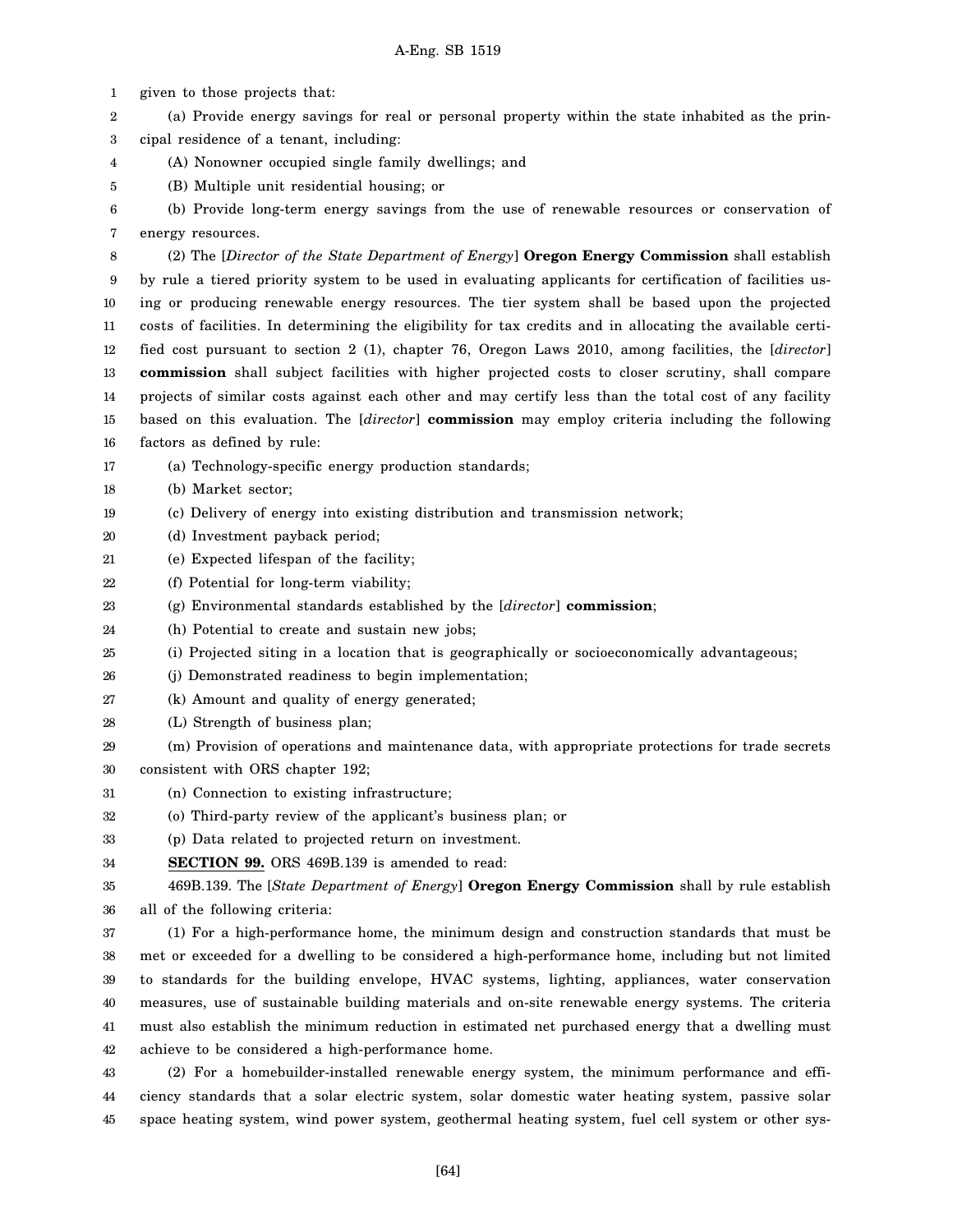1 2 3 4 5 6 7 8 9 10 11 12 13 14 15 16 17 18 19 20 21 22 23 24 25 26 27 28 29 30 31 32 33 34 35 36 37 38 39 40 41 42 43 44 45 tem utilizing renewable resources must achieve to be considered a homebuilder-installed renewable energy system. (3) For a high-efficiency combined heat and power facility, the minimum performance and efficiency standards that the facility must achieve to be considered a high-efficiency combined heat and power facility. (4) For a facility using or producing renewable energy resources, standards relating to criteria required under ORS 469B.136 (2). (5) Standards, consistent with the definitions in ORS 469B.130, relating to what constitutes a single facility. **SECTION 100.** ORS 469B.145 is amended to read: 469B.145. (1) Prior to erection, construction, installation or acquisition of a proposed facility, any person may apply to the State Department of Energy for preliminary certification under ORS 469B.157 if: (a) The erection, construction, installation or acquisition of the facility is to be commenced on or after October 3, 1979; (b) The facility complies with the standards or rules adopted by the [*Director of the State Department of Energy*] **Oregon Energy Commission**; and (c) The applicant meets one of the following criteria: (A) The applicant is a person to whom a tax credit for the facility has been transferred; or (B) The applicant will be the owner, contract purchaser or lessee of the facility at the time of erection, construction, installation or acquisition of the proposed facility, and: (i) The applicant is the owner, contract purchaser or lessee of a trade or business that plans to utilize the facility in connection with Oregon property; or (ii) The applicant is the owner, contract purchaser or lessee of a trade or business that plans to lease the facility to a person that will utilize the facility in connection with Oregon property. (2) An application for preliminary certification shall be made in writing on a form prepared by the department and shall contain: (a) A statement that the applicant or the lessee of the applicant's facility: (A) Intends to convert from a purchased energy source to a renewable energy resource; (B) Plans to acquire, construct or install a facility that will use a renewable energy resource or solid waste instead of electricity, petroleum or natural gas; (C) Plans to use a renewable energy resource in the generation of electricity for sale or to replace an existing or proposed use of an existing source of electricity; (D) Plans to acquire, construct or install a facility that substantially reduces the consumption of purchased energy; (E) Plans to acquire, construct or install equipment for recycling as described in ORS 469B.130 (11); (F) Plans to acquire an alternative fuel vehicle or to convert an existing vehicle to an alternative fuel vehicle; (G) Plans to acquire, construct or install a facility necessary to operate alternative fuel vehicles; (H) Plans to acquire transit passes for use by individuals specified by the applicant; (I) Plans to acquire, construct or install a transportation facility; (J) Plans to acquire a sustainable building practices facility; (K) Plans to acquire a car sharing facility and operate a car sharing program; (L) Plans to construct a high-efficiency combined heat and power facility;

[65]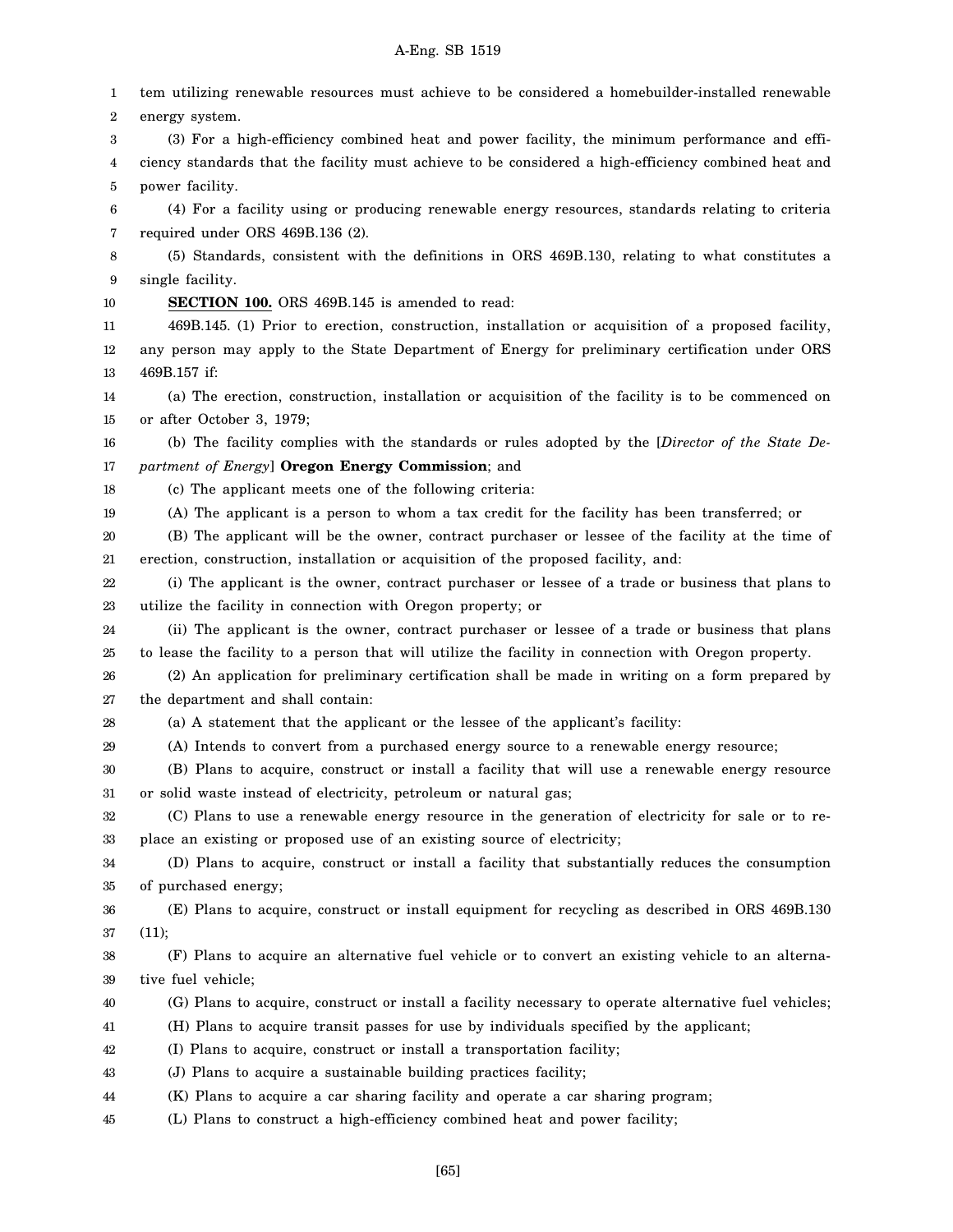1 2 3 4 5 6 7 8 9 10 11 12 13 14 15 16 17 18 19 20 21 22 23 24 25 26 27 28 29 30 31 32 33 34 35 36 37 38 39 40 (M) Is a homebuilder and plans to construct a homebuilder-installed renewable energy system; or (N) Is a homebuilder and plans to construct a high-performance home. (b) A detailed description of the proposed facility and its operation and information showing that the facility will operate as represented in the application and remain in operation for at least five years, unless the [*director*] **commission** by rule specifies a shorter period of operation. (c) Information on the amount by which consumption of electricity, petroleum or natural gas by the applicant or the lessee of the applicant's facility will be reduced, and on the amount of energy that will be produced for sale, as the result of using the facility or, if applicable, information about the expected level of sustainable building practices facility performance. (d) The projected cost of the facility. (e) If applicable, a copy of the proposed qualified transit pass contract, transportation services contract or contract for lease of parking spaces for a car sharing facility. (f) Information on the number and type of jobs that will be created, the number of jobs sustained throughout the construction, installation and operation of the facility and the benefits of the facility with regard to overall economic activity in this state. (g) Information demonstrating that the proposed facility will comply with applicable state and local laws and regulations and obtain required licenses and permits. (h) Information relating to the criteria required under ORS 469B.136. (i) Any other information the [*director*] **commission** considers necessary to determine whether the proposed facility is in accordance with the provisions of ORS 469B.130 to 469B.169, and any applicable rules or standards adopted by the [*director*] **commission**. (3) An application for preliminary certification shall be accompanied by a fee established under ORS 469B.164. The Director **of the State Department of Energy** may refund all or a portion of the fee if the application for certification is rejected. (4) The director may allow an applicant to file the preliminary application or a reapplication under subsection (6) of this section after the start of erection, construction, installation or acquisition of the facility if the director finds: (a) Filing the application before the start of erection, construction, installation or acquisition is inappropriate because special circumstances render filing earlier unreasonable; and (b) The facility would otherwise qualify for tax credit certification pursuant to ORS 469B.130 to 469B.169. (5) A preliminary certification of a sustainable building practices facility shall be applied for and issued as prescribed by the [*department*] **commission** by rule. (6) A preliminary certification shall remain valid for a period of three calendar years after the date the preliminary certification is issued by the director. The director may extend the three-year period for two additional calendar years upon reapplication and submission of the fee required by this section. **SECTION 101.** ORS 469B.148 is amended to read: 469B.148. (1) The owner of a facility may transfer a tax credit for the facility in exchange for

41 42 a cash payment equal to the present value of the potential tax credit, as determined at the time of the application for preliminary certification.

43 44 45 (2) The [*State Department of Energy*] **Oregon Energy Commission** shall establish by rule a formula to be employed **by the State Department of Energy** in the determination of prices of credits transferred under this section. In establishing the formula the [*department*] **commission** shall

[66]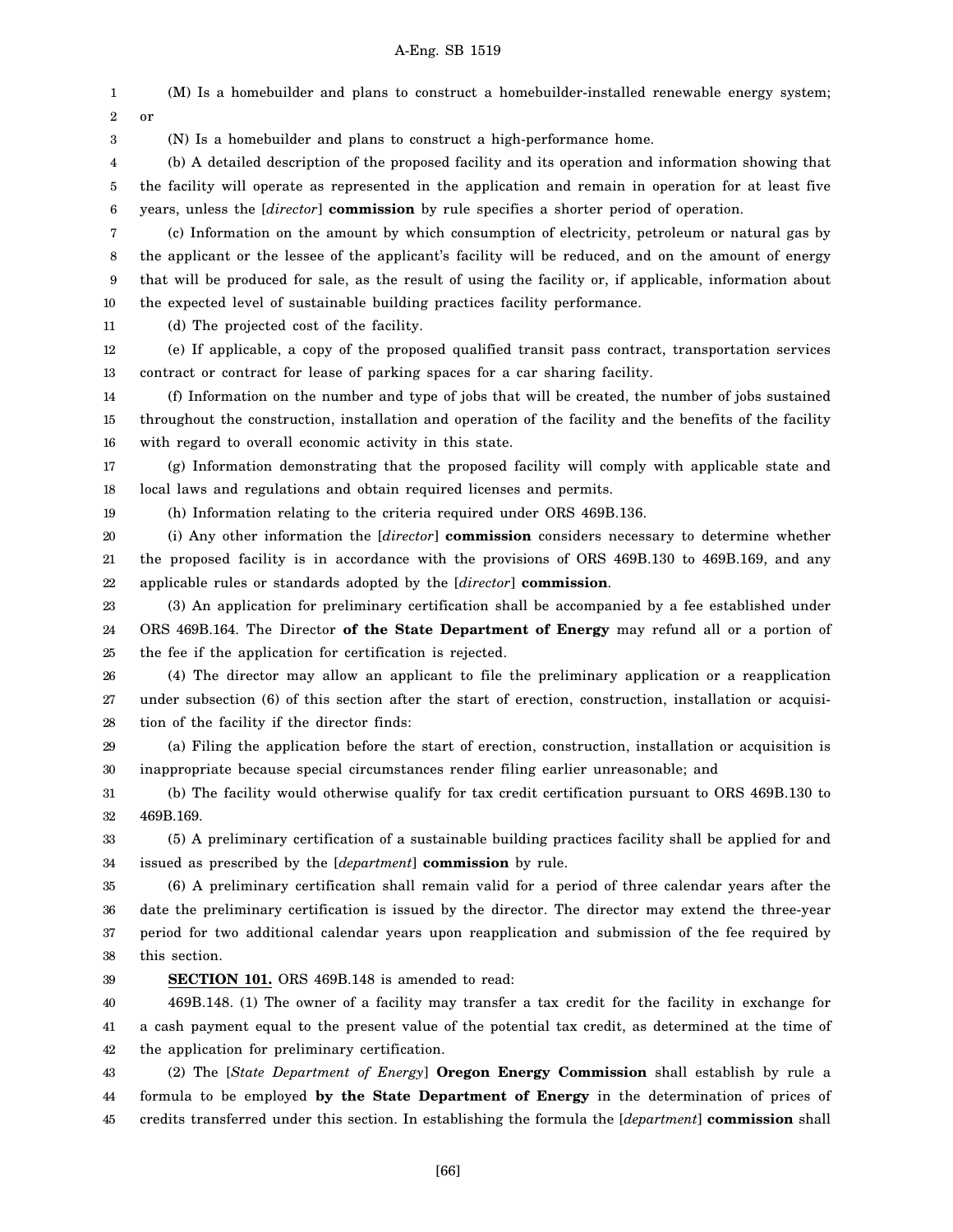1 incorporate inflation projections and market real rate of return.

2 3 (3) The department shall recalculate credit transfer prices quarterly, employing the formula established under subsection (2) of this section.

4 5 (4) Notwithstanding any other provision of law, a tax credit transferred pursuant to this section does not decrease the amount of taxes required to be reported by a public utility.

6 **SECTION 102.** ORS 469B.154 is amended to read:

7 8 9 10 11 469B.154. (1) The owner of a rental housing unit may transfer a tax credit for energy conservation measures installed in rental housing units under ORS 469B.151 in exchange for a cash payment equal to the present value of the tax credit. To be eligible for a transfer, the energy conservation measures must have been recommended in an energy audit as provided in ORS 469.633 or 469.651.

12 13 (2) The [*State Department of Energy*] **Oregon Energy Commission** may establish by rule uniform discount rates to be used in calculating the present value of a tax credit under this section.

14

**SECTION 103.** ORS 469B.157 is amended to read:

15 16 17 469B.157. (1) The Director of the State Department of Energy may require the submission of plans, specifications and contract terms, and after examination thereof, may request corrections and revisions of the plans, specifications and terms.

18 19 20 21 22 23 24 (2) If the director determines that the proposed acquisition, erection, construction or installation is technically feasible and should operate in accordance with the representations made by the applicant, and is in accordance with the provisions of ORS 469B.130 to 469B.169 and any applicable rules or standards adopted by the [*director*] **Oregon Energy Commission**, the director shall issue a preliminary certificate approving the acquisition, erection, construction or installation of the facility. The certificate shall indicate the potential amount of tax credit allowable and shall list any conditions for claiming the credit.

25 26 (3) The director may issue an order altering, conditioning, suspending or denying preliminary certification if the director determines that:

27 28 (a) The acquisition, erection, construction or installation does not comply with the provisions of ORS 469B.130 to 469B.169 and applicable rules and standards;

29

(b) The applicant has previously received preliminary or final certification for the same costs;

30 31 (c) The applicant is unable to demonstrate that the facility would be economically viable without the allowance of additional credits under ORS 315.354;

32 33 (d) The applicant was directly involved in an act for which the director has levied civil penalties or revoked, canceled or suspended any certification under ORS 469B.130 to 469B.169; or

34 35 36 37 (e) The applicant or the principal, director, officer, owner, majority shareholder or member of the applicant, or the manager of the applicant if the applicant is a limited liability company, is in arrears for payments owed to any government agency while in any capacity with direct or indirect control over a business.

38

## **SECTION 104.** ORS 469B.161 is amended to read:

39 40 469B.161. (1) A final certification may not be issued by the Director of the State Department of Energy under this section unless:

41 42 (a) The facility was acquired, erected, constructed or installed under a preliminary certificate of approval issued under ORS 469B.157;

43 44 (b) The applicant demonstrates the ability to provide the information required by ORS 469B.145 (2) and does not violate any condition that may be imposed as described in ORS 469B.157 (3); and

45 (c) The facility was acquired, erected, constructed or installed in accordance with the applicable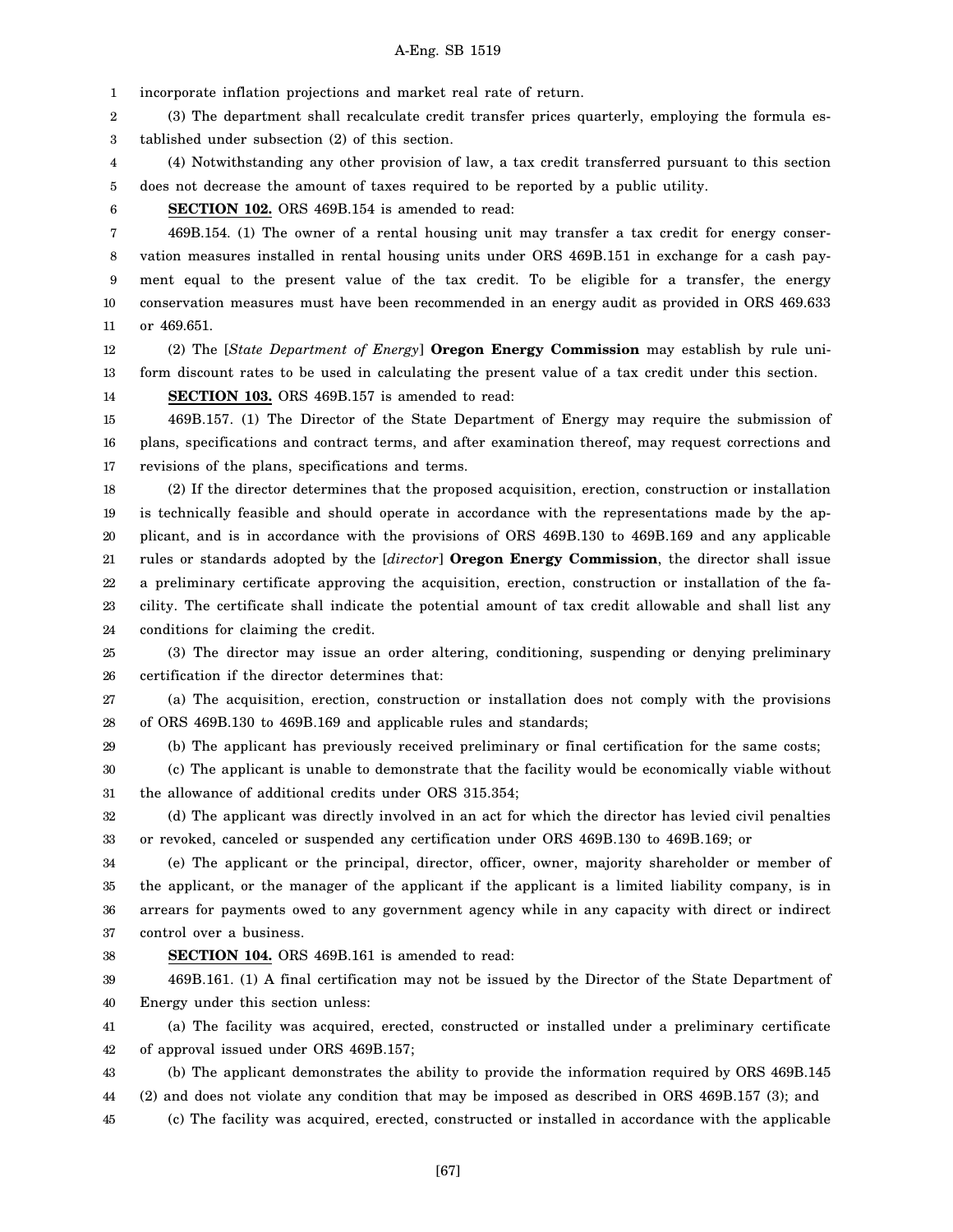1 2 3 4 5 6 7 8 9 10 11 12 13 14 15 16 17 18 19 20 21 22 23 24 25 26 provisions of ORS 469B.130 to 469B.169 and any applicable rules or standards adopted by the [*director*] **Oregon Energy Commission**. (2) Any person may apply to the State Department of Energy for final certification of a facility: (a) If the department issued preliminary certification for the facility under ORS 469B.157; and (b)(A) After completion of erection, construction, installation or acquisition of the proposed facility or, if the facility is a qualified transit pass contract, after entering into the contract with a transportation provider; or (B) After transfer of the facility, as provided in ORS 315.354 (5). (3) An application for final certification shall be made in writing on a form prepared by the department and shall contain: (a) A statement that the conditions of the preliminary certification have been complied with; (b) The actual cost of the facility certified to by a certified public accountant who is not an employee of the applicant or, if the actual cost of the facility is less than \$50,000, copies of receipts for purchase and installation of the facility; (c) The amount of the credit under ORS 315.354 that is to be claimed; (d) The number and type of jobs created by the operation and maintenance of the facility over the five-year period beginning with the year of preliminary certification under ORS 469B.157 and information on the benefits of the facility with regard to overall economic activity in this state; (e) Information sufficient to demonstrate that the facility will remain in operation for at least five years, unless the [*director*] **Oregon Energy Commission** by rule specifies a shorter period of operation; (f) Information sufficient to demonstrate, in the case of a research, development or demonstration facility that is not in operation, that the applicant has made reasonable efforts to make the facility operable and meet the requirements of the preliminary certificate; (g) Documentation of compliance with applicable state and local laws and regulations and licensing and permitting requirements as defined by the [*director*] **Oregon Energy Commission**; and

27 28 29 30 31 32 33 34 35 36 37 (h) Any other information determined by the [*director*] **Oregon Energy Commission** to be necessary prior to issuance of a final certificate, including inspection of the facility by the department. (4) The director shall act on an application for certification before the 60th day after the filing of the application under this section. The director may issue the certificate, or certificates for efficient truck technology within a transportation facility, together with such conditions as the director determines are appropriate to promote the purposes of ORS 315.354, 469B.130 to 469B.169 and 469B.171. If the applicant is an entity subject to regulation by the Public Utility Commission, the director may consult with the **Public Utility** Commission prior to issuance of the certificate. The action of the director shall include certification of the actual cost of the facility. However, the director may not certify an amount for tax credit purposes that is more than the amount approved in the preliminary certificate issued for the facility.

38 39 40 41 42 (5) If the director rejects an application for final certification, or certifies a lesser actual cost of the facility than was claimed in the application, the director shall send to the applicant written notice of the action, together with a statement of the findings and reasons therefor, by certified mail, before the 60th day after the filing of the application. Failure of the director to act constitutes rejection of the application.

43 44 45 (6) Upon approval of an application for final certification of a facility, the director shall certify the facility. Each certificate shall bear a separate serial number for each device. Where one or more devices constitute an operational unit, the director may certify the operational unit under one

[68]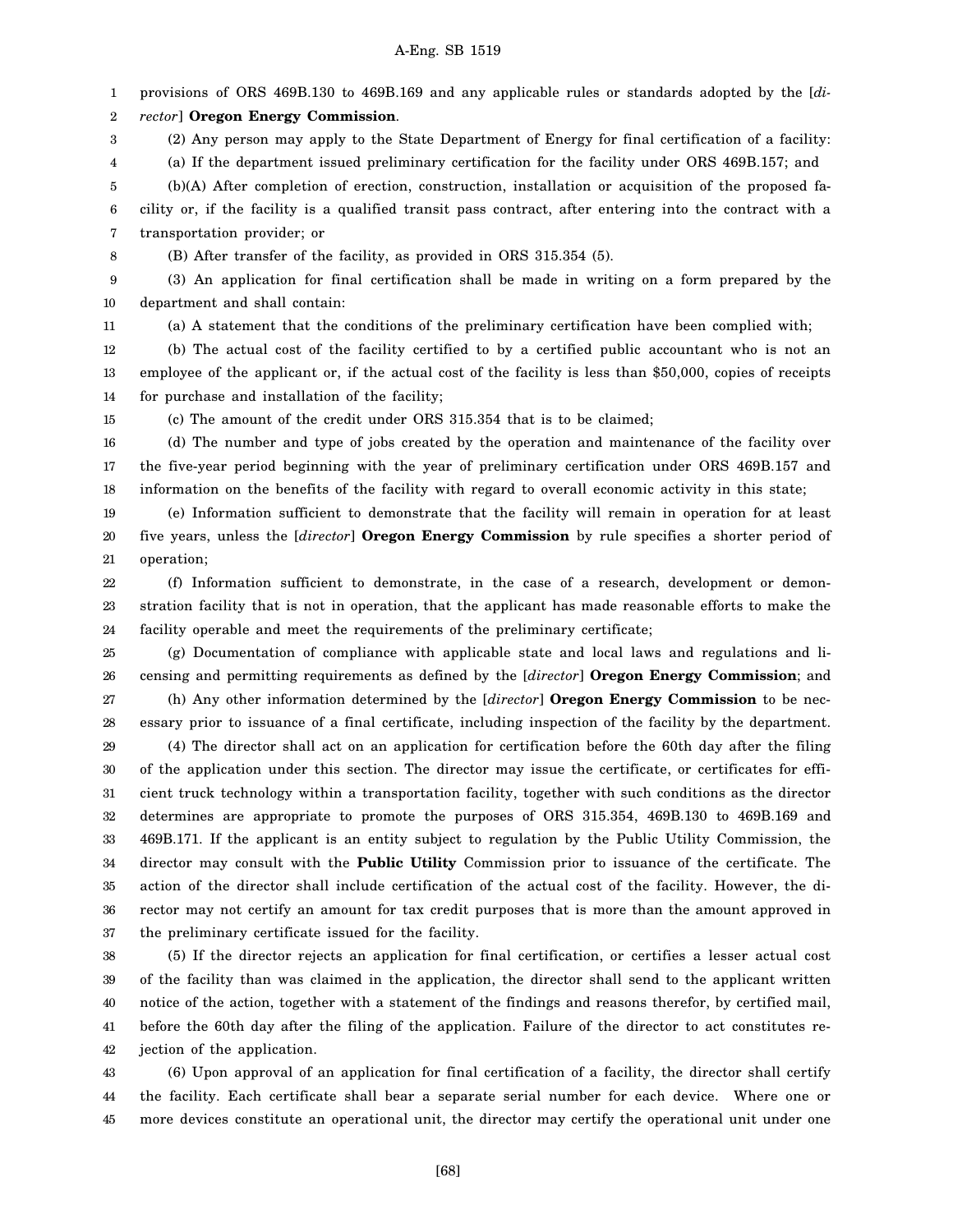1 2 3 4 5 6 7 8 9 10 11 12 13 14 15 16 17 18 19 20 21 22 23 24 25 26 27 28 29 30 31 32 33 34 35 36 37 38 39 40 41 42 43 44 45 certificate. (7) The [*director*] **Oregon Energy Commission** may establish by rule timelines and intermediate deadlines for submission of application materials. **SECTION 105.** ORS 469B.164 is amended to read: 469B.164. By rule and after hearing, the [*Director of the State Department of Energy*] **Oregon Energy Commission** may adopt a schedule of reasonable fees which the State Department of Energy may require of applicants for preliminary or final certification under ORS 469B.130 to 469B.169. Before the adoption or revision of the fees, the department shall estimate the total cost of the program to the department. The fees shall be used to recover the anticipated cost of filing, investigating, granting and rejecting applications for certification and shall be designed not to exceed the total cost estimated by the department. Any excess fees shall be held by the department and shall be used by the department to reduce any future fee increases. The fee may vary according to the size and complexity of the facility. The fee shall not be considered as part of the cost of the facility to be certified. **SECTION 106.** ORS 469B.253 is amended to read: 469B.253. (1) Prior to the installation or construction of a renewable energy production system, any person may apply to the State Department of Energy for a grant under ORS 469B.256 if: (a) The applicant will be the owner, contract purchaser or lessee of the system at the time of installation or construction of the proposed system; (b) The system does not exceed 35 megawatts of nameplate capacity; (c) The system is located in Oregon; and (d) The system complies with the standards or rules adopted by the [*Director of the State Department of Energy*] **Oregon Energy Commission**. (2) An application for a grant under ORS 469B.256 shall be made in writing on a form prepared by the department and shall contain: (a) A detailed description of the system and its operation and information showing that the system will operate as represented in the application and remain in operation for at least five years, unless the [*director*] **commission** by rule specifies another period of operation. (b) The anticipated total system cost. (c) Information on the number and type of jobs, directly connected to the awarding of the grant, that will be: (A) Created by the system; and (B) Sustained throughout the construction, installation and operation of the system. (d) Information demonstrating that the system will comply with applicable state and local laws and regulations and obtain required licenses and permits. (e) Any other information the [*director*] **commission** considers necessary to determine whether the system is in accordance with the provisions of ORS 469B.250 to 469B.265, and any applicable rules or standards adopted by the [*director*] **commission**. (3) An application for a grant shall be accompanied by a fee established under ORS 469B.259. The Director **of the State Department of Energy** may refund all or a portion of the fee if the application for a grant is rejected. (4) The director may allow an applicant to file the application for a grant after the start of installation or construction of the system if the director finds that: (a) Filing the application before the start of installation or construction is inappropriate because special circumstances render filing earlier unreasonable; and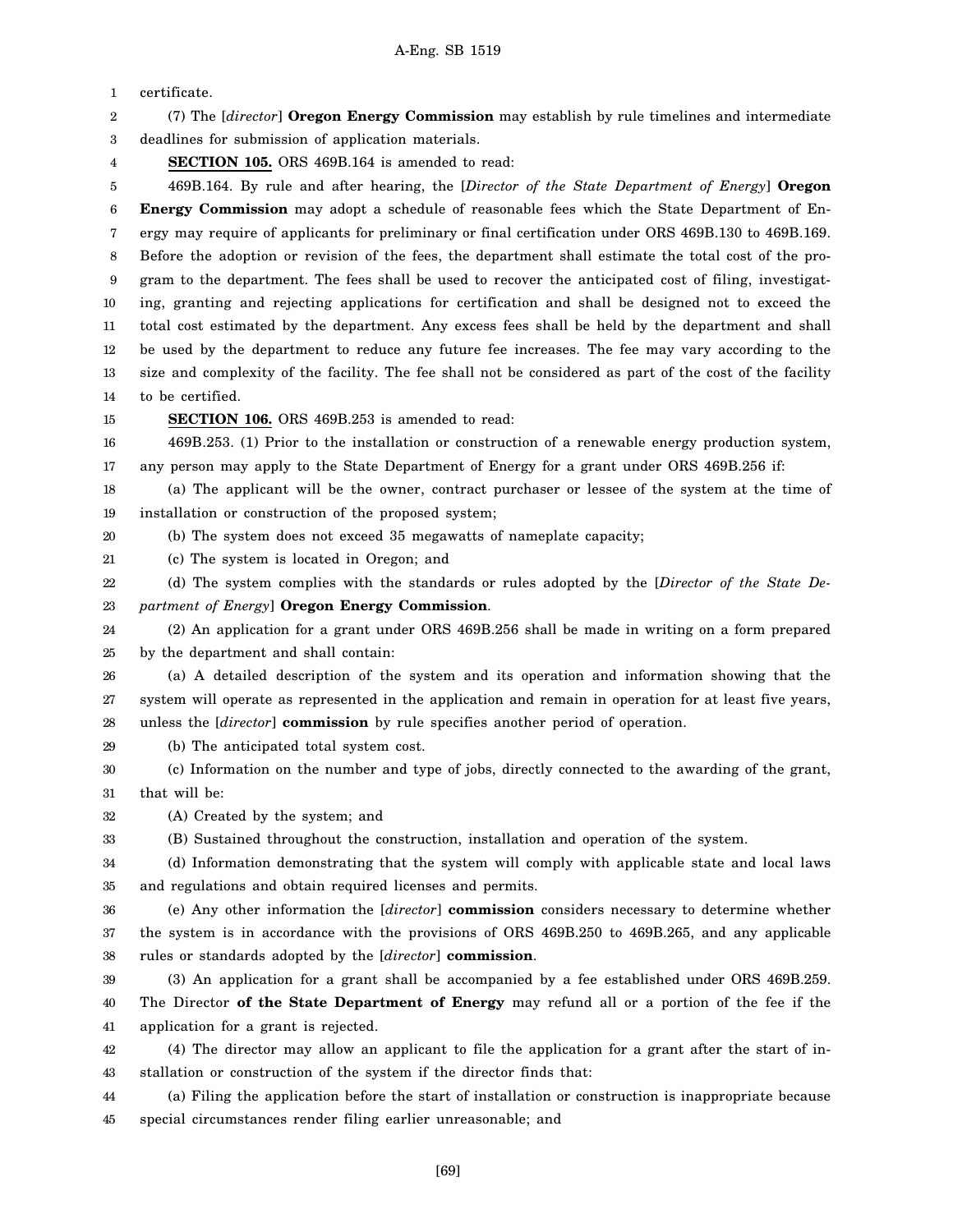1 (b) The system would otherwise qualify for a grant under ORS 469B.250 to 469B.265.

2 **SECTION 107.** ORS 469B.256 is amended to read:

3 4 5 6 469B.256. (1) The Director of the State Department of Energy may require an applicant for a grant under this section for a renewable energy production system to submit plans, specifications and contract terms, and after examination of the plans, specifications and terms may request corrections and revisions.

7 8 9 10 11 12 13 14 (2) If the director determines that the system is technically feasible and should operate in accordance with the representations made by the applicant, and is in accordance with the provisions of ORS 469B.250 to 469B.265 and any applicable rules or standards adopted by the [*director*] **Oregon Energy Commission**, the director may enter into a performance agreement with the applicant and award a grant under this section to the applicant. The grant provided for in the performance agreement may not exceed 35 percent of the cost of the project and may not exceed \$250,000 per system. If construction does not begin within 12 months of an award under this section, the performance agreement shall be void and the State Department of Energy shall revoke the grant.

15 16 (3) The director may, in accordance with ORS chapter 183, deny a grant under this section if the director determines that:

17 18 (a) The system does not comply with the provisions of ORS 469B.250 to 469B.265 and applicable rules and standards;

19 20 21 (b) The applicant was directly involved in an act for which the director has levied civil penalties or revoked, canceled or suspended any certification under ORS 315.326 or 469B.130 to 469B.169, or any grant under ORS 469B.250 to 469B.265; or

22 23 24 25 (c) The applicant or the principal, director, officer, owner, majority shareholder or member of the applicant, or the manager of the applicant if the applicant is a limited liability company, is in arrears for payments owed to any government agency while in any capacity with direct or indirect control over a business.

26 27 28 29 (4) The department shall reduce the amount of grant allowable to an applicant if, when combined with other government incentives or grants available to the applicant, the amount calculated under subsection (2) of this section exceeds 75 percent of the total system cost calculated under this section.

30 31 32 (5) Upon determination by the director that the applicant has violated the provisions of the performance agreement or ORS 469B.250 to 469B.265, the applicant will be liable to the department for all grant moneys disbursed to the applicant.

33

**SECTION 108.** ORS 469B.259 is amended to read:

34 35 36 37 38 39 40 41 42 43 44 45 469B.259. By rule and after hearing, the [*Director of the State Department of Energy*] **Oregon Energy Commission** may adopt a schedule of reasonable fees that the State Department of Energy may require of applicants for a grant for a renewable energy production system under ORS 469B.250 to 469B.265 or for tax credit certification under ORS 315.326. Before the adoption or revision of the fees, the department shall estimate the total cost of the program to the department. The fees shall be used to recover the anticipated cost of administering and enforcing the provisions of ORS 469B.250 to 469B.265, including filing, investigating, granting and rejecting applications for grant or tax credit certification and ensuring compliance with ORS 315.326, 315.329 and 469B.250 to 469B.265 and shall be designed not to exceed the total cost estimated by the department. Any excess fees shall be held by the department and shall be used by the department to reduce any future fee increases. The fee may vary according to the size and complexity of the system. The fee is not considered part of the cost of the system for which a grant is being sought.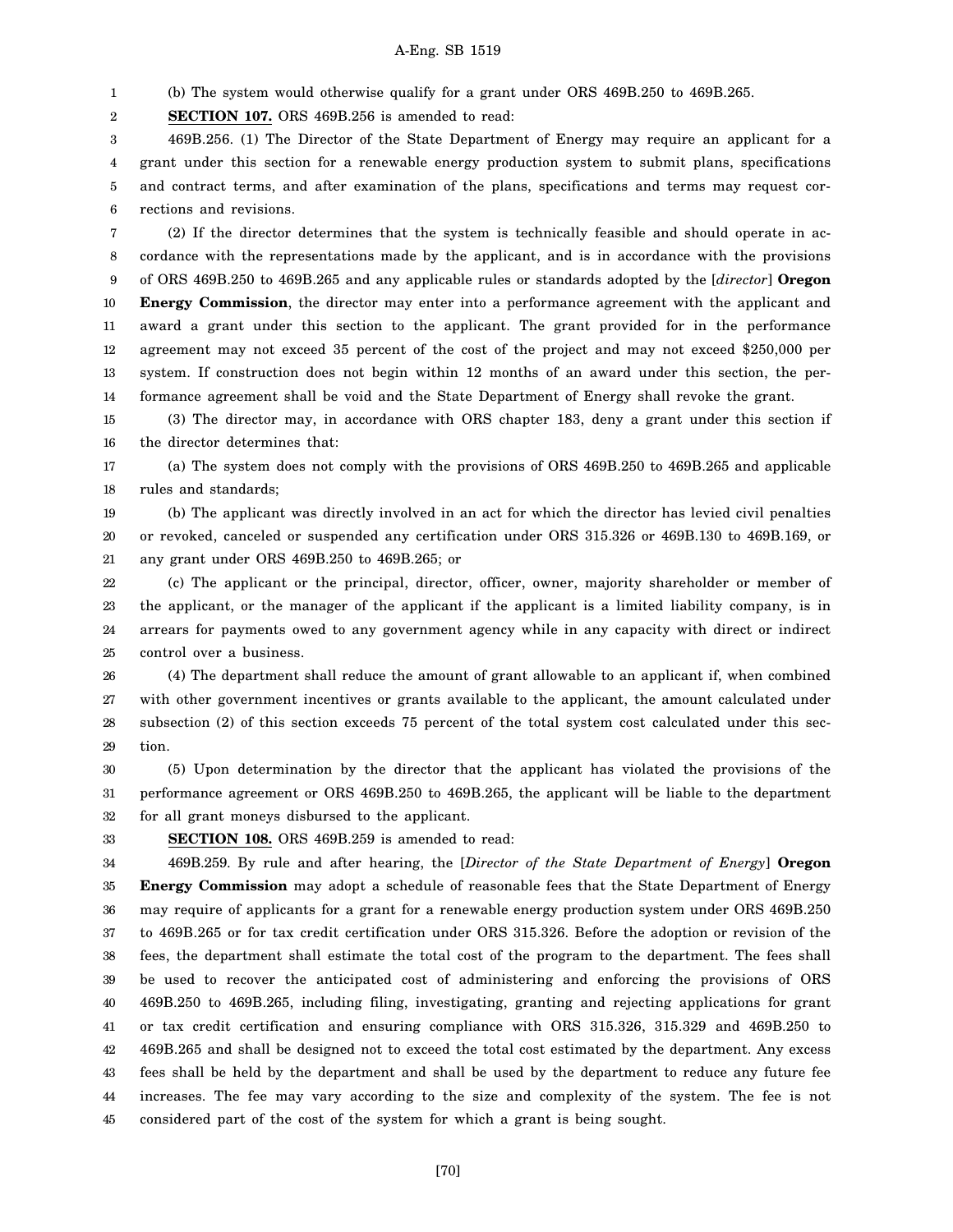1 **SECTION 109.** ORS 469B.262 is amended to read:

2 3 469B.262. (1) The total amount of potential tax credits for certified renewable energy development contributions in this state may not, at the time of certification under ORS 315.326, exceed:

4 (a) \$3 million for any biennium; or

5 (b) \$750,000 for the six months beginning July 1, 2017, and ending December 31, 2017.

6 7 8 (2) In the event that the Director of the State Department of Energy receives applications for grants under ORS 469B.256 in excess of the contributions received pursuant to ORS 315.326, the director shall allocate the issuance of grants according to standards and criteria established by rule

- 9 by the [*director*] **Oregon Energy Commission**.
- 10

**SECTION 110.** ORS 469B.265 is amended to read:

11 12 13 14 469B.265. The [*State Department of Energy*] **Oregon Energy Commission** shall by rule establish policies and procedures for the administration and enforcement of the provisions of ORS 315.326, 315.329 and 469B.250 to 469B.265, including standards for what constitutes a single renewable energy production system.

15 **SECTION 111.** ORS 469B.273 is amended to read:

16 17 18 469B.273. (1) In determining the priority of any energy conservation project for tax credits, preference shall be given to those projects that have the highest energy savings over the five-year credit allowance period per tax credit dollar.

19 20 21 22 23 24 25 (2) In administering this section, the Director of the State Department of Energy shall compare projects of similar technology types against each other, take into account the amount of energy saved over the life of the equipment, market or industry sector, expected lifespan of the project compared to the simple payback period, whether the energy savings of the project benefit a party other than the owner and any other factors defined in [*State Department of Energy*] rule **by the Oregon Energy Commission**. The **State** Department **of Energy** may certify less than the total cost of any project based on this evaluation.

26

## **SECTION 112.** ORS 469B.276 is amended to read:

27 28 29 30 469B.276. (1) The owner of a project may transfer a tax credit for the project in exchange for a cash payment equal to the present value of the potential tax credit, as determined at the time of the application for preliminary certification. If the tax credit is subject to recertification, only that portion of the tax credit that has been recertified may be transferred.

31 32 33 34 (2) The [*State Department of Energy*] **Oregon Energy Commission** shall establish by rule a formula to be employed in the determination of prices of credits transferred under this section. In establishing the formula the [*department*] **commission** shall incorporate inflation projections and market real rate of return.

35 36 (3) The **State** Department **of Energy** shall recalculate credit transfer prices quarterly, employing the formula established under subsection (2) of this section.

37 **SECTION 113.** ORS 469B.279 is amended to read:

38 39 469B.279. The [*State Department of Energy*] **Oregon Energy Commission** shall by rule establish the following standards relating to energy conservation projects:

40 41 (1) In consultation with the Department of Consumer and Business Services Building Codes Division, standards relating to energy savings in new construction.

- 42 (2) Standards relating to what constitutes a replacement of inefficient equipment.
- 43 (3) Standards for the determination of total project cost.

44 45 (4) Standards for the application of third party review of research and development projects by a qualified third party selected by the Director of the State Department of Energy, as required in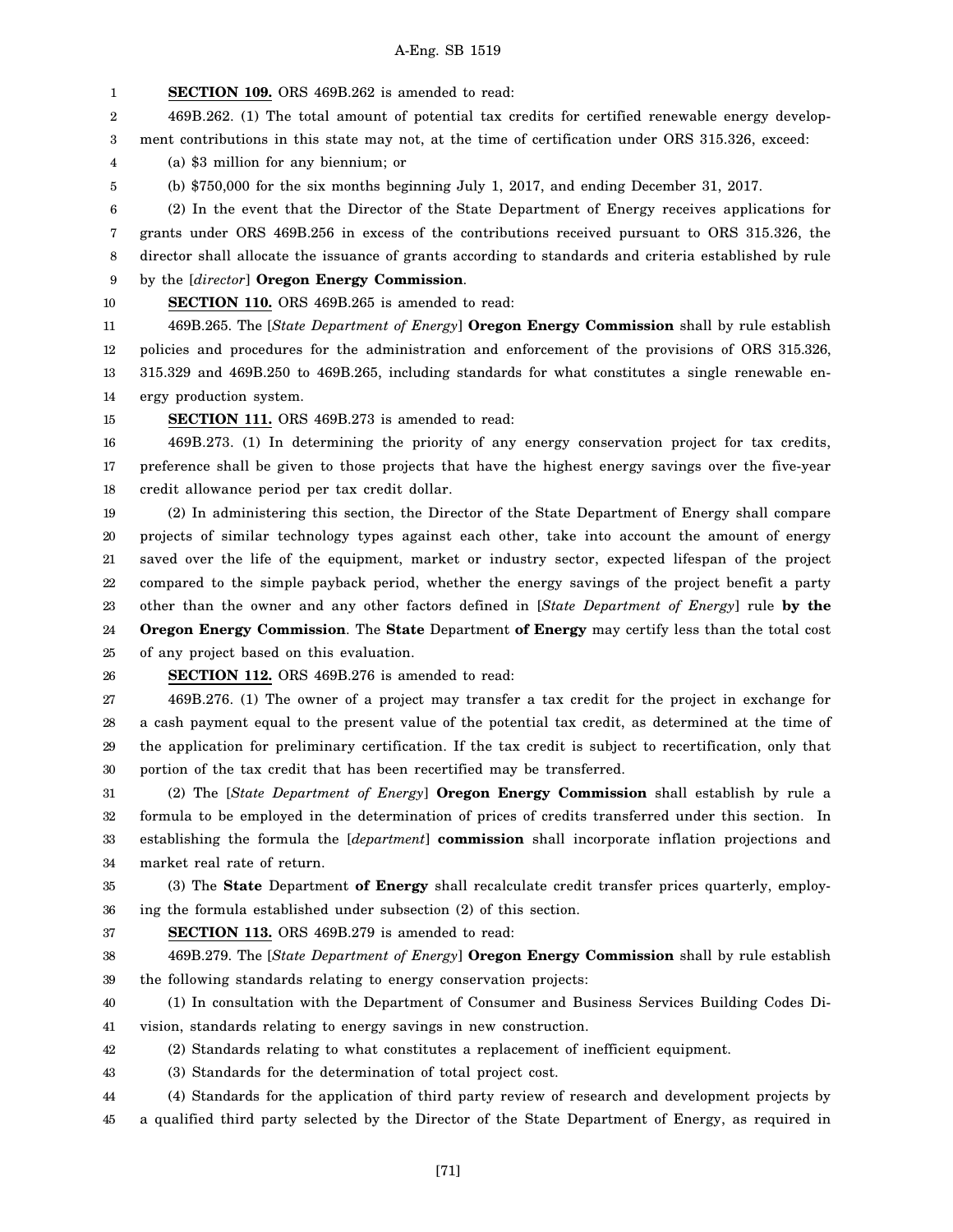1 2 3 4 5 6 7 8 9 10 11 12 13 14 15 16 17 18 19 20 21 22 23 24 25 26 27 28 29 30 31 32 33 34 35 36 37 38 39 40 41 42 43 44 ORS 469B.285. **SECTION 114.** ORS 469B.285 is amended to read: 469B.285. (1) Prior to the installation or construction of an energy conservation project, any person may apply to the State Department of Energy for preliminary certification under ORS 469B.288 if: (a) The project complies with the standards adopted by the [*Director of the State Department of Energy*] **Oregon Energy Commission**; and (b) The applicant will be the owner, contract purchaser or lessee of the project at the time of installation or construction of the project. (2) An application for preliminary certification shall be made in writing on a form prepared by the department and shall contain: (a) A statement that the applicant plans to acquire, construct or install a project that substantially reduces the consumption of purchased energy or uses energy more efficiently. (b) A detailed description of the project and its operation and information showing that the project will operate as represented in the application and remain in operation for at least five years, unless the [*director*] **commission** by rule specifies another period of operation. (c) Information on the amount by which consumption of purchased energy by the applicant will be reduced, and, if applicable, information about the expected level of sustainable building practices project performance. (d) The anticipated total project cost. (e) Information on the number and type of jobs, directly connected to the allowance of the credit, that will be: (A) Created by the project; and (B) Sustained throughout the construction, installation and operation of the project. (f) Information demonstrating that the project will comply with applicable state and local laws and regulations and obtain required licenses and permits. (g) Information relating to the standards described in ORS 469B.279. (h) A recommendation for a research and development project as demonstrative of innovation that has been made by a qualified third party selected by the Director **of the State Department of Energy**. (i) Any other information the [*director*] **commission** considers necessary to determine whether the project is in accordance with the provisions of ORS 469B.270 to 469B.306, and any applicable rules or standards adopted by the [*director*] **commission**. (3) An application for preliminary certification shall be accompanied by a fee established under ORS 469B.294. The director may refund all or a portion of the fee if the application for certification is rejected. (4) The director may allow an applicant to file the application for preliminary certification after the start of installation or construction of the project if the director finds that: (a) Filing the application before the start of installation or construction is inappropriate because special circumstances render filing earlier unreasonable; and (b) The project would otherwise qualify for certification under ORS 469B.270 to 469B.306. (5) The [*director*] **commission** may, by rule, waive preliminary certification under ORS 469B.288, or may establish an informational filing system in place of preliminary certification, for projects that:

45 (a) Have eligible costs of less than \$20,000;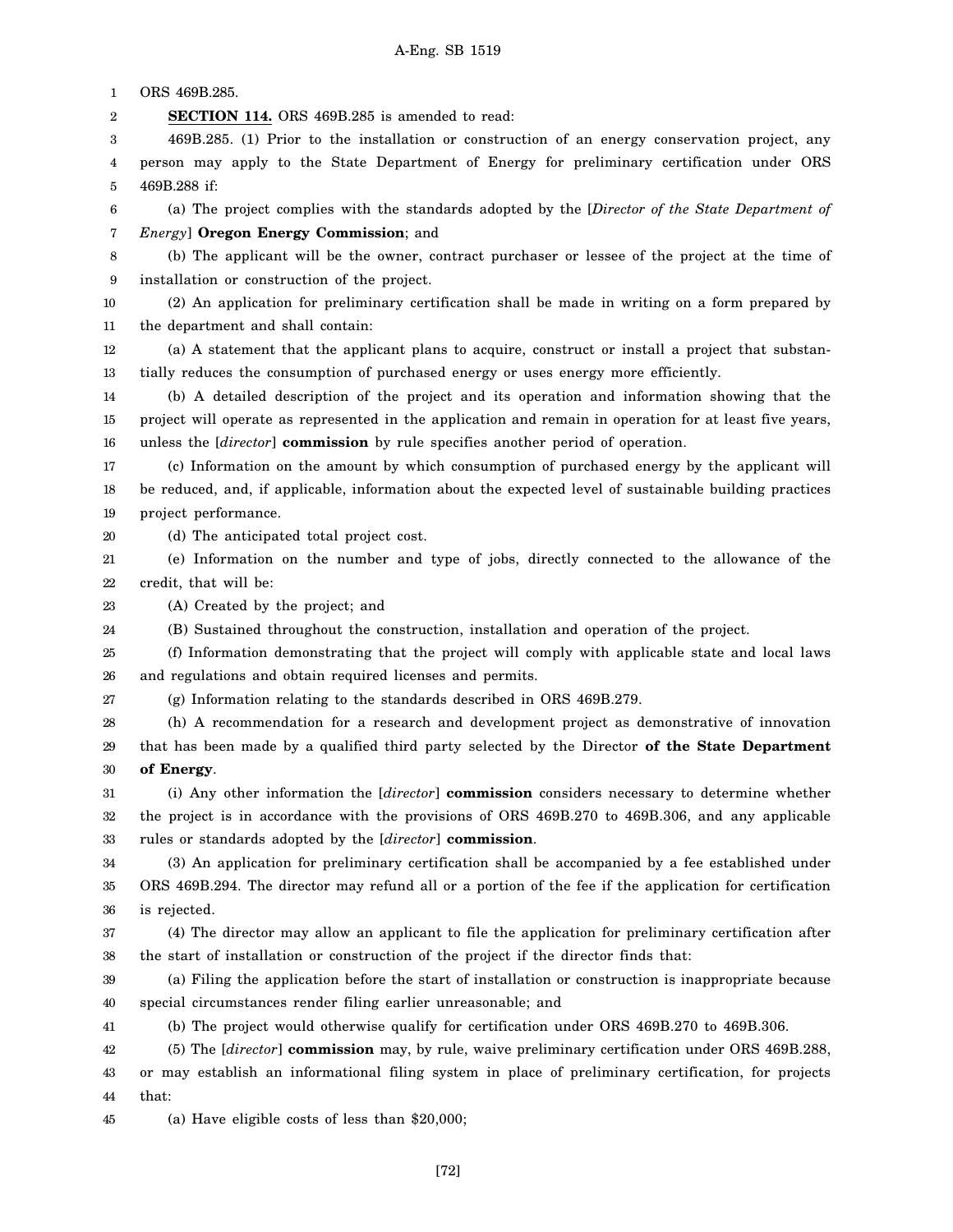1 2 (b) Consist of measures that the director determines to be eligible for waiver of preliminary certification; and

3 (c) Comply with any other requirements established by the [*director*] **commission**.

4 5 6 (6) A preliminary certification shall remain valid for a period of three calendar years after the date on which the preliminary certification is issued by the director, after which the certification becomes invalid even if:

7 (a) The applicant is awaiting identification of a pass-through partner; or

8 (b) The preliminary certification has been amended.

9 **SECTION 115.** ORS 469B.288 is amended to read:

10

23

11 12 469B.288. (1) The Director of the State Department of Energy may require an applicant for certification of an energy conservation project to submit plans, specifications and contract terms, and after examination of the plans, specifications and terms may request corrections and revisions.

13 14 15 16 17 18 (2) If the director determines that the project is technically feasible and should operate in accordance with the representations made by the applicant, and is in accordance with the provisions of ORS 469B.270 to 469B.306 and any applicable rules or standards adopted by the [*director*] **Oregon Energy Commission**, the director may issue a preliminary certificate approving the installation or construction of the project. The certificate shall indicate the potential amount of tax credit allowable and shall list any conditions for claiming the credit.

19 20 (3) In accordance with ORS chapter 183, the director may issue an order altering, conditioning, suspending or denying preliminary certification if the director determines that:

21 22 (a) The project does not comply with the provisions of ORS 469B.270 to 469B.306 and applicable rules and standards;

(b) The applicant has previously received preliminary or final certification for the project;

24 25 26 (c) The applicant was directly involved in an act for which the director has levied civil penalties or revoked, canceled or suspended any certification under ORS 469B.130 to 469B.169 or 469B.270 to 469B.306; or

27 28 29 30 (d) The applicant or the principal, director, officer, owner, majority shareholder or member of the applicant, or the manager of the applicant if the applicant is a limited liability company, is in arrears for payments owed to any government agency while in any capacity with direct or indirect control over a business.

31 **SECTION 116.** ORS 469B.291 is amended to read:

32 33 469B.291. (1) The Director of the State Department of Energy may issue a final certification for an energy conservation project under this section only if:

34 35 (a) The project was installed or constructed under a preliminary certificate of approval issued under ORS 469B.288, unless preliminary certification is waived under ORS 469B.285 (5);

36 37 38 (b) The applicant demonstrates the ability to provide the information required by ORS 469B.285 (2) and does not violate any condition that may be imposed as described in subsections (4) and (5) of this section; and

39 40 41 (c) The project was installed or constructed in accordance with the applicable provisions of ORS 469B.270 to 469B.306 and any applicable rules or standards adopted by the [*director*] **Oregon Energy Commission**.

42 (2) Any person may apply to the State Department of Energy for final certification of a project:

43 (a) If the person received preliminary certification for the project under ORS 469B.288; and

44 (b) After completion of the installation or construction of the project.

45 (3) An application for final certification shall be made in writing on a form prepared by the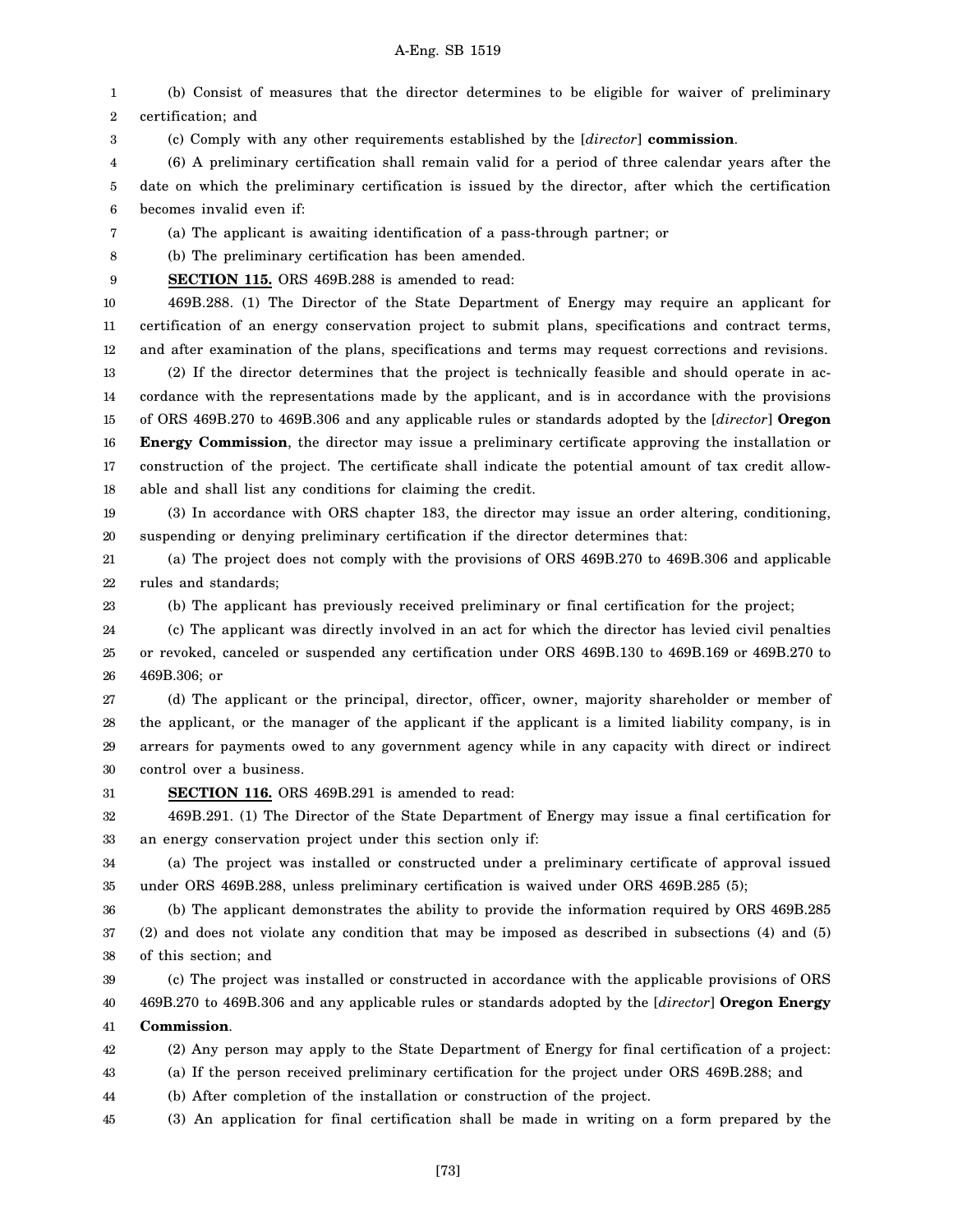1 department and shall contain:

2 (a) A statement that the conditions of the preliminary certification have been complied with;

3 4 5 (b) The actual cost of the project attested to by a certified public accountant who is not an employee of the applicant or, if the actual cost of the project is less than \$50,000, copies of receipts for purchase and installation of the project;

6

(c) The amount of the credit under ORS 315.331 that is to be claimed;

7 8 9 (d) The number and type of jobs, directly connected to the allowance of the credit, that will be created by the operation and maintenance of the project over the five-year period beginning with the year of preliminary certification under ORS 469B.288;

10 11 12 (e) Information sufficient to demonstrate that the project will remain in operation for at least five years, unless the [*director*] **Oregon Energy Commission** by rule specifies another period of operation;

13 14 (f) Documentation of compliance with applicable state and local laws and regulations and licensing and permitting requirements as defined by the [*director*] **Oregon Energy Commission**;

15 16 (g) Information, if applicable, pertaining to prior recommendation of the project by a qualified third party selected by the director; and

17 18 (h) Any other information determined by the director to be necessary prior to issuance of a final certificate, including inspection of the project by the department.

19 20 21 22 (4) As part of the final certification process, the director may require the applicant to enter into a performance agreement with the department. The performance agreement may include a recertification requirement under ORS 469B.298 and any additional requirements that the director determines are appropriate to promote the purposes of ORS 315.331 and 469B.270 to 469B.306.

23 24 25 26 27 28 29 30 (5) After the filing of the application under this section, the director may issue the certificate together with any conditions, including conditions imposed by a performance agreement, that the director determines are appropriate to promote the purposes of ORS 315.331 and 469B.270 to 469B.306. If the applicant is an entity subject to regulation by the Public Utility Commission, the director may consult with the **Public Utility** Commission prior to issuance of the certificate. The action of the director shall include certification of the actual cost of the project. However, the director may not certify an amount for tax credit purposes that is more than the amount approved in the preliminary certificate issued for the project.

31 32 33 34 35 (6) Except as otherwise provided in ORS 469B.298, if the director rejects an application for final certification, or certifies a lesser amount of credit than was claimed in the application, the director shall send to the applicant written notice of the action, together with a statement of the findings and reasons for the action, by certified mail, before the 60th day after the filing of the application. Failure of the director to act constitutes rejection of the application.

36 37 38 (7) Upon approval of an application for final certification of a project, the director shall certify the project. The final certification shall indicate the amount of projected energy savings attributable to the project and the total project cost.

39 40 (8) The [*director*] **Oregon Energy Commission** may establish by rule timelines and intermediate deadlines for submission of application materials.

41

**SECTION 117.** ORS 469B.294 is amended to read:

42 43 44 45 469B.294. By rule and after hearing, the [*Director of the State Department of Energy*] **Oregon Energy Commission** may adopt a schedule of reasonable fees that the State Department of Energy may require of applicants for preliminary or final certification or recertification of an energy conservation project under ORS 469B.270 to 469B.306. Before the adoption or revision of the fees, the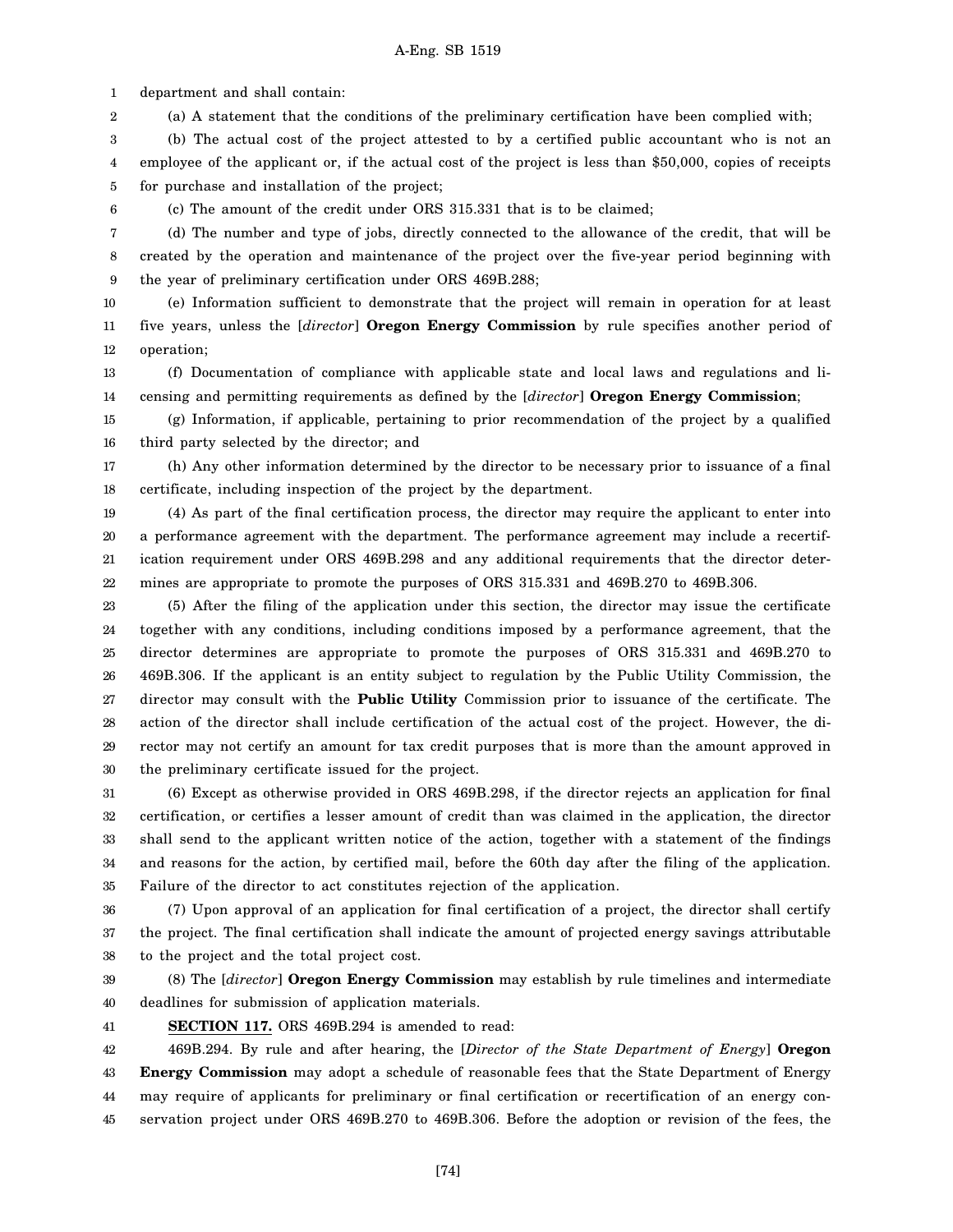1 2 3 4 5 6 7 8 department shall estimate the total cost of the program to the department. The fees shall be used to recover the anticipated cost of administering and enforcing the provisions of ORS 469B.270 to 469B.306, including filing, investigating, granting and rejecting applications for certification or recertification and ensuring compliance with ORS 469B.270 to 469B.306 and shall be designed not to exceed the total cost estimated by the department. Any excess fees shall be held by the department and shall be used by the department to reduce any future fee increases. The fee may vary according to the size and complexity of the project. The fee is not considered part of the cost of the project to be certified.

9 **SECTION 118.** ORS 469B.303 is amended to read:

10 11 469B.303. (1) The total amount of potential tax credits for all energy conservation projects in this state may not, at the time of preliminary certification under ORS 469B.288, exceed:

12 (a) \$28 million for any biennium; or

13 (b) \$7.5 million for the six months beginning July 1, 2017, and ending December 31, 2017.

14 15 16 17 18 (2) In the event that the Director of the State Department of Energy receives applications for preliminary certification with a total amount of certified costs for potential tax credits in excess of the limitations in subsection (1) of this section, the director shall allocate the issuance of preliminary certifications according to standards and criteria established by rule by the [*director*] **Oregon Energy Commission**.

19

**SECTION 119.** ORS 469B.306 is amended to read:

20 21 22 23 469B.306. The [*State Department of Energy*] **Oregon Energy Commission** shall by rule establish policies and procedures for the administration and enforcement of the provisions of ORS 315.331 and 469B.270 to 469B.306 and section 36, chapter 730, Oregon Laws 2011, including standards for what constitutes a single energy conservation project.

24 **SECTION 120.** ORS 469B.323 is amended to read:

25 26 469B.323. (1) The owner of a transportation project may transfer a tax credit for the project in exchange for a cash payment equal to the present value of the tax credit.

27 28 29 30 (2) The [*State Department of Energy*] **Oregon Energy Commission** shall establish by rule a formula to be employed in the determination of prices of credits transferred under this section. In establishing the formula the [*department*] **commission** shall incorporate inflation projections and market real rate of return.

31 32 (3) The [*department*] **State Department of Energy** shall recalculate credit transfer prices quarterly, employing the formula established under subsection (2) of this section.

33 **SECTION 121.** ORS 469B.326 is amended to read:

34 35 36 469B.326. (1) Prior to the acquisition or performance of a transportation project, a person may apply to the State Department of Energy for preliminary certification for the project under ORS 469B.329 if:

37 38 (a) The project complies with the standards adopted by the [*Director of the State Department of Energy*] **Oregon Energy Commission**; and

39 40 (b) The applicant will be the owner, contract purchaser or lessee of the project at the time of acquisition or performance of the project.

41 42 (2) An application for preliminary certification shall be made in writing on a form prepared by the department and shall contain:

43 44 (a) A statement that the applicant plans to acquire or perform a project that substantially reduces the consumption of purchased petroleum energy.

45 (b) A detailed description of the project and its operation and information showing that the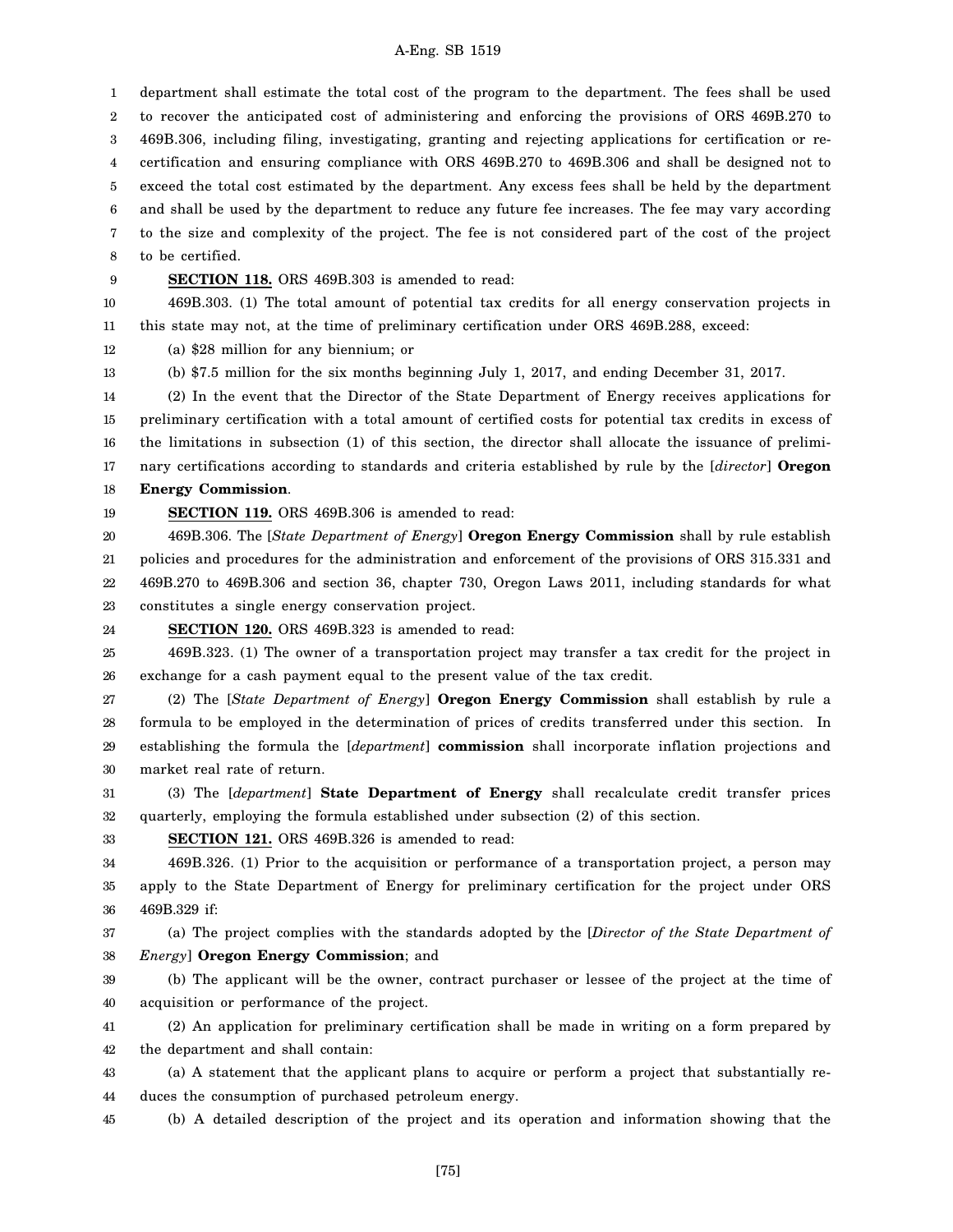1 project will operate as represented in the application and remain in operation for at least five years,

2 unless the [*director*] **commission** by rule specifies another period of operation.

3 4 5 (c) Information on the amount by which consumption of purchased petroleum energy by the applicant will be reduced, and, if applicable, information about the expected level of project performance.

6 (d) The anticipated total project cost.

7 8 (e) Information on the number and types of jobs, directly connected to the allowance of the credit, that will be:

9 (A) Created by the project; and

10 (B) Sustained throughout the acquisition and performance of the project.

11 12 (f) Information demonstrating that the project will comply with applicable state and local laws and regulations and obtain required licenses and permits.

13 14 15 (g) Any other information the [*director*] **commission** considers necessary to determine whether the project is in accordance with the provisions of ORS 469B.320 to 469B.347, and any applicable rules or standards adopted by the [*director*] **commission**.

16 17 18 (3) An application for preliminary certification shall be accompanied by a fee established under ORS 469B.335. The Director **of the State Department of Energy** may refund all or a portion of the fee if the application for certification is rejected.

19 20 (4) The director may allow an applicant to file the application for preliminary certification after the start of acquisition or performance of the project if the director finds that:

21 22 (a) Filing the application before the start of acquisition or performance is inappropriate because special circumstances render filing earlier unreasonable; and

23 (b) The project would otherwise qualify for certification under ORS 469B.320 to 469B.347.

24 25 26 (5) A preliminary certification shall remain valid for a period of three calendar years after the date on which the preliminary certification is issued by the director, after which the certification becomes invalid even if:

27 (a) The applicant is awaiting identification of a pass-through partner; or

28 (b) The preliminary certification has been amended.

29 **SECTION 122.** ORS 469B.329 is amended to read:

30 31 32 469B.329. (1) The Director of the State Department of Energy may require an applicant for certification of a transportation project to submit plans, specifications and contract terms, and after examination of the plans, specifications and terms may request corrections and revisions.

33 34 35 36 37 38 (2) If the director determines that the project is technically feasible and should operate in accordance with the representations made by the applicant, and is in accordance with the provisions of ORS 469B.320 to 469B.347 and any applicable rules or standards adopted by the [*director*] **Oregon Energy Commission**, the director may issue a preliminary certificate approving the acquisition or performance of the project. The certificate shall indicate the potential amount of tax credit allowable and shall list any conditions for claiming the credit.

39 40 (3) In accordance with ORS chapter 183, the director may issue an order altering, conditioning, suspending or denying preliminary certification if the director determines that:

41 42 (a) The project does not comply with the provisions of ORS 469B.320 to 469B.347 and applicable rules and standards;

43 (b) The applicant has previously received preliminary or final certification for the project;

44 45 (c) The applicant was directly involved in an act for which the director has levied civil penalties or revoked, canceled or suspended any certification under ORS 469B.130 to 469B.169 or 469B.320 to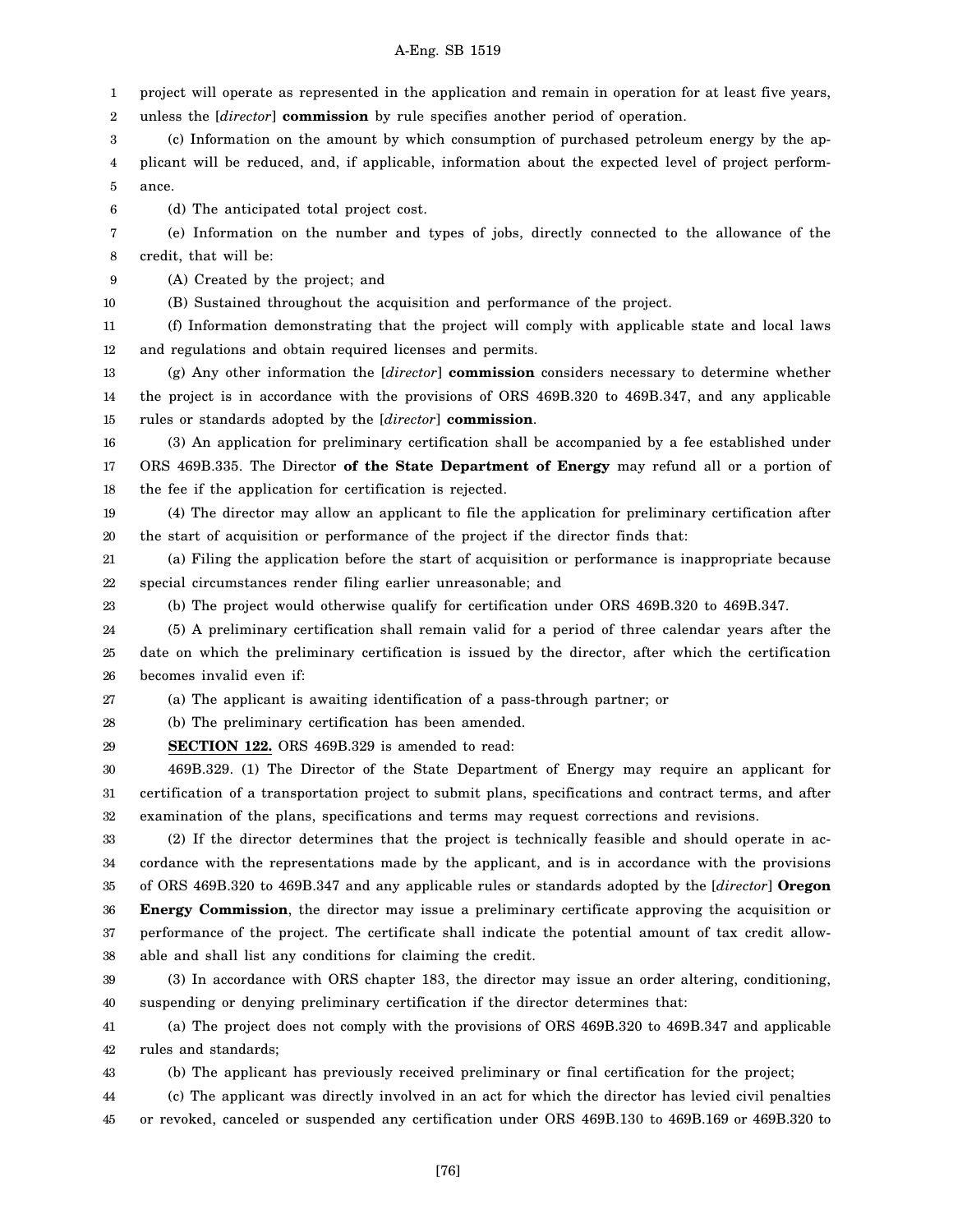1 2 3 4 5 6 7 8 9 10 11 12 13 14 15 16 17 18 19 20 21 22 23 24 25 26 27 28 29 30 31 32 33 34 35 36 37 38 39 40 41 42 43 44 45 469B.347; or (d) The applicant or the principal, director, officer, owner, majority shareholder or member of the applicant, or the manager of the applicant if the applicant is a limited liability company, is in arrears for payments owed to any government agency while in any capacity with direct or indirect control over a business. **SECTION 123.** ORS 469B.332 is amended to read: 469B.332. (1) A final certification for a transportation project may not be issued by the Director of the State Department of Energy under this section unless: (a) The project was acquired or performed under a preliminary certificate of approval issued under ORS 469B.329; (b) The applicant demonstrates the ability to provide the information required by ORS 469B.326 (2) and does not violate any condition that may be imposed as described in subsection (4) of this section; and (c) The project was acquired or performed in accordance with the applicable provisions of ORS 469B.320 to 469B.347 and any applicable rules or standards adopted by the [*director*] **Oregon Energy Commission**. (2) A person may apply to the State Department of Energy for final certification of a project: (a) If the person received preliminary certification for the project under ORS 469B.329; and (b) After completion of the acquisition or performance of the project. (3) An application for final certification shall be made in writing on a form prepared by the department and shall contain: (a) A statement that the conditions of the preliminary certification have been complied with; (b)(A) The actual cost of the project attested to by a certified public accountant who is not an employee of the applicant or the applicant's completed audit in compliance with federal Office of Management and Budget Circular A-133; or (B) If the actual cost of the project is less than \$50,000, copies of receipts for acquisition and performance of the project; (c) The amount of the credit under ORS 315.336 that is to be claimed; (d) The number and types of jobs, directly connected to the allowance of the credit, created by the acquisition and performance of the project over the five-year period beginning on the date of issuance of the preliminary certification under ORS 469B.329; (e) Information sufficient to demonstrate that the project will remain in operation for at least five years, unless the [*director*] **Oregon Energy Commission** by rule specifies another period of operation; (f) Documentation of compliance with applicable state and local laws and regulations and licensing and permitting requirements as defined by the [*director*] **Oregon Energy Commission**; and (g) Any other information determined by the director to be necessary prior to issuance of a final certificate, including inspection of the project by the department. (4) After the filing of the application under this section, the director may issue the certificate together with any conditions that the director determines are appropriate to promote the purposes of ORS 315.336 and 469B.320 to 469B.347. If the applicant is an entity subject to regulation by the Public Utility Commission, the director may consult with the **Public Utility** Commission prior to issuance of the certificate. The action of the director shall include certification of the actual cost of the project. However, the director may not certify an amount for tax credit purposes that is more than the amount of credit approved in the preliminary certificate issued for the project.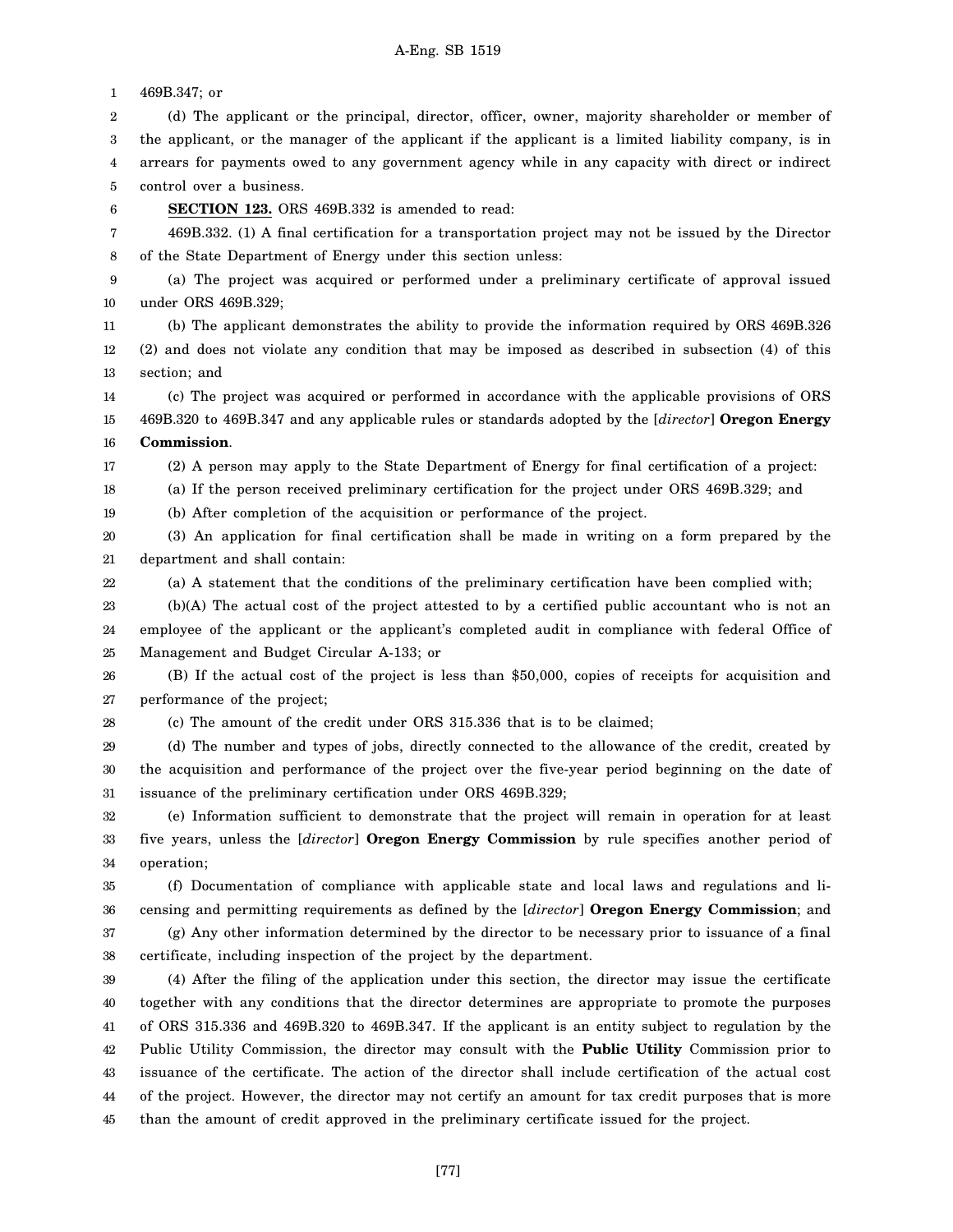1 2 3 4 5 (5) If the director rejects an application for final certification, or certifies a lesser amount of credit than was claimed in the application, the director shall send to the applicant written notice of the action, together with a statement of the findings and reasons for the action, by certified mail, before the 60th day after the filing of the application. Failure of the director to act constitutes rejection of the application.

6 7 8 (6) Upon approval of an application for final certification of a project, the director shall certify the project. The final certification shall indicate the amount of projected energy savings attributable to the project and the certified cost of the project.

9 10 (7) The [*director*] **Oregon Energy Commission** may establish by rule timelines and intermediate deadlines for submission of application materials.

11

**SECTION 124.** ORS 469B.335 is amended to read:

12 13 14 15 16 17 18 19 20 21 22 469B.335. By rule and after hearing, the [*Director of the State Department of Energy*] **Oregon Energy Commission** may adopt a schedule of reasonable fees that the State Department of Energy may require of applicants for preliminary or final certification of a transportation project under ORS 469B.320 to 469B.347. Before the adoption or revision of the fees, the department shall estimate the total cost of the program to the department. The fees shall be used to recover the anticipated cost of administering and enforcing the provisions of ORS 469B.320 to 469B.347, including filing, investigating, granting and rejecting applications for certification and ensuring compliance with ORS 469B.320 to 469B.347 and shall be designed not to exceed the total cost estimated by the department. Any excess fees shall be held by the department and shall be used by the department to reduce any future fee increases. The fee may vary according to the size and complexity of the project. The fee is not considered part of the cost of the project to be certified.

23

# **SECTION 125.** ORS 469B.347 is amended to read:

24 25 26 469B.347. The [*State Department of Energy*] **Oregon Energy Commission** shall by rule establish policies and procedures for the administration and enforcement of the provisions of ORS 315.336 and 469B.320 to 469B.347, including standards for what constitutes a single transportation project.

27 **SECTION 126.** ORS 469B.400 is amended to read:

28 29 30 469B.400. The [*State Department of Energy*] **Oregon Energy Commission** shall by rule identify categories of fuel blend and solid biofuel that qualify for the personal income tax credit allowed under ORS 315.465.

31 **SECTION 127.** ORS 701.532 is amended to read:

32 33 34 701.532. (1) The Construction Contractors Board shall certify an individual as a home energy assessor if the individual meets the requirements of this section and of any rule adopted by the board under this section. A home energy assessor certificate must be renewed annually.

35 36 37 (2) The board shall require that an applicant for a home energy assessor certificate present proof of passing a training program designated by the [*State Department of Energy*] **Oregon Energy Commission** under ORS 469.703.

38 39 (3) The board may adopt rules to regulate the practice of assigning home energy performance scores, including:

40 (a) Prescribing the form and manner of applying for a home energy assessor certificate;

41 42 (b) Establishing procedures for the issuance, renewal or revocation of a home energy assessor certificate; and

43 44 (c) Establishing fees necessary for the administration of ORS 701.527 to 701.536 that do not exceed the following amounts:

45 (A) \$100 for application for a home energy assessor certificate;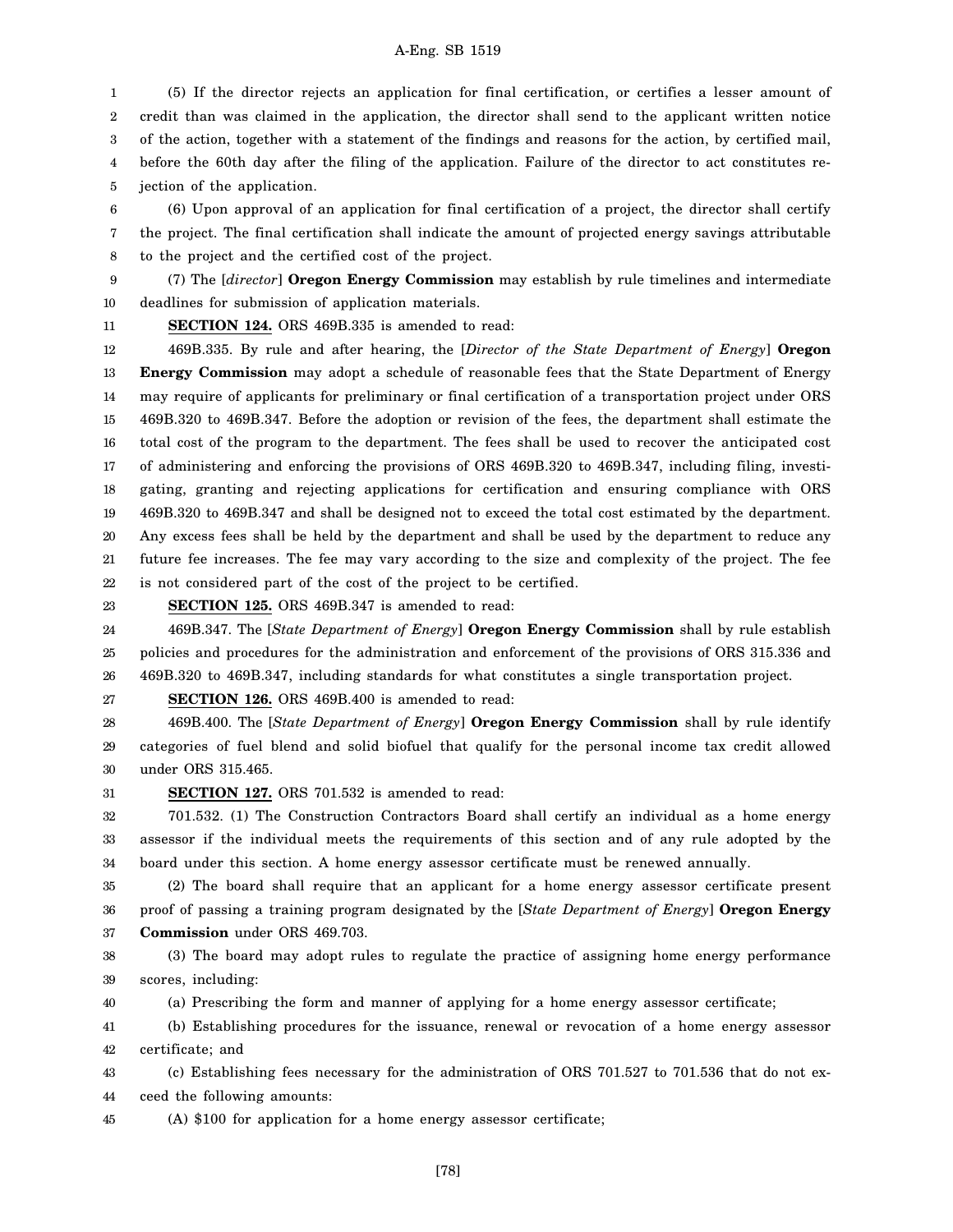1 (B) \$100 for issuance of an initial one-year home energy assessor certificate; and

2 (C) \$100 for renewal of a one-year home energy assessor certificate.

3 **SECTION 128.** ORS 757.528 is amended to read:

4 5 6 7 757.528. (1) Unless modified by rule by the [*State Department of Energy*] **Oregon Energy Commission** as provided in this section, the greenhouse gas emissions standard that applies to consumer-owned utilities is 1,100 pounds of greenhouse gases per megawatt-hour for a generating facility.

8 9 (2) Unless modified pursuant to subsection (4) of this section, the greenhouse gas emissions standard includes only carbon dioxide emissions.

10 11 12 13 14 (3) For purposes of applying the emissions standard to cogeneration facilities, the [*department*] **Oregon Energy Commission** shall establish an output-based methodology to ensure that the calculation of emissions of greenhouse gases for cogeneration facilities recognizes the total usable energy output of the process and includes all greenhouse gases emitted by the facility in the production of both electrical and thermal energy.

15 16 17 18 (4) The [*department*] **Oregon Energy Commission** shall review the greenhouse gas emissions standard established under this section no more than once every three years. After public notice and hearing, and consultation with the Public Utility Commission, the [*department*] **Oregon Energy Commission** may:

19 20 (a) Modify the emissions standard to include other greenhouse gases as defined in ORS 468A.210, with the other greenhouse gases expressed as their carbon dioxide equivalent; and

21 22 (b) Modify the emissions standard based upon current information on the rate of greenhouse gas emissions from a commercially available combined-cycle natural gas generating facility that:

23 24 (A) Employs a combination of one or more gas turbines and one or more steam turbines and produces electricity in the steam turbines from waste heat produced by the gas turbines;

25 26 (B) Has a heat rate at high elevation within the boundaries of the Western Electricity Coordinating Council; and

27

(C) Has a heat rate at ambient temperatures when operating during the hottest day of the year.

28 29 (5) In modifying the greenhouse gas emissions standard, the [*department*] **Oregon Energy Commission** shall:

30 31 32 33 (a) Use an output-based methodology to ensure that the calculation of greenhouse gas emissions through cogeneration recognizes the total usable energy output of the process and includes all greenhouse gases emitted by the generating facility in the production of both electrical and thermal energy; and

34 35 (b) Consider the effects of the emissions standard on system reliability and overall costs to electricity consumers.

36 37 38 39 40 41 (6) If upon a review conducted pursuant to subsection (4) of this section, the [*department*] **Oregon Energy Commission** determines that a mandatory greenhouse gas emissions limit has been established pursuant to state or federal law, the [*department*] **Oregon Energy Commission** shall issue a report to the appropriate legislative committees of the Legislative Assembly stating which portions, if any, of the greenhouse gas emissions standard are no longer necessary as a matter of state law.

42 **SECTION 129.** ORS 757.533 is amended to read:

43 44 45 757.533. (1)(a) A governing board of a consumer-owned utility may not enter into a long-term financial commitment unless the baseload electricity acquired under the commitment is produced by a generating facility that complies with a greenhouse gas emissions standard established under ORS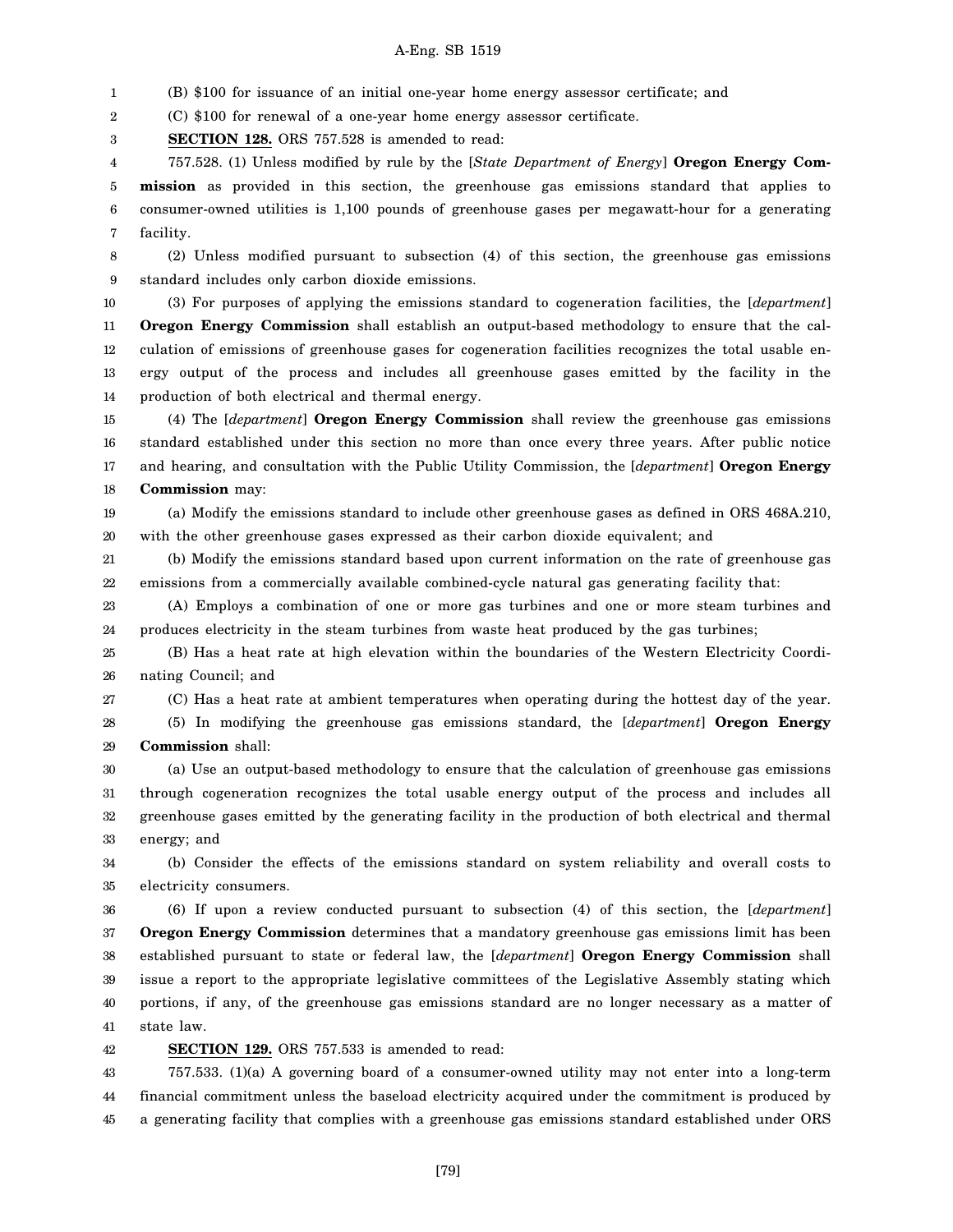1 757.528.

23

36

2 3 (b) A generating facility complies with the greenhouse gas emissions standard established under ORS 757.528 if the rate of emissions of the facility does not exceed the emissions standard.

4 5 6 7 8 (c) In determining whether a generating facility complies with the emissions standard, the total emissions associated with producing baseload electricity at the generating facility shall be included in determining the rate of emissions of greenhouse gases. The total emissions associated with producing electricity at the generating facility do not include emissions associated with transportation, fuel extraction or other life-cycle emissions associated with obtaining the fuel for the facility.

9 10 11 (2) Notwithstanding subsection (1) of this section, the emissions standard does not apply to greenhouse gas emissions produced by a generating facility owned by a consumer-owned utility or contracted through a long-term financial commitment if the emissions:

12 13 (a) Come from a facility powered exclusively by renewable energy sources described in ORS 469A.025;

14 15 16 17 (b) Come from a cogeneration facility in this state that is fueled by natural gas, synthetic gas, distillate fuels, waste gas or a combination of these fuels, and that is producing energy, in service for tax purposes, commercially operable, or in rates as of July 1, 2010, until the facility is subject to a new long-term financial commitment; or

18 19 20 (c) Come from a generating facility that has in place a plan to be a low-carbon emission resource, as determined by the State Department of Energy, pursuant to sufficient technical documentation, within seven years of commencing plant operations.

21 22 (3) The governing board may provide an exemption for an individual generating facility from the emissions performance standard to address:

(a) Unanticipated electricity system reliability needs;

24 25 (b) Catastrophic events or threat of significant financial harm that may arise from unforeseen circumstances; or

26 27 28 29 (c) Long-term financial commitments between members of a joint operating entity recognized under federal law or the joint operating entity's predecessor organization, or with the joint operating entity for a baseload resource that the consumer-owned utility had an ownership interest in prior to July 1, 2010.

30 31 32 (4) A governing board shall report to the consumer-owned utility's customers or members and to the State Department of Energy information on any case-by-case exemption from the emissions performance standard granted by the governing board.

33 34 35 (5) For purposes of ORS 757.522 to 757.536, a long-term financial commitment for a consumerowned utility does not include agreements to purchase electricity from the Bonneville Power Administration.

(6) The [*department*] **Oregon Energy Commission** by rule shall establish:

37 38 (a) Standards for identifying contracts for electricity for which the emissions cannot readily be determined with any specificity; and

39 40 (b) Emissions to be attributed to such contracts for purposes of determining compliance with the emissions standard established under ORS 757.528.

41 **SECTION 130.** ORS 757.538 is amended to read:

42 757.538. The Public Utility Commission and the [*State Department of Energy*] **Oregon Energy**

43 **Commission** shall adopt rules as necessary to implement ORS 757.522 to 757.536.

44 **SECTION 131.** ORS 757.600 is amended to read:

45 757.600. As used in ORS 757.600 to 757.689, unless the context requires otherwise: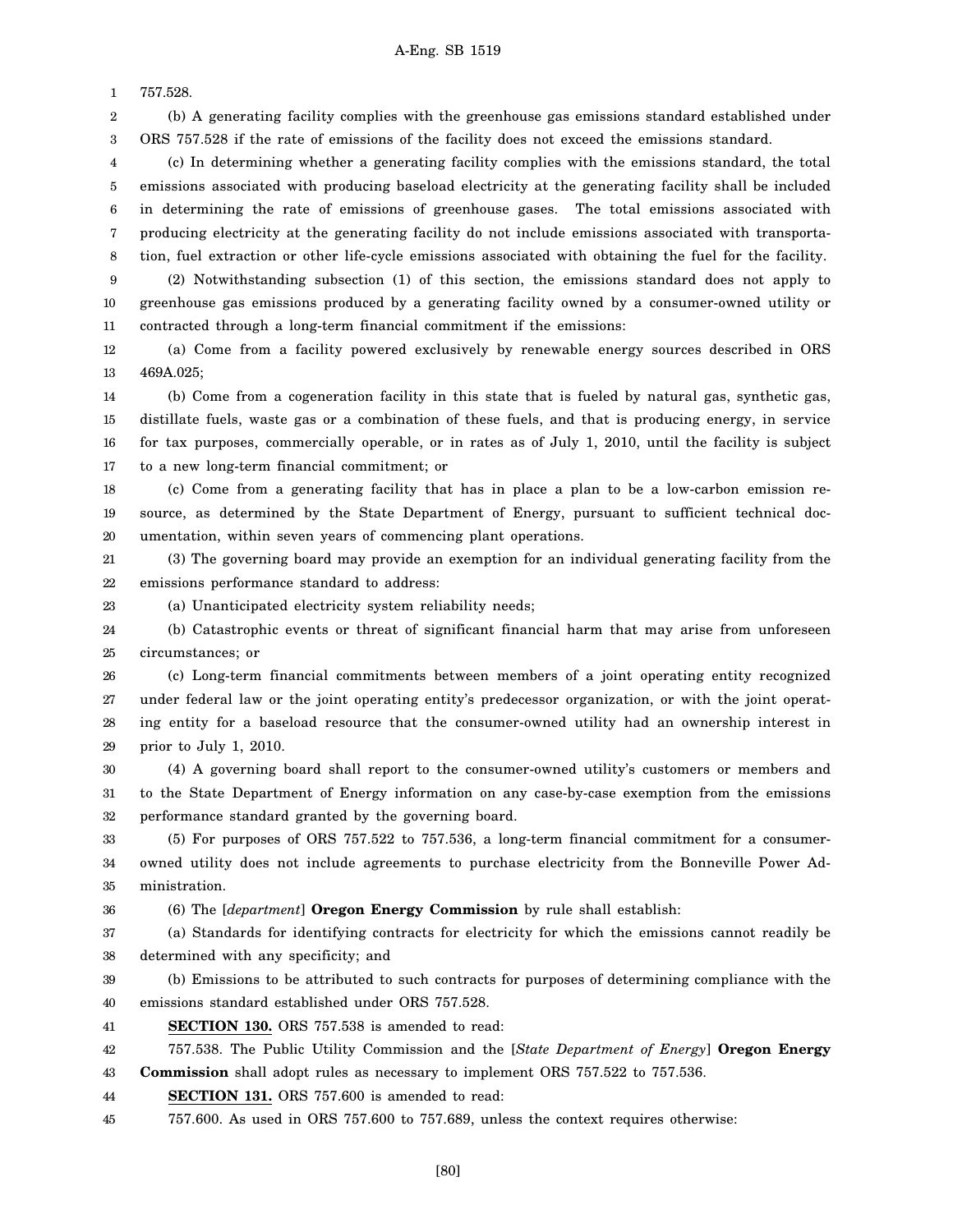1 2 (1) "Aggregate" means combining retail electricity consumers into a buying group for the purchase of electricity and related services.

3 4 5 (2) "Ancillary services" means services necessary or incidental to the transmission and delivery of electricity from generating facilities to retail electricity consumers, including but not limited to scheduling, load shaping, reactive power, voltage control and energy balancing services.

(3) "Commission" means the Public Utility Commission.

7 8 (4) "Consumer-owned utility" means a municipal electric utility, a people's utility district or an electric cooperative.

9

10

6

(5) "Default supplier" means an electricity service supplier or electric company that has a legal obligation to provide electricity services to a consumer, as determined by the commission.

11 12 13 (6) "Direct access" means the ability of a retail electricity consumer to purchase electricity and certain ancillary services, as determined by the commission for an electric company or the governing body of a consumer-owned utility, directly from an entity other than the distribution utility.

14 15 (7) "Direct service industrial consumer" means an end user of electricity that obtains electricity directly from the transmission grid and not through a distribution utility.

16 17 18 (8) "Distribution" means the delivery of electricity to retail electricity consumers through a distribution system consisting of local area power poles, transformers, conductors, meters, substations and other equipment.

19 20 (9) "Distribution utility" means an electric utility that owns and operates a distribution system connecting the transmission grid to the retail electricity consumer.

21 22 23 24 25 26 27 (10) "Economic utility investment" means all electric company investments, including plants and equipment and contractual or other legal obligations, properly dedicated to generation or conservation, that were prudent at the time the obligations were assumed but the full benefits of which are no longer available to consumers as a direct result of ORS 757.600 to 757.667, absent transition credits. "Economic utility investment" does not include costs or expenses disallowed by the commission in a prudence review or other proceeding, to the extent of such disallowance, and does not include fines or penalties authorized and imposed under state or federal law.

28 29 (11) "Electric company" means an entity engaged in the business of distributing electricity to retail electricity consumers in this state, but does not include a consumer-owned utility.

30 31 32 (12) "Electric cooperative" means an electric cooperative corporation organized under ORS chapter 62 or under the laws of another state if the service territory of the electric cooperative includes a portion of this state.

33 34 (13) "Electric utility" means an electric company or consumer-owned utility that is engaged in the business of distributing electricity to retail electricity consumers in this state.

35 36 (14) "Electricity" means electric energy, measured in kilowatt-hours, or electric capacity, measured in kilowatts, or both.

37 38 (15) "Electricity services" means electricity distribution, transmission, generation or generation-related services.

39 40 41 42 (16) "Electricity service supplier" means a person or entity that offers to sell electricity services available pursuant to direct access to more than one retail electricity consumer. "Electricity service supplier" does not include an electric utility selling electricity to retail electricity consumers in its own service territory.

43 44 45 (17) "Governing body" means the board of directors or the commissioners of an electric cooperative or people's utility district, or the council or board of a city with respect to a municipal electric utility.

[81]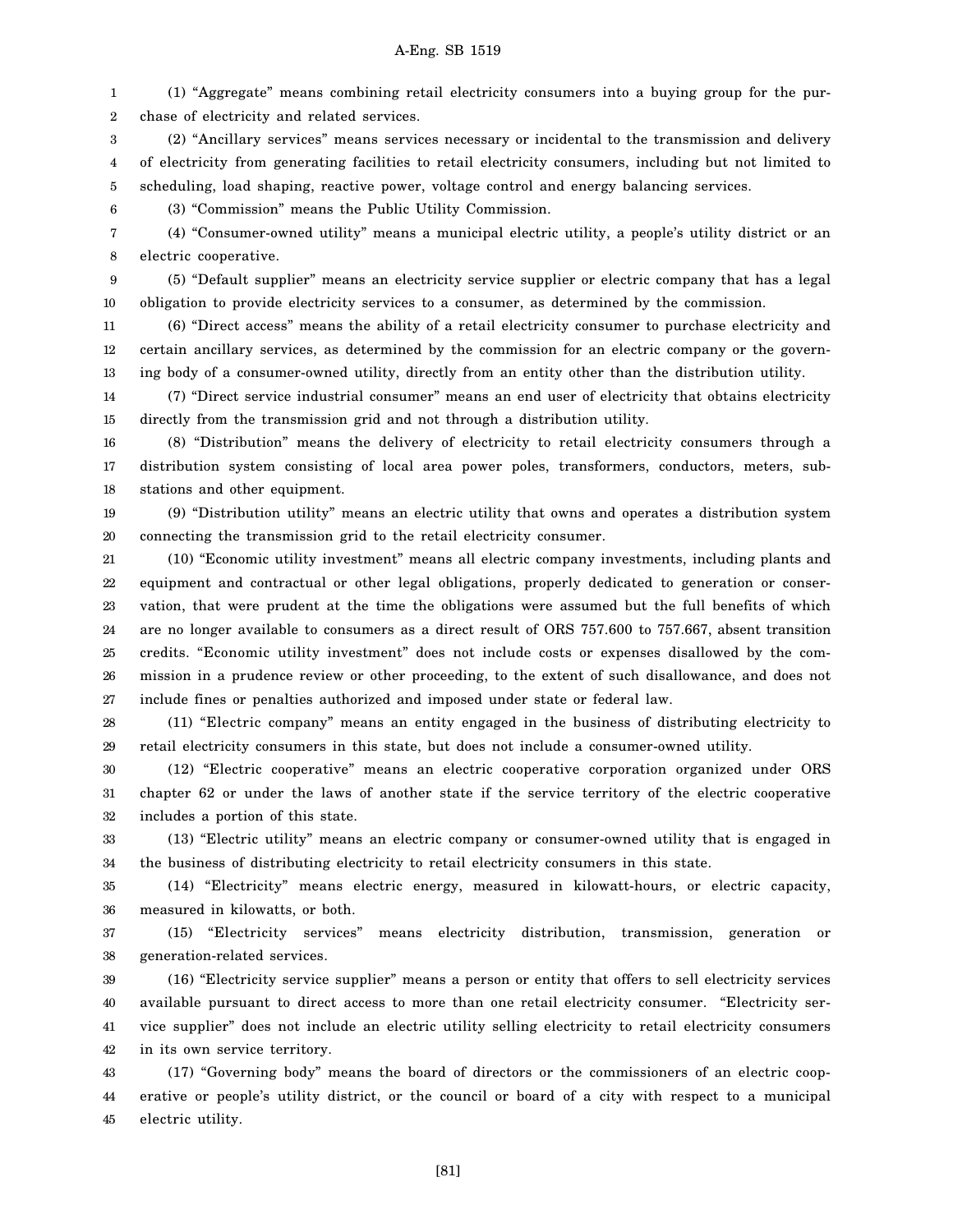1 2 (18) "Load" means the amount of electricity delivered to or required by a retail electricity consumer at a specific point of delivery.

3 4 5 (19) "Low-income weatherization" means repairs, weatherization and installation of energy efficient appliances and fixtures for low-income residences for the purpose of enhancing energy efficiency.

6 7 (20) "Municipal electric utility" means an electric distribution utility owned and operated by or on behalf of a city.

8 9 10 11 12 (21) "New renewable energy resource" means a renewable energy resource project, or a new addition to an existing renewable energy resource project, or the electricity produced by the project, that is not in operation on July 23, 1999. "New renewable energy resource" does not include any portion of a renewable energy resource project under contract to the Bonneville Power Administration on or before July 23, 1999.

13

14

(22) "One average megawatt" means 8,760,000 kilowatt-hours of electricity per year.

(23) "People's utility district" has the meaning given that term in ORS 261.010.

15 16 17 18 (24) "Portfolio access" means the ability of a retail electricity consumer to choose from a set of product and pricing options for electricity determined by the governing board of a consumerowned utility and may include product and pricing options offered by the utility or by an electricity service supplier.

19 20 21 22 (25) "Power generation company" means a company engaged in the production and sale of electricity to wholesale customers, including but not limited to independent power producers, affiliated generation companies, municipal and state authorities, provided the company is not regulated by the commission.

23 24 25 26 27 (26) "Qualifying expenditures" means those expenditures for energy conservation measures that have a simple payback period of not less than one year and not more than 10 years, and expenditures for the above-market costs of new renewable energy resources, provided that the [*State Department of Energy*] **Oregon Energy Commission** by rule may establish a limit on the maximum above-market cost for renewable energy that is allowed as a credit.

28 (27) "Renewable energy resources" means:

29 30 (a) Electricity generation facilities fueled by wind, waste, solar or geothermal power or by lowemission nontoxic biomass based on solid organic fuels from wood, forest and field residues.

31 (b) Dedicated energy crops available on a renewable basis.

32 (c) Landfill gas and digester gas.

33 34 (d) Hydroelectric facilities located outside protected areas as defined by federal law in effect on July 23, 1999.

35 36 37 38 39 40 (28) "Residential electricity consumer" means an electricity consumer who resides at a dwelling primarily used for residential purposes. "Residential electricity consumer" does not include retail electricity consumers in a dwelling typically used for residency periods of less than 30 days, including hotels, motels, camps, lodges and clubs. As used in this subsection, "dwelling" includes but is not limited to single family dwellings, separately metered apartments, adult foster homes, manufactured dwellings, recreational vehicles and floating homes.

41 42 43 44 (29) "Retail electricity consumer" means the end user of electricity for specific purposes such as heating, lighting or operating equipment, and includes all end users of electricity served through the distribution system of an electric utility on or after July 23, 1999, whether or not each end user purchases the electricity from the electric utility.

45 (30) "Site" means a single contiguous area of land containing buildings or other structures that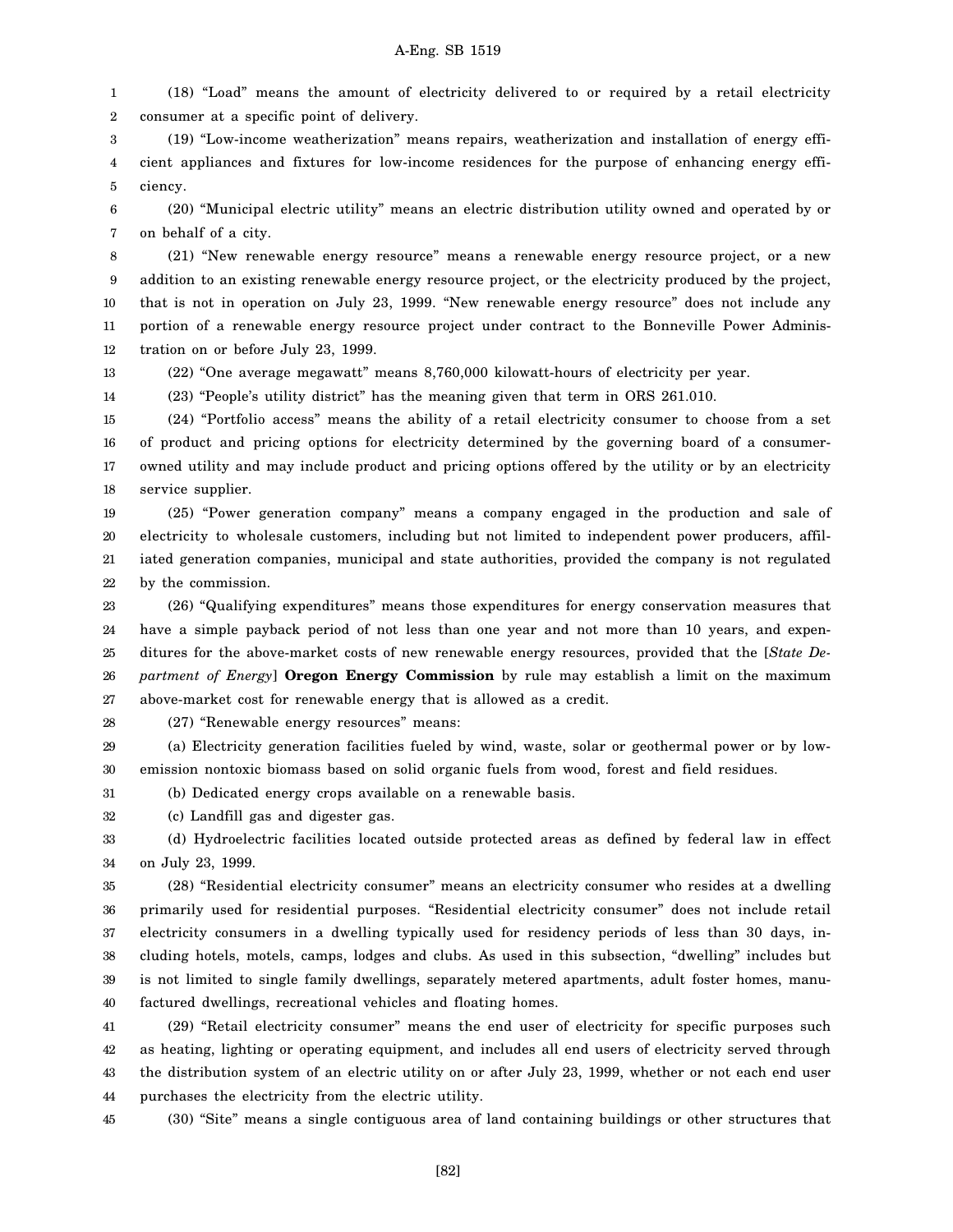1 2 3 are separated by not more than 1,000 feet, or buildings and related structures that are interconnected by facilities owned by a single retail electricity consumer and that are served through a single electric meter.

4 5 (31) "Transition charge" means a charge or fee that recovers all or a portion of an uneconomic utility investment.

6 7 (32) "Transition credit" means a credit that returns to consumers all or a portion of the benefits from an economic utility investment.

8 9 (33) "Transmission facility" means the plant and equipment used to transmit electricity in interstate commerce.

10 11 12 (34) "Undue market power" means the unfair or improper exercise of influence to increase or decrease the availability or price of a service or product in a manner inconsistent with competitive markets.

13 14 15 16 17 18 19 (35) "Uneconomic utility investment" means all electric company investments, including plants and equipment and contractual or other legal obligations, properly dedicated to generation, conservation and workforce commitments, that were prudent at the time the obligations were assumed but the full costs of which are no longer recoverable as a direct result of ORS 757.600 to 757.667, absent transition charges. "Uneconomic utility investment" does not include costs or expenses disallowed by the commission in a prudence review or other proceeding, to the extent of such disallowance, and does not include fines or penalties as authorized by state or federal law.

**SECTION 132.** ORS 757.612 is amended to read:

20

21 22 23 24 25 757.612. (1) There is established an annual public purpose expenditure standard for electric companies and Oregon Community Power to fund new cost-effective energy conservation, new market transformation efforts, the above-market costs of new renewable energy resources and new low-income weatherization. The public purpose expenditure standard shall be funded by the public purpose charge described in subsection (2) of this section.

26 27 28 29 30 31 32 33 34 (2)(a) Beginning on the date an electric company or Oregon Community Power offers direct access to retail electricity consumers, except residential electricity consumers, the electric company or Oregon Community Power shall collect a public purpose charge from all of the retail electricity consumers located within the electric company's or Oregon Community Power's service area until January 1, 2026. Except as provided in paragraph (b) of this subsection, the public purpose charge shall be equal to three percent of the total revenues collected by the electric company, Oregon Community Power or the electricity service supplier from retail electricity consumers for electricity services, distribution services, ancillary services, metering and billing, transition charges and other types of costs included in electric rates on July 23, 1999.

35 36 37 38 39 (b) For an aluminum plant that averages more than 100 average megawatts of electricity use per year, the electric company or Oregon Community Power, whichever serves territory that abuts the greatest percentage of the site of the aluminum plant, shall collect from the aluminum company a public purpose charge equal to one percent of the total revenue from the sale of electricity services to the aluminum plant from any source.

40 41 (3)(a) The Public Utility Commission shall establish rules implementing the provisions of this section relating to electric companies and Oregon Community Power.

42 43 (b) Except as provided in paragraph (e) of this subsection, funds collected through public purpose charges under subsection (2) of this section shall be allocated as follows:

44 45 (A) Sixty-three percent for new cost-effective energy conservation and new market transformation efforts.

[83]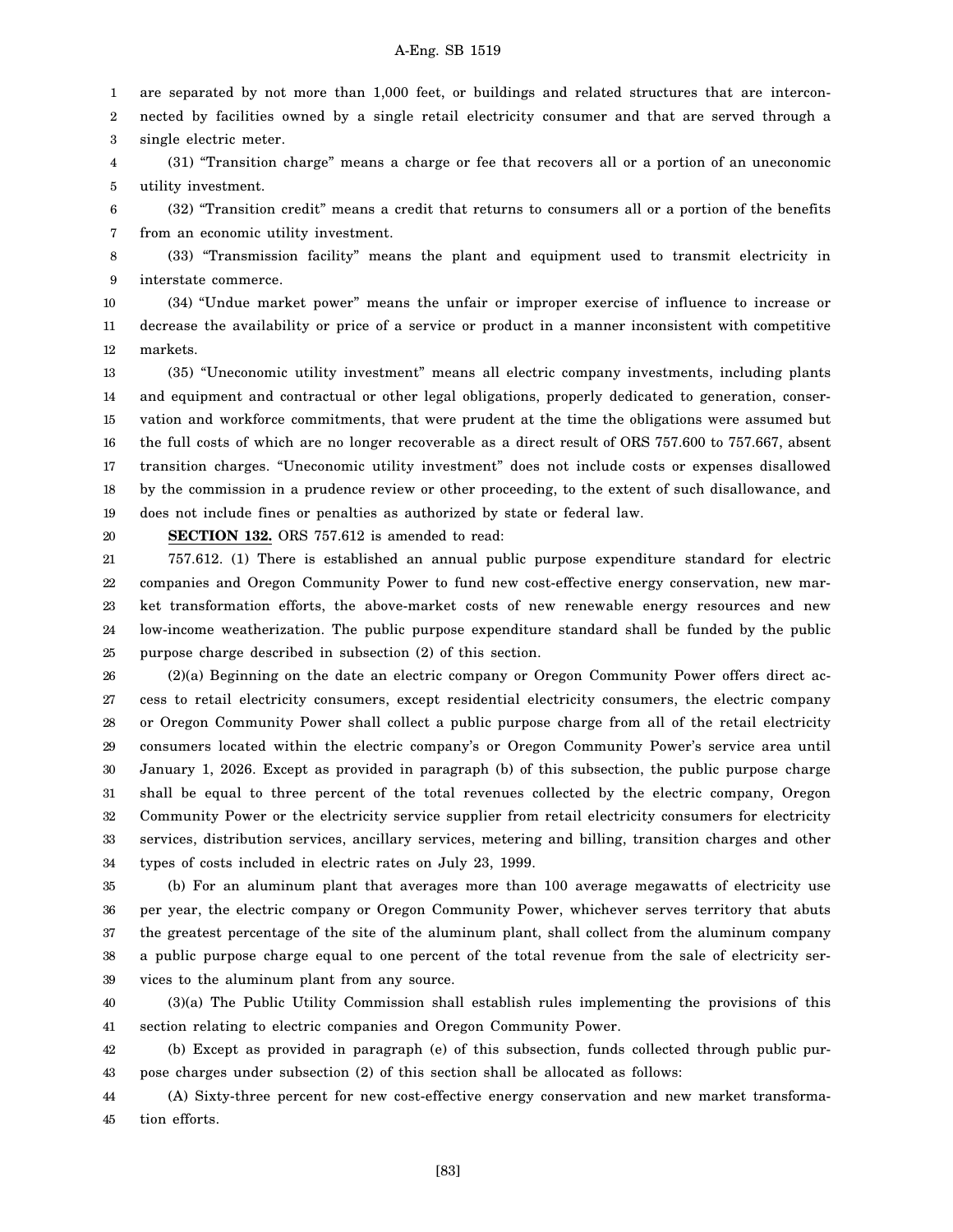1 2 3 (B) Nineteen percent for the above-market costs of constructing and operating new renewable energy resources with a nominal electric generating capacity, as defined in ORS 469.300, of 20 megawatts or less.

(C) Thirteen percent for new low-income weatherization.

4

5 6 7 (D) Five percent for deposit in the Housing and Community Services Department Electricity Public Purpose Charge Fund established by ORS 456.587 (1) for the purpose of providing grants as described in ORS 458.625 (2).

8 9 10 11 12 13 14 15 16 17 18 19 20 (c) The costs of administering subsections (1) to (6) of this section for an electric company or Oregon Community Power shall be paid out of the funds collected through public purpose charges. The commission may require an electric company or Oregon Community Power to direct funds collected through public purpose charges to state agencies responsible for implementing subsections (1) to (6) of this section in order to pay the costs of administering subsections (1) to (6) of this section. (d) The commission shall direct the manner in which public purpose charges are collected and spent by an electric company or Oregon Community Power and may require an electric company or Oregon Community Power to expend funds through competitive bids or other means designed to encourage competition, except that funds dedicated for new low-income weatherization shall be directed to the Housing and Community Services Department for purposes related to new low-income weatherization. The commission may also require funds collected through public purpose charges to be paid to a nongovernmental entity for investment in public purposes described in subsection (1) of this section. Notwithstanding any other provision of this subsection:

21 22 23 (A) If an electric company collected the funds, at least 80 percent of the funds allocated for new cost-effective energy conservation shall be spent within the service area of the electric company; or

24 25 26 (B) If Oregon Community Power collected the funds, at least 80 percent of the funds allocated for new cost-effective energy conservation shall be spent within the service area of Oregon Community Power.

27 28 29 30 31 32 33 34 (e)(A) The first 10 percent of funds collected each year by an electric company or Oregon Community Power under subsection (2) of this section shall be distributed to school districts that are located in the service territory of the electric company or Oregon Community Power. The funds shall be distributed to individual school districts according to the weighted average daily membership (ADMw) of each school district for the prior fiscal year as calculated under ORS 327.013. The commission shall establish by rule a methodology for distributing a proportionate share of funds under this paragraph to school districts that are only partially located in the service territory of the electric company or Oregon Community Power.

35 36 37 38 39 40 41 42 43 (B) A school district that receives funds under this paragraph shall use the funds first to pay for energy audits for schools located within the school district. A school district may not expend additional funds received under this paragraph on a school until an energy audit has been completed for that school. To the extent practicable, a school district shall coordinate with the State Department of Energy and incorporate federal funding in complying with this paragraph. Following completion of an energy audit for an individual school, the school district may expend funds received under this paragraph to implement the energy audit. Once an energy audit has been conducted and completely implemented for each school within the school district, the school district may expend funds received under this paragraph for any of the following purposes:

44 45 (i) Conducting additional energy audits. A school district shall conduct an energy audit prior to expending funds on any other purpose authorized under this paragraph unless the school district has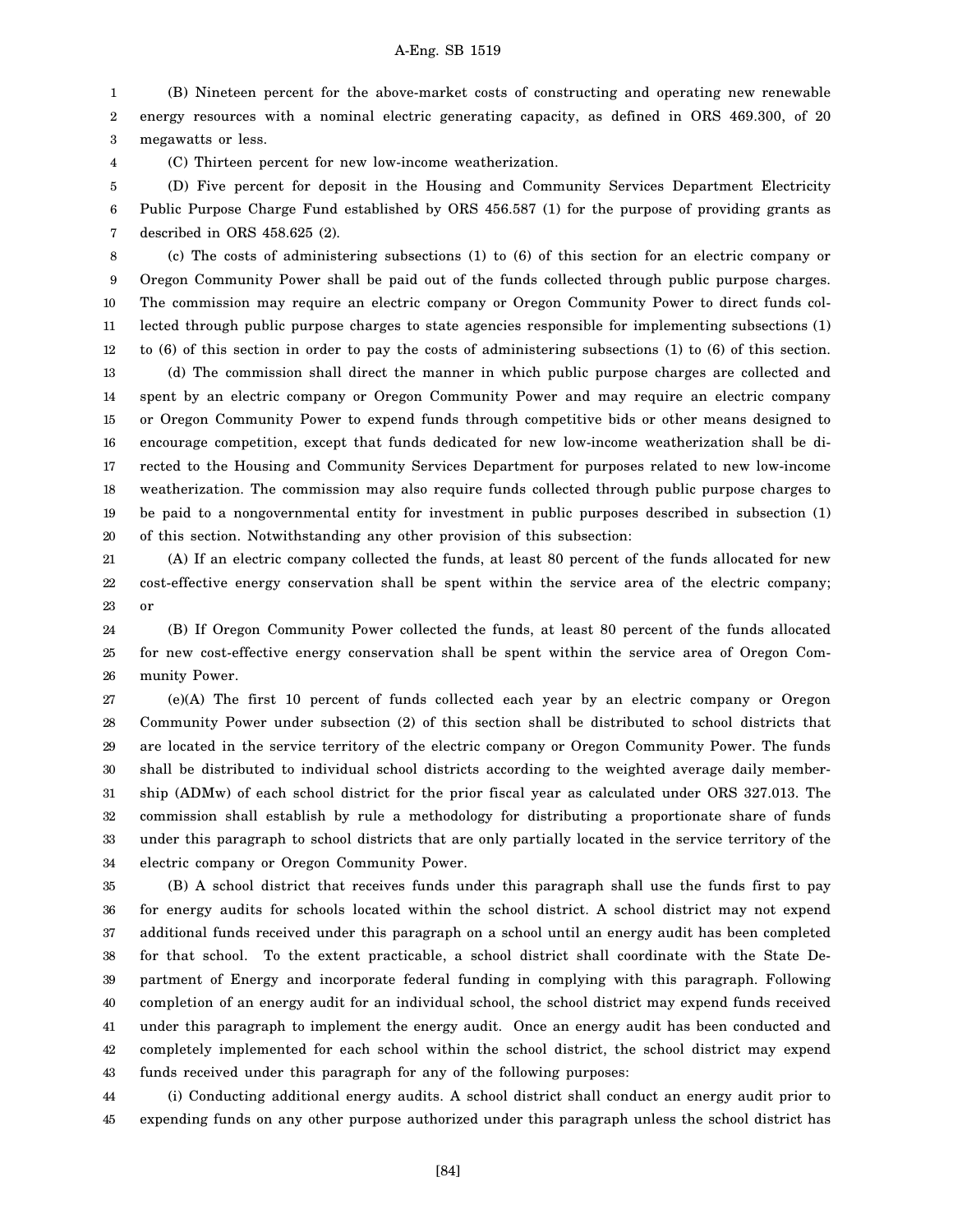1 performed an energy audit within the three years immediately prior to receiving the funds.

2 3 (ii) Weatherizing school district facilities and upgrading the energy efficiency of school district facilities.

4 (iii) Energy conservation education programs.

(iv) Purchasing electricity from environmentally focused sources.

6 (v) Investing in renewable energy resources.

7 8 (f) The commission may not establish a different public purpose charge than the public purpose charge described in subsection (2) of this section.

9 10 (g) If the commission requires funds collected through public purpose charges to be paid to a nongovernmental entity, the entity shall:

11 12 (A) Include on the entity's board of directors an ex officio member designated by the commission, who shall also serve on the entity's nominating committee for filling board vacancies.

13 14 15 16 (B) Require the entity's officers and directors to provide an annual disclosure of economic interest to be filed with the commission on or prior to April 15 of each calendar year for public review in a form similar to the statement of economic interest required for public officials under ORS 244.060.

17 18 19 20 21 (C) Require the entity's officers and directors to declare actual and potential conflicts of interest at regular meetings of the entity's governing body when such conflicts arise, and require an officer or director to abstain from participating in any discussion or voting on any item where that officer or director has an actual conflict of interest. For the purposes of this subparagraph, "actual conflict of interest" and "potential conflict of interest" have the meanings given those terms in ORS 244.020.

22 23 (D) Annually, arrange for an independent auditor to audit the entity's financial statements, and direct the auditor to file an audit opinion with the commission for public review.

24 25 (E) Annually file with the commission the entity's budget, action plan and quarterly and annual reports for public review.

26 27 28 (F) At least once every five years, contract for an independent management evaluation to review the entity's operations, efficiency and effectiveness, and direct the independent reviewer to file a report with the commission for public review.

29 30 31 32 33 (h) The commission may remove from the board of directors of a nongovernmental entity an officer or director who fails to provide an annual disclosure of economic interest, or who fails to declare an actual or potential conflict of interest, as described in paragraph (g)(B) and (C) of this subsection, if the failure is connected to the allocation or expenditure of funds collected through public purpose charges and paid to the entity.

34

5

(4)(a) An electric company that satisfies its obligations under this section:

35 36 37 (A) Has no further obligation to invest in new cost-effective energy conservation, new market transformation or new low-income weatherization, or to provide a commercial energy conservation services program; and

38 (B) Is not subject to ORS 469.631 to 469.645 and 469.860 to 469.900.

39 40 (b) Oregon Community Power, for any period during which Oregon Community Power collects a public purpose charge under subsection (2) of this section:

41 42 43 (A) Has no further obligation to invest in new cost-effective energy conservation, new market transformation or new low-income weatherization, or to provide a commercial energy conservation services program; and

44 (B) Is not subject to ORS 469.631 to 469.645 and 469.860 to 469.900.

45 (5)(a) A retail electricity consumer that uses more than one average megawatt of electricity at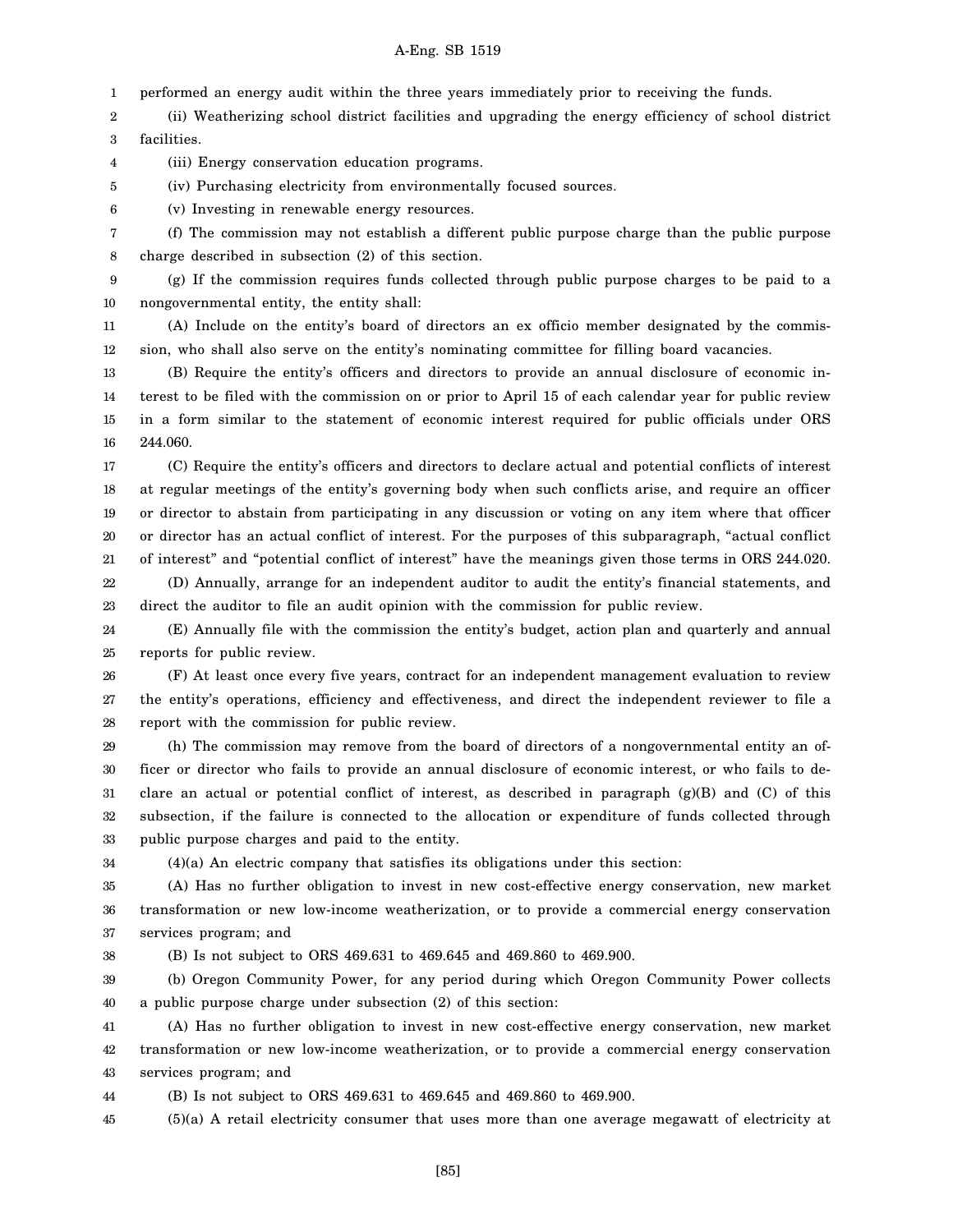1 2 3 4 5 6 7 any site in the prior year shall receive a credit against public purpose charges billed by an electric company or Oregon Community Power for that site. The amount of the credit shall be equal to the total amount of qualifying expenditures for new cost-effective energy conservation, not to exceed 68 percent of the annual public purpose charges, and the above-market costs of new renewable energy resources incurred by the retail electricity consumer, not to exceed 19 percent of the annual public purpose charges, less administration costs incurred under this paragraph and paragraphs (b) and (c) of this subsection. The credit may not exceed, on an annual basis, the lesser of:

8

(A) The amount of the retail electricity consumer's qualifying expenditures; or

9 10 11 (B) The portion of the public purpose charge billed to the retail electricity consumer that is dedicated to new cost-effective energy conservation, new market transformation or the above-market costs of new renewable energy resources.

12 13 14 15 16 17 18 19 (b) To obtain a credit under paragraph (a) of this subsection, a retail electricity consumer shall file with the State Department of Energy a description of the proposed conservation project or new renewable energy resource and a declaration that the retail electricity consumer plans to incur the qualifying expenditure. The State Department of Energy shall issue a notice of precertification within 30 days of receipt of the filing, if such filing is consistent with paragraph (a) of this subsection. The credit may be taken after a retail electricity consumer provides a letter from a certified public accountant to the State Department of Energy verifying that the precertified qualifying expenditure has been made.

20 21 (c) Credits earned by a retail electricity consumer as a result of qualifying expenditures that are not used in one year may be carried forward for use in subsequent years.

22 23 24 25 26 27 28 29 30 (d)(A) A retail electricity consumer that uses more than one average megawatt of electricity at any site in the prior year may request that the State Department of Energy hire an independent auditor to assess the potential for conservation investments at the site. If the independent auditor determines there is no available conservation measure at the site that would have a simple payback of one to 10 years, the retail electricity consumer shall be relieved of 54 percent of its payment obligation for public purpose charges related to the site. If the independent auditor determines that there are potential conservation measures available at the site, the retail electricity consumer shall be entitled to a credit against public purpose charges related to the site equal to 54 percent of the public purpose charges less the estimated cost of available conservation measures.

31 32 33 34 35 (B) A retail electricity consumer shall be entitled each year to the credit described in this paragraph unless a subsequent independent audit determines that new conservation investment opportunities are available. The State Department of Energy may require that a new independent audit be performed on the site to determine whether new conservation measures are available, provided that the independent audits occur no more than once every two years.

36 37 (C) The retail electricity consumer shall pay the cost of the independent audits described in this paragraph.

38 39 40 41 42 43 (6) Electric utilities and retail electricity consumers shall receive a fair and reasonable credit for the public purpose expenditures of their energy suppliers. The [*State Department of Energy*] **Oregon Energy Commission** shall adopt rules to determine eligible expenditures and the method by which such credits are accounted for and used. The [*State Department of Energy*] **Oregon Energy Commission** also shall adopt methods to account for eligible public purpose expenditures made through consortia or collaborative projects.

44 45 (7)(a) In addition to the public purpose charge provided under subsection (2) of this section, an electric company or Oregon Community Power shall collect funds for low-income electric bill pay-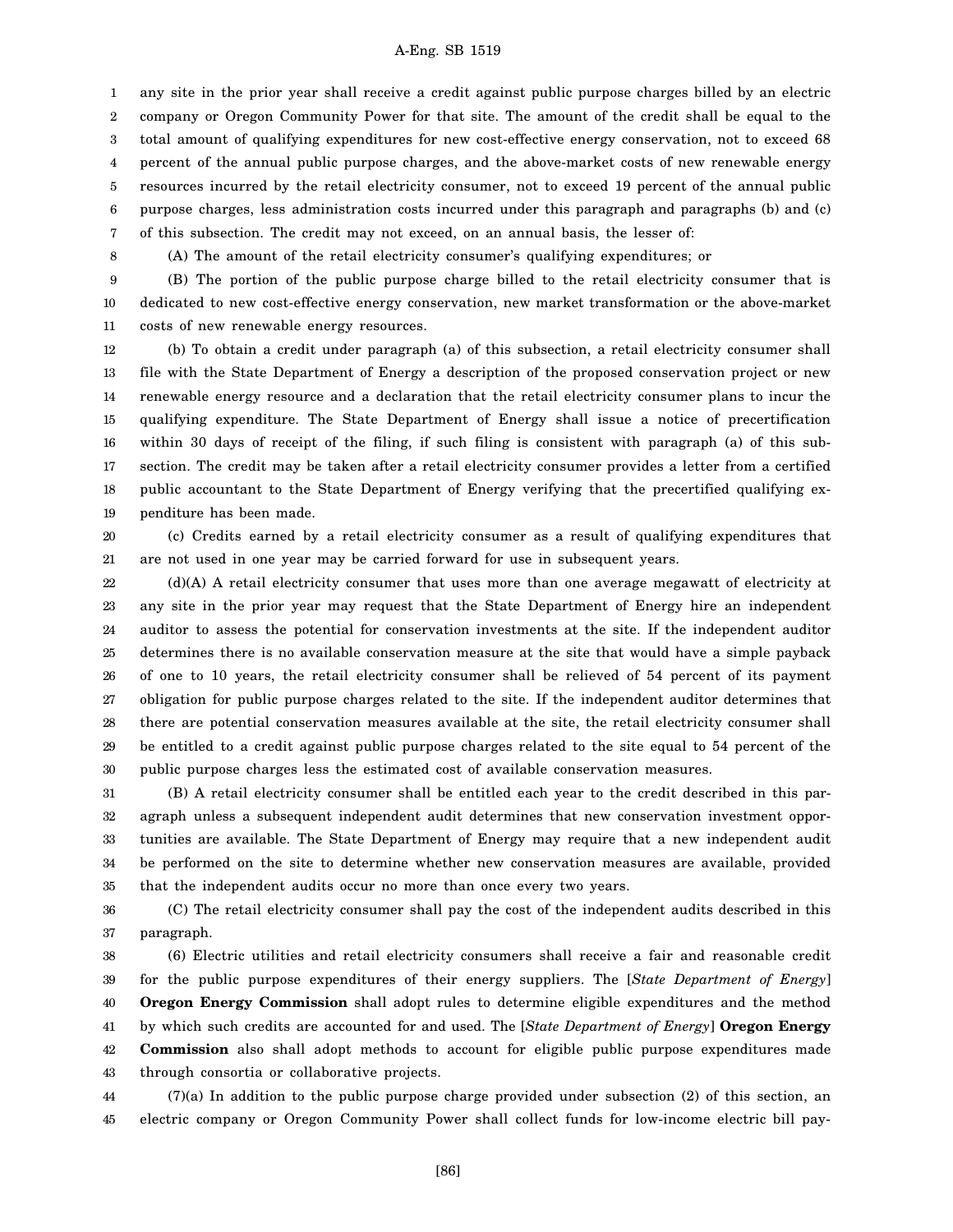1 ment assistance in an amount determined under paragraph (b) of this subsection.

2 3 4 5 6 7 8 9 (b) The **Public Utility** Commission shall establish the amount to be collected by each electric company from retail electricity consumers, and the rates to be charged by each electric company to retail electricity consumers, so that the forecasted collection by all electric companies in calendar year 2018 is \$20 million. In subsequent calendar years, the commission may not decrease the rates below those established for calendar year 2018. The commission may temporarily adjust the rates if forecasted collections or actual collections are less than \$20 million in any calendar year. A retail electricity consumer may not be required to pay more than \$500 per month per site for low-income electric bill payment assistance.

10 11 12 13 14 15 16 17 (c) Funds collected through the low-income electric bill payment assistance charge shall be paid into the Housing and Community Services Department Low-Income Electric Bill Payment Assistance Fund established by ORS 456.587 (2). Moneys deposited in the fund under this paragraph shall be used by the Housing and Community Services Department solely for purposes related to low-income electric bill payment assistance and for the Housing and Community Services Department's cost of administering this subsection. Funds collected by an electric company or Oregon Community Power under this subsection shall be expended in the service area of the electric company or Oregon Community Power from which the funds are collected.

18 19 20 21 (d)(A) The Housing and Community Services Department shall determine the manner in which funds collected under this subsection will be allocated by the Housing and Community Services Department to energy assistance program providers for the purpose of providing low-income bill payment and crisis assistance.

22 23 24 (B) The Housing and Community Services Department, in consultation with electric companies, shall investigate and may implement alternative delivery models to effectively reduce service disconnections and related costs to retail electricity consumers and electric utilities.

25 26 (C) Priority assistance shall be directed to low-income electricity consumers who are in danger of having their electricity service disconnected.

27 28 29 30 31 32 33 34 (D) The Housing and Community Services Department shall maintain records and provide those records upon request to an electric company, Oregon Community Power and the Citizens' Utility Board established under ORS chapter 774 on a quarterly basis. Records maintained must include the numbers of low-income electricity consumers served, the average amounts paid to low-income electricity consumers and the type of assistance provided to low-income electricity consumers. Electric companies and Oregon Community Power shall, if requested, provide the Housing and Community Services Department with aggregate data relating to low-income electricity consumers served on a quarterly basis to support program development.

35 36 37 38 (e) Interest on moneys deposited in the Housing and Community Services Department Low-Income Electric Bill Payment Assistance Fund established by ORS 456.587 (2) may be used to provide bill payment and crisis assistance to electricity consumers whose primary source of heat is not electricity.

39 40 41 42 (f) Notwithstanding ORS 757.310, the commission may allow an electric company or Oregon Community Power to provide reduced rates or other bill payment or crisis assistance or low-income program assistance to a low-income household eligible for assistance under the federal Low Income Home Energy Assistance Act of 1981, as amended and in effect on July 23, 1999.

43 44 45 (8) For purposes of this section, "retail electricity consumers" includes any direct service industrial consumer that purchases electricity without purchasing distribution services from the electric utility.

[87]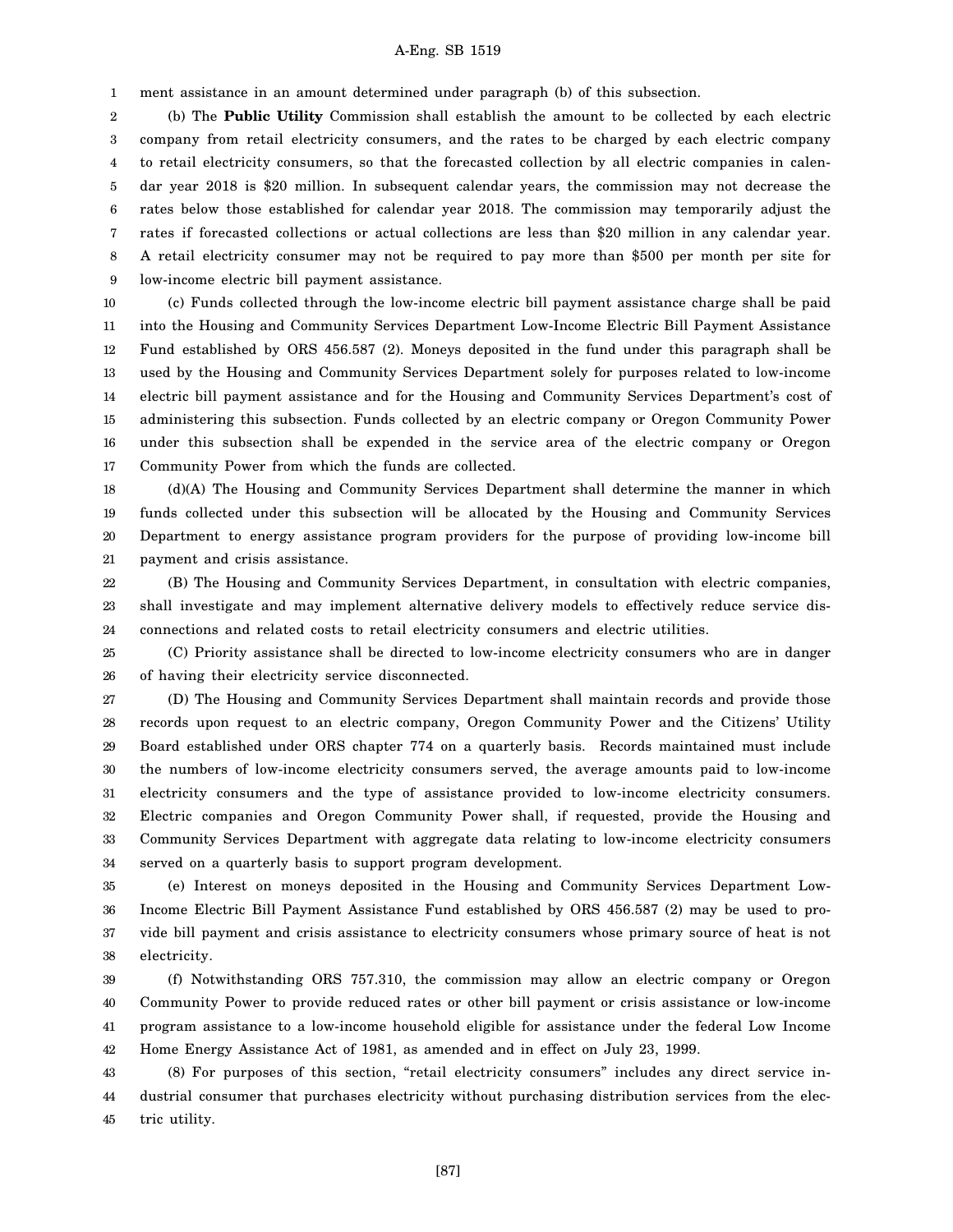1 2 (9) For purposes of this section, funds collected by Oregon Community Power through public purpose charges are not considered moneys received from electric utility operations.

3 4 5

# **STUDY**

6 7 8 9 10 11 **SECTION 133. (1) The State Department of Energy shall study and prepare a report detailing the department's recommendations for restructuring the department to focus only on the critical functions of the department in light of the policy stated in ORS 469.010, as amended by section 1 of this 2018 Act, and the programs and activities enumerated in ORS 469.030, as amended by section 11 of this 2018 Act, and in furtherance of restructuring the department into the following four sections:**

12 13 14 15 **(a) An information and analysis section that will collect from all available sources, analyze and disseminate Oregon energy information, research new technologies and resources and apply clear metrics to evaluate all forms of energy using unbiased technical analysis that considers the energy source, distribution and cost or savings for all Oregonians;**

16 17 **(b) A technical assistance section to serve as a resource to the Legislative Assembly, energy stakeholders and other state agencies;**

18 **(c) A nuclear safety and emergency management section; and**

19 **(d) The Energy Facility Siting Council.**

20 21 **(2) The department shall submit the report required by this section to the appropriate interim committee of the Legislative Assembly no later than September 15, 2019.**

**SECTION 134. Section 133 of this 2018 Act is repealed on December 31, 2019.**

# 22 23

24 25

## **OPERATIVE DATE**

26 27 28 29 **SECTION 135. (1) Except as provided in subsections (2) and (3) of this section, sections 2 to 10, 13 to 15, 22 to 29 and 59 to 62 of this 2018 Act, the amendments to statutes by sections 1, 11, 12, 16 to 21, 30 to 34, 36 to 58 and 64 to 132 of this 2018 Act and the repeal of statutes by sections 35 and 63 of this 2018 Act become operative on July 1, 2019.**

30 31 32 33 34 35 36 37 38 **(2) The members of the Oregon Energy Commission may be appointed and the State Department of Energy, the Director of the State Department of Energy and the Oregon Business Development Department may take any action before the operative date specified in subsection (1) of this section that is necessary to enable the departments and the director to exercise, on and after the operative date specified in subsection (1) of this section, the duties, functions and powers of the departments and the director pursuant to sections 2 to 10, 13 to 15, 22 to 29 and 59 to 62 of this 2018 Act, the amendments to statutes by sections 1, 11, 12, 16 to 21, 30 to 34, 36 to 58 and 64 to 132 of this 2018 Act and the repeal of statutes by sections 35 and 63 of this 2018 Act.**

39 40 41 42 43 **(3) The transfer of duties, functions and powers by section 6 of this 2018 Act does not become operative until the members of the Oregon Energy Commission have been appointed and have qualified. Until appointment and qualification, the State Department of Energy and the Director of the State Department of Energy shall continue to perform the duties and functions and exercise the powers.**

44 45

# **CAPTIONS**